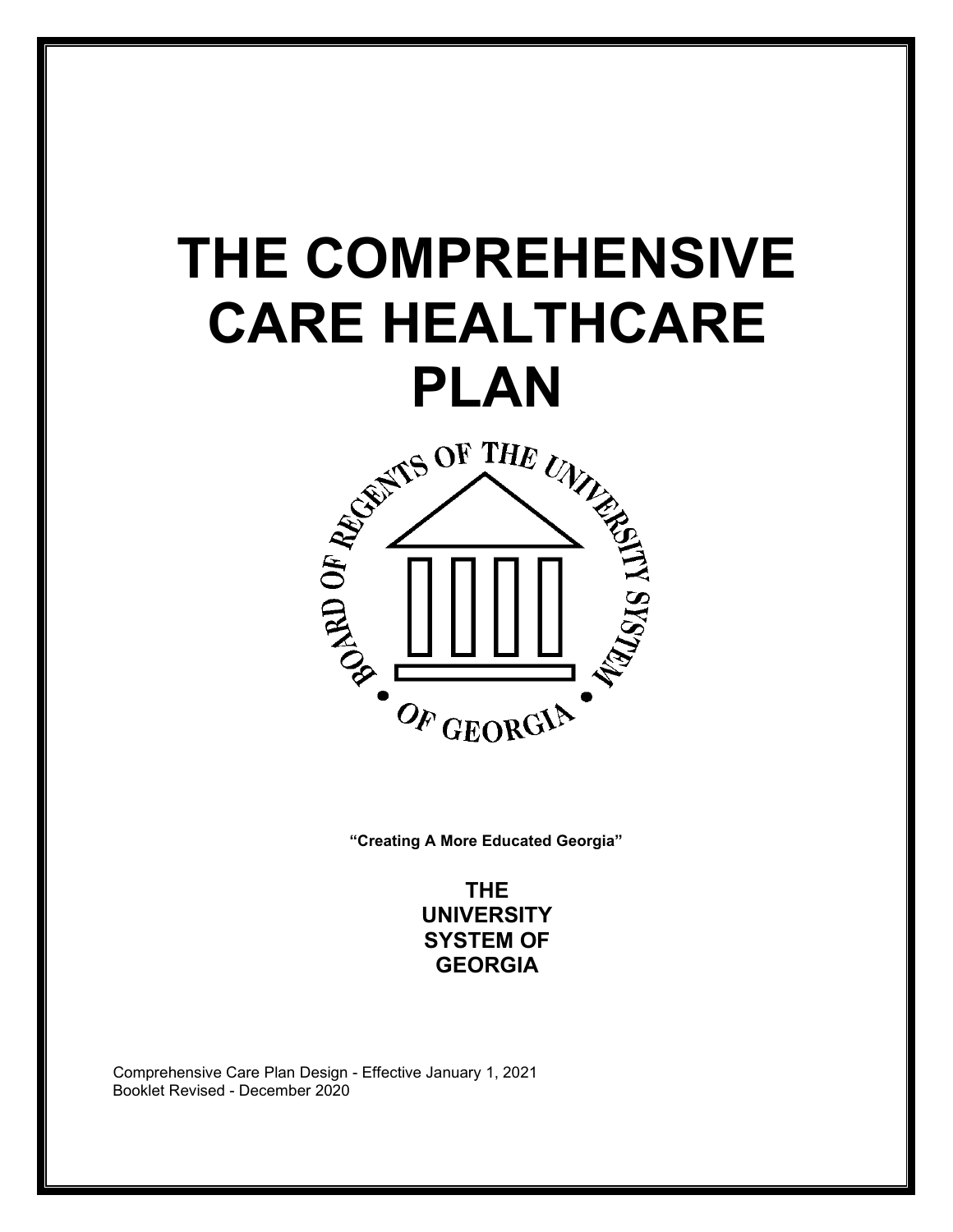# **RESOURCE CONTACTS**

<span id="page-1-0"></span>Should you have questions regarding your Comprehensive healthcare plan benefits, please contact the appropriate resource(s) identified below:

| <b>For Questions About:</b>              | <b>Please Contact</b> | <b>Location</b>                   |
|------------------------------------------|-----------------------|-----------------------------------|
| <b>Claims/Coverage Provided</b>          | Accolade              | 1-866-204-9818 TDD 711            |
| by the Plan                              |                       |                                   |
| For information                          |                       |                                   |
| regarding the                            |                       |                                   |
| participating providers.                 |                       |                                   |
| <b>Online Tools and Online Provider</b>  |                       |                                   |
|                                          | Accolade              | member.accolade.com               |
| <b>Directory</b>                         |                       |                                   |
| <b>Pre-certification for Specific</b>    | Anthem Blue Cross and | 1-800-233-5765                    |
| <b>Outpatient/All Inpatient Hospital</b> | <b>Blue Shield</b>    | TDD/1-800-368-4424                |
| <b>Services</b>                          |                       |                                   |
|                                          |                       |                                   |
| <b>Accolade NurseLine</b>                | Accolade              | 1-866-204-9818 TDD 711            |
| After hours assistance only              |                       |                                   |
|                                          |                       |                                   |
| For emergency room referral and for      |                       |                                   |
| medical information from a registered    |                       |                                   |
| nurse, 24-hours a day, seven days a      |                       |                                   |
| week.                                    |                       |                                   |
| <b>Centers of Excellence Transplant</b>  | Anthem Blue Cross and | 1-800-824-0581                    |
| Program                                  | <b>Blue Shield</b>    | TDD/1-800-368-4424                |
| <b>Behavioral Health &amp; Substance</b> | Anthem Blue Cross and | Call the number located on your   |
| <b>Abuse Providers/Facilities</b>        | <b>Blue Shield</b>    | identification card.              |
|                                          |                       | 1-800-292-2879                    |
|                                          |                       |                                   |
|                                          |                       |                                   |
| <b>Pharmacy Benefits</b>                 | <b>CVS/Caremark</b>   | 1-877-362-3922                    |
|                                          |                       |                                   |
| <b>HIPAA</b>                             | Secretary             | U.S. Dept. of Health and Human    |
|                                          |                       | Services                          |
|                                          |                       | Office of Civil Rights, Region IV |
|                                          |                       | 61 Forsyth St. SW, Suite 3B70     |
|                                          |                       | Atlanta, GA 30303-8909            |
|                                          |                       | 404-562-7886 (metro Atlanta)      |
|                                          |                       | 1-866-627-7748 (outside of        |
|                                          |                       | metro Atlanta)                    |

University System of Georgia benefits website: https://benefits.usg.edu/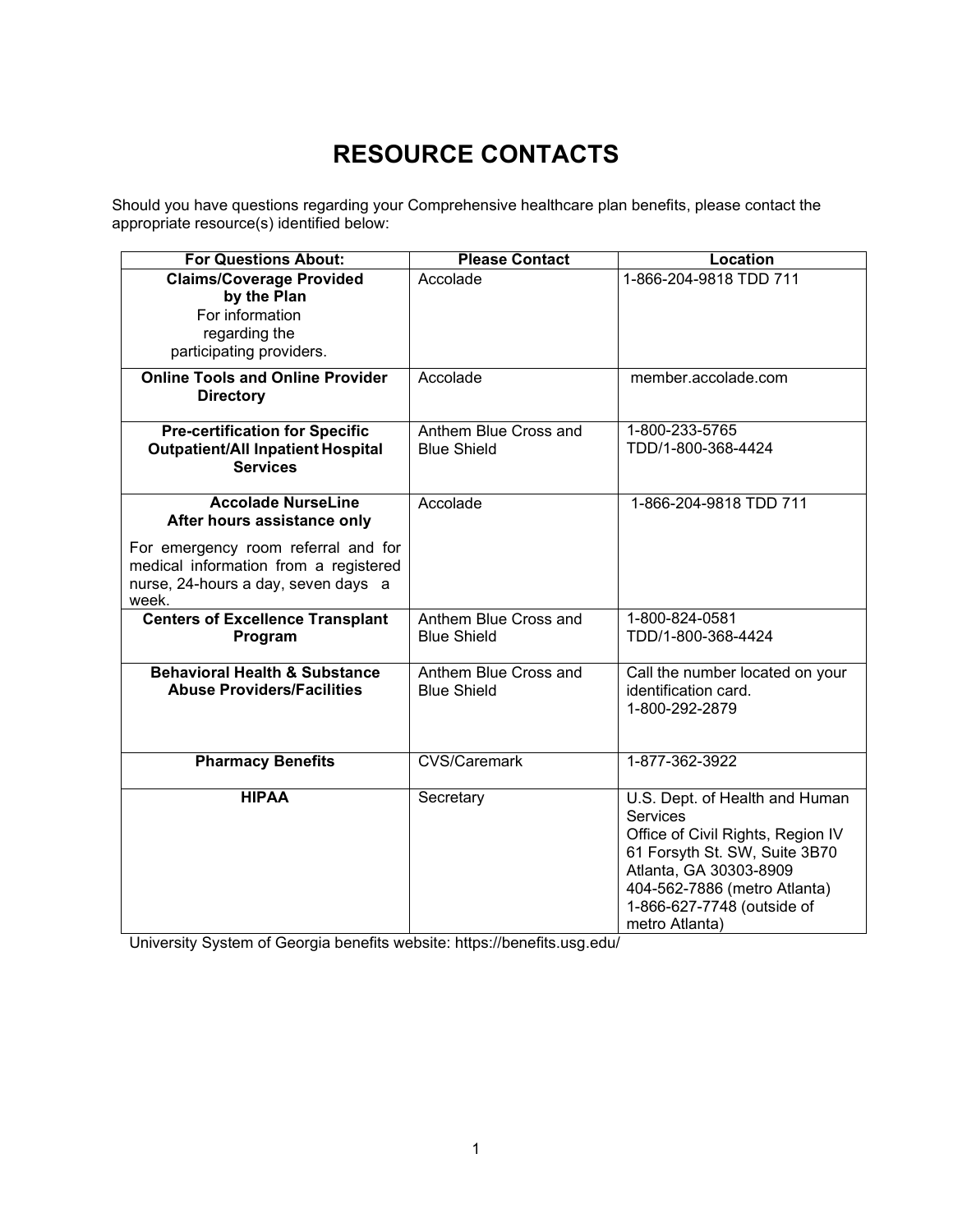# **Table of Contents**

| QUALIFYING EVENTS FOR CHANGES IN RETIREE HEALTHCARE PLAN COVERAGE 26 |  |
|----------------------------------------------------------------------|--|
|                                                                      |  |
|                                                                      |  |
|                                                                      |  |
|                                                                      |  |
|                                                                      |  |
|                                                                      |  |
|                                                                      |  |
|                                                                      |  |
|                                                                      |  |
|                                                                      |  |
|                                                                      |  |
|                                                                      |  |
|                                                                      |  |
|                                                                      |  |
|                                                                      |  |
|                                                                      |  |
|                                                                      |  |
|                                                                      |  |
|                                                                      |  |
|                                                                      |  |
|                                                                      |  |
|                                                                      |  |
|                                                                      |  |
|                                                                      |  |
|                                                                      |  |
|                                                                      |  |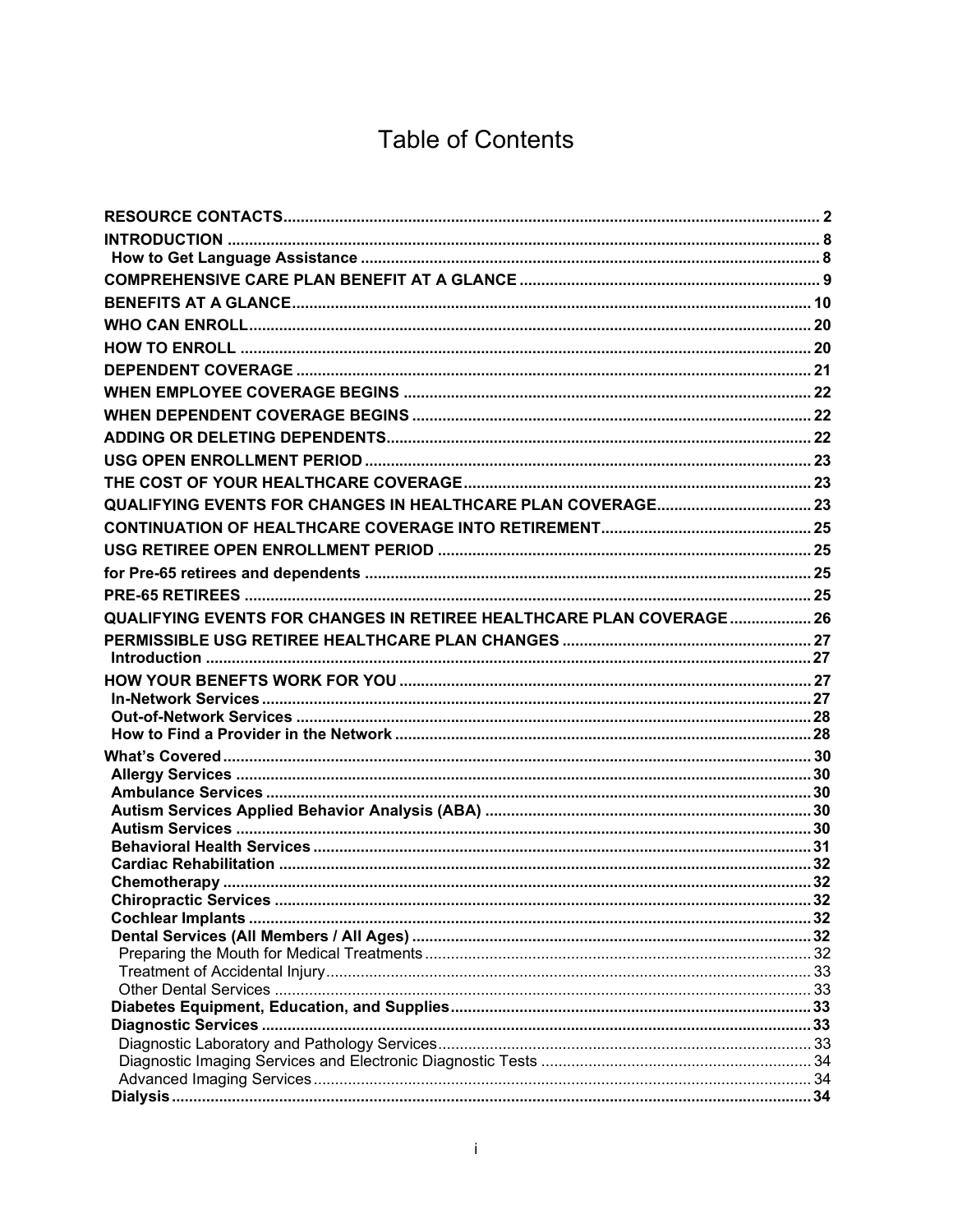| Durable Medical Equipment and Medical Devices, Orthotics, Prosthetics, and Medical and |  |
|----------------------------------------------------------------------------------------|--|
|                                                                                        |  |
|                                                                                        |  |
|                                                                                        |  |
|                                                                                        |  |
|                                                                                        |  |
|                                                                                        |  |
|                                                                                        |  |
|                                                                                        |  |
|                                                                                        |  |
| Human Organ and Tissue Transplant (Bone Marrow / Stem Cell) Services 37                |  |
|                                                                                        |  |
|                                                                                        |  |
|                                                                                        |  |
|                                                                                        |  |
|                                                                                        |  |
|                                                                                        |  |
|                                                                                        |  |
|                                                                                        |  |
|                                                                                        |  |
|                                                                                        |  |
|                                                                                        |  |
|                                                                                        |  |
|                                                                                        |  |
|                                                                                        |  |
|                                                                                        |  |
|                                                                                        |  |
|                                                                                        |  |
|                                                                                        |  |
|                                                                                        |  |
|                                                                                        |  |
|                                                                                        |  |
|                                                                                        |  |
|                                                                                        |  |
|                                                                                        |  |
|                                                                                        |  |
|                                                                                        |  |
|                                                                                        |  |
|                                                                                        |  |
|                                                                                        |  |
|                                                                                        |  |
|                                                                                        |  |
|                                                                                        |  |
|                                                                                        |  |
|                                                                                        |  |
|                                                                                        |  |
|                                                                                        |  |
|                                                                                        |  |
|                                                                                        |  |
|                                                                                        |  |
|                                                                                        |  |
|                                                                                        |  |
|                                                                                        |  |
|                                                                                        |  |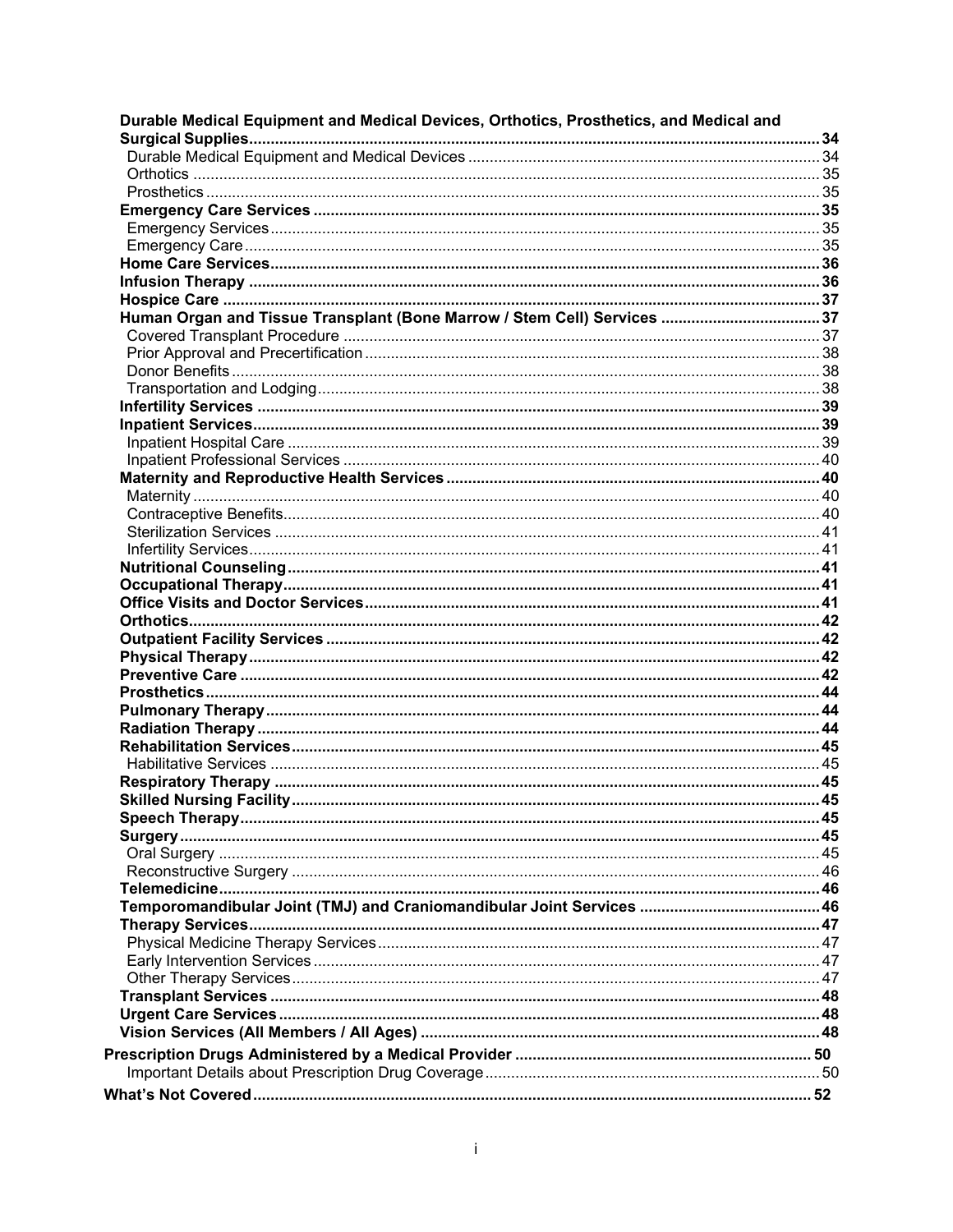| Non-Participating Healthcare Providers Outside The Claims Administrator's Service Area  62 |  |
|--------------------------------------------------------------------------------------------|--|
|                                                                                            |  |
|                                                                                            |  |
|                                                                                            |  |
|                                                                                            |  |
| Coordination of Benefits When Members Are Insured Under More Than One Plan 67              |  |
|                                                                                            |  |
|                                                                                            |  |
|                                                                                            |  |
|                                                                                            |  |
|                                                                                            |  |
|                                                                                            |  |
|                                                                                            |  |
|                                                                                            |  |
|                                                                                            |  |
|                                                                                            |  |
|                                                                                            |  |
|                                                                                            |  |
|                                                                                            |  |
|                                                                                            |  |
|                                                                                            |  |
|                                                                                            |  |
|                                                                                            |  |
|                                                                                            |  |
|                                                                                            |  |
|                                                                                            |  |
|                                                                                            |  |
|                                                                                            |  |
|                                                                                            |  |
|                                                                                            |  |
|                                                                                            |  |
|                                                                                            |  |
|                                                                                            |  |
|                                                                                            |  |
|                                                                                            |  |
|                                                                                            |  |
|                                                                                            |  |
|                                                                                            |  |
|                                                                                            |  |
|                                                                                            |  |
|                                                                                            |  |
|                                                                                            |  |
|                                                                                            |  |
|                                                                                            |  |
|                                                                                            |  |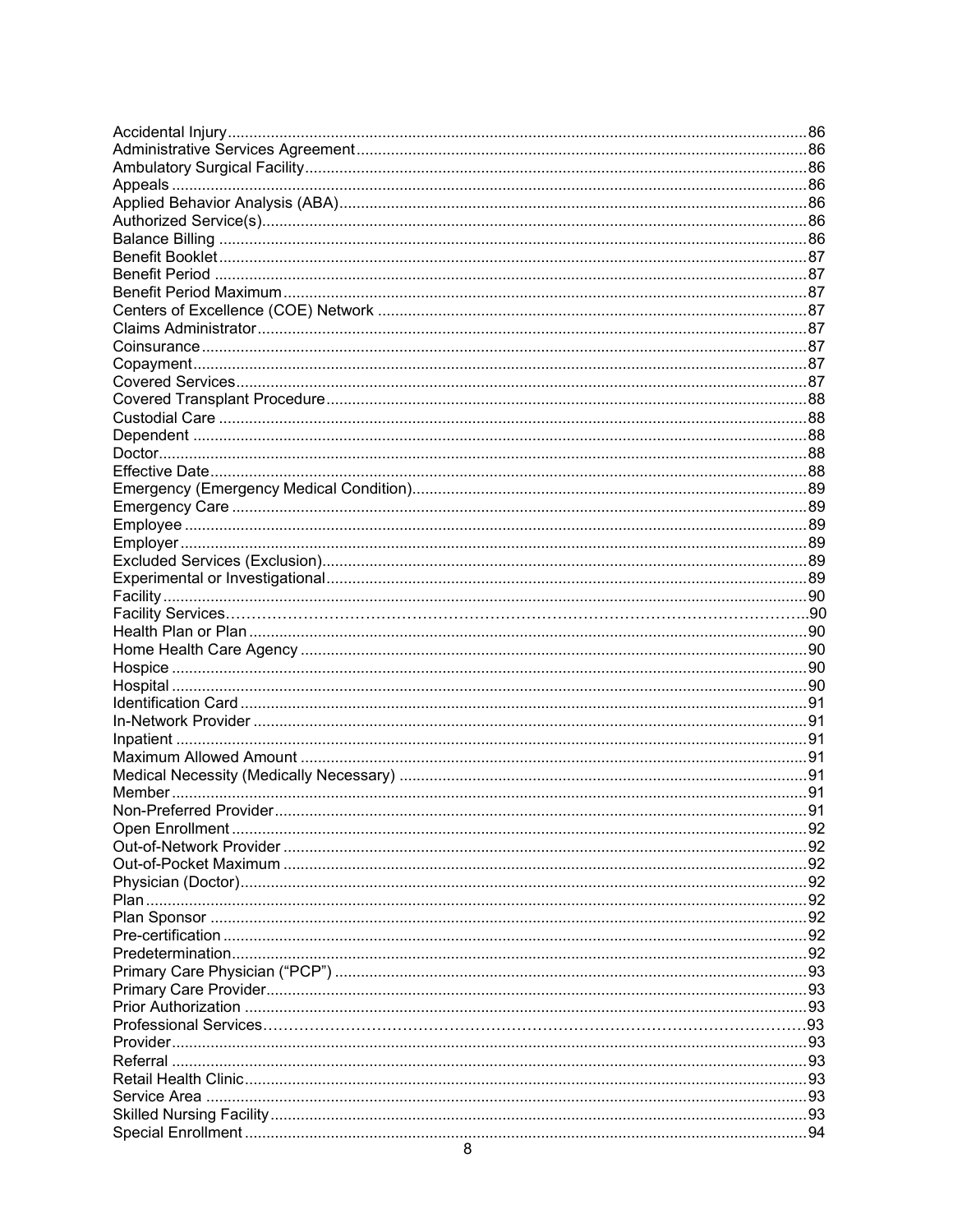| Subscriber                                                                      |  |
|---------------------------------------------------------------------------------|--|
|                                                                                 |  |
|                                                                                 |  |
|                                                                                 |  |
|                                                                                 |  |
|                                                                                 |  |
|                                                                                 |  |
| Statement of Rights under the Newborns' and Mother's Health Protection Act96    |  |
|                                                                                 |  |
| Coverage for a Child Due to a Qualified Medical Support Order ("QMCSO") 96      |  |
|                                                                                 |  |
|                                                                                 |  |
|                                                                                 |  |
|                                                                                 |  |
|                                                                                 |  |
|                                                                                 |  |
|                                                                                 |  |
|                                                                                 |  |
|                                                                                 |  |
| Uses and Disclosures of Your PHI to Which You Have an Opportunity to Object 106 |  |
| Other Uses and Disclosures of Your PHI for Which Authorization Is Required 106  |  |
| CONSENT FOR AUTHORIZATION FOR USE/RELEASE OF HEALTH INFORMATION  109            |  |
|                                                                                 |  |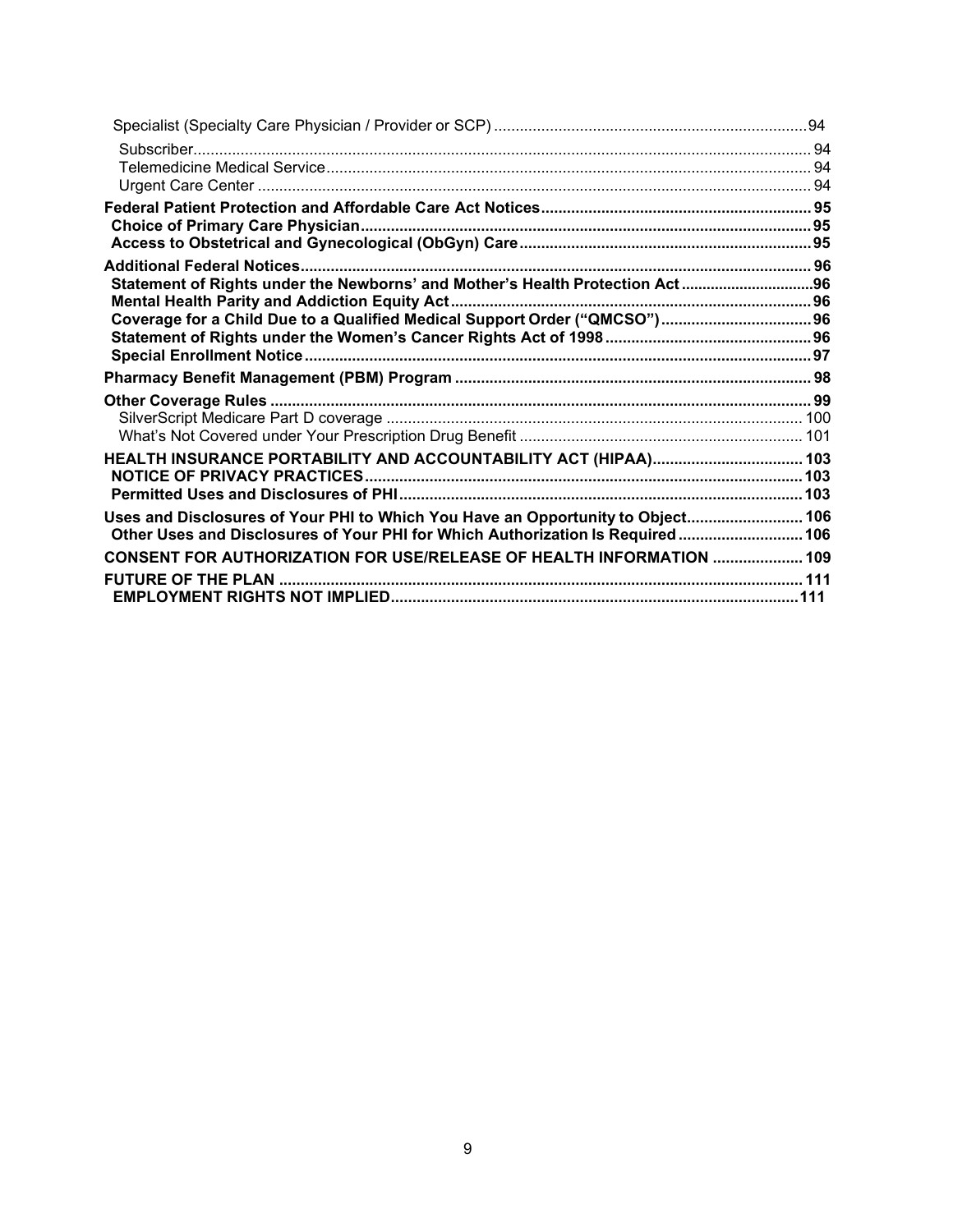#### INTRODUCTION

<span id="page-7-0"></span>The booklet describes the University System of Georgia Comprehensive Care Healthcare Benefits Plan (the Plan), available to employees and pre-Medicare retirees of the University System of Georgia (USG), as it is in effect as of January 1, 2021.

Your healthcare plan is designed with two important goals in mind. The primary purpose of the healthcare plan is to provide you and your family with access to medical care in the event of an illness or serious injury. Your Comprehensive Care healthcare plan will offset member costs for medically necessary treatment of covered illnesses and/or injuries.

The second goal of the Plan is to encourage covered members and their families to take an active role in decisions regarding their healthcare. Your involvement begins with reading this booklet and with learning how the Comprehensive Care healthcare plan works. It is your responsibility to make efficient use of the coverage provided by the plan. Should you have questions regarding your benefits, as presented in this booklet, please contact your campus Human Resources/Benefits Office or the appropriate vendor. Vendors are listed on the inside front cover of this plan summary document. This Benefit Booklet uses a number of capitalized terms that are defined in the "Definitions" section of this Benefit Booklet. Please refer to the Definitions section for an explanation of these terms. Also, keep in mind that this Benefit Booklet is a summary only; it does not describe every aspect of the Plan that may affect yourbenefits.

## <span id="page-7-1"></span>**How to Get Language Assistance**

Accolade is committed to communicating with Members no matter what their language is. Accolade employs a language line interpretation service for use by all their Member Support team. Simply call the phone number on the back of your Identification Card, and a representative will be able to help you. TTY/TDD services also are available by dialing 711. A special operator will get in touch with us to help with your needs.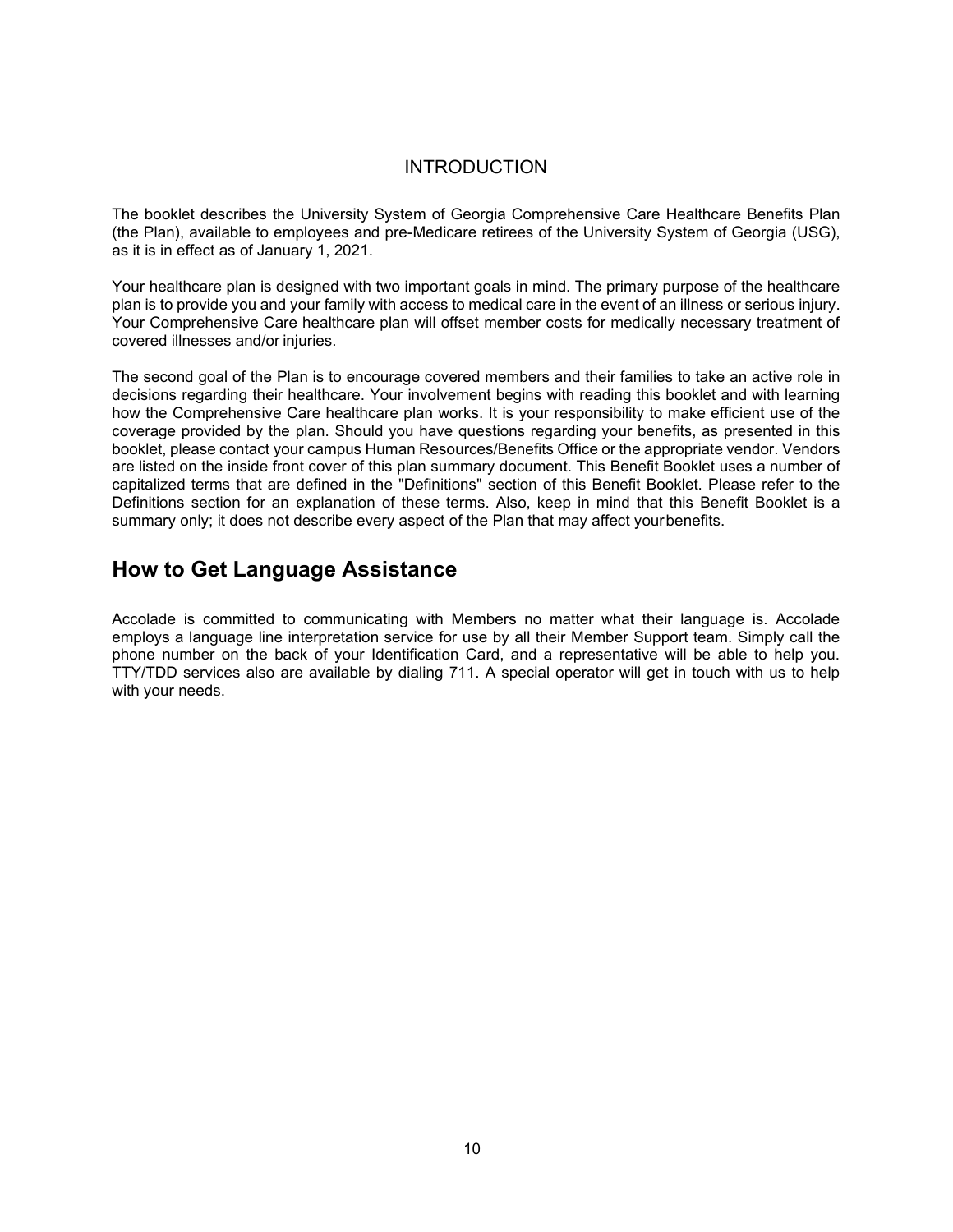# <span id="page-8-0"></span>**COMPREHENSIVE CARE PLAN BENEFIT AT A GLANCE**

In this section you will find an outline of the benefits included in your Plan and a summary of any Deductibles, Coinsurance, and Copayments that you must pay. Also listed are any Benefit Period Maximums or limits that apply. Please read the "What's Covered" and Prescription Drugs sections for more details on the Plan's Covered Services. Read the "What's Not Covered" section for details on Excluded Services.

All Covered Services are subject to the conditions, exclusions, limitations, and terms of this Benefit Booklet including any endorsements, amendments, or riders.

To get the highest level of benefits at the lowest out-of-pocket cost, you must get Covered Services from an In-Network Provider. Benefits for Covered Services are based on the Maximum Allowed Amount, which is the most the Claims Administrator will allow for a Covered Service. When you use an Out-of-Network Provider, you may have to pay the difference between the Out-of-Network Provider's billed charge and the Maximum Allowed Amount in addition to any Coinsurance, Copayments, Deductibles, and non-covered charges. This amount can be substantial. Please read the "Claims Payment" section for more details.

Deductibles, Coinsurance, and Benefit Period Maximums are calculated based upon the Maximum Allowed Amount, not the Provider's billed charges.

There is no pre-existing condition waiting period.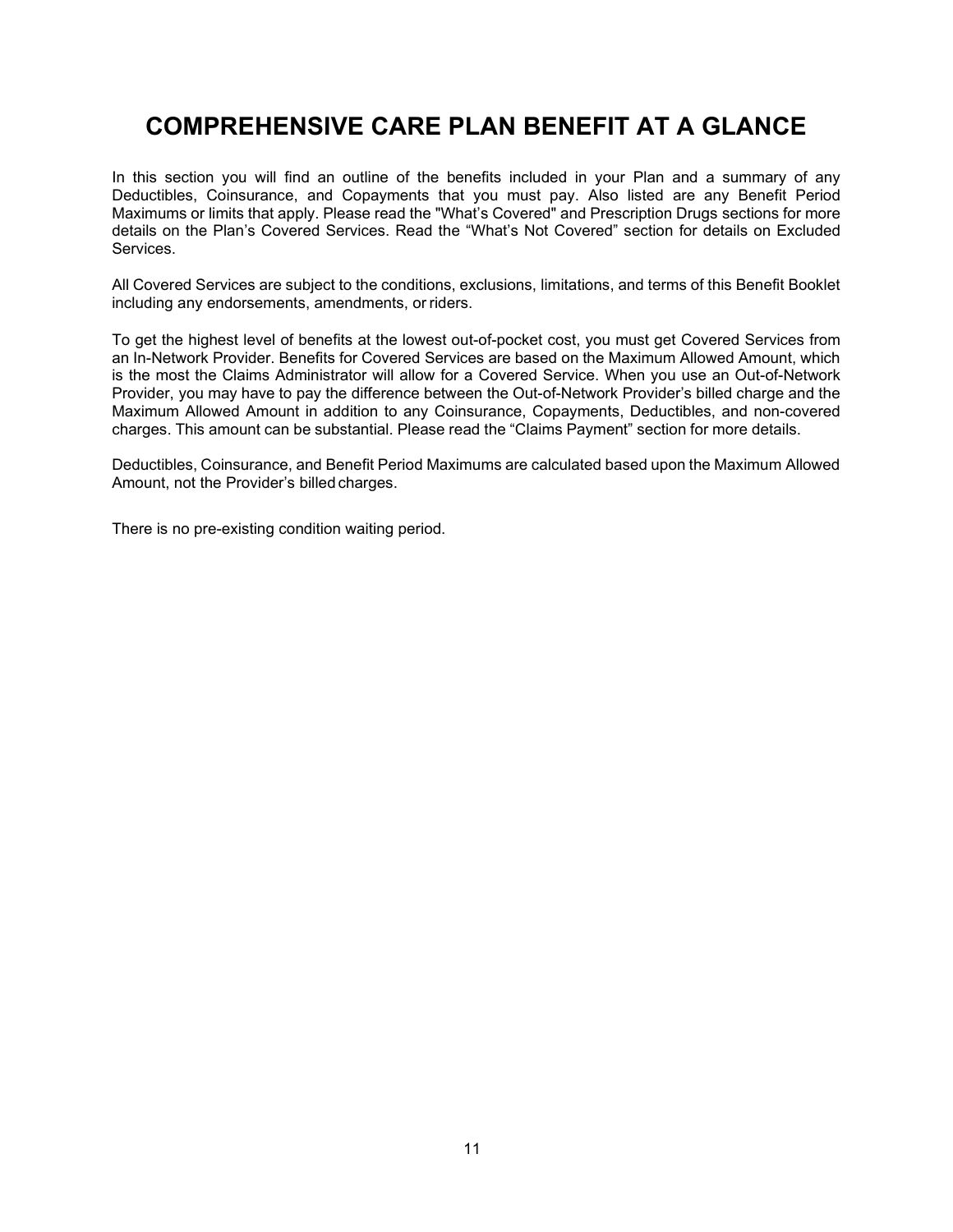# **BENEFITS AT A GLANCE**

<span id="page-9-0"></span>Provided for your information is a summary of selected benefits that are available to you and your family under the plan:

| <b>SELECTED PLAN FEATURES</b><br><b>AND COVERED SERVICES</b>                                                                                                                                             | <b>PLAN PROVISIONS AND</b><br><b>BENEFITS</b>                                                                                                                           | <b>PLAN PROVISIONS AND</b><br><b>BENEFITS</b> |
|----------------------------------------------------------------------------------------------------------------------------------------------------------------------------------------------------------|-------------------------------------------------------------------------------------------------------------------------------------------------------------------------|-----------------------------------------------|
|                                                                                                                                                                                                          | <b>In-Network</b>                                                                                                                                                       | <b>Out-of-Network</b>                         |
| <b>Maximum Annual Deductible</b>                                                                                                                                                                         |                                                                                                                                                                         |                                               |
| Individual<br>$\bullet$                                                                                                                                                                                  | \$750                                                                                                                                                                   | \$2,250                                       |
| Individual + 1                                                                                                                                                                                           | \$1,500                                                                                                                                                                 | \$4,500                                       |
| Family (3 or more covered<br>members)                                                                                                                                                                    | \$2,250                                                                                                                                                                 | \$6,750                                       |
|                                                                                                                                                                                                          | Members who use both In-Network providers and Out-of-Network providers will be responsible for<br>two separate Deductibles and for two separate Out-of-Pocket Maximums. |                                               |
|                                                                                                                                                                                                          | Deductibles, Out-of-Pocket Maximums, and annual visit limitations will be based on a January 1<br>- December 31 plan year.                                              |                                               |
| Prescription drugs have a separate Deductible and Out-of-Pocket Maximum. Refer to the<br>"Pharmacy Benefit Management ("PBM")" section of this booklet for information on<br>prescription drug benefits. |                                                                                                                                                                         |                                               |
| <b>Out-of-Pocket Maximum</b><br>(includes the Deductible,<br>member copays and<br>member coinsurance)                                                                                                    |                                                                                                                                                                         |                                               |
| Individual<br>$\bullet$                                                                                                                                                                                  | \$1,750                                                                                                                                                                 | \$5,250                                       |
| Individual + 1<br>$\bullet$                                                                                                                                                                              | \$3,500                                                                                                                                                                 | \$10,500                                      |
| Family (3 or more covered<br>members)                                                                                                                                                                    | \$3,500                                                                                                                                                                 | \$10,500                                      |
| Member Copayments for physician office visits and for emergency room services do not apply toward<br>the annual Deductible(s).                                                                           |                                                                                                                                                                         |                                               |
| Member Copayments for physician office visits and emergency room services apply toward the Out-<br>of-Pocket Maximum.                                                                                    |                                                                                                                                                                         |                                               |
| Member costs incurred for <b>Balance Billing will not apply</b> toward the annual Deductible(s) or toward<br>the Out-of-Pocket Maximums.                                                                 |                                                                                                                                                                         |                                               |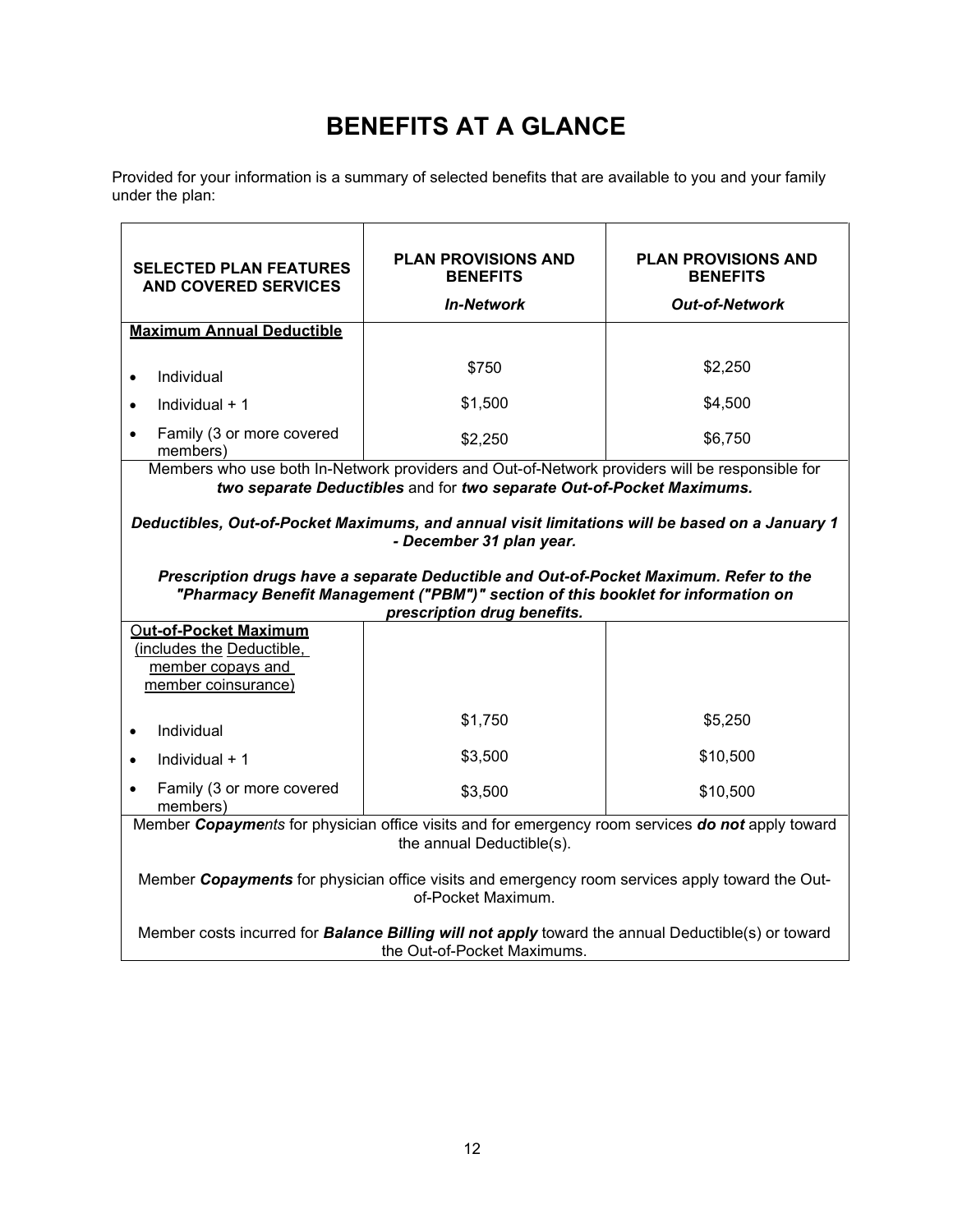| <b>SELECTED PLAN FEATURES</b><br><b>AND COVERED SERVICES</b>                                                                                                                                                                             | <b>PLAN PROVISIONS AND</b><br><b>BENEFITS</b>                                                                                                                                                                                                | <b>PLAN PROVISIONS AND</b><br><b>BENEFITS</b>                                                                        |
|------------------------------------------------------------------------------------------------------------------------------------------------------------------------------------------------------------------------------------------|----------------------------------------------------------------------------------------------------------------------------------------------------------------------------------------------------------------------------------------------|----------------------------------------------------------------------------------------------------------------------|
|                                                                                                                                                                                                                                          | <b>In-Network</b>                                                                                                                                                                                                                            | <b>Out-of-Network</b>                                                                                                |
|                                                                                                                                                                                                                                          | <b>Subject to In-Network</b><br><b>Deductible Unless Otherwise</b><br><b>Noted</b>                                                                                                                                                           | <b>Subject to Out-of-Network</b><br><b>Deductible and Balance</b><br><b>Billing Unless Otherwise</b><br><b>Noted</b> |
| <b>Pre-Existing Conditions</b>                                                                                                                                                                                                           | None                                                                                                                                                                                                                                         |                                                                                                                      |
|                                                                                                                                                                                                                                          | Physician Services Provided In An Office Setting                                                                                                                                                                                             |                                                                                                                      |
| Physician Office Visit<br><b>For treatment of illness</b>                                                                                                                                                                                | The \$20 Copayment applies<br>to the physician's office visit<br>only.                                                                                                                                                                       | 60% of eligible charges for<br>non-surgical services                                                                 |
| or injury                                                                                                                                                                                                                                | The \$20 Copayment does<br>not apply to covered charges<br>associated with medical<br>treatment/services. (Medical<br>treatment/services may<br>include services such as<br>surgery, X- rays, laboratory<br>tests, and/or diagnostic tests.) |                                                                                                                      |
| <b>Specialist Office Visit</b>                                                                                                                                                                                                           | \$35 Copayment applies to<br>office visit only                                                                                                                                                                                               | 60% of eligible charges for<br>non- surgical services                                                                |
| LiveHealth Online Visit                                                                                                                                                                                                                  | 100% for the first 3 visits, then<br>\$15 copay per visit                                                                                                                                                                                    | N/A                                                                                                                  |
| LiveHealth Online<br>Psychology Visit                                                                                                                                                                                                    | 100% for the first 3 visits, then<br>\$15 copay per visit                                                                                                                                                                                    | N/A                                                                                                                  |
| <b>Retail Health Clinic</b>                                                                                                                                                                                                              | \$15 Copayment                                                                                                                                                                                                                               | N/A                                                                                                                  |
| <b>Wellness Care/Preventive</b><br><b>Healthcare</b><br>Physical Exam,<br>Mammogram, Pap Smear,<br><b>Other Women's Preventive</b><br>Care, Prostate Exam/PSA, Well-<br>baby care and Immunizations,<br>Routine Eye and Hearing<br>Exams | Paid at 100% of network rate;<br>not subject to Deductible.                                                                                                                                                                                  | Not Covered<br>Non-covered charges do not<br>apply to annual Deductible or<br>annual Out-of-Pocket Maximum.          |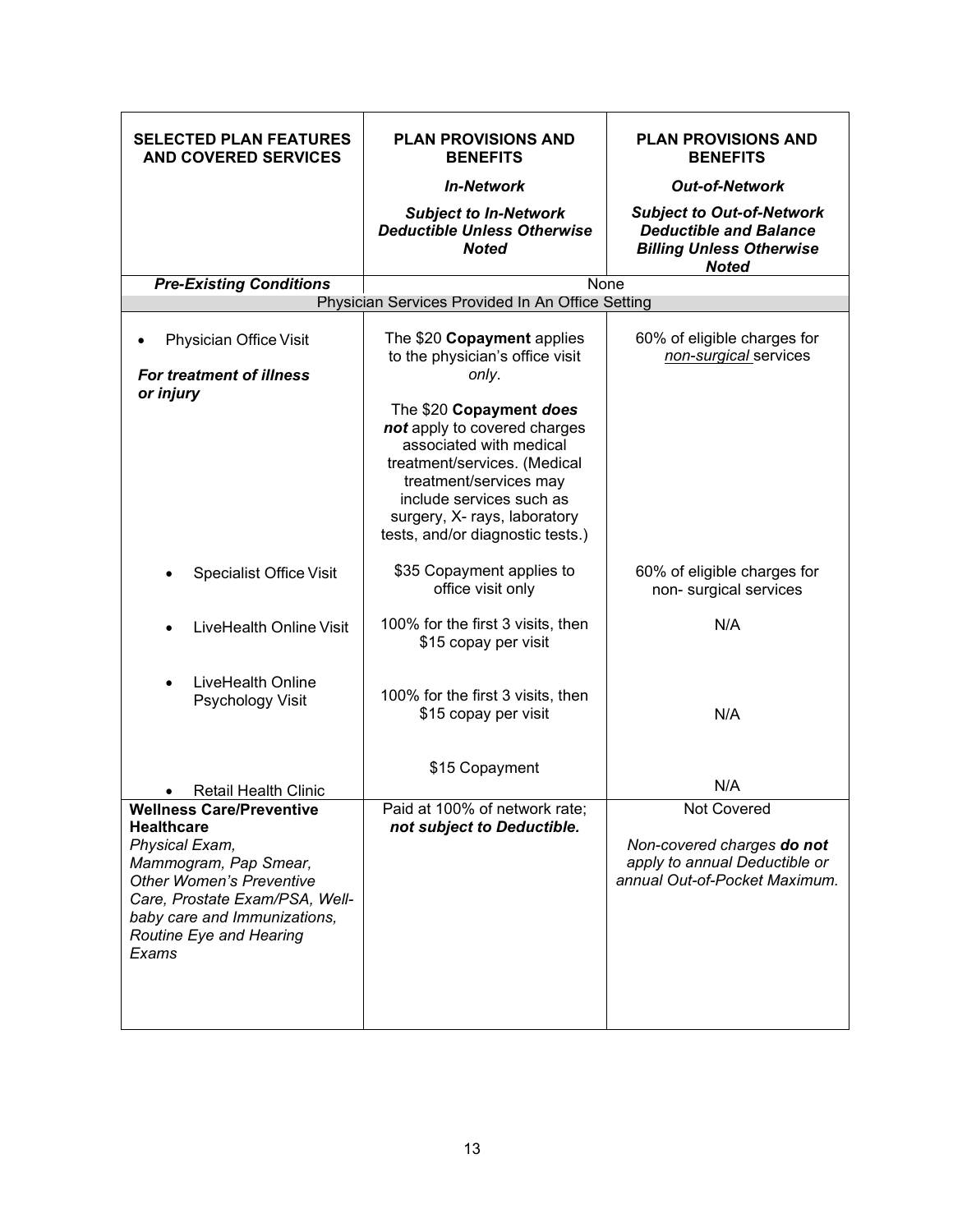| <b>SELECTED PLAN FEATURES</b><br><b>AND COVERED SERVICES</b>                                                                                                                                                                                | <b>PLAN PROVISIONS AND</b><br><b>BENEFITS</b><br><b>In-Network</b>                                                                                                                                                                                                                                                                                                                                                                                                                                                                                        | <b>PLAN PROVISIONS AND</b><br><b>BENEFITS</b><br><b>Out-of-Network</b> |
|---------------------------------------------------------------------------------------------------------------------------------------------------------------------------------------------------------------------------------------------|-----------------------------------------------------------------------------------------------------------------------------------------------------------------------------------------------------------------------------------------------------------------------------------------------------------------------------------------------------------------------------------------------------------------------------------------------------------------------------------------------------------------------------------------------------------|------------------------------------------------------------------------|
| <b>Maternity Care</b><br>(Routine Prenatal care, Delivery<br>and Postnatal)                                                                                                                                                                 | 90% of network rate after an<br>initial Copayment of \$20; for in<br>office setting; not subject to<br>Deductible.<br>There will be no Copayment<br>charged for subsequent visits.                                                                                                                                                                                                                                                                                                                                                                        | 60% of eligible charges                                                |
| <b>Office Surgery</b>                                                                                                                                                                                                                       | 90% of network rate                                                                                                                                                                                                                                                                                                                                                                                                                                                                                                                                       | 60% of eligible charges                                                |
| Pre-certification may be<br>required.                                                                                                                                                                                                       |                                                                                                                                                                                                                                                                                                                                                                                                                                                                                                                                                           |                                                                        |
| <b>Second Surgical Opinion</b><br>(Elective Surgery)                                                                                                                                                                                        | 100% of network rate after a<br>\$20 Copayment per visit; not<br>subject to Deductible.                                                                                                                                                                                                                                                                                                                                                                                                                                                                   | 60% of eligible charges                                                |
| <b>Allergy Testing</b>                                                                                                                                                                                                                      | 90% of network rate                                                                                                                                                                                                                                                                                                                                                                                                                                                                                                                                       | 60% of eligible charges                                                |
| <b>Allergy Shots &amp; Serum</b>                                                                                                                                                                                                            | 100% for allergy shots & serum;<br>not subject to Deductible.<br>If a physician is seen, the visit is<br>treated as an office visit and is<br>subject to a \$35 Copayment<br>per visit.                                                                                                                                                                                                                                                                                                                                                                   | 60% of eligible charges                                                |
|                                                                                                                                                                                                                                             | <b>Inpatient Hospital Services</b>                                                                                                                                                                                                                                                                                                                                                                                                                                                                                                                        |                                                                        |
| <b>Inpatient Hospital Services</b><br><b>Physician Services</b><br>Physician services may<br>include surgery,<br>anesthesiology, pathology,<br>radiology and/or maternity<br>care/delivery.<br><b>Pre-certification may be</b><br>required. | 90% of network rate<br>In some instances, you may<br>only be asked to pay the lower<br>In-Network cost sharing amount<br>when you use an Out-of-<br>Network Provider. For example,<br>if you go to an In-Network<br>Hospital or Provider Facility and<br>receive Covered Services from<br>an Out-of-Network Provider<br>such as a radiologist,<br>anesthesiologist or pathologist<br>who is employed by or<br>contracted with an In-Network<br>Hospital or Facility, you will pay<br>the In- Network cost share<br>amounts for those Covered<br>Services. | 60% of eligible charges                                                |
| <b>Hospital Services Other Than</b><br>Those For Emergency Room<br>Care<br>Inpatient Care (Includes<br>inpatient short term<br>rehabilitation services)<br><b>Pre-certification may be</b><br>required.                                     | 90% of network rate; limited to<br>semi-private room;                                                                                                                                                                                                                                                                                                                                                                                                                                                                                                     | 60% of eligible charges;                                               |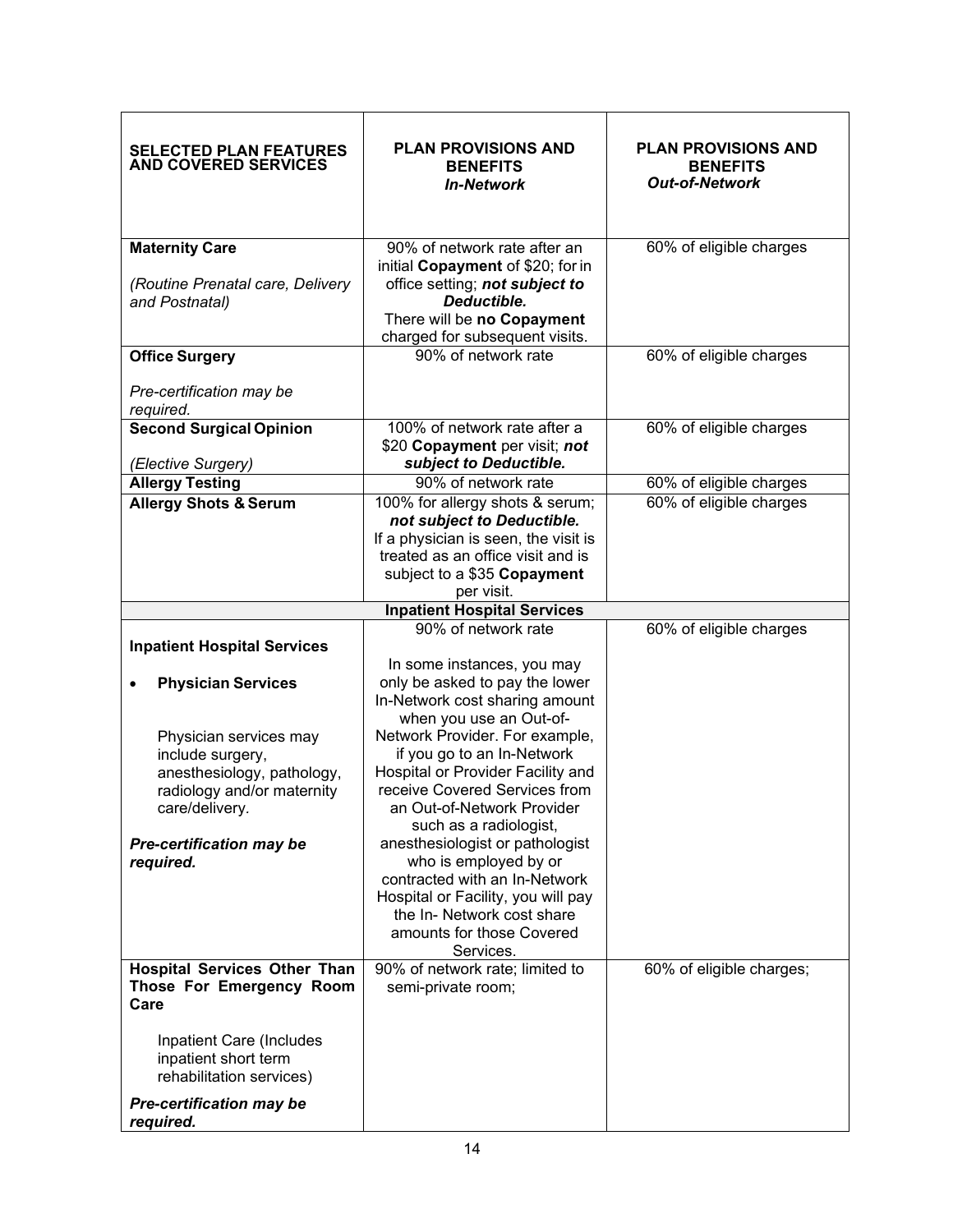| <b>SELECTED PLAN FEATURES</b><br><b>AND COVERED SERVICES</b>                                                     | <b>PLAN PROVISIONS AND</b><br><b>BENEFITS</b>                                                                                                                                          | <b>PLAN PROVISIONS AND</b><br><b>BENEFITS</b>                                                                   |
|------------------------------------------------------------------------------------------------------------------|----------------------------------------------------------------------------------------------------------------------------------------------------------------------------------------|-----------------------------------------------------------------------------------------------------------------|
|                                                                                                                  | <b>In-Network</b>                                                                                                                                                                      | <b>Out-of-Network</b>                                                                                           |
| Care in a Hospital<br><b>Emergency Room (ER)</b><br>For treatment of an emergency<br>medical condition or injury | 90% of network rate after a<br>\$250 Copayment per visit                                                                                                                               | 90% of eligible charges after a<br>\$250 Copayment per visit;<br>subject to the In-Network<br><b>Deductible</b> |
|                                                                                                                  | Copayment is waived if<br>admitted within 24 hours.                                                                                                                                    | <b>Copayment</b> is waived if<br>admitted within 24 hours.                                                      |
| <b>Laboratory Services</b>                                                                                       | 90% of network rate                                                                                                                                                                    | 60% of eligible charges                                                                                         |
| <b>Pre-certification for</b><br>diagnostic testing may be<br>required.                                           |                                                                                                                                                                                        |                                                                                                                 |
| <b>Urgent Care Services</b>                                                                                      | 100% of network rate after a<br>\$35 Copayment per visit; not<br>subject to Deductible.                                                                                                | 60% of eligible charges                                                                                         |
| <b>Home Health Care Service</b>                                                                                  | 90% of network rate                                                                                                                                                                    | 60% of network rate                                                                                             |
| <b>Pre-certification may be</b><br>required.                                                                     |                                                                                                                                                                                        |                                                                                                                 |
| <b>Skilled Nursing Facility</b>                                                                                  | 90% of network rate                                                                                                                                                                    | 60% of eligible                                                                                                 |
| Pre-certification is required.                                                                                   | Limited to 30 days per member<br>per year.                                                                                                                                             | Limited to 30 days per member<br>per year.                                                                      |
| <b>Hospice Care</b>                                                                                              | 100% of network rate                                                                                                                                                                   | 60% of eligible charges                                                                                         |
| <b>Cochlear Implants</b>                                                                                         | 90% of network rate                                                                                                                                                                    | 60% of eligible charges                                                                                         |
| Pre-certification is required.                                                                                   |                                                                                                                                                                                        |                                                                                                                 |
| <b>Hearing aids for covered</b><br>dependent children 18 years<br>old and under                                  | 90% of network rate<br>Initial: 1 hearing aid per ear with a Initial: 1 hearing aid per ear with a<br>limit of \$3000 per ear<br>Replacement: 1 hearing aid per<br>ear every 48 months | 60% of eligible charges<br>limit of \$3000 per ear<br>Replacement: 1 hearing aid<br>per ear every 48 months     |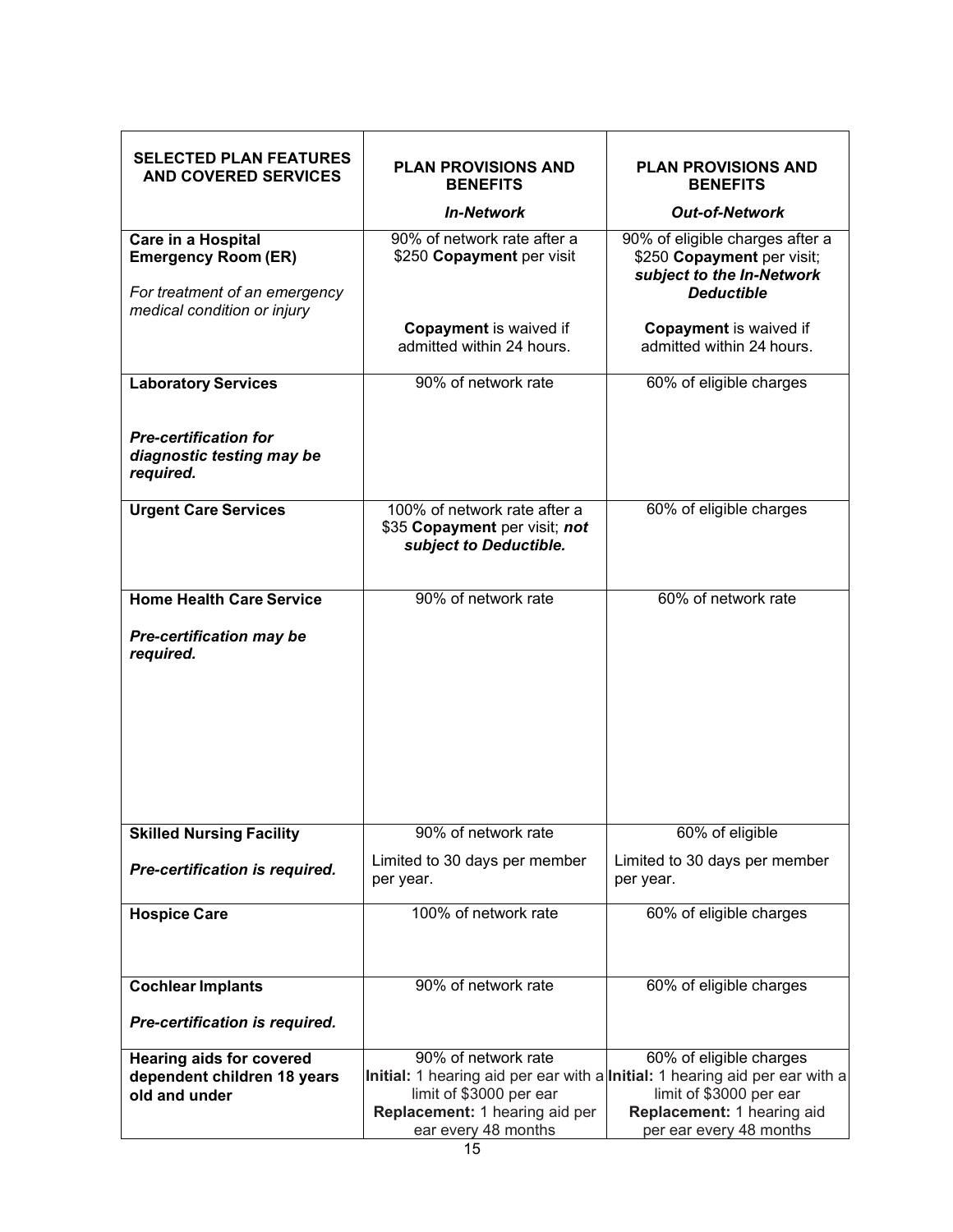| <b>SELECTED PLAN FEATURES</b><br><b>AND COVERED SERVICES</b>                                                                                                                                               | <b>PLAN PROVISIONS AND</b><br><b>BENEFITS</b><br><b>In-Network</b>                                                                            | <b>PLAN PROVISIONS</b><br><b>AND BENEFITS</b><br><b>Out-of-Network</b>                                                                            |
|------------------------------------------------------------------------------------------------------------------------------------------------------------------------------------------------------------|-----------------------------------------------------------------------------------------------------------------------------------------------|---------------------------------------------------------------------------------------------------------------------------------------------------|
| <b>Wigs (when medically</b><br>necessary)                                                                                                                                                                  | 90% of network rate                                                                                                                           | 60% of eligible charges                                                                                                                           |
| <b>Ambulance Services</b><br>Land or air ambulance for<br>medically necessary emergency<br>transportation only.                                                                                            | 90% of network rate; subject to<br>Deductible; subject to<br><b>Balance Billing for Out-of-</b><br>Network ambulance services.                | 90% of eligible charges; subject<br>to the<br><b>In-Network Deductible and</b><br><b>Balance Billing.</b>                                         |
| <b>Durable Medical</b><br><b>Equipment (DME)</b><br>Plan may require approved<br><b>Letter of Medical Necessity</b><br>and Pre-certification may be<br>required.<br>Wigs (subject to Medical<br>Necessity) | 90% of network rate                                                                                                                           | 60% of network rate                                                                                                                               |
| <b>Outpatient Short Term</b><br><b>Rehabilitation Services</b><br>Physical, speech, occupational, and<br>cardiac therapies are limited to a 40-<br>visit limit combined in- and out-of-<br>network         | 90% of network rate<br>Physical, speech, cardiac and<br>occupational therapies are<br>limited to 40 visits per therapy<br>type per plan year. | 60% of eligible charges<br>Physical, speech, cardiac and<br>occupational therapies are<br>limited to 40 visits per therapy<br>type per plan year. |
| <b>Chiropractic Care</b>                                                                                                                                                                                   | 90% of network rate<br>Limited to 40 visits per member<br>per plan year.                                                                      | 60% of eligible charges<br>Limited to 40 visits per member<br>per plan year.                                                                      |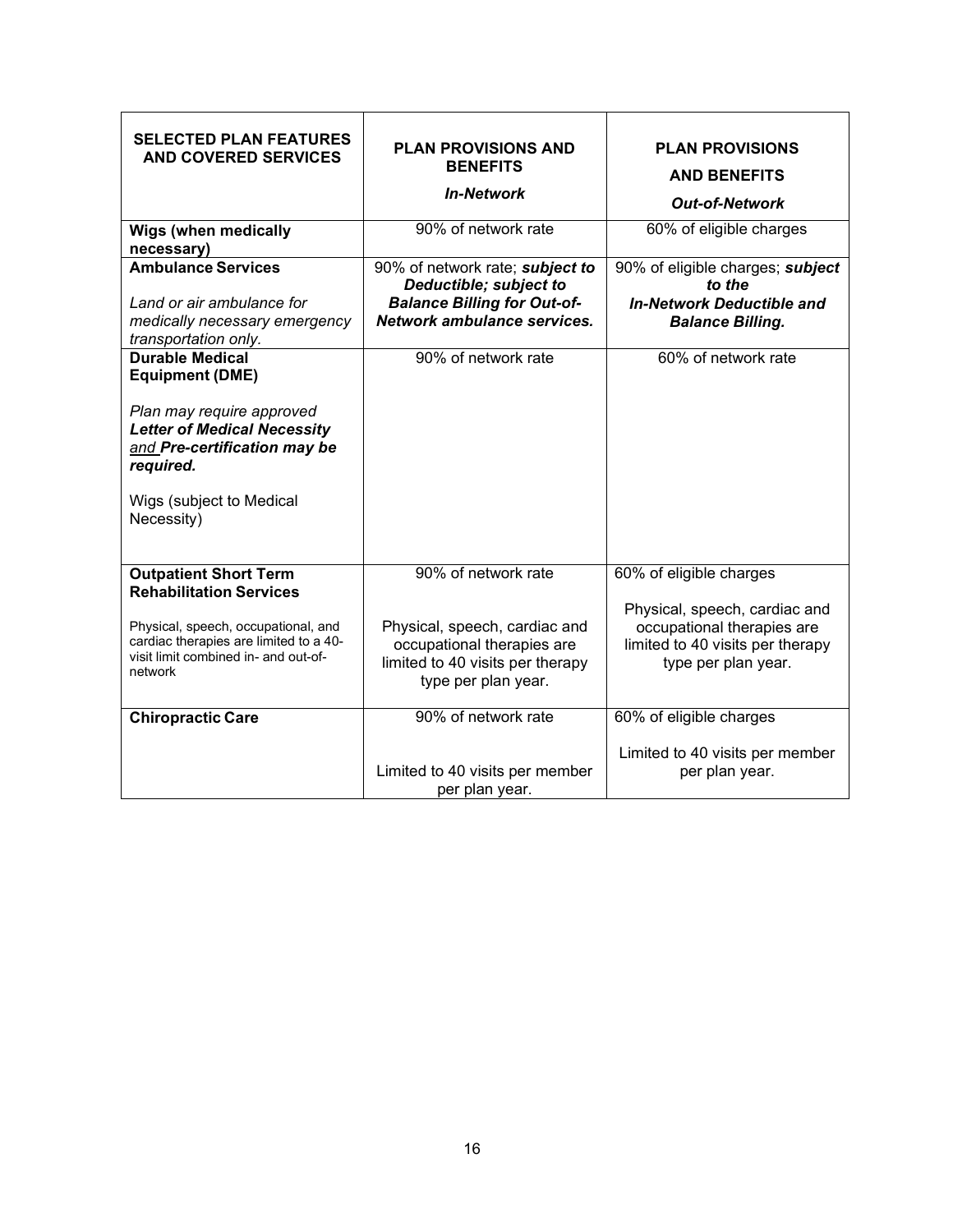| <b>SELECTED PLAN FEATURES</b><br><b>AND COVERED SERVICES</b>                                                                                                                                                                                                                                                                                                                                                                                                                                                                                                         | <b>PLAN PROVISIONS AND</b><br><b>BENEFITS</b><br><b>In-Network</b>                                                                                                                                                                           | <b>PLAN PROVISIONS AND</b><br><b>BENEFITS</b><br><b>Out-of-Network</b> |
|----------------------------------------------------------------------------------------------------------------------------------------------------------------------------------------------------------------------------------------------------------------------------------------------------------------------------------------------------------------------------------------------------------------------------------------------------------------------------------------------------------------------------------------------------------------------|----------------------------------------------------------------------------------------------------------------------------------------------------------------------------------------------------------------------------------------------|------------------------------------------------------------------------|
| <b>Limited Medical Coverage for</b><br><b>Dental/Oral Care</b><br><b>Surgical Extraction of</b><br><b>Impacted Teeth</b><br>Medical benefits are not<br>available for partially erupted<br>teeth.                                                                                                                                                                                                                                                                                                                                                                    | 90% of network rate                                                                                                                                                                                                                          | 60% of eligible charges                                                |
| <b>Dental/Oral Care</b><br>Not covered; other than<br>accidental injury to natural teeth.<br>(Initial services, supplies or<br>appliances for dental care or<br>treatment required as a result of,<br>and directly related to,<br>accidental bodily injury to sound<br>natural teeth or structure<br>occurring while a member is<br>covered by this contract and<br>performed within 180 days after<br>the accident.)<br>Please Note: Outpatient charges<br>and anesthesia for dental<br>services for children may be<br>covered but will require prior<br>approval. | 90% of network rate; subject to<br>In-Network Deductible and to<br><b>Balance Billing if services are</b><br>rendered by an Out-of-<br><b>Network Provider.</b><br>In-Network Providers may not<br>be available for all covered<br>services. | 60% of eligible charges                                                |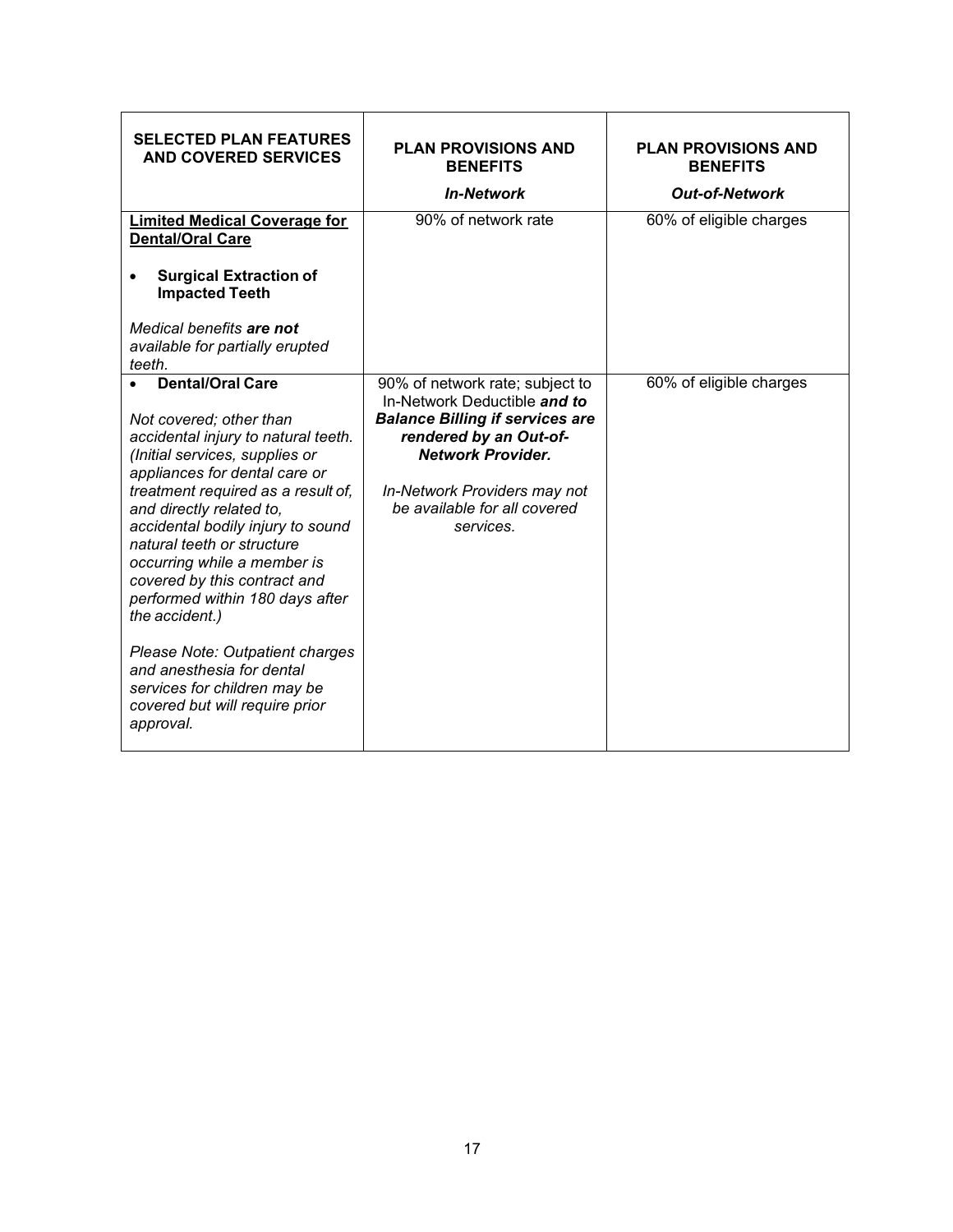| <b>SELECTED PLAN FEATURES</b><br>AND COVERED SERVICES                                                                        | <b>PLAN PROVISIONS AND</b><br><b>BENEFITS</b><br><b>In-Network</b> | <b>PLAN PROVISIONS AND</b><br><b>BENEFITS</b><br><b>Out-of-Network</b> |  |
|------------------------------------------------------------------------------------------------------------------------------|--------------------------------------------------------------------|------------------------------------------------------------------------|--|
| <b>Mental Health/Substance</b><br><b>Abuse Services</b>                                                                      |                                                                    |                                                                        |  |
| . Inpatient mental health and<br>substance abuse services*<br>(facility and physician fee)                                   | 90% of network rate                                                | 60% of network rate                                                    |  |
| <b>Residential Treatment Center</b>                                                                                          | 90% of network rate                                                | 60% of network rate                                                    |  |
| • Partial Hospitalization Program<br>(PHP) and Intensive Outpatient<br>Program (IOP)* (facility and<br>physician fee)        | 90% of network rate                                                | 60% of network rate                                                    |  |
| • Office mental health and<br>substance abuse services<br>(physician fee)                                                    | \$20 Copayment                                                     | 60% of network rate                                                    |  |
| • Outpatient mental health and<br>abuse<br>substance<br>services<br>(physician fee)                                          | 90% of network rate                                                | 60% of network rate                                                    |  |
| (*services must be authorized<br>by calling 1-800-292-2879.<br>Failure to pre-certify will result in<br>denial of benefits.) |                                                                    |                                                                        |  |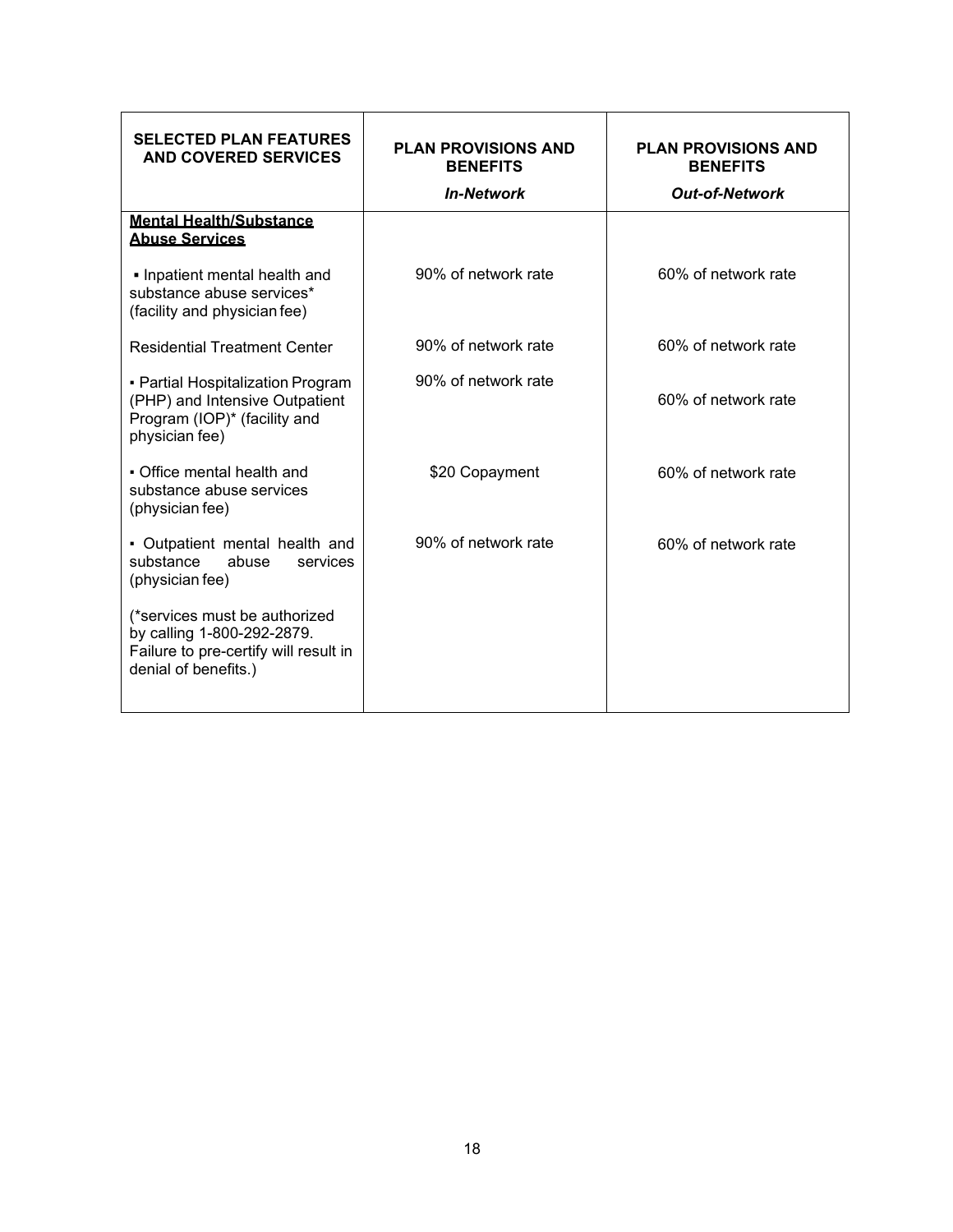| <b>SELECTED PLAN FEATURES</b><br><b>AND COVERED SERVICES</b>                                                                         | <b>PLAN PROVISIONS AND</b><br><b>BENEFITS</b>                                                                                                                                                                                                                                                                 | <b>PLAN PROVISIONS AND</b><br><b>BENEFITS</b>                                                       |  |  |
|--------------------------------------------------------------------------------------------------------------------------------------|---------------------------------------------------------------------------------------------------------------------------------------------------------------------------------------------------------------------------------------------------------------------------------------------------------------|-----------------------------------------------------------------------------------------------------|--|--|
|                                                                                                                                      | <b>In-Network</b>                                                                                                                                                                                                                                                                                             | <b>Out-of-Network</b>                                                                               |  |  |
| <b>Autism / Applied Behavioral</b><br><b>Analysis (ABA) Therapy</b>                                                                  | \$20 Copay then 100% of<br>network rate; not subject to<br>Deductible                                                                                                                                                                                                                                         | 60% of network rate                                                                                 |  |  |
| <b>Organ and Tissue Transplants</b>                                                                                                  | <b>In-Network: 90% of vendor</b><br>network rate at a contracted                                                                                                                                                                                                                                              | Out-of-Network: 60% of<br>Covered Services at a non-                                                |  |  |
| The Centers of Excellence<br>Programs direct patients to<br>network heart, liver, lung and<br>bone marrow transplant<br>specialists. | transplant center; subject to In-<br><b>Network Deductible</b>                                                                                                                                                                                                                                                | contracted transplant center;<br>subject to Out-of-Network<br>Deductible and to Balance<br>Billing. |  |  |
|                                                                                                                                      | The lifetime benefit limit for expenses related to a <b>donor search</b> ,<br>when using a contracted transplant Center, is \$10,000                                                                                                                                                                          |                                                                                                     |  |  |
| Prior approval may be<br>required.                                                                                                   | There will be no donor search benefit provided if an individual<br>uses a non-contracted transplant center.<br>Lifetime benefit limit of \$10,000 donor search benefit.<br>For additional information regarding the COE Program for organ<br>and tissue transplants, please contact Anthem at 1-866-694-0724. |                                                                                                     |  |  |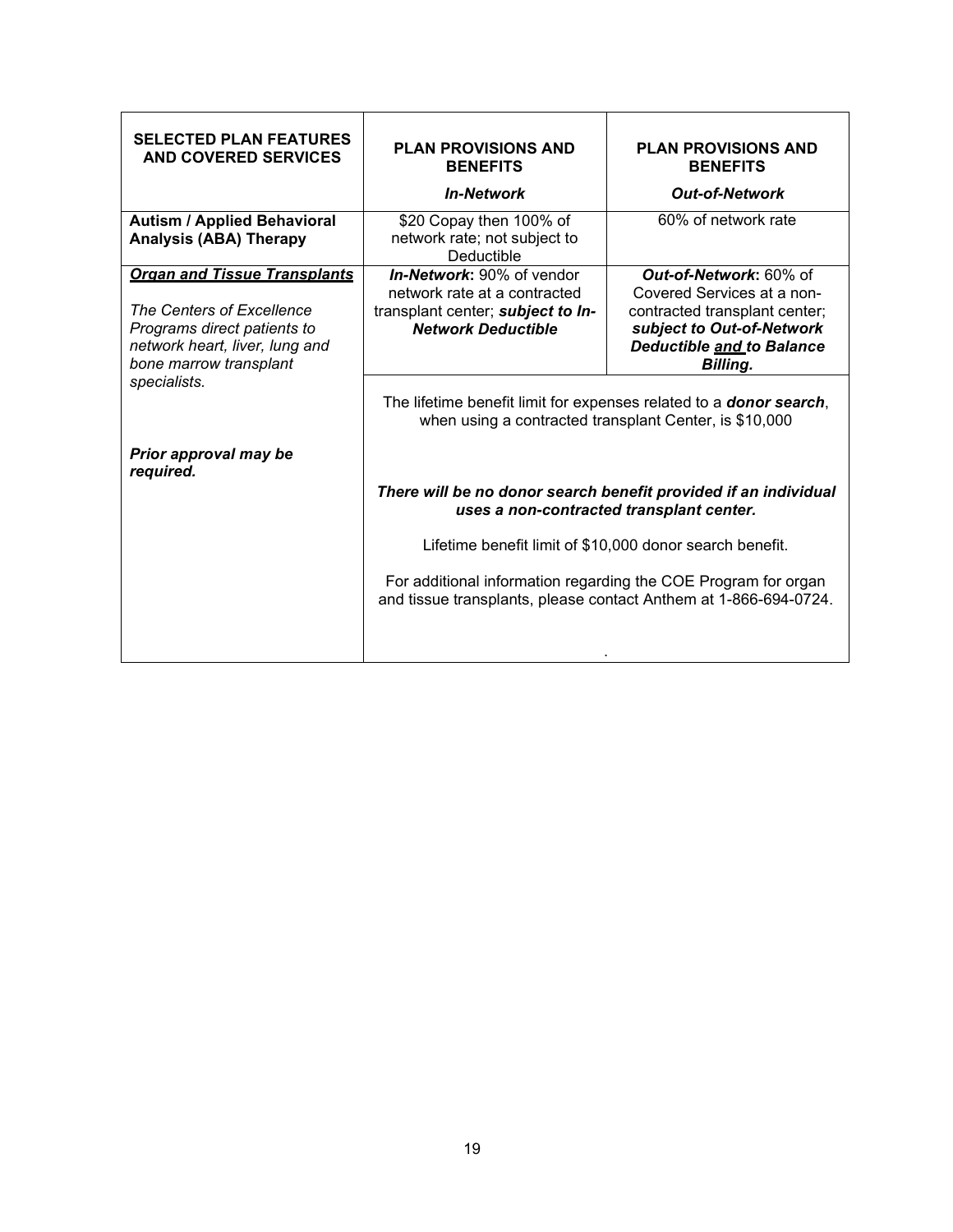## **OUT OF COUNTRY**

Subject to the In-Network Deductible Plan pays 90% of Network Rate; may be subject to Balance Billing and charges for non-Covered Services. Note: All plan exclusions and limitations still apply.

The University System of Georgia Comprehensive Care healthcare plan does not have the legal authority to intervene when an Out-of-Network Provider Balance Bills the member. Therefore, the Plan cannot reduce or eliminate Balance Billed amounts. The Plan will not make additional payments above the Plan- allowed benefit limits.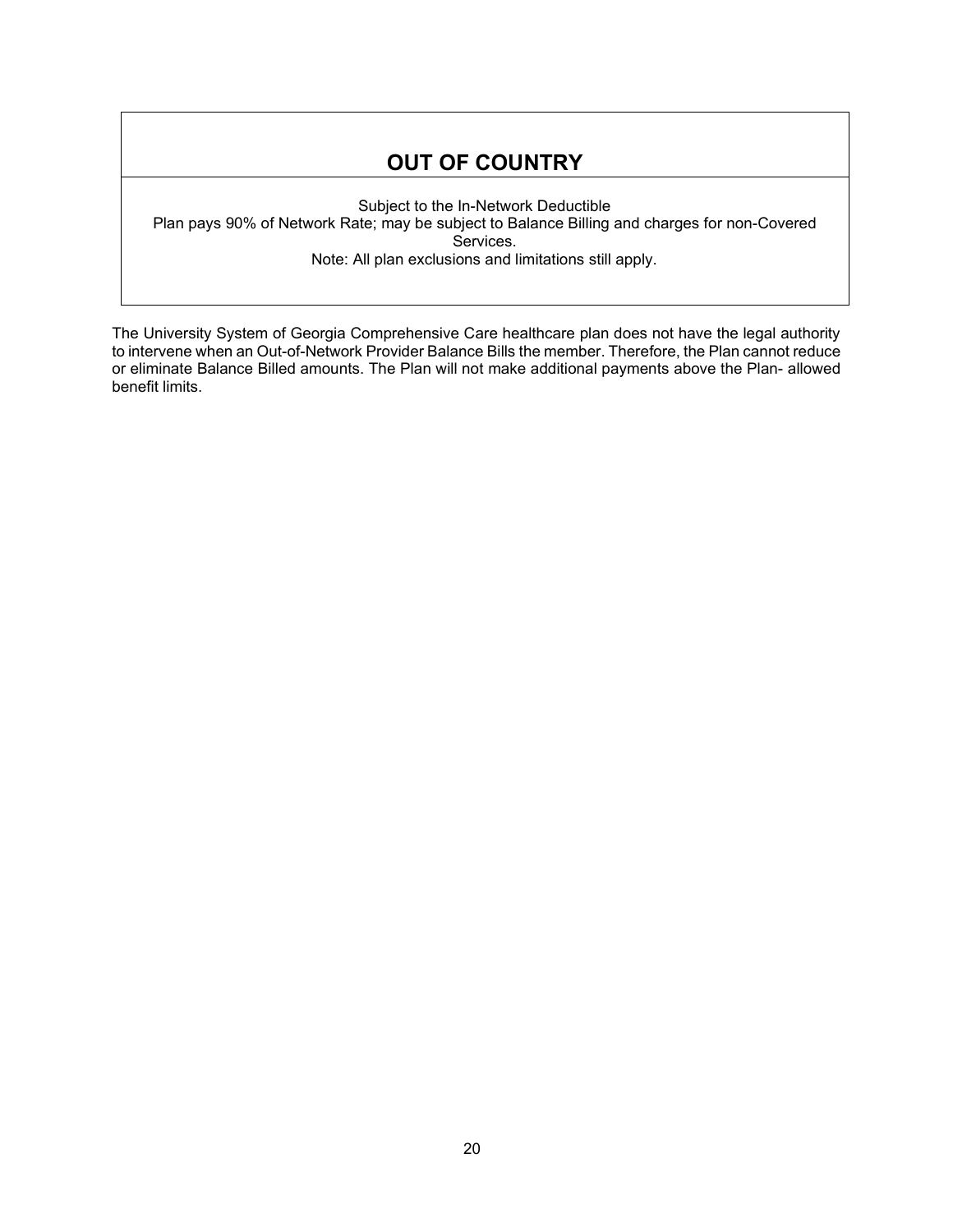# **WHO CAN ENROLL**

<span id="page-18-0"></span>As an active benefits-eligible employee of the University System of Georgia with a work commitment of three-quarters time (30 hours per week) or more, you are eligible for coverage under the BlueChoice HMO Healthcare Plan. You can cover your eligible dependents which include:

- **▪** Legal spouse;
- **The Employee's dependent children until the end of the month in which he/she attains age 26** unless disabled. "Child" for this purpose includes legally adopted children from the date the Employee assumes legal responsibility, children for whom the Employee assumes legal guardianship and stepchildren. Also included are the Employee's children (or children of the Employee's Spouse) for whom the Employee has legal responsibility resulting from a valid court decree.
- Children who are mentally or physically disabled and totally dependent on the Employee for support, regardless of age. To be eligible for coverage as an incapacitated Dependent, the Dependent must have been covered under this Plan immediately prior to reaching age 26. Certification of the disability is required within 30 days of attainment of age 26. A certification form is available from the Employer or from the Claims Administrator and may be required periodically.

The completed enrollment must include the legal names, birth dates and Social Security numbers (with the exception of newborns) of any enrolled family member.

Documentation is required to add dependents to your coverage. Common examples include a marriage certificate, birth certificate, income tax return and/or joint utility. Visit oneusgconnect.usg.edu for a complete list of requirements. You must submit such documentation within the timeframes established by the plan administrator.

If you have a dependent(s) employed by the University System of Georgia, and your dependent(s) is participating in any University System of Georgia healthcare plan, you *may not* cover that dependent(s) under your *"Employee + Child(ren)," "Employee + Spouse,"* or *"Family"* coverage.

If your spouse is employed by the University System of Georgia, but he/she does not elect to participate in an available healthcare plan, you may cover him/her under your *"Employee + Spouse"* or *"Family"*  coverage.

#### *If both a husband and wife are benefits-eligible employees of the University System of Georgia, only one may elect to provide coverage for the other spouse and/or dependents*.

| <b>Single</b>        | <b>Employee</b><br>Child(ren) | ٠         | <b>Employee</b><br><b>Spouse</b> | <b>Family</b>                       |
|----------------------|-------------------------------|-----------|----------------------------------|-------------------------------------|
| <b>Employee Only</b> | Employee<br>Child(ren)        | $\ddot{}$ | Employee + Spouse                | Employee + Spouse<br>and Child(ren) |

The BlueChoice HMO Healthcare Plan provides four levels of coverage: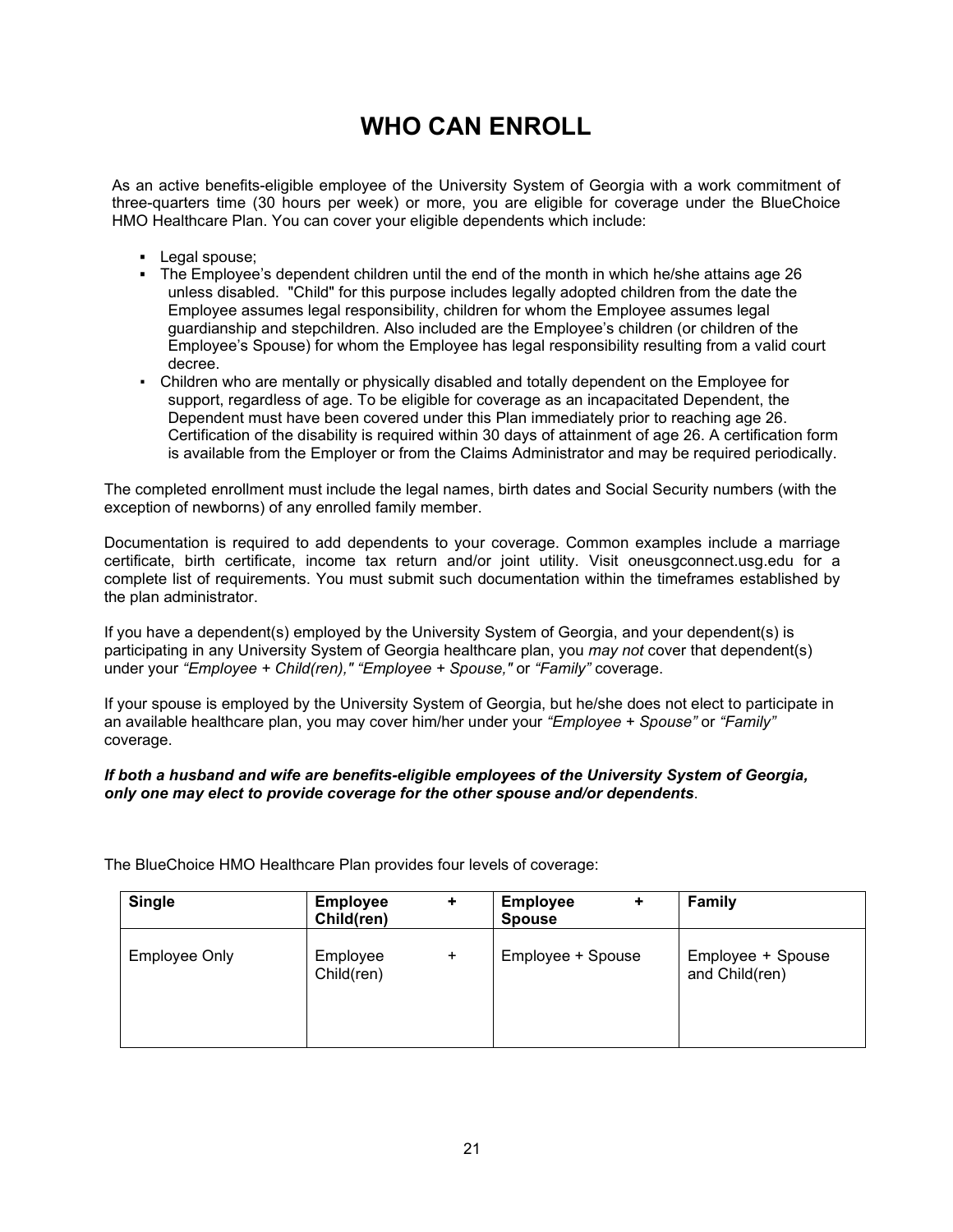# **HOW TO ENROLL**

You must complete the enrollment process for healthcare coverage. To enroll, visit oneusgconnect.usg.edu, select Manage My Benefits, and click the Change Your Coverage tile **or** Call OneUSG Connect - Benefits Call center at 1- 844-587-4236. 8am - 5pm, EST, Monday – Friday. You may obtain benefit information by visiting oneusgconnect.usg.edu.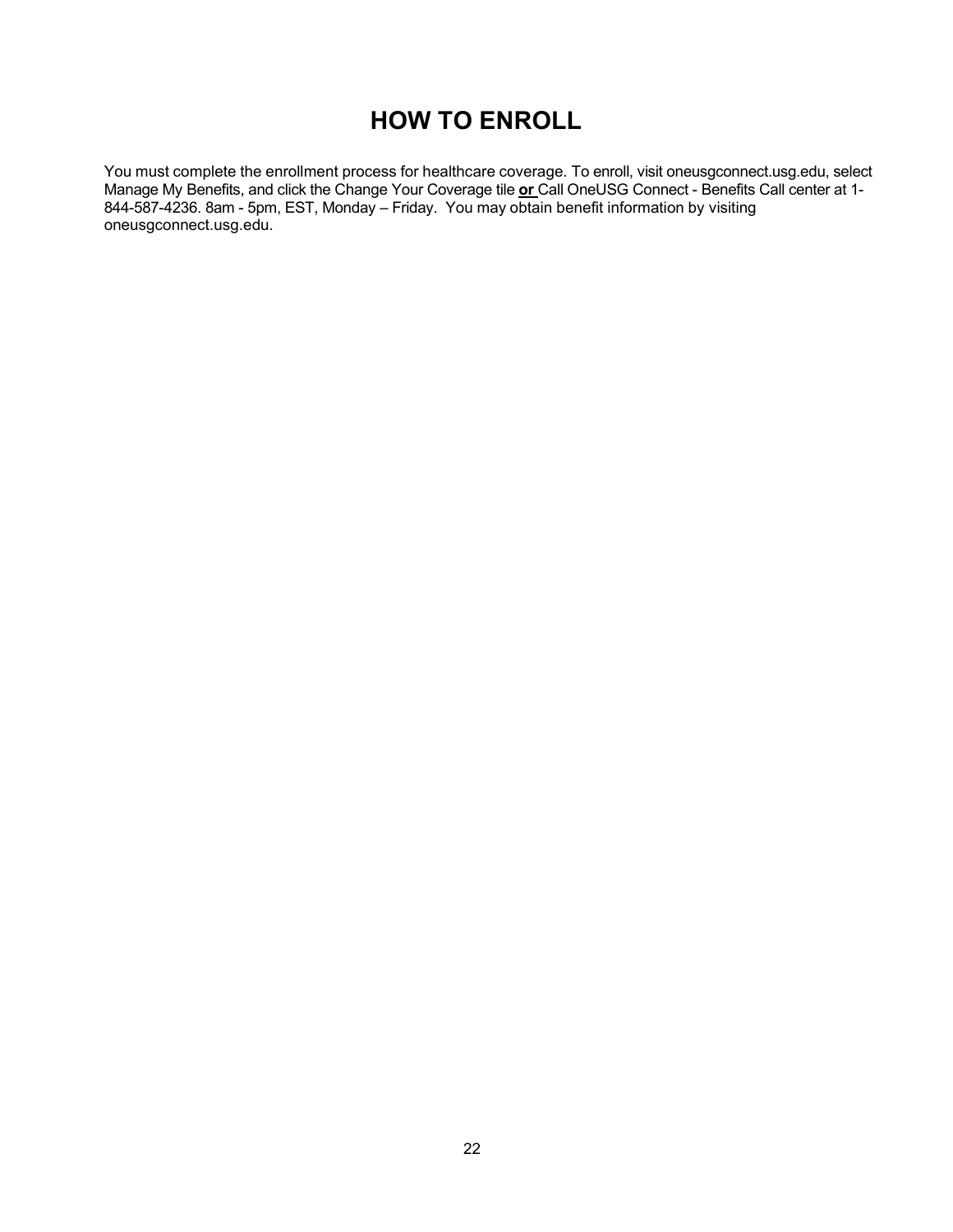# **WHEN EMPLOYEE COVERAGE BEGINS**

<span id="page-20-0"></span>As a benefits eligible Employee of the University System of Georgia, you have 30 days from your effective date of employment or new eligibility to enroll for coverage in a healthcare plan. If you enroll in this Plan within 30 days of your employment date, you will be covered by the plan as of the first day of the month following enrollment unless enrollment is on the first calendar day of the month, in which case coverage becomes effective upon enrollment. For those Employees covered under an academic contract, you have 30 days from your contract date to enroll. Benefits will begin on the first day of the contract if enrolled on or before that day or on the first day of the month following enrollment if they enroll after the contract start.

# **WHEN DEPENDENT COVERAGE BEGINS**

<span id="page-20-1"></span>If an eligible Dependent is enrolled in the Plan when the Employee is under Employee + Child(ren), Employee + Spouse or Employee + Family coverage, the Dependent's coverage is effective at the same time that the Employee's coverage is. If a Dependent is enrolled later, the Dependent will become covered on the first of the month following his/her enrollment, except that an Employee, Spouse or child who is enrolled within 30 days of that child's birth, adoption or placement for adoption will be covered effective as of the date of birth, adoption or placement for adoption.

<span id="page-20-3"></span><span id="page-20-2"></span>You will be required to ensure that your Dependents, including newborns, are enrolled in the Plan even if you already have Employee + Family coverage. Otherwise, your Dependent will not be covered under the Plan. Contact OneUSG Connect-Benefits to make the applicable qualifying life event and provide supporting documents within 30 days of the event.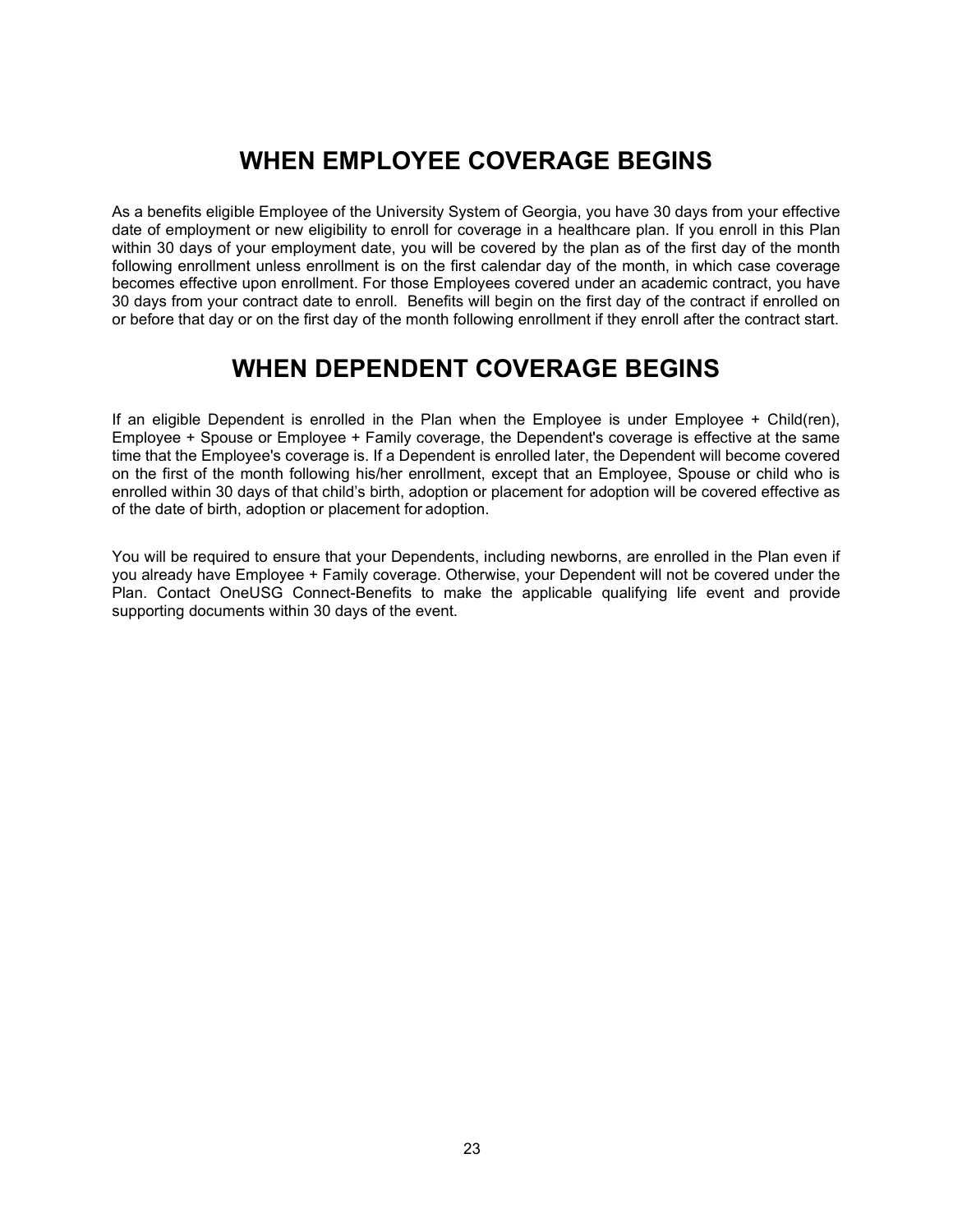# **USG OPEN ENROLLMENT PERIOD**

Open enrollment is generally held during the fall of each calendar year. Your Human Resources/Benefits Office will advise you of the specific dates for the University System of Georgia's open enrollment period.

Healthcare plan elections made during an open enrollment period will become effective at the beginning of a new plan year. The plan year for the University System of Georgia is currently a calendar year (January 1

• December 31).

During an open enrollment period, an Employee may elect to: (1) enroll in a healthcare plan; (2) drop healthcare coverage; (3) participate in a different healthcare plan option; and/or (4) change his/her level of coverage (i.e. Employee Only, Employee + Child(ren), Employee + Spouse, or Family). Members who have COBRA coverage will have the same open enrollment period and options.

# **THE COST OF YOUR HEALTHCARE COVERAGE**

<span id="page-21-0"></span>The University System of Georgia pays a significant portion of the cost of your coverage under this Plan. Your enrollment kit will include information on the cost of this Plan as well as any other option that is available to you. Your campus Human Resources/Benefits Office will notify you of any changes in the cost to you of Plan coverage, although it is unlikely that there would be a mid-year change. Your premium depends upon the level of coverage (employee only, employee + one child, employee + spouse, or family) that you select. Active Employees (as opposed to retirees) will pay their share of the cost of coverage with pre-tax dollars, whenever possible.

# **QUALIFYING EVENTS FOR CHANGES IN HEALTHCARE PLAN COVERAGE**

<span id="page-21-1"></span>If you are an active Employee, your share of the cost for healthcare plan premiums is paid with *pretax* dollars. Accordingly, the Internal Revenue Services (IRS) has established strict rules regarding the operation of your healthcare plan. IRS rules state that the choices made by a covered member during an open enrollment period must remain in effect for the entire plan year (January 1 through December 31). The only exception permitted under IRS rules is when a covered member has a *qualifying event*.

If you have a qualifying event, you may add, change, or discontinue healthcare coverage in a manner that is consistent with that qualifying event. Appropriate documentation that verifies the occurrence of the qualifying event must be presented to your campus Human Resources/Benefits Office before a change in healthcare plan coverage will be granted or approved. Some examples of qualifying events include:

- A change in your marital status;
- The birth or adoption of a child (including stepchildren and legally placed foster children) or placement for adoption;
- The death of a covered dependent;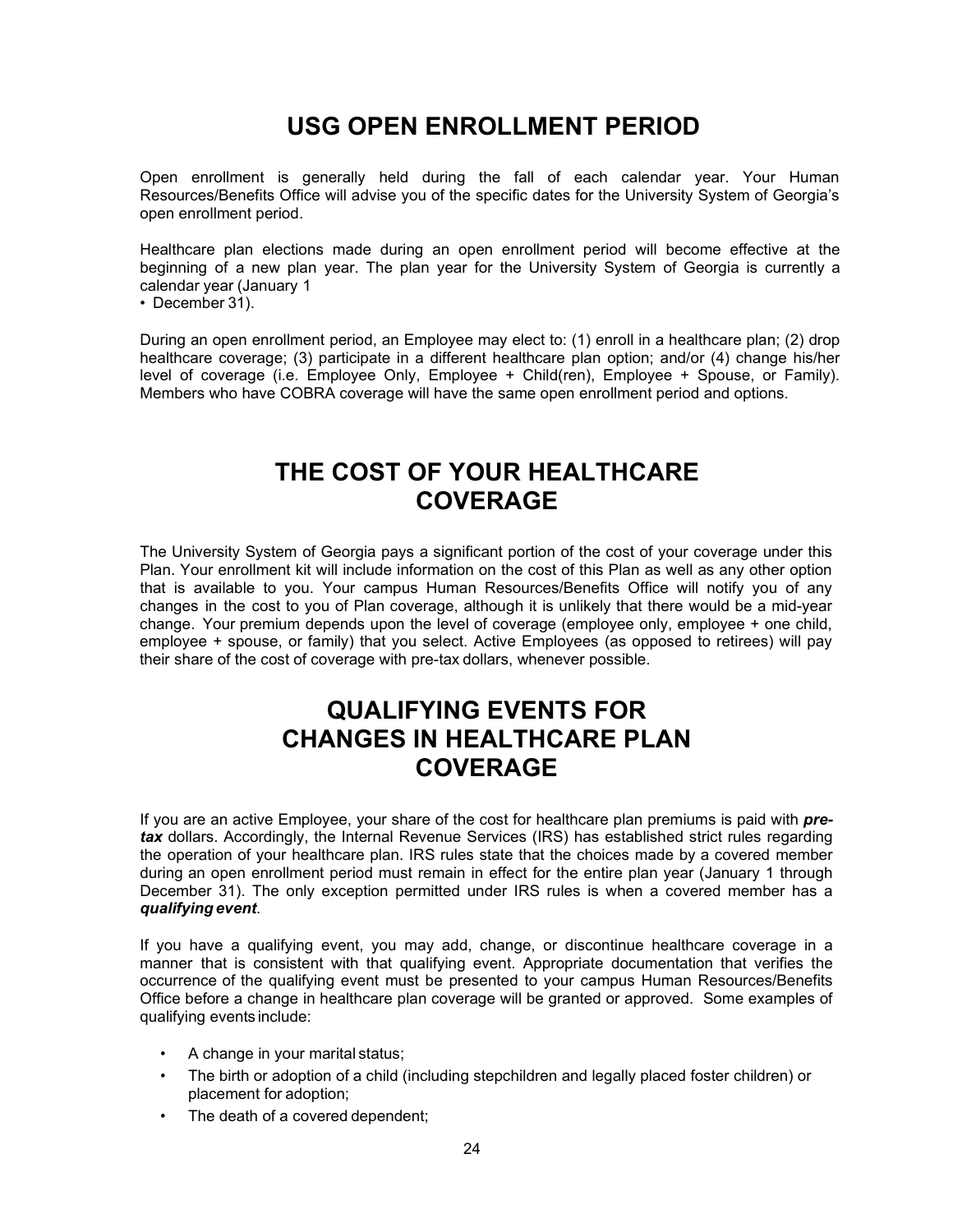- A change in the employment status of a covered member, his/her spouse, or his/her covered dependent(s) that affects eligibility for coverage under a cafeteria or other qualified healthcare plan;
- The loss of eligibility status by a covered dependent;
- A campus approved leave of absence without pay (maximum of 12 months);
- You and/or your spouse being called to full-time active military service/duty;
- Losing or gaining healthcare coverage eligibility under Medicare or Medicaid;
- A change in residence to a location outside of a healthcare plan's service area;
- Healthcare plan election choices made by spouses with different employers in which the employers have different healthcare plan years *(Please see the example below)*;or

#### **Change of Status Upon Attainment of Age 26**

Your BlueChoice HMO Healthcare Plan will provide coverage for your Dependent until the end of the month in which he/she attains age 26. For information regarding your Dependent's ability to continue healthcare coverage after age 26, please see "*Your COBRA Rights*."

#### **Example:**

You work for the University System of Georgia (USG) and have a January 1 – December 31 health benefits plan year. Your spouse works for XYZ employer. XYZ has an October 1 – September 30 health benefits plan year. *Both employer health benefits plans are qualified healthcare plans.*

You have "*single"* healthcare coverage with the University System of Georgia. Your spouse, employed by XYZ, discontinues his/her healthcare coverage with XYZ effective September 30. September 30 is the end of employer XYZ's plan year. You wish to add your spouse, employed by XYZ, under your healthcare plan with the University System of Georgia, effective October 1. You request to make this change to avoid a break in healthcare coverage for your spouse.

Your spouse, employed by XYZ, conveys to XYZ that he/she will no longer participate in XYZ's healthcare plan effective October 1. Under IRS regulations, the University System of Georgia may permit you to change your election from *"single"* to *"employee + spouse"* effective October 1. The spouse, employed by XYZ, must provide documentation/certification to the USG that he/she has lost healthcare coverage with XYZ within 30 days of qualifying event.

• The entry of a Qualified Medical Child Support Order(QMCSO)

A court-ordered qualified medical child support order (QMCSO) results from a divorce, legal separation, annulment, or change in legal custody. A QMCSO will require that you, your spouse, former spouse or other individual provide healthcare coverage for those enrolled dependent(s) that have been approved by the court. The court order and the effective date of healthcare plan coverage for those court-designated enrolled dependent(s) must be presented to your Human Resources/Benefits Office within 90 days of the court's decision. If you are not enrolled in any level of coverage, the entry of a QMCSO will require that you enroll yourself as well as the child who is the subject of the QMCSO. There is not an option for child-only coverage.

• Children's Health Insurance Program Reauthorization Act of 2009 ("CHIPRA")

Under CHIPRA, if you or your spouse or Dependent (each, an "Eligible Individual") loses coverage under Medicaid or the Children's Health Insurance Program ("CHIP," though it is known by other names in other states; Georgia's, for example, is "PeachCare") due to the loss of eligibility for such coverage, or becomes eligible for a premium subsidy under Medicaid or CHIP, the Employee may enroll in the Plan within 60 days of the loss of coverage or within 60 days of the date that eligibility for the subsidy is determined. In either case, coverage will become effective as of the date of enrollment and will not be retroactive. The loss of eligibility for premium assistance does not give rise to a right to change coverage, so it would not permit an Employee to drop subsidized coverage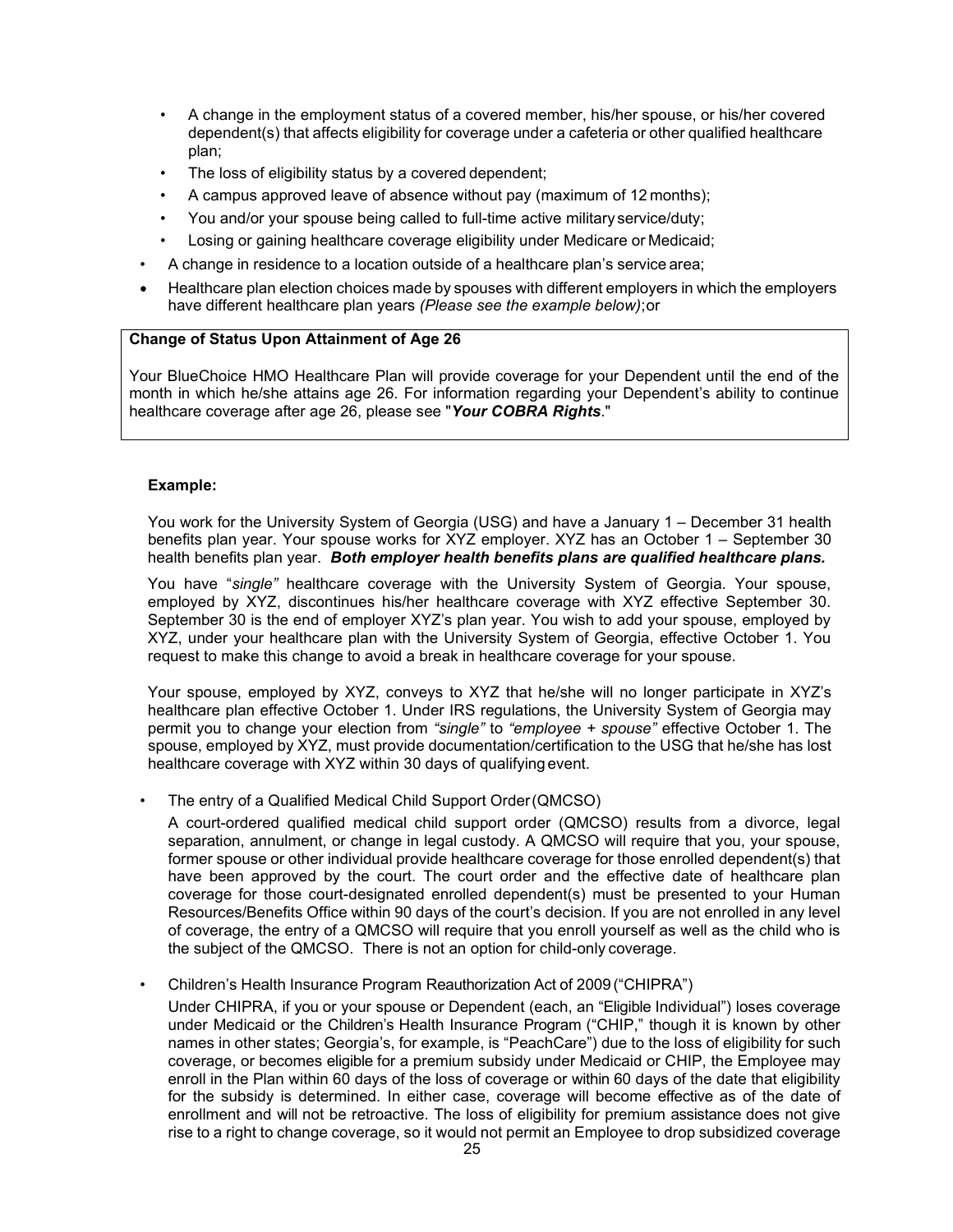outside of an open enrollment period.

#### *PLEASE NOTE:*

For each of the qualifying events identified above, you must file a *timely* request with OneUSG Connect Benefits to add or to change healthcare coverage. For instances other than a qualified medical child support order (QMCSO) or a CHIPRA event, *"timely"* generally means *within 30 days of the event* that qualified you for a change in healthcare coverage (i.e., employment, loss of coverage, marriage, birth or adoption, etc.). A QMCSO must be presented to your Human Resources/Benefits Office within 90 days of issuance, however, and you have 60 days to provide notice of a CHIPRA event.

A failure to complete a change within these time limits will prohibit you from making such changes until the next University System open enrollment period. Unless the change is the addition of a new Dependent via birth, adoption or placement for adoption, the effective date for changes in healthcare coverage will be the first day of the month following the date of the receipt of the request for a change. If you acquire a new Dependent via birth, adoption or placement for adoption, however, and provide notice within 30 days, the enrollment of the new Dependent and of you, your Spouse and all eligible dependent children, if applicable, will be retroactive to the date of birth, adoption or placement for adoption.

To be "consistent with" the qualifying event, the change in your coverage generally must be only to add or drop coverage for the affected individual. For example, if you divorce, you may drop your former spouse from coverage but may not drop your own coverage. An important exception, however, is that if you acquire a new Dependent through birth, adoption or placement for adoption, you may enroll yourself, your Spouse and all eligible dependent children as well as the new dependent child.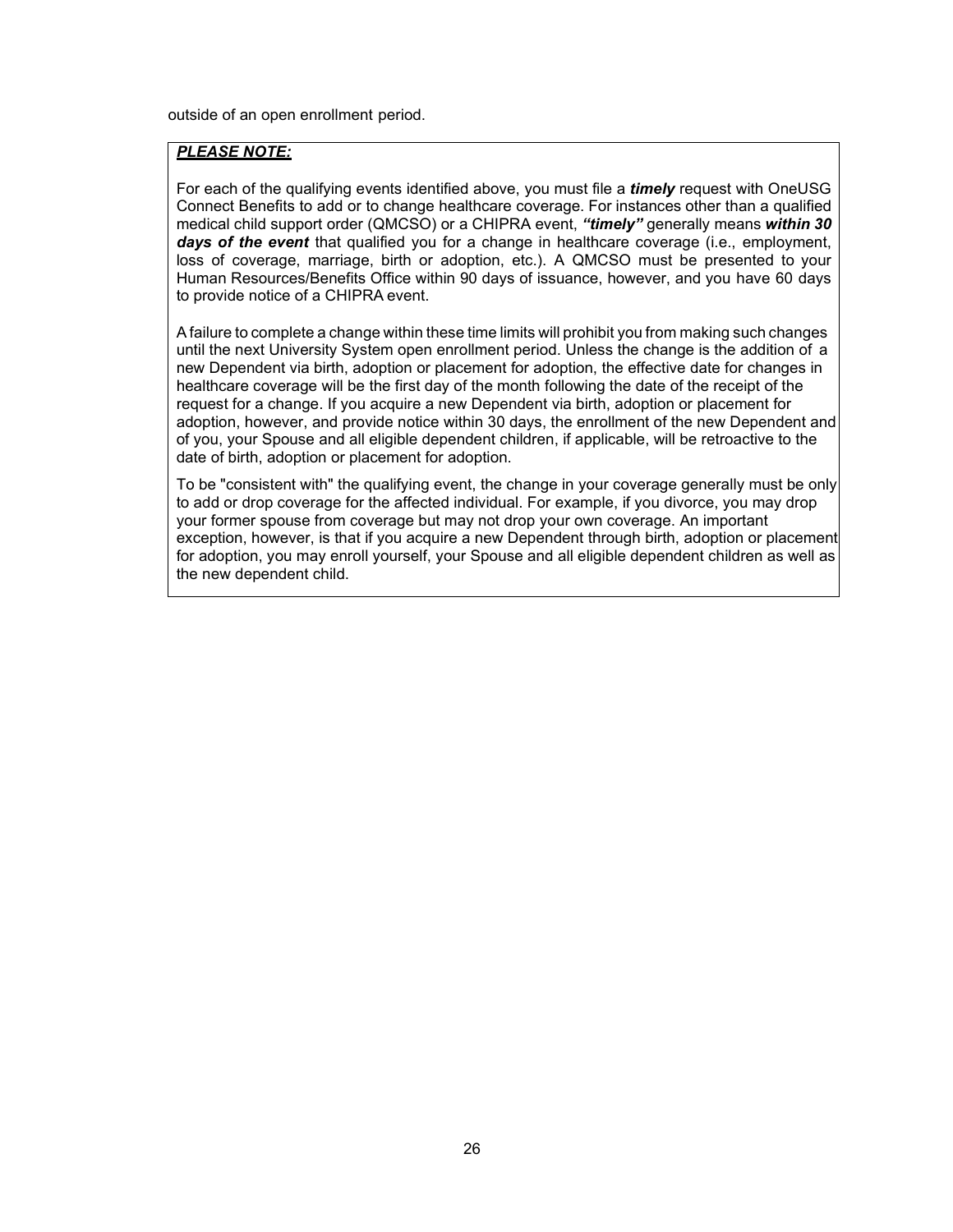# **CONTINUATION OF HEALTHCARE COVERAGE INTO RETIREMENT**

<span id="page-24-0"></span>A University System of Georgia Pre-65 retiree and/or Pre-65 dependents who, upon his/her separation from employment with the University System of Georgia, meets the criteria for retirement as set forth in Sections 8.2.8 and 8.2.9 (Retirement and Insurance) of **The Board of Regents Policy Manual**, may elect to continue healthcare plan coverage that he/she had immediately prior to retirement.

If you are a retiree or a dependent of a retiree and are turning age 65, your retiree health benefit will be provided in a different way. Medicare Part A and B will become your primary coverage. Your coverage through the USG group healthcare plan will end and you will enroll in supplemental healthcare coverage through the Aon Retiree Health Exchange. The USG retiree health benefit will be a contribution to a Health Reimbursement Account which may be used for reimbursement of monthly supplemental healthcare and/or prescription drug premiums and other eligible healthcare expenses.

<span id="page-24-1"></span>If you are a retiree or a dependent of a retiree who is age 65 or older, but you're Pre-65 (non- Medicare Eligible) you will remain enrolled in the USG healthcare plan until you become age 65 and Medicare eligible. As you age in, you'll follow the steps above to enroll in the ARHE.

# **USG RETIREE OPEN ENROLLMENT PERIOD**

# **for Pre-65 retirees and dependents**

<span id="page-24-2"></span>The USG retiree open enrollment period is generally held during the fall of each calendar year and will typically coincide with the open enrollment period for active Employees.

Medicare eligible retirees and dependents age 65 and older open enrollment period will coincide with the Medicare Open Enrollment period.

*A retiree will not be permitted to participate in the open enrollment period unless he/she elected to take healthcare coverage into retirement at the time of his/her separation from employment with the University System of Georgia.*

# **PRE-65 RETIREES**

<span id="page-24-3"></span>During a retiree open enrollment period, an eligible Pre-65 retired employee may elect to: (1) drop or discontinue healthcare coverage; (2) participate in a different healthcare plan option; and/or (3) reduce

his/her level of coverage. During the open enrollment period, a Pre-65 retiree shall not be permitted to add healthcare coverage or increase the level of coverage that he/she took into retirement. See Qualifying Events below for permitted changes to a Pre-65 retiree's healthcare plan outside of the open enrollment period.

All eligible changes made during the open enrollment period will be effective as of the next January 1.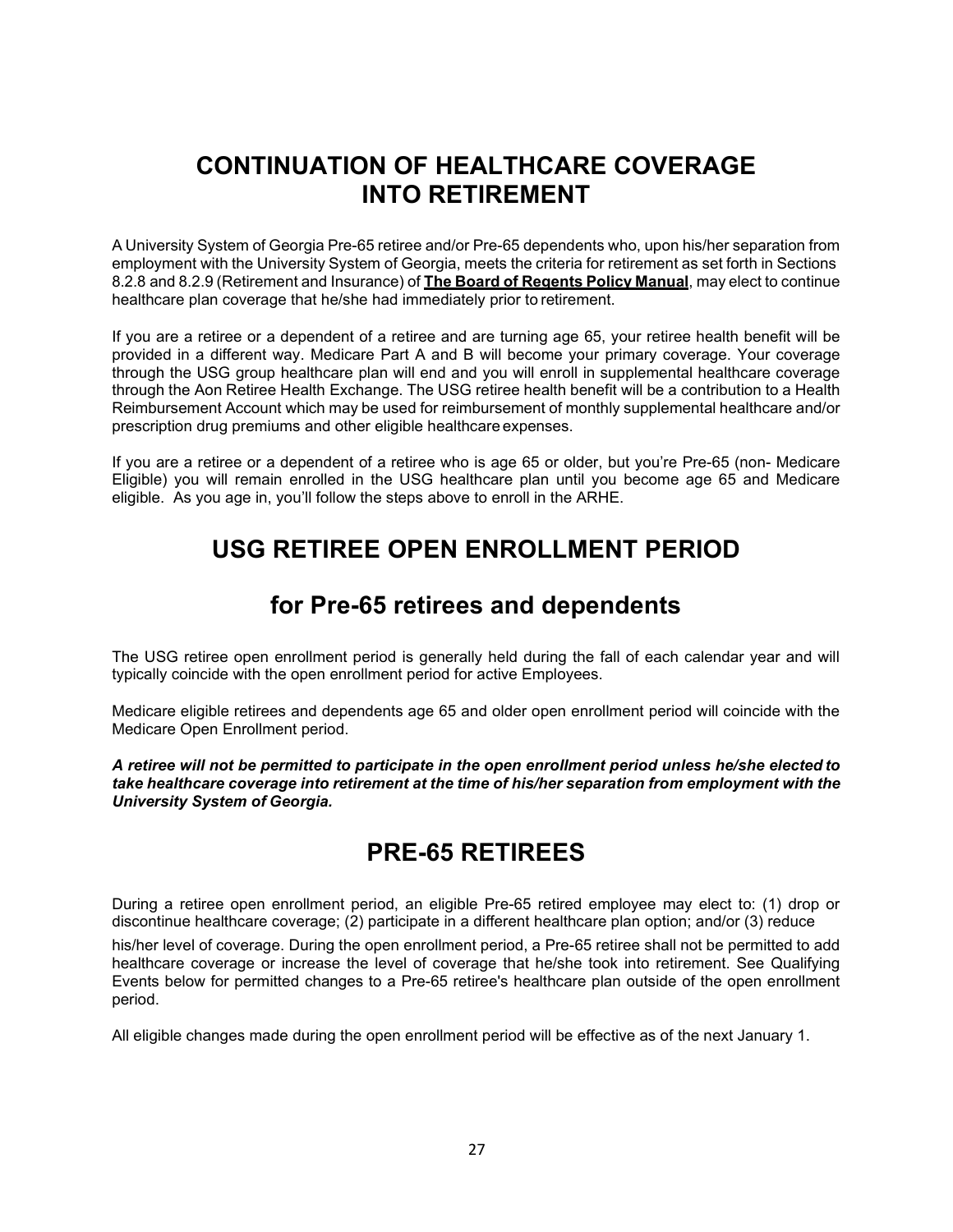# **QUALIFYING EVENTS FOR CHANGES IN RETIREE HEALTHCARE PLAN COVERAGE**

<span id="page-25-0"></span>A USG retiree will be permitted to make a change in the level of USG healthcare coverage that he/she took into retirement if he/she has a qualifying event. The change in retiree healthcare coverage must be

consistent with the qualifying event. A retiree will be required to provide the proper documentation to justify a requested benefits coverage change to OneUSG Connect Benefits. A retiree must request a coverage change within 30 days of the qualifying event.

Appropriate documentation, specific to the qualifying event, must be presented to OneUSG Connect-Benefits before a change in healthcare plan coverage will be granted or approved.

There are only five qualifying events that a University System of Georgia institution may consider in granting a change in the level of healthcare coverage for a USG Pre-65 retiree who is enrolled in one of our healthcare plans. Please note: These qualifying events do not apply to retirees who did not continue healthcare coverage into retirement. *As a USG retiree, if you do not continue a USG healthcare plan into retirement – or you decide to end your USG healthcare plan coverage at any point after you retire – you will not be eligible to re-enroll in a USG healthcare plan at any point in the future.* They are:

- 1. Becoming eligible for Medicare due to adisability;
- 2. The addition of a dependent(s) because of marriage, birth, adoption or a Qualified Medical Child Support Order(QMCSO);
- 3. The loss of a dependent's health benefit coverage through a change in a spouse's group coverage, through COBRA coverage, through Medicare, or throughMedicaid;
- 4. A change in a spouse's employment status that affects coverage eligibility under a qualified health plan; and
- 5. A CHIPRA event described below.

A Qualified Medical Child Support Order (QMCSO) is a court-ordered remedy resulting from a divorce, legal separation, annulment, or change in legal custody. A QMCSO requires that an individual provide healthcare coverage for an enrolled dependent(s) that has been approved by the court. The court order and effective date of healthcare plan coverage for a court-designated enrolled dependent(s) must be presented to OneUSG Connect Benefits, within 90 days of the court's decision.

You also may make a change in your level of coverage if your spouse or Dependent experiences a "CHIPRA" event. "CHIPRA" is the Children's Health Insurance Program Reauthorization Act of 2009. Under CHIPRA, if your spouse or Dependent (each, an "Eligible Individual") loses coverage under Medicaid or the Children's Health Insurance Program ("CHIP," though it is known by other names in other states; Georgia's, for example, is "PeachCare") due to the loss of eligibility for such coverage, or becomes eligible for a premium subsidy under Medicaid or CHIP, the Employee may enroll the spouse or Dependent in the Plan within 60 days of the loss of coverage or within 60 days of the date that eligibility for the subsidy is determined. In either case, coverage will become effective as of the date of enrollment and will not be retroactive. The loss of eligibility for premium assistance does not give rise to a right to change coverage, so it would not permit an Employee to drop subsidized coverage outside of an open enrollment period.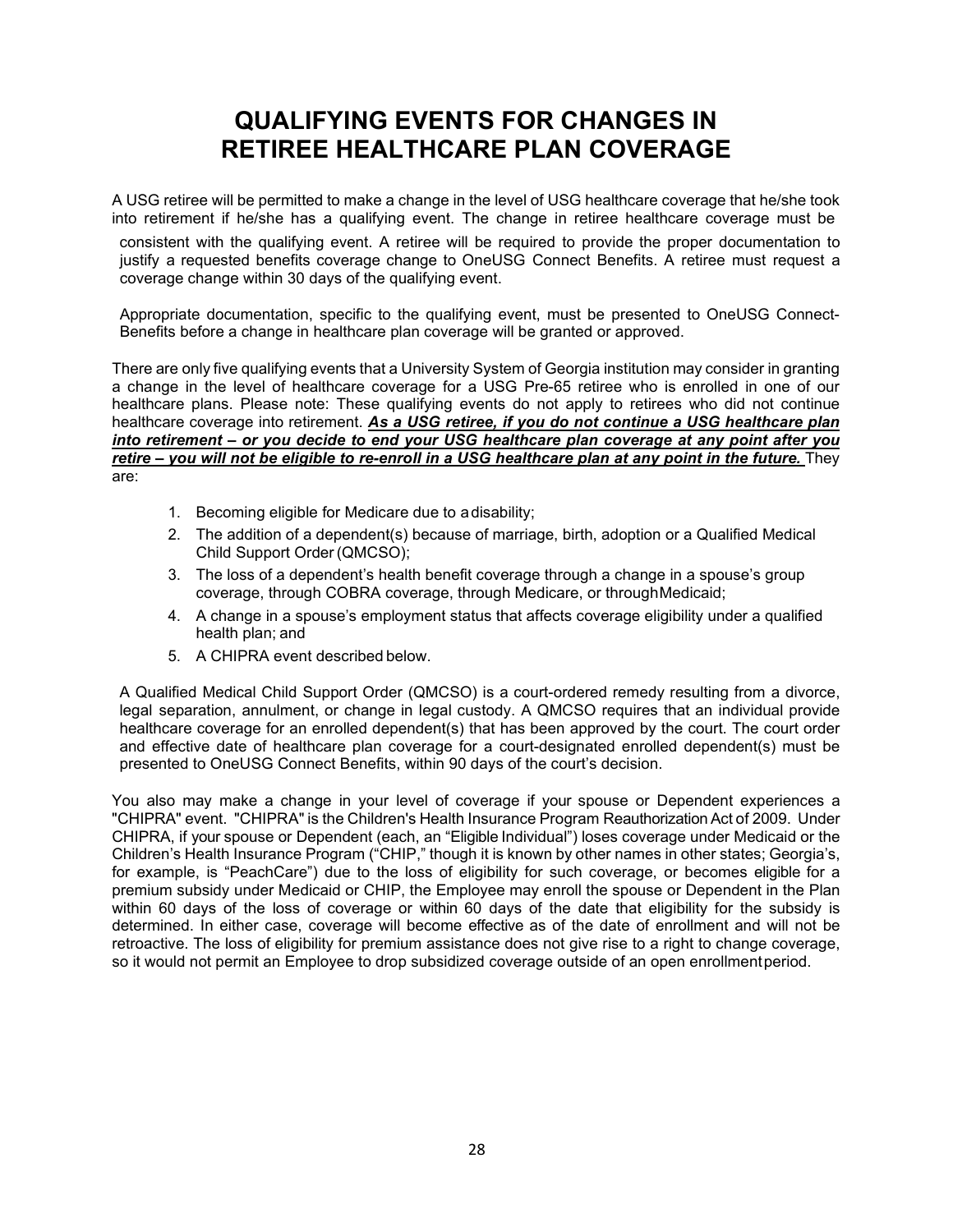#### **PLEASE NOTE:**

For each of the qualifying events that are identified above, one must file a timely request with OneUSG Connect-Benefits. For instances other than a qualified medical child support order (QMCSO), "timely" means within 30 days of the qualifying event. A QMCSO must be presented to the appropriate Human Resources/Benefits Office within 90 days of issuance. You have 60 days to request special enrollment after a CHIPRA event. If you acquire a new Dependent via birth, adoption or placement for adoption and provide notice within 30 days, the enrollment of the new Dependent will be retroactive to the date of birth, adoption or placement for adoption. Otherwise, the new enrollments are effective as of the first day of the month following your providing notice of the event.

<span id="page-26-0"></span>A failure to complete a change within 30 (or 60 or 90, as applicable) days of a qualifying event will prohibit one from making such changes. Unless otherwise noted, the effective date for changes in healthcare coverage will be the first day of the month following the date of the receipt of the requestedchange.

# **PERMISSIBLE USG RETIREE HEALTHCARE PLAN CHANGES**

Please be reminded that retiree healthcare premiums *are not paid with pre-tax dollars***.** Therefore, a retiree may reduce or discontinue his/her healthcare coverage at any time during the plan year. If you wish to reduce or discontinue your healthcare coverage, please contact OneUSG Connect-Benefits to initiate your change.

If you reduce your level of healthcare coverage, you *will not be permitted* to increase your coverage at a later date without establishing one of the qualifying events described above. *As a retiree, if you elect to discontinue your healthcare coverage, you will not be permitted to re-enroll at a later date.*

<span id="page-26-1"></span>**Important Note: 1.** Effective July 1, 2015, all Pre-65 Medicare eligible retirees and dependents will have supplemental only coverage through USG Healthcare Plans. 2. If when you retire, your spouse has coverage outside of USG, you are allowed to request a qualifying life event to add your spouse to your retiree insurance at a later date and provide supporting documents.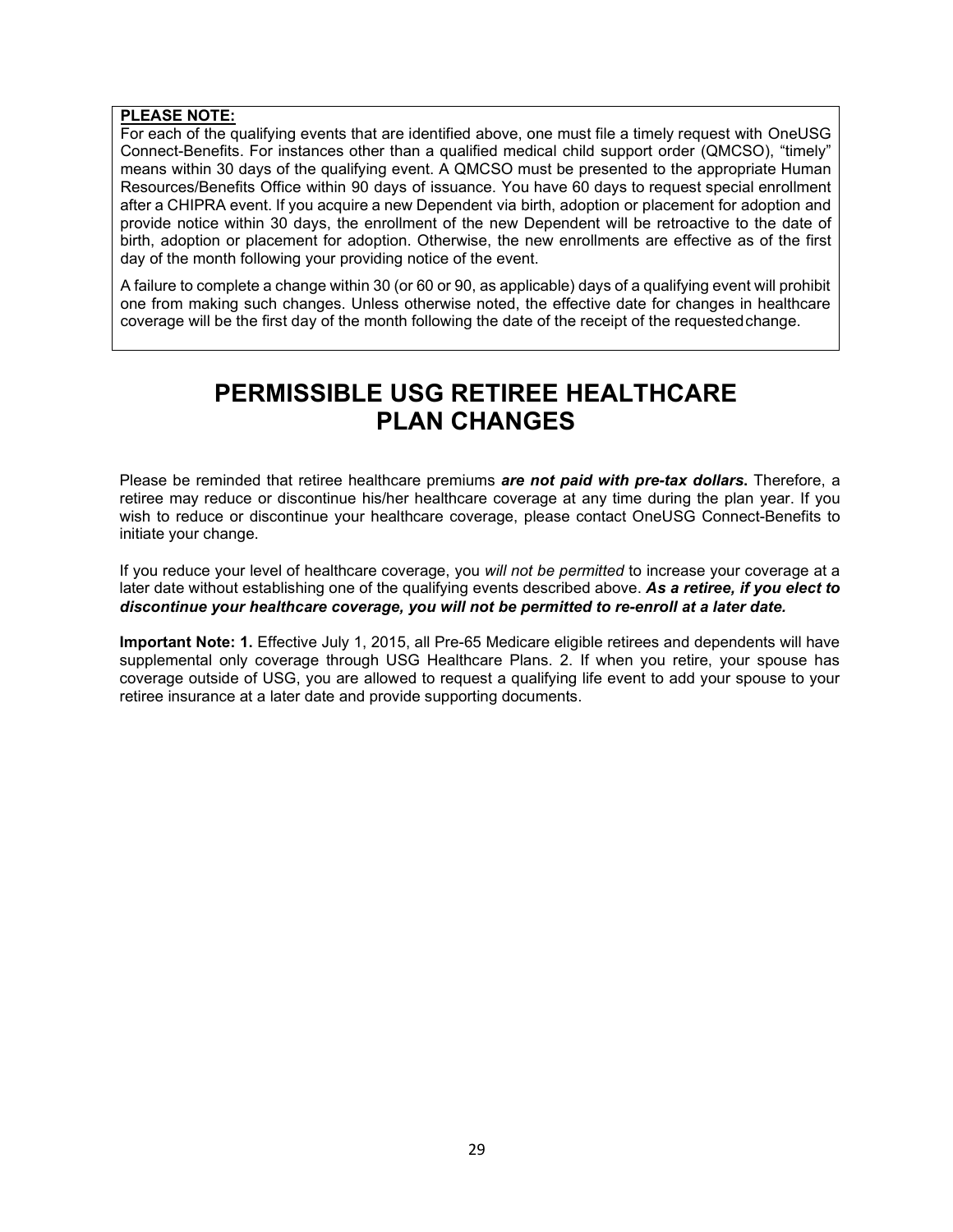# **HOW YOUR BENEFTS WORK FOR YOU**

## <span id="page-27-0"></span>**Introduction**

If you have any questions about anything in this Benefit Booklet, please call the member service number located on the back of your Identification (ID) Card.

Your Plan is a Comprehensive Care healthcare plan. The Plan has two sets of benefits: In-Network and Out-of-Network. If you choose an In-Network Provider, you will pay less in out-of-pocket costs, such as Copayments, Deductibles, and Coinsurance. If you use an Out-of-Network Provider, you will have to pay more in out-of-pocket costs.

## <span id="page-27-1"></span>**In-Network Services**

A Member has access to primary and some specialty care directly from any In-Network Physician. A Primary Care Physicians / Providers (PCP) Referral is not needed.

When you use an In-Network Provider or get care as part of an Authorized Service (an "Authorized Service" is a special case in which an Out-of-Network Provider will be paid as an In-Network Provider), Covered Services will be covered at the In-Network level. Regardless of Medical Necessity, benefits will be denied for care that is not a Covered Service.

**In**‐**Network Providers** include Primary Care Physicians / Providers (PCPs), Specialists (Specialty Care Physicians / Providers ‐ SCPs), other professional Providers, Hospitals, and other Facilities who contract with the Claims Administrator to care for you. Referrals are never needed to visit an In-Network Specialist, including behavioral health Providers.

To see a Doctor, call their office:

- Tell them you are an Anthem Member,
- Have your Member Identification Card handy. The Doctor's office may ask you for your group or Member ID number.
- Tell them the reason for your visit.

When you go to the office, be sure to bring your Member Identification Card with you.

For services from In- Network Providers:

- 1. You will not be required to file any claims. In-Network Providers will file claims for Covered Services for you. (You will still need to pay any Coinsurance, Copayments, and/or Deductibles that apply.) You may be billed by your In-Network Provider(s) for any non-Covered Services you receive or when you have not followed the terms of this BenefitBooklet.
- 2. Pre-certification will be done by the In-Network Provider. (See the "Getting Approval for Benefits" section for further details.)

Please refer to the "Claims Payment" section for additional information on Authorized Services.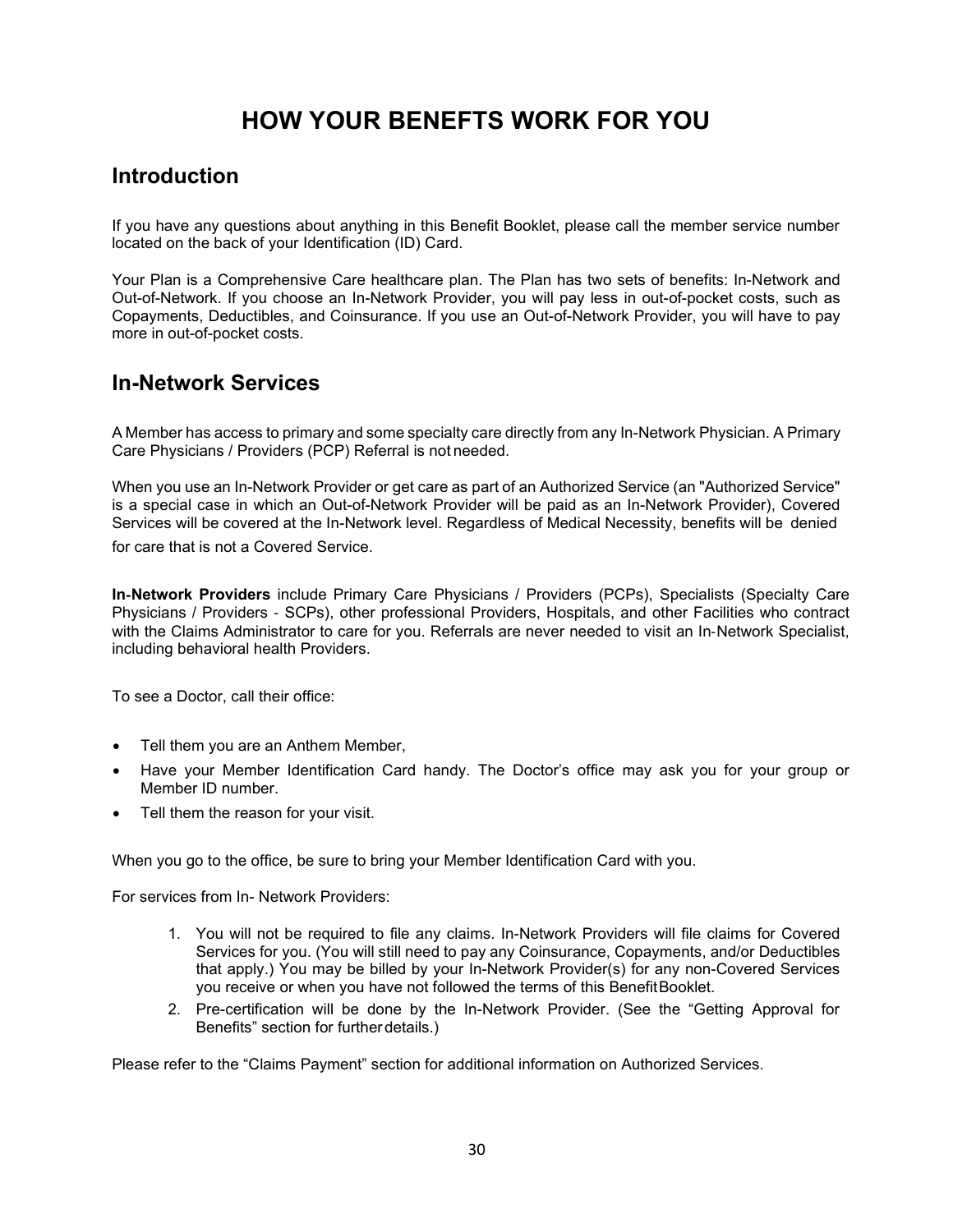## <span id="page-28-0"></span>**Out-of-Network Services**

When you do not use an In-Network Provider or get care as part of an Authorized Service, Covered Services are covered at the Out-of-Network level unless otherwise indicated in this BenefitBooklet.

For services from an Out-of-Network Provider:

- 1. The Out-of-Network Provider can charge you the difference between their bill and the Plan's Maximum Allowed Amount (this is "Balance Billing"), plus any Deductible, Coinsurance or Copayments. Thus, you may have higher cost sharing amounts (i.e., Deductibles, Coinsurance, and Copayments). *A determination that Covered Services are Medically Necessary, or even precertification, do not prevent an Out-of-Network Provider from Balance Billing.*
- 2. You will have to pay for services that are not MedicallyNecessary.
- 3. You will have to pay for non-Covered Services.
- 4. You may have to file claims.
- 5. You must make sure any necessary Pre-certification is done. (Please see "Getting Approval for Benefits" for more details.)

## <span id="page-28-1"></span>**How to Find a Provider in the Network**

There are two ways you can find out if a Provider or Facility is in the network for this Plan. You can also find out where they are located, details about their education, and other information that confirms they are the right fit for your care need.

- 1. Register with the Accolade App or Portal (member.accolade.com) and access the **Find Care** feature. This tool allows you to search for Doctors, Providers, and Facilities that participate in your Plan's network and fit your preferences such as geographic area.
- 2. Call Accolade at 866-204-9818 for help finding Doctors or Providers that participate in this Plan's network. An Accolade Health Assistant will also work to ensure the provider has relevant experience for your care need, is the right specialty, and fits other preferences such as geographic area.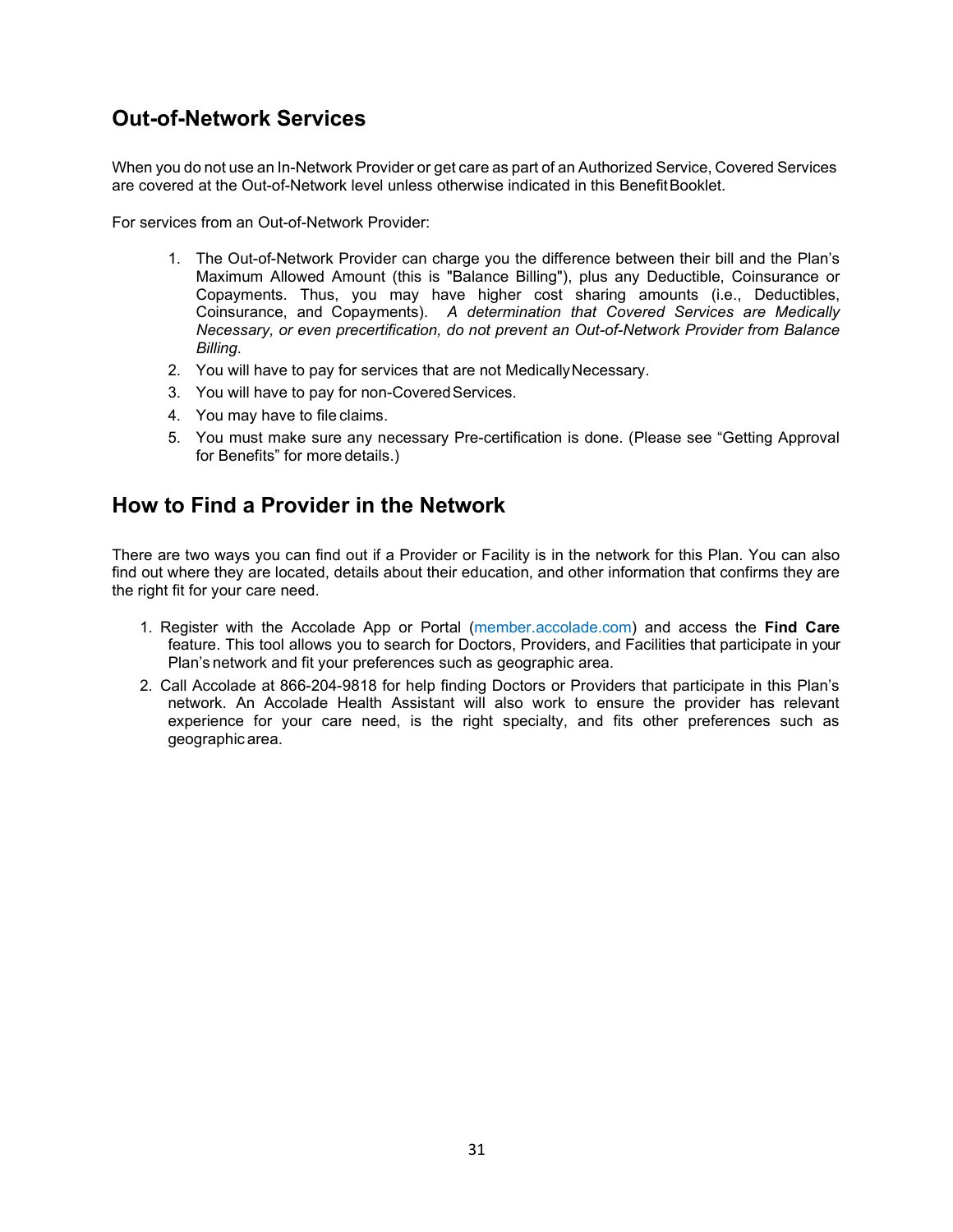# **What's Covered**

<span id="page-29-0"></span>This section describes the Covered Services available under your Plan. Your Covered Services are subject to all the terms and conditions listed in this Benefit Booklet, including, but not limited to, Benefit Maximums, Copayments, Exclusions and Medical Necessity requirements. Please read the "Benefit at A Glance" section for details on the amounts you must pay for Covered Services and for details on any Benefit Maximums. Also be sure to read the "How Your Plan Works" section for more information on your Plan's rules. Read the "What's Not Covered" section for important details on Excluded Services.

Your benefits are described below. Benefits are listed alphabetically to make them easy to find. Please note that several sections may apply to your claims. For example, if you have a surgery, benefits for your Hospital stay will be described under "Inpatient Hospital Care" and benefits for your Doctor's services will be described under "Inpatient Professional Service." As a result, you should read all the sections that might apply to your claims.

You should also know that many of the Covered Services can be received in several settings, including a Doctor's office, an Urgent Care Facility, an Outpatient Facility, or an Inpatient Facility. Please see the "Benefit at a Glance" section for more details on how benefits vary in each setting.

## <span id="page-29-1"></span>**Allergy Services**

Your Plan includes benefits for Medically Necessary allergy testing and treatment, including allergy serum and allergy shots.

## <span id="page-29-2"></span>**Ambulance Services**

Medically Necessary ambulance services are a Covered Service when:

- You are transported by a state licensed vehicle that is designed, equipped, and used only to transport the sick and injured and staffed by Emergency Medical Technicians (EMT), paramedics, or other certified medical professionals. This includes ground, water, fixed wing, and rotary wing air transportation; and
- One or more of the following criteria are met:

For ground ambulance, you are taken:

- From your home, the scene of accident or medical Emergency to a Hospital;
- Between Hospitals, including when the Claims Administrator requires you to move from an Out-of-Network Hospital to an In-Network Hospital; or
- Between a Hospital and Skilled Nursing Facility or other approved Facility.

For air or water ambulance, you are taken:

- From the scene of an accident or medical Emergency to a Hospital;
- Between Hospitals, including when the Claims Administrator requires you to move from an Out-of-Network Hospital to an In-Network Hospital as a condition of the hospitalization's being covered under this Plan; or
- Between a Hospital and an approved Facility.

Ambulance services are subject to Medical Necessity reviews.

Emergency ground ambulance services do not require precertification and are allowed regardless of whether the Provider is an In-Network or Out-of-Network Provider. An Out-of-Network Provider, however,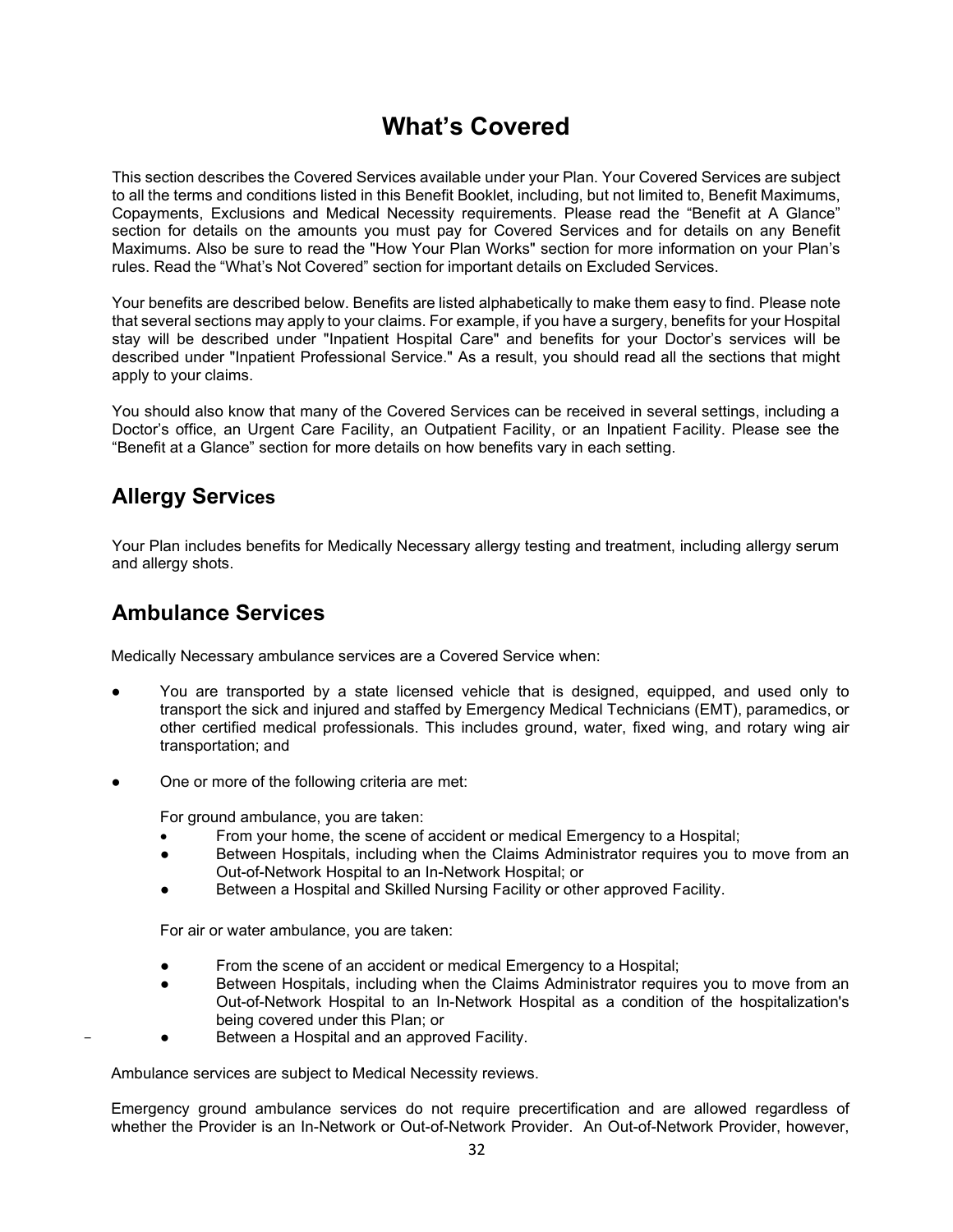may still balance-bill for the difference between the amount billed and the amount this Plan will cover. A Medical Necessity determination, or even precertification, does not prevent Balance Billing.

Non-Emergency ambulance services are subject to Medical Necessity reviews. When using an air ambulance for non-Emergency transportation, the Claims Administrator reserves the right to select the air ambulance Provider. If you do not use the air ambulance Provider selected, no benefits will be available. Please note that an Out-of-Network Provider may bill you for any charges that exceed the Maximum Allowed Amount. Please see the "Schedule of Benefits" for the maximum benefit.

You must be taken to the nearest Facility that can give care for your condition. In certain cases the Claims Administrator may approve benefits for transportation to a Facility that is not the nearest Facility.

Benefits also include Medically Necessary treatment of a sickness or injury by medical professionals from an ambulance service, even if you are not taken to a Facility.

Ambulance services are not covered when another type of transportation can be used without endangering your health. Ambulance services for your convenience or the convenience of your family or Doctor are not a Covered Service.

Other non-covered ambulance services include, but are not limited to, trips to:

- a) A Doctor's office or clinic;
- b) A morgue or funeral home.

#### **Important Notes on Air Ambulance Benefits**

Benefits are only available for air ambulance when it is not appropriate to use a ground or water ambulance. For example, if using a ground ambulance would endanger your health and your medical condition requires a more rapid transport to a Facility than the ground ambulance can provide, the Plan will cover the air ambulance. Air ambulance will also be covered if you are in an area that a ground or water ambulance cannot reach.

Air ambulance will not be covered if you are taken to a Hospital that is not an acute care Hospital (such as a Skilled Nursing Facility or a rehabilitation facility), or if you are taken to a Physician's office or your home.

#### **Hospital to Hospital Transport**

If you are moving from one Hospital to another, air ambulance will only be covered if using a ground ambulance would endanger your health and if the Hospital that first treats cannot give you the medical services you need. Certain specialized services are not available at all Hospitals. For example, burn care, cardiac care, trauma care, and critical care are only available at certain Hospitals. To be covered, you must be taken to the closest Hospital that can treat you. **Coverage is not available for air ambulance transfers simply because you, your family, or your Provider prefers a specific Hospital or Physician.**

## <span id="page-30-0"></span>**Autism Services Applied Behavior Analysis (ABA)**

Your Plan includes coverage for the treatment of neurological deficit disorders.

#### <span id="page-30-1"></span>**Autism Services**

Your Plan includes coverage for the treatment of neurological deficit disorders, including autism. Your Plan also covers certain treatments associated with autism spectrum disorder (ASD). Coverage for ASD includes but is not limited to the following: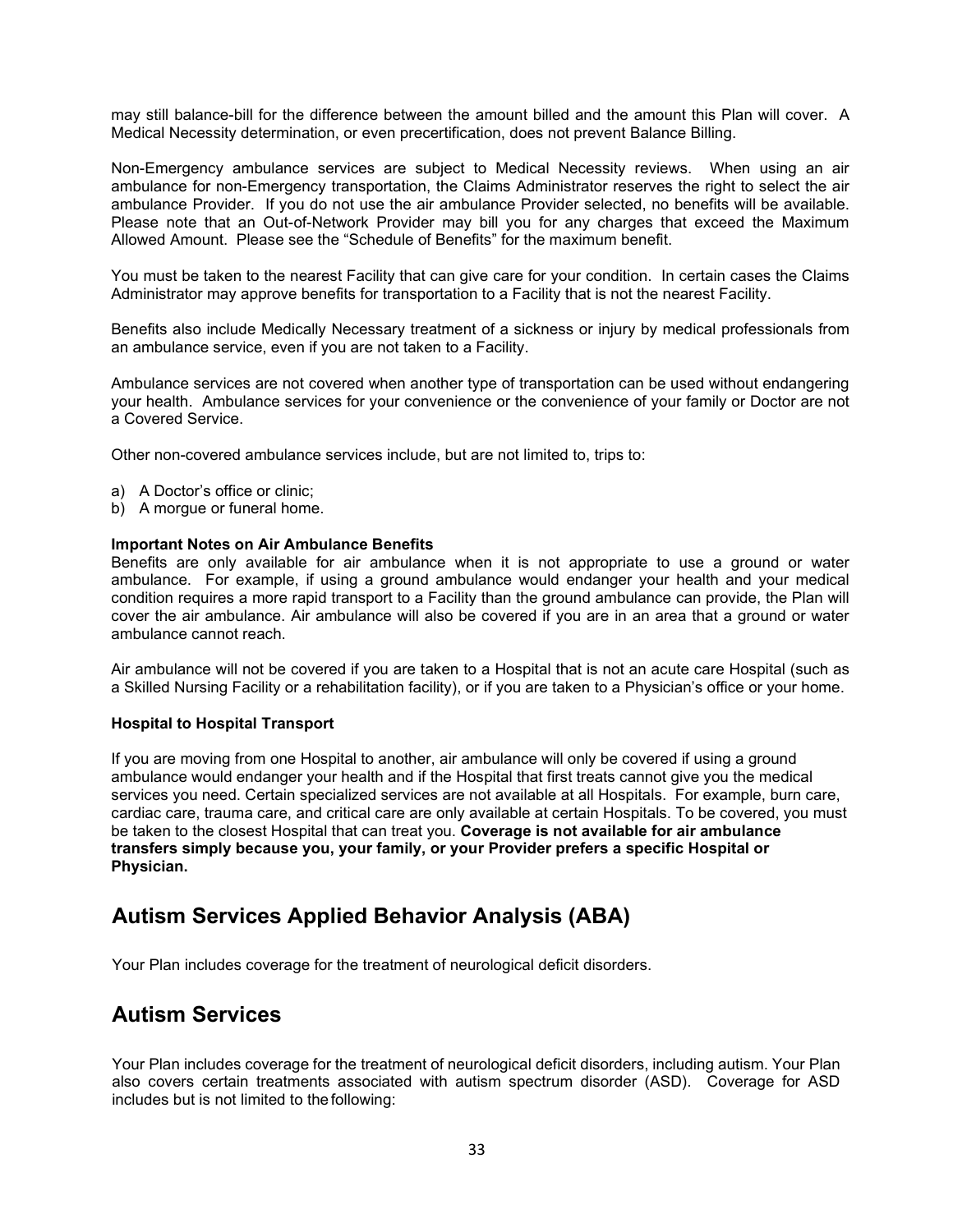- Diagnosis of autism spectrum disorder;
- Treatment of autism spectrum disorder;
- Pharmacy care;
- Psychiatric care;
- Psychological care; and
- Therapeutic care

Members must use a licensed provider or a board certified behavioral analyst to be eligible for benefits under the plan. Prior Authorization is required before benefits will be approved.

## <span id="page-31-0"></span>**Behavioral Health Services**

The Claims Administrator provides a network of healthcare professionals and hospitals. Licensed healthcare professionals are available 24 hours a day, 7 days a week, to provide referrals for mental health and substance abuse treatment.

Please Note: To access information regarding Member benefits or Precertification, please call the appropriate number located on the back of your identification card.

#### **Inpatient Care (Behavioral Health)**

If a Member is admitted to an In-Network Hospital or Facility, the Claims Administrator will authorize an initial number of days of treatment. During the Member's stay in the Hospital, the Claims Administrator will review the Member's treatment plan with his/her attending physician and with his/her Hospital. The Claims Administrator may authorize additional Hospital or Facility days if the Member's treatment is deemed to be Medically Necessary. The criteria for establishing Medical Necessity will be determined byAnthem.

• In-Network Facility Charges:

The plan will pay 90% of the network rate; subject to deductible. Pre-certification is required.

• In-Network Provider Charges:

The plan will pay 90% of the network rate; subject to deductible. Pre-certification is required.

Mental health and substance abuse treatment services must be medically necessary and must be provided by a qualified professional. A qualified professional is a licensed Psychiatrist (MD); a licensed Clinical Psychologist (Ph.D.); a licensed Clinical Social Worker (LCSW); a licensed Professional Counselor (LPC); a licensed Marriage and Family Therapist (LMFT); and/or a Masters-level RN (Clinical NurseSpecialist).

#### **Expenses That The Mental Health and Substance Abuse Treatment Plan does not Cover.**

Some treatment/services that are not covered by the *Mental Health and Substance Abuse* Program include, but are not limited, to:

- Hypnotherapy;
- Child care, social adjustment, financial, pastoral or marriage counseling;
- Psychological testing unrelated to a behavioral diagnosis;
- Treatment for attention deficit disorder (ADD) or attention deficit hyper-disorder (ADHD)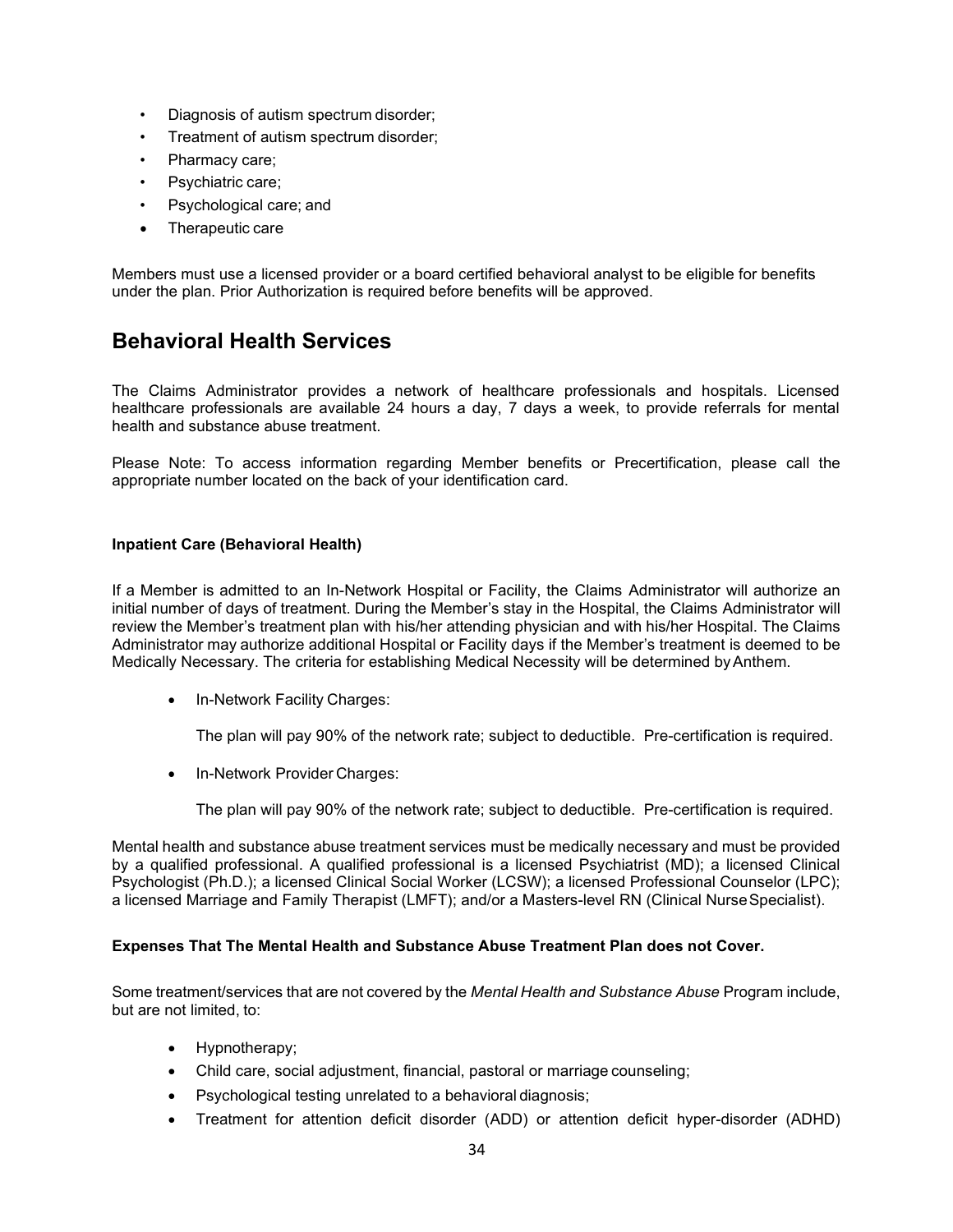therapy (except diagnosis and medical management), learning disabilities, developmental delays, or speech disorders;

- Educational examinations or neurolinguistical programming;
- Court-ordered mental health and substance abuse treatment unless medical necessity is certified by Anthem;
- Situational counseling other than for brief visit therapy;
- Vocational or education training/services; and
- Treatment of a condition that arises from mental retardation, academic skills disorder, developmental disorder, or motor skills disorder.

## <span id="page-32-0"></span>**Cardiac Rehabilitation**

Please see "Therapy Services" later in this section.

## <span id="page-32-1"></span>**Chemotherapy**

Please see "Therapy Services" later in this section.

## <span id="page-32-2"></span>**Chiropractic Services**

Benefits are available for chiropractic treatments provided by a Doctor of Chiropractic when rendered within the scope of the chiropractic license. Covered Services include diagnostic testing, manipulations, and treatment.

## <span id="page-32-3"></span>**Cochlear Implants**

Services for Cochlear implants. The batteries for Cochlear Implant devices are not a covered expense. Preauthorization is required.

## <span id="page-32-4"></span>**Dental Services (All Members / All Ages)**

#### <span id="page-32-5"></span>**Preparing the Mouth for Medical Treatments**

Your Plan includes coverage for dental services to prepare the mouth for medical services and treatments such as radiation therapy to treat cancer and prepare for transplants. Covered Services include:

- Evaluation
- Dental x-rays
- Extractions, including surgical extractions
- Removal of impacted teeth and associated hospitalization. Pre-certification is required and must be obtained by the Member from a Network Physician
- <span id="page-32-6"></span>**Anesthesia**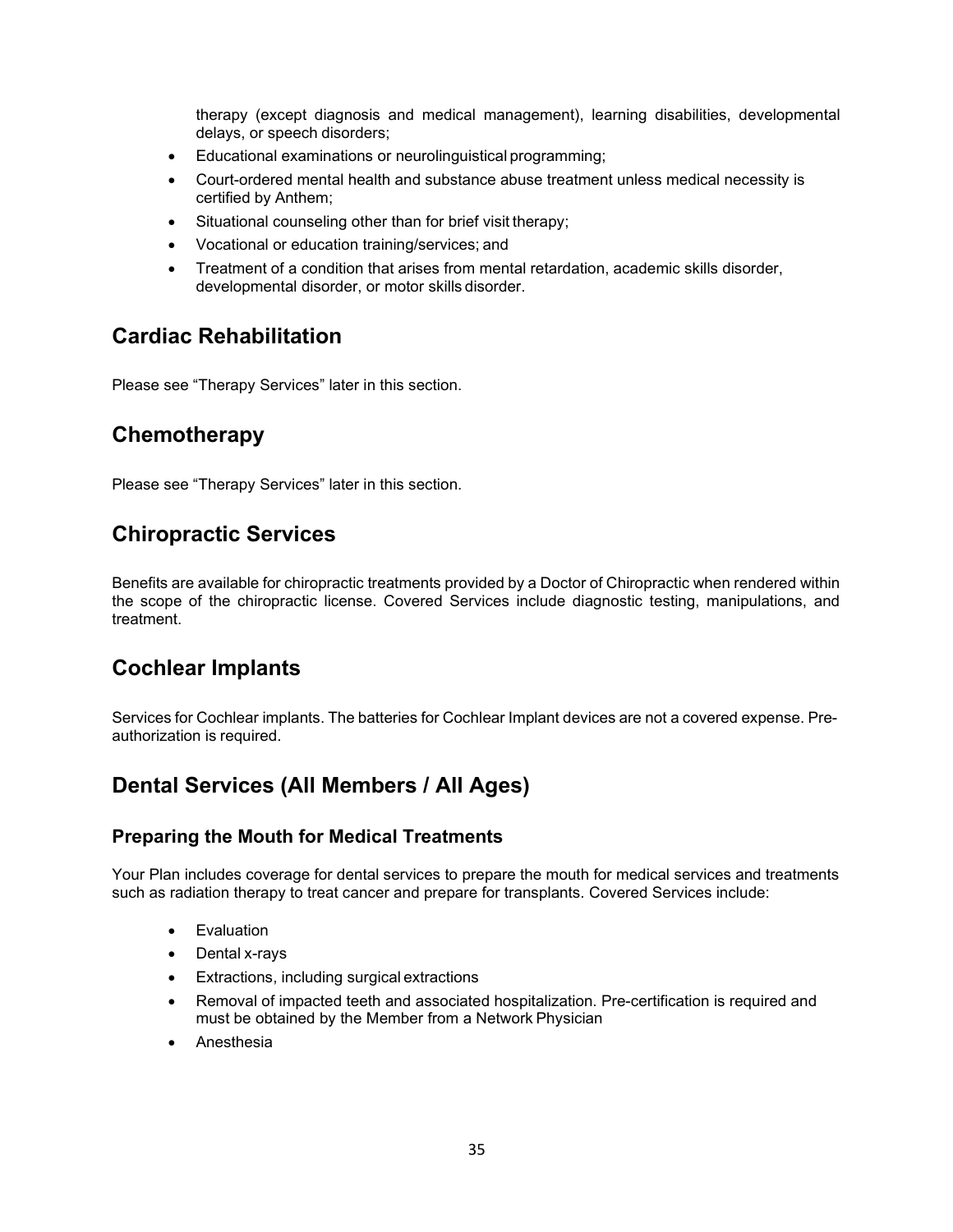#### **Treatment of Accidental Injury**

Benefits are also available for dental work needed to treat injuries to the jaw, sound natural teeth, mouth or face as a result of an accident. An injury that results from chewing or biting is not considered an Accidental Injury under this Plan, unless the chewing or biting results from a medical or mentalcondition.

Treatment must begin within 12 months of the injury, or as soon after that as possible to be a Covered Service under this Plan.

#### <span id="page-33-0"></span>**Other Dental Services**

Hospital or Facility charges and anesthesia needed for dental care are covered if the Member meets any of the following conditions:

- The Member is under the age of 7;
- The Member has a chronic disability that is attributable to a mental and/ or physical impairment which results in substantial functional limitation in an area of the Member's major life activity, and the disability is likely to continue indefinitely; or
- The Member has a medical condition that requires hospitalization or general anesthesia for dental care.

Pre-certification required for all dental services.

## <span id="page-33-1"></span>**Diabetes Equipment, Education, and Supplies**

Benefits are provided for medical supplies, services, and equipment used in the treatment of diabetes, including diabetes self-management education programs.

Diabetes self-management training is covered for an individual with insulin dependent diabetes, non- insulin dependent diabetes, or elevated blood glucose levels induced by pregnancy or another medical condition when:

- Medically Necessary;
- Ordered in writing by a Physician or a podiatrist; and
- Provided by a health care professional who is licensed, registered, or certified under state law.

For the purposes of this provision, a "health care professional" means the Physician or podiatrist ordering the training or a Provider who has obtained certification in diabetes education by the American Diabetes Association.

For information on equipment and supplies, please refer to the "Medical Supplies, Durable Medical Equipment, and Appliances" provision in this section.

## <span id="page-33-2"></span>**Diagnostic Services**

<span id="page-33-3"></span>Your Plan includes benefits for tests or procedures to find or check a condition when specific symptoms exist. Tests must be ordered by a Provider and include diagnostic services ordered before a surgery or Hospital admission. Benefits include, but are not limited to, the following services: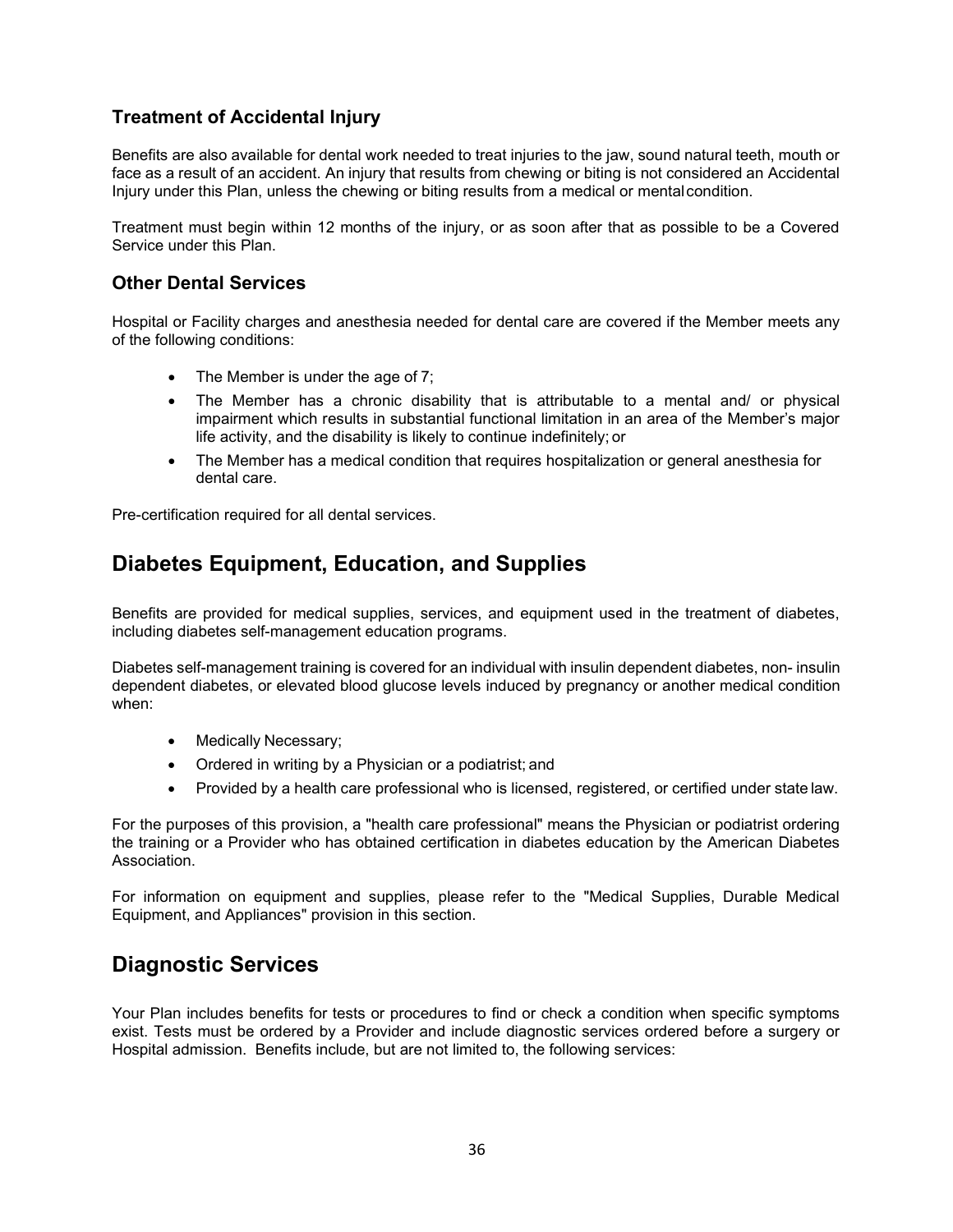## **Diagnostic Laboratory and Pathology Services Diagnostic Imaging Services and Electronic Diagnostic Tests**

- <span id="page-34-0"></span>• X-rays / regular imaging services
- Ultrasound
- Electrocardiograms (EKG)
- Electroencephalography (EEG)
- Echocardiograms
- Hearing and vision tests for a medical condition or injury (not for screenings or preventive care)
- Tests ordered before a surgery or admission.

#### <span id="page-34-1"></span>**Advanced Imaging Services**

Benefits are also available for advanced imaging services, which include but are not limited to:

- CT scan
- CTA scan
- Magnetic Resonance Imaging (MRI)
- Magnetic Resonance Angiography (MRA)
- [Magnetic Resonance Spectroscopy](http://en.wikipedia.org/wiki/In_vivo_magnetic_resonance_spectroscopy) (MRS)
- Nuclear Cardiology
- PET scans
- PET/CT Fusion scans
- QTC Bone Densitometry
- Diagnostic CT Colonography

The list of advanced imaging services may change as medical technologies change.

## <span id="page-34-2"></span>**Dialysis**

See "Therapy Services" later in this section.

## <span id="page-34-3"></span>**Durable Medical Equipment and Medical Devices, Orthotics, Prosthetics, and Medical and Surgical Supplies**

#### <span id="page-34-4"></span>**Durable Medical Equipment and Medical Devices**

Your Plan includes benefits for durable medical equipment and medical devices when the equipment meets the following criteria:

- Is meant for repeated use and is not disposable.
- Is used for a medical purpose and is of no further use when medical need ends.
- Is meant for use outside a medical Facility.
- Is only for use of the patient.
- Is made to serve a medical use.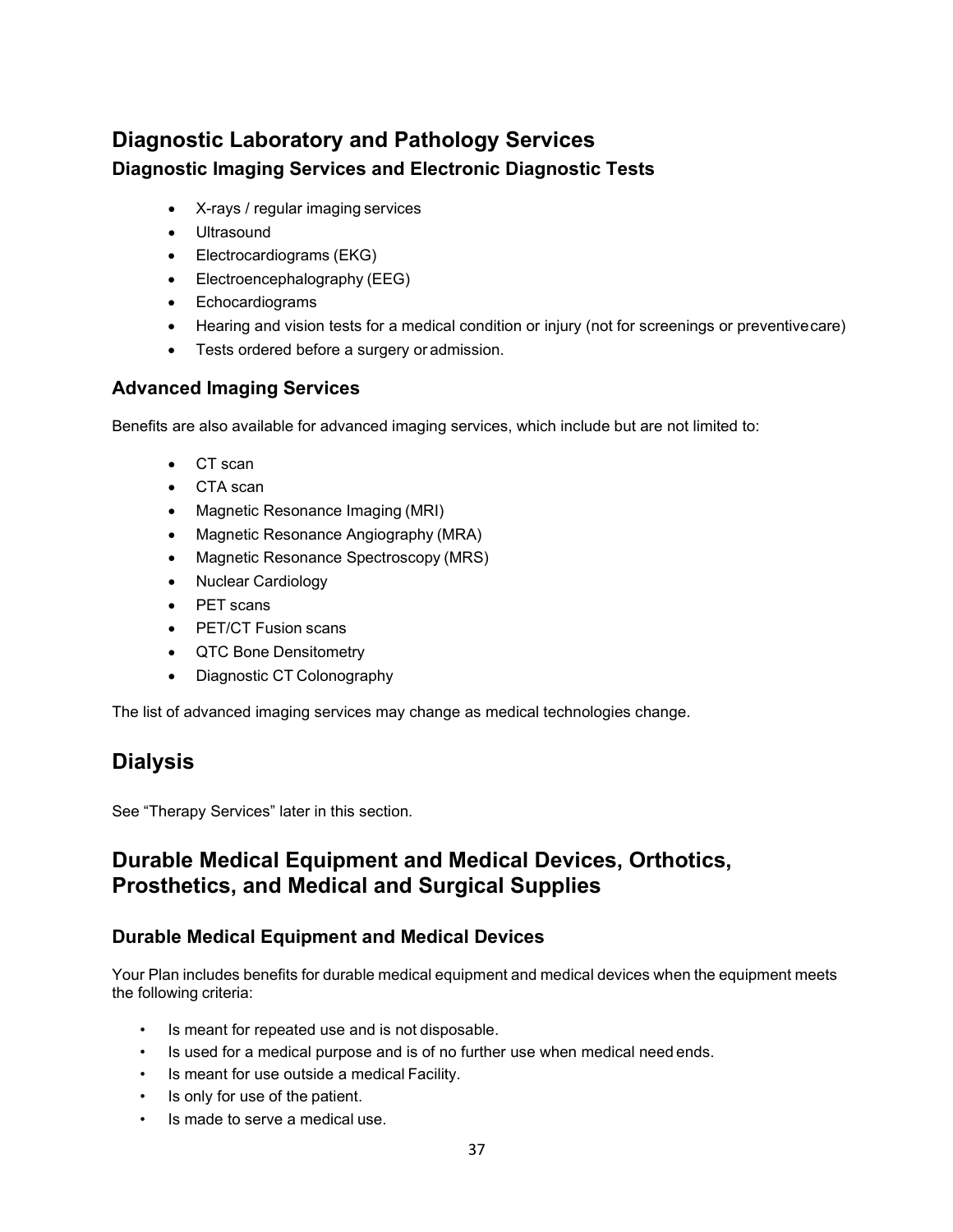• Is ordered by a Provider.

Benefits include purchase-only equipment and devices (e.g., crutches and customized equipment), purchase or rent-to-purchase equipment and devices (e.g., Hospital beds and wheelchairs), and continuous rental equipment and devices (e.g., oxygen concentrator, ventilator, and negative pressure woundtherapy devices). Continuous rental equipment must be approved by the Claims Administrator. The Plan may limit the amount of coverage for ongoing rental of equipment. The Plan may not cover more in rental costs than the cost of simply purchasing the equipment.

Benefits include repair and replacement costs as well as supplies and equipment needed for the use of the equipment or device, for example, a battery for a poweredwheelchair.

Oxygen and equipment for its administration are also Covered Services. Benefits are also available for cochlear implants.

Your Plan includes benefits for prosthetics and durable medical equipment and medical supplies for the treatment of diabetes. Your plan also includes benefits for breast pumps as described in the "Preventive Care" section.

#### <span id="page-35-0"></span>**Orthotics**

Benefits are available for certain types of orthotics (braces, boots, splints). Covered Services include the initial purchase, fitting, and repair of a custom made rigid or semi-rigid supportive device used to support, align, prevent, or correct deformities or to improve the function of movable parts of the body, or which limits or stops motion of a weak or diseased body part.

#### <span id="page-35-1"></span>**Prosthetics**

Your Plan also includes benefits for prosthetics, which are artificial substitutes for body parts for functional or therapeutic purposes, when they are Medically Necessary for activities of daily living.

Benefits include the purchase, fitting, adjustments, repairs and replacements. Covered Services may include, but are not limited to:

- Artificial limbs and accessories;
- One pair of glasses or contact lenses used after surgical removal of the lens(es) of theeyes;
- Breast prosthesis (whether internal or external) after a mastectomy, as required by the Women's Health and Cancer Rights Act; or
- Colostomy and other ostomy (surgical construction of an artificial opening) supplies directly related to ostomy care.
- Wigs needed after cancer treatment and alopecia areata.

## <span id="page-35-2"></span>**Emergency Care Services**

#### <span id="page-35-3"></span>**Emergency Services**

Benefits are available in a Hospital Emergency Room for services and supplies to treat the onset of symptoms for an Emergency.

#### <span id="page-35-4"></span>**Emergency Care**

"Emergency Care" means a medical exam done in the Emergency Department of a Hospital, and includes services routinely available in the Emergency Department to evaluate an Emergency Condition. It includes any further medical exams and treatment required to stabilize the patient.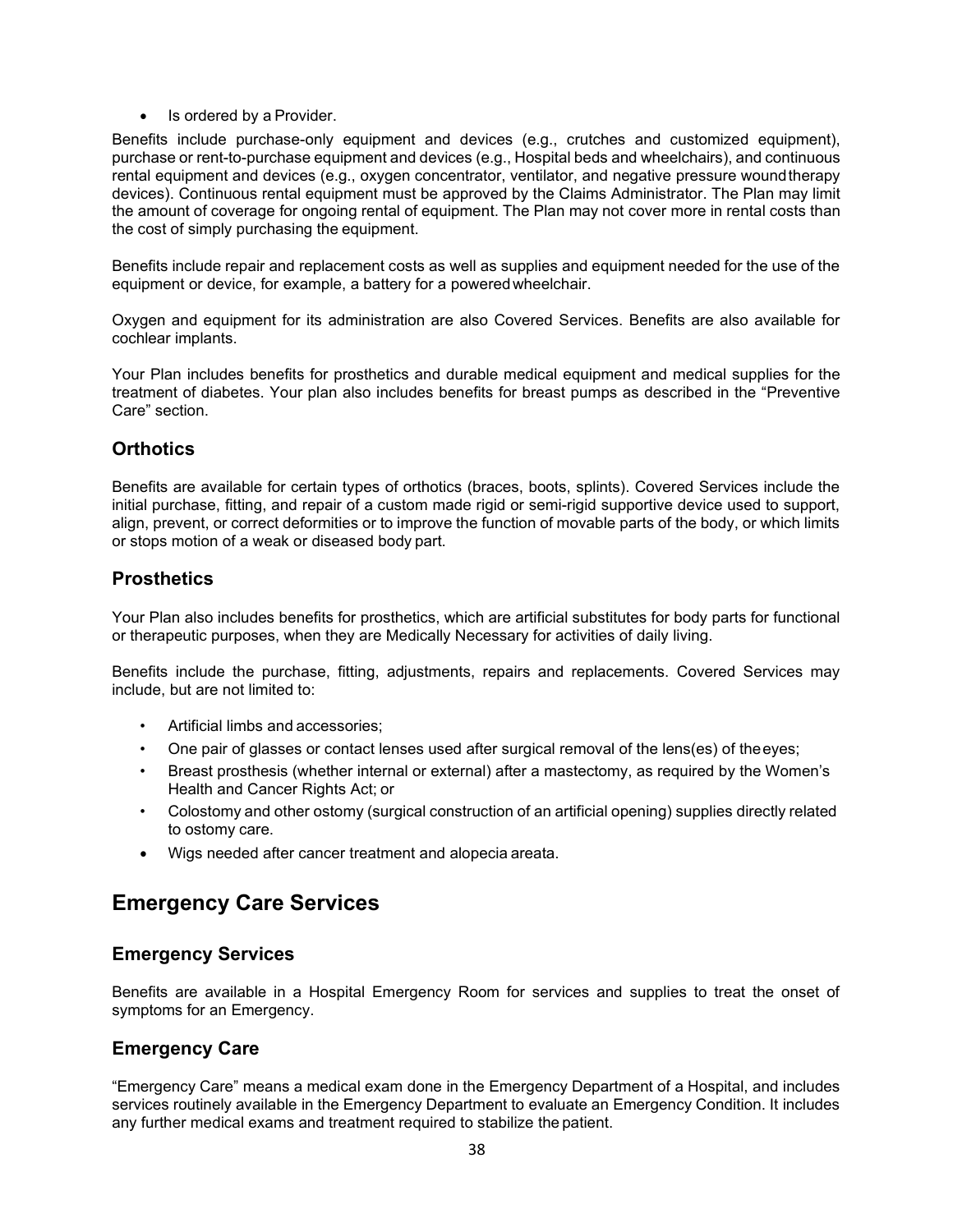If you are experiencing an Emergency, please call 911 or visit the nearest Hospital for treatment.

Medically Necessary services will be covered whether you get care from an In-Network or Out-of-Network Provider. Emergency Care you get from an Out-of-Network Provider will be covered as an In-Network service, but you may have to pay the difference between the Out-of-Network Provider's charge and the Maximum Allowed Amount, as well as any applicable Coinsurance, Copayment or Deductible.

The Maximum Allowed Amount for Emergency Care from an Out-of-Network Provider will be the greatest of the following:

- 1. The amount negotiated with In-Network Providers for the Emergencyservice;
- 2. The amount for the Emergency service calculated using the same method the Claims Administrator generally uses to determine payments for Out-of-Network services but substituting the In-Network cost-sharing for the Out-of-Network cost-sharing provisions; or
- 3. The amount that would be paid under Medicare for the Emergencyservice.

If you are admitted to the Hospital from the Emergency Room, be sure that you or your Doctor calls the Claims Administrator as soon as possible. The Claims Administrator will review your care to decide if a Hospital stay is needed and how many days you should stay. See "Getting Approval for Benefits" for more details. If you or your Doctor fails to call the Claims Administrator, you may have to pay for services that are determined to be not Medically Necessary.

Treatment you get after your condition has stabilized is not Emergency Care. If you continue to get care from an Out-of-Network Provider, Covered Services will be covered at the Out-of-Network level unless the Claims Administrator agrees to cover it as an Authorized Service.

#### **Gene Therapy**

Your Plan includes benefits for gene therapy services, when Anthem approves the benefits in advance through Precertification. See "Getting Approval for Benefits" for details on the Precertification process. To be eligible for coverage, services must be Medically Necessary and performed by an approved Provider at an approved treatment center. Even if a Provider is an In-Network Provider for other services it may not be an approved Provider for certain gene therapy services.

#### **Services Not Eligible for Coverage**

Your Plan does not include benefits for the following:

- i. Services determined to be Experimental / Investigational;
- ii. Services provided by a non-approved Provider or at a non-approved Facility; or
- iii. Services not approved in advance through Precertification.

# **Hearing Aids for Children (18 years old and under)**

"Hearing Aid" means any non-experimental and wearable instrument or device offered to aid or compensate for impaired human hearing that is worn in or on the body. The term "hearing aid" includes any parts, ear molds, repair parts, and replacement parts of such instrument or device, including, but not limited to, non-implanted bone anchored hearing aids, non-implanted bone conduction hearing aids, and frequency modulation systems. Personal sound simplification products shall not qualify as hearing aids.

Coverage shall be one hearing aid per hearing impaired ear not to exceed \$3,000.00 per hearing aid for covered dependents 18 years old or under. Coverage shall provide the replacement for one hearing aid per hearing impaired ear every 48 months for eligible covered dependents.

Coverage provided shall include the following: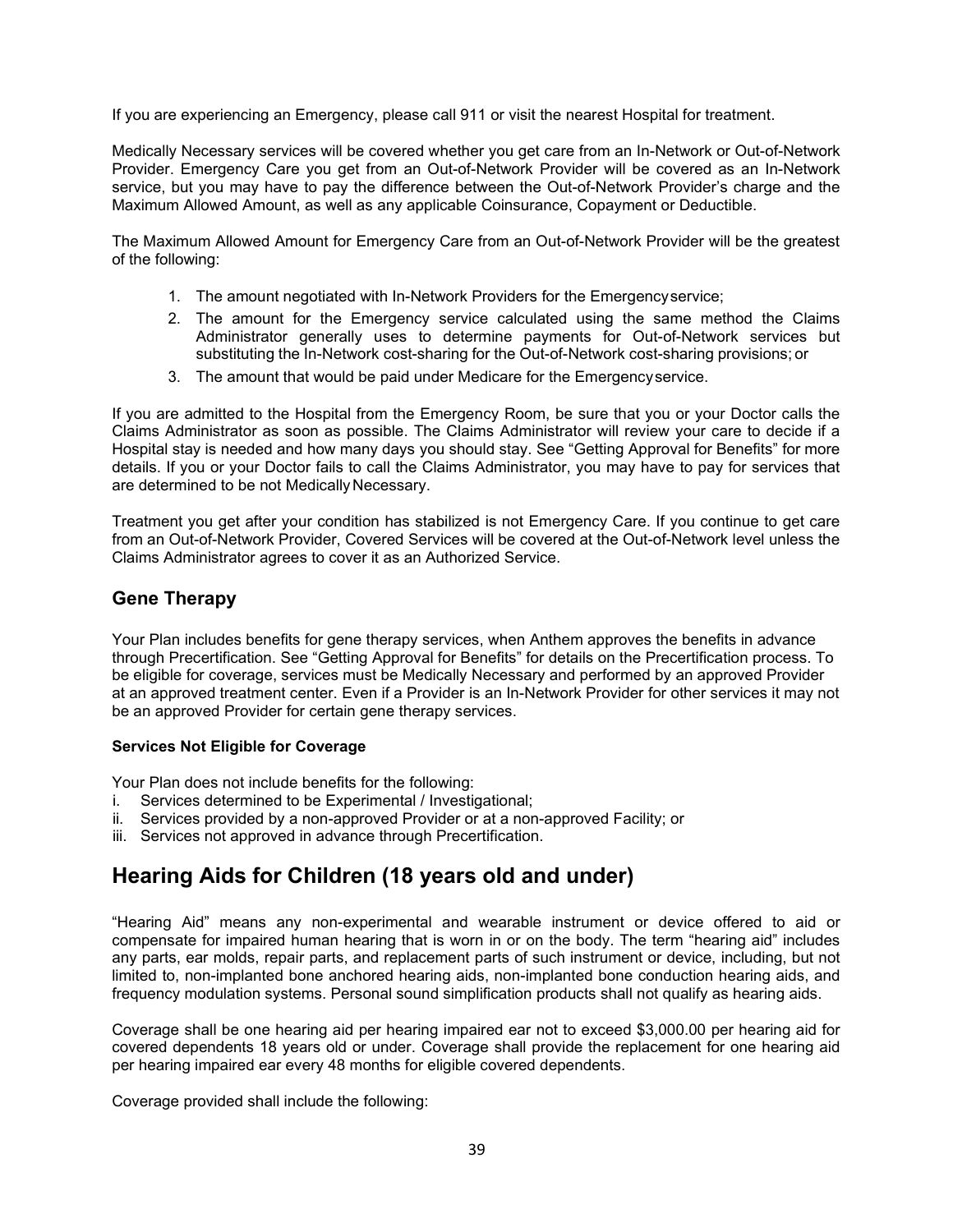Medically necessary services and supplies, including the initial hearing aid evaluation, fitting, dispensing, programming, servicing, repairs, follow-up maintenance, adjustments, ear molds, ear mold impressions, auditory training, and probe microphone measurements to ensure appropriate gain and output, as well as verifying benefit from the system selected according to accepted professional standards. Such services shall be covered on a continuous basis, as needed, during each 48 month coverage period not to exceed \$3,000.00 per hearing impaired ear or for the duration of the hearing aid warranty, whichever time period is longer.

### **Home Care Services**

When available in your area, benefits are available for Covered Services performed by a Home Health Care Agency or other Provider in your home. To be eligible for benefits, you must essentially be confined to the home, as an alternative to a Hospital stay, and be physically unable to get needed medical services on an outpatient basis. Services must be prescribed by a Doctor and the services must be so inherently complex that they can be safely and effectively performed only by qualified, technical, or professional health staff.

Covered Services include but are not limited to:

- Intermittent skilled nursing services by an R.N. or L.P.N.
- Medical / social services
- Diagnostic services
- Nutritional guidance
- Training of the patient and/or family/caregiver
- Home health aide services. You must be receiving skilled nursing or therapy. Services must be given by appropriately trained staff working for the home health care Provider. Other organizations may give services only when approved by the Claims Administrator, and their duties must be assigned and supervised by a professional nurse on the staff of the home health care Provider or other Provider as approved.
- Therapy Services (except for Manipulation Therapy which will not be covered when given in the home)
- Medical supplies
- Durable medical equipment

Benefits are also available for Intensive In-home Behavioral Health Services. These do not require confinement to the home. These services are described in the "Mental Health and Substance Abuse Services" section below.

### **Hospice Care**

You are eligible for hospice care if your Doctor and the Hospice medical director certify that you are terminally ill and likely have less than twelve (12) months to live. You may access hospice care while participating in a clinical trial or continuing disease modifying therapy, as ordered by your treating Provider. Disease modifying therapy treats the underlying terminal illness.

Covered Services include:

- Care from an interdisciplinary team care with the development and maintenance of an appropriate plan of care.
- Short-term Inpatient Hospital care when needed in periods of crisis or as respite care.
- Skilled nursing services, home health aide services, and homemaker services given by or under the supervision of a registered nurse.
- Social services and counseling services from a licensed social worker.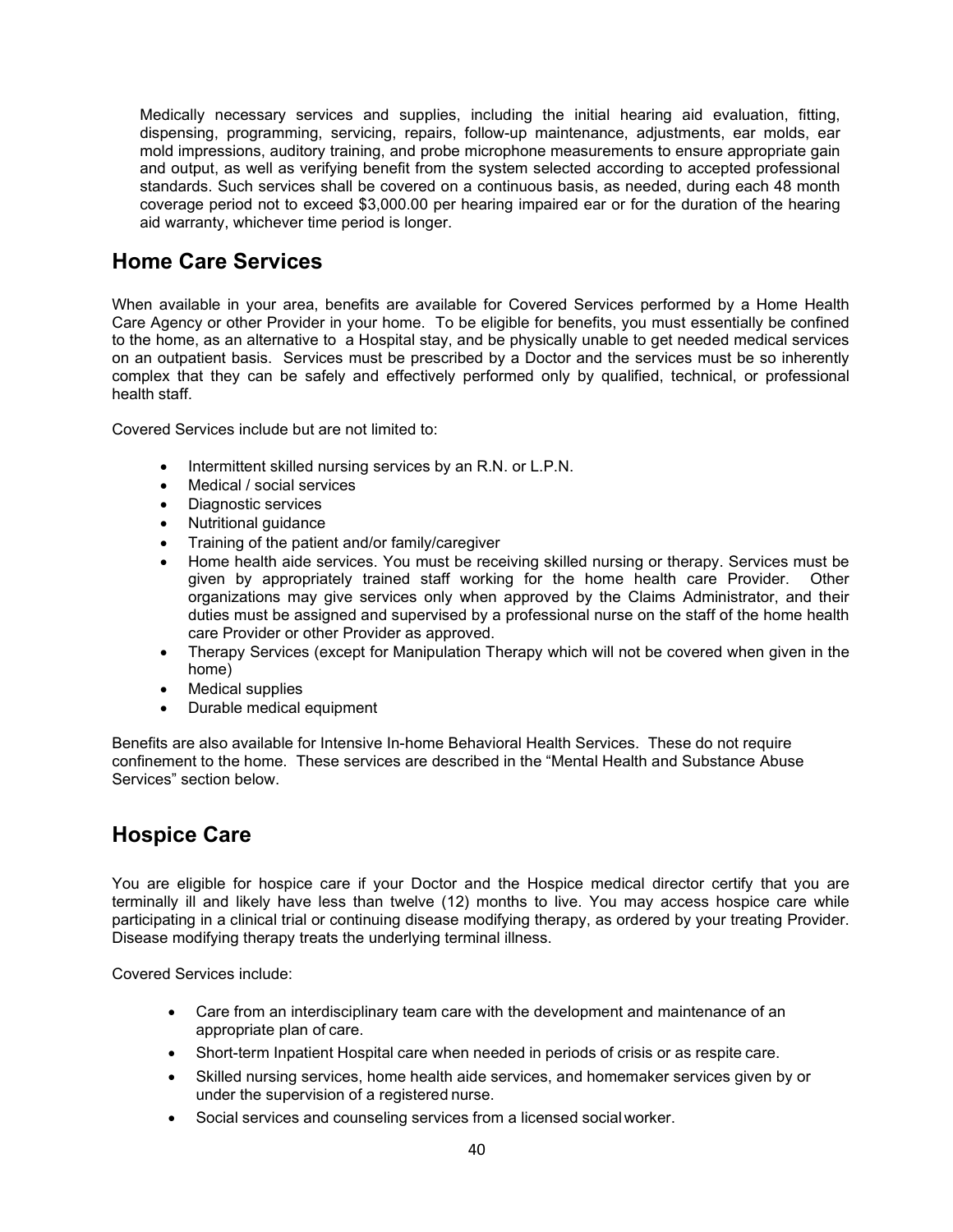- Nutritional support, such as intravenous feeding and feedingtubes.
- Physical therapy, occupational therapy, speech therapy, and respiratory therapy given by a licensed therapist.
- Pharmaceuticals, medical equipment, and supplies needed for the palliative care of your condition, including oxygen and related respiratory therapysupplies.

Bereavement (grief) services, including a review of the needs of the bereaved family and the development of a care plan to meet those needs, both before and after the Member's death. Bereavement services are available to the patient and those individuals who are closely linked to the patient, including the immediate family, the primary or designated care giver and individuals with significant personal ties, for one year after the Member's death. The Doctor must agree to care by the Hospice and must be consulted in the development of the treatment plan. The Hospice must keep a written care plan on file and give it to the Claims Administrator upon request.

Benefits for Services beyond those listed above, that are given for disease modification or palliation, such as, but not limited to, chemotherapy and radiation therapy, are available to a Member in Hospice. These services are covered under other parts of this Plan.

### **Human Organ and Tissue Transplant (Bone Marrow / Stem Cell) Services**

Your Plan includes coverage for Medically Necessary human organ and tissue transplants. Certain transplants (e.g., cornea and kidney) are covered like any other surgery, under the regular inpatient and outpatient benefits described elsewhere in this Benefit Booklet.

In this section, you will see the term Covered Transplant Procedure, which is defined below:

#### **Covered Transplant Procedure**

As decided by the Claims Administrator, any Medically Necessary human organ, tissue, and stem cell / bone marrow transplants and infusions including necessary acquisition procedures, mobilization, collection and storage. It also includes Medically Necessary myeloablative or reduced intensity preparative chemotherapy, radiation therapy, or a combination of these therapies.

#### **Prior Approval and Precertification**

To maximize your benefits, you should call the Customer Service phone number on the back of your Identification Card and speak with an Accolade Health Assistant as soon as you think you may need a transplant to talk about your benefit options. They will help you maximize your benefits by giving you coverage information, including details on what is covered and connect to an Accolade Nurse to understand any clinical coverage guidelines, medical policies, or Exclusions that may apply.

Precertification is required before the Plan will cover benefits for a transplant. Your Doctor must certify, and the Claims Administrator must agree, that the transplant is Medically Necessary. Your Doctor should send a written request for Precertification to the Claims Administrator as soon as possible to start this process. Not getting Precertification will result in a denial of benefits.

Please note that there are cases where your Provider asks for approval for HLA testing, donor searches and/or a collection and storage of stem cells prior to the final decision as to what transplant procedure will be needed. In these cases, the HLA testing and donor search charges are covered as routine diagnostic testing. The collection and storage request will be reviewed for Medical Necessity and may be approved. However, such an approval for HLA testing, donor search and/or collection and storage is NOT an approval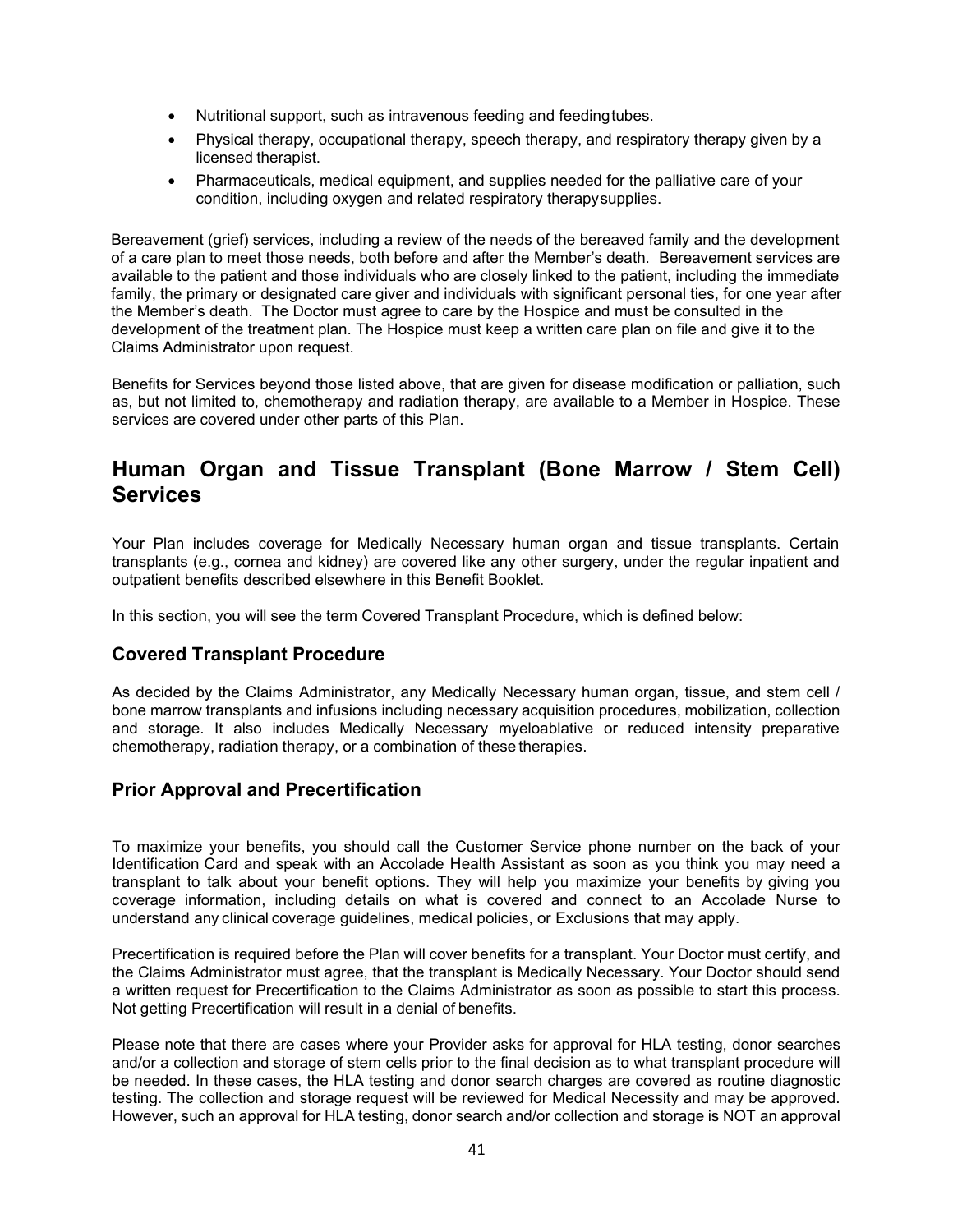for the later transplant. A separate Medical Necessity decision will be needed for thetransplant.

#### **Donor Benefits**

Benefits for an organ donor are as follows:

- When both the person donating the organ and the person getting the organ are covered Members under this Plan, each will get benefits under their plan.
- When the person getting the organ is a covered Member under this Plan, but the person donating the organ is not, benefits under this Plan are limited to benefits not available to the donor from any other source. This includes, but is not limited to, other insurance, grants, foundations, and government programs.
- If a covered Member under this Plan is donating the organ to someone who is not a covered Member, benefits are not available under thisPlan.

#### **Transportation and Lodging**

The Plan will cover the cost of reasonable and necessary travel costs when you get prior approval and need to travel more than 75 miles from your permanent home to reach the Facility where the Covered Transplant Procedure will be performed. Assistance with travel costs includes transportation to and from the Facility, and lodging for the patient and one companion. If the Member receiving care is a minor, then reasonable and necessary costs for transportation and lodging may be allowed for two companions. You must send itemized receipts for transportation and lodging costs in a form satisfactory to the Claims Administrator when claims are filed. Call the Claims Administrator for complete information.

For lodging and ground transportation benefits, the Plan will cover costs up to the current limits set forthin the Internal Revenue Code.

Non-Covered Services for transportation and lodging include, but are not limited to:

- Child care,
- Mileage within the medical transplant Facility city,
- Rental cars, buses, taxis, or shuttle service, except as specifically approved by the Claims
- Administrator,
- Frequent Flyer miles,
- Coupons, Vouchers, or Travel tickets,
- Prepayments or deposits,
- Services for a condition that is not directly related to, or a direct result of, the transplant,
- Phone calls,
- Laundry,
- Postage,
- Entertainment,
- Travel costs for donorcompanion/caregiver,
- Return visits for the donor for a treatment of an illness found during the evaluation.
- Meals.

#### **Certain Human Organ and Tissue Transplant Services may be limited**

### **Infertility Services**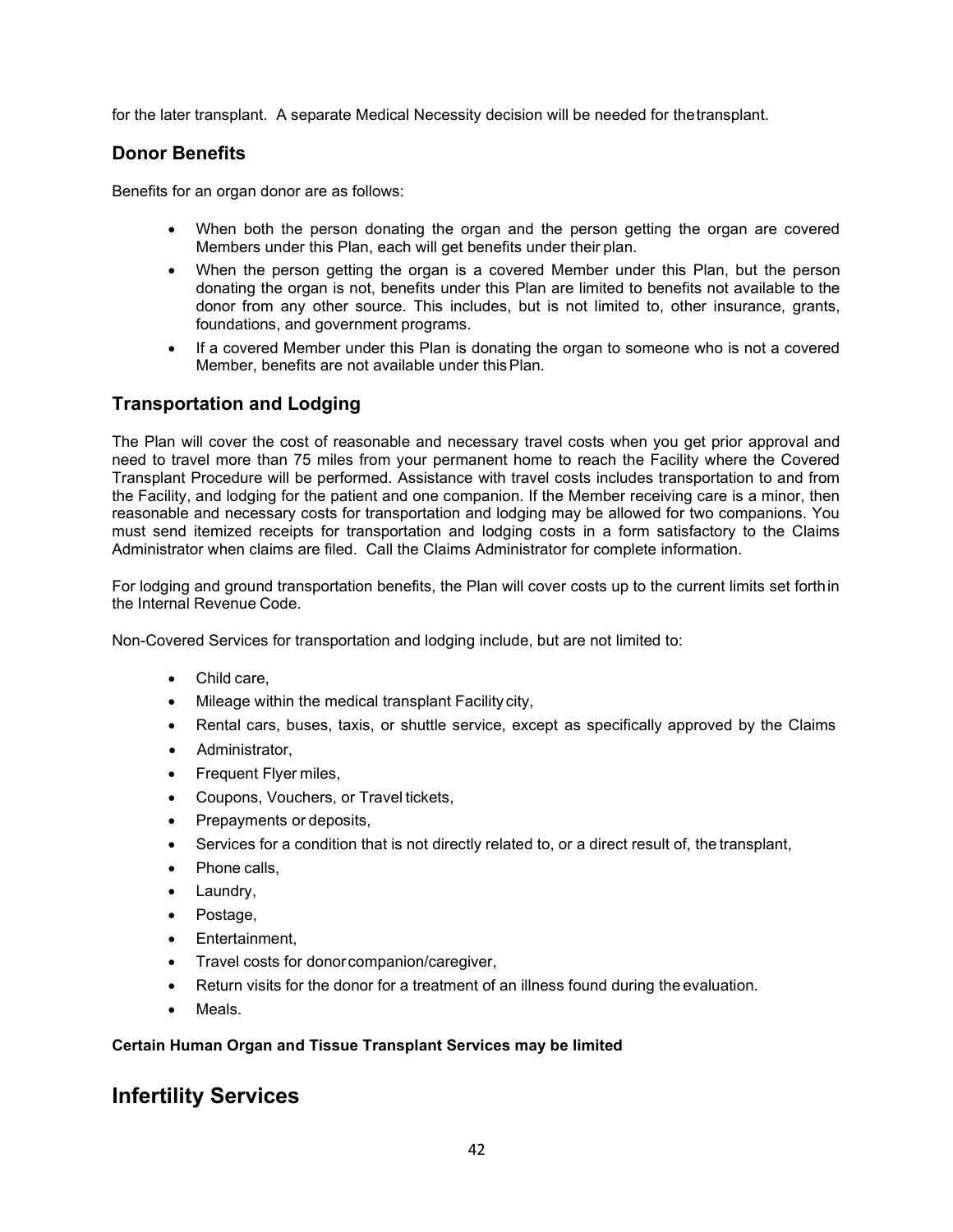Please see "Maternity and Reproductive Health Services" later in this section.

# **Infusion Therapy**

See "Therapy Services" later in this section.

### **Inpatient Services**

#### **Inpatient Hospital Care**

Covered Services include acute care in a Hospital setting.

Benefits for room, board, and nursing services include:

- A room with two or more beds.
- A private room. The most the Plan will cover for a private room is the Hospital's average semi- private room rate unless it is Medically Necessary that you use a private room for isolation and no isolation facilities are available.
- A room in a special care unit approved by the Claims Administrator. The unit must have facilities, equipment, and supportive services for intensive care or critically ill patients.
- Routine nursery care for newborns during the mother's normal Hospital stay.
- Meals, special diets.
- General nursing services.

Benefits for ancillary services include:

- Operating, childbirth, and treatment rooms and equipment.
- Prescribed Drugs.
- Anesthesia, anesthesia supplies and services given by the Hospital or other Provider.
- Medical and surgical dressings and supplies, casts, andsplints.
- Diagnostic services.
- Therapy services.

#### **Inpatient Professional Services**

Covered Services include, but not limited to:

- Medical care visits.
- Intensive medical care when your condition requires it.
- Treatment for a health problem by a Doctor who is not your surgeon while you are in the Hospital for surgery. Benefits include treatment by two or more Doctors during one Hospital stay when the nature or severity of your health problem calls for the skill of separate Doctors.
- A personal bedside exam by a Doctor when asked for by your Doctor. Benefits are not available for staff consultations required by the Hospital, consultations asked for by the patient, routine consultations, phone consultations, or EKG transmittals byphone.
- Surgery and general anesthesia.
- Newborn exam. A Doctor other than the one who delivered the child must do theexam.
- Professional charges to interpret diagnostic tests such as imaging, pathology reports, and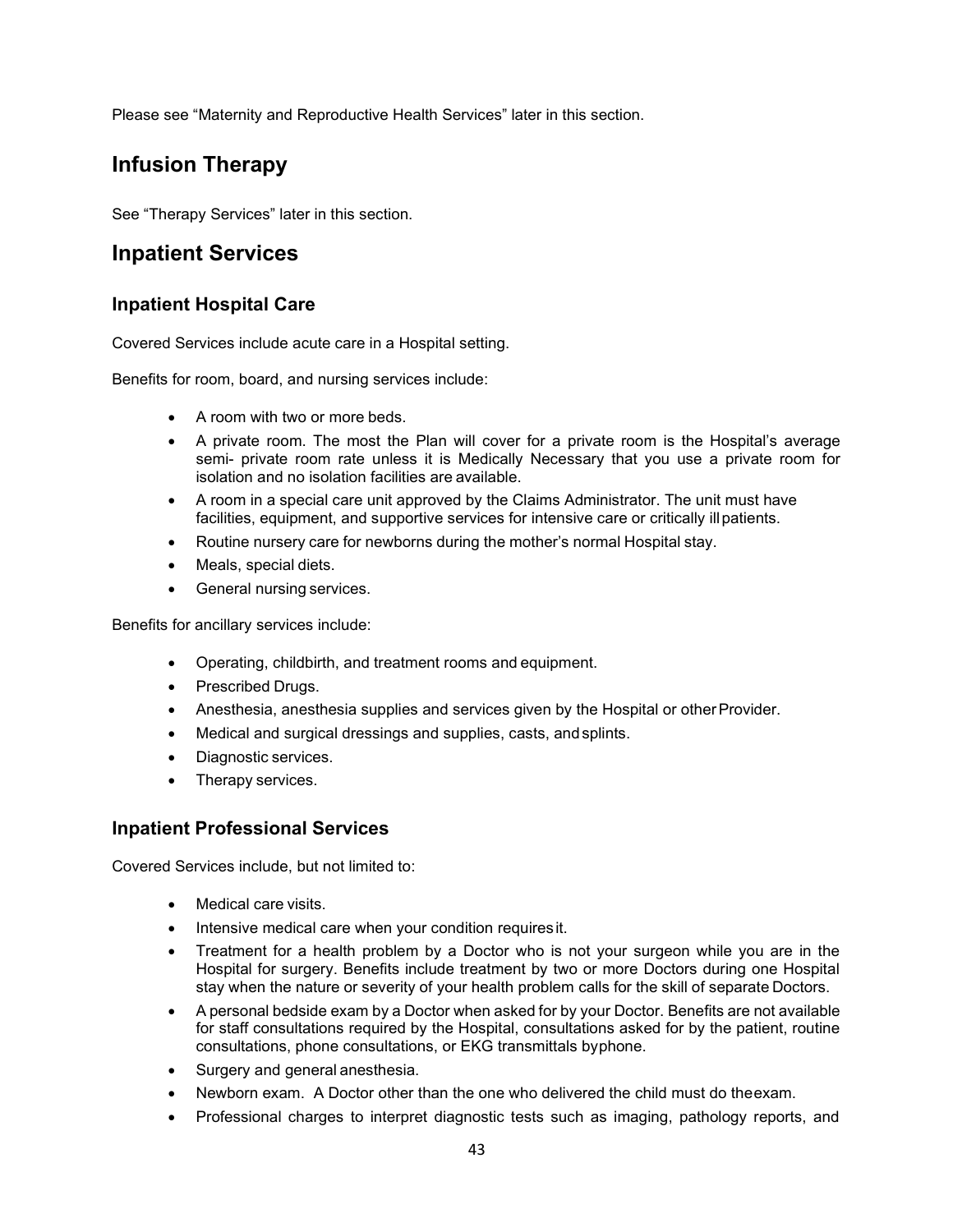### cardiology. **Maternity and Reproductive Health Services**

### **Maternity**

**Maternity Global Coverage** – Maternity services are paid through global reimbursement. This reimbursement process allows a provider to only file once for all levels of maternity care (prenatal, delivery and post-natal). A Copay will apply for the initial office visit. Any subsequent care following the initial visit for the remainder of the pregnancy will pay at 100% for the delivering doctor. If the mother changes her doctor mid-pregnancy, the global benefits will not apply towards the former doctor, but only the delivering doctor. The former doctor would file all services they rendered, as global reimbursement will no longer apply, and all claims would be subject to their applicable Copay.

Covered maternity services include, but are not limited to:

- Professional and Facility services for childbirth in a Facility or the home (see Definitions for Professional and Facility Services), including the services of an appropriately licensed nurse midwife;
- Routine nursery care for the newborn during the mother's normal Hospital stay, including circumcision of a covered male Dependent;
- Prenatal and postnatal services; and
- Medically Necessary fetal screenings, which are genetic or chromosomal tests of the fetus, as allowed.

**Important Note about Maternity Admissions:** Under federal law, the Plan may not limit benefits for any Hospital length of stay for childbirth for the mother or newborn to less than 48 hours after vaginal birth, or less than 96 hours after a cesarean section (C-section). However, federal law does not stop the mother's or newborn's attending Provider from discharging the mother or her newborn earlier than 48 hours, or 96 hours, as applicable. In any case, as provided by federal law, the Plan may not require a Provider to get authorization before prescribing a length of stay which is not more than 48 hours for a vaginal birth or 96 hours after a C-section.

#### **Contraceptive Benefits**

Benefits include prescription oral contraceptive drugs, injectable contraceptive drugs and patches. Benefits also include contraceptive devices such as diaphragms, intra uterine devices (IUDs), and implants. Certain contraceptives are covered under the "Preventive Care" benefit. Please see that section for further details.

#### **Sterilization Services**

Benefits include sterilization services and services to reverse a non-elective sterilization that resulted from an illness or injury. Reversals of elective sterilizations are not covered. Sterilizations for women are covered under the "Preventive Care" benefit.

#### **Infertility Services**

**Important Note:** Although this Plan offers limited coverage of certain infertility services, it does not cover all forms of infertility treatment. Benefits do not include assisted reproductive technologies (ART) or the diagnostic tests and Prescription Drugs to support it. Examples of ART include artificial insemination, invitro fertilization, zygote intrafallopian transfer (ZIFT), or gamete intrafallopian transfer (GIFT).

Covered Services include diagnostic tests to find the cause of infertility, such as diagnostic laparoscopy,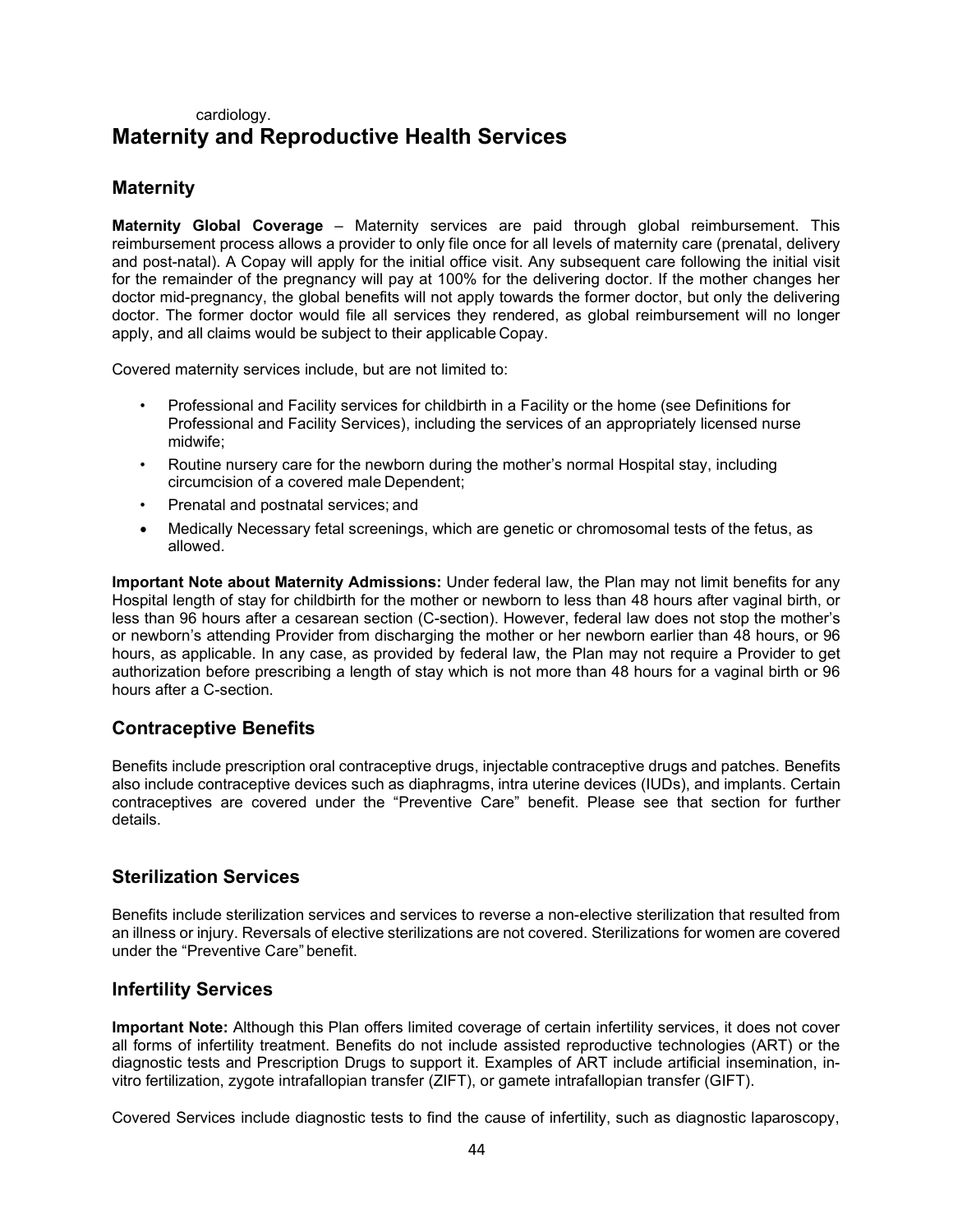endometrial biopsy, and semen analysis. Benefits also include services to treat the underlying medical conditions that cause infertility (e.g., endometriosis, obstructed fallopian tubes, and hormone deficiency). Fertility treatments such as artificial insemination and in-vitro fertilization are not a Covered Service.

# **Nutritional Counseling**

Covered Services include nutritional counseling visits when referred by your Doctor.

# **Occupational Therapy**

Please see "Therapy Services" later in this section.

# **Office Visits and Doctor Services**

Covered Services include:

**Office Visits** for medical care (including second surgical opinion) to examine, diagnose, and treat an illness or injury.

#### **Consultations** between your Primary Care Physician and a Specialist, when approved by Anthem

**Home Visits** for medical care to examine, diagnose, and treat an illness or injury. Please note that Doctor visits in the home are different than the "Home Care Services" benefit described earlier in this Benefit Booklet.

**Retail Health Clinic Care** for limited basic health care services to Members on a "walk-in" basis. These clinics are normally found in major pharmacies or retail stores. Health care services are typically given by Physician's Assistants or nurse practitioners. Services are limited to routine care and the treatment of common illnesses for adults and children.

**Walk-In Doctor's Office** for services limited to routine care and the treatment of common illnesses for adults and children. You do not have to be an existing patient or have an appointment to use a walk-in Doctor's office.

**Urgent Care** as described in the "Urgent Care Services" later in this section.

**LiveHealth Online Visits** when available in your area. Covered Services include a medical visit with the Doctor using the internet by a webcam, chat or voice. Online care visits do not include reporting normal lab or other test results, requesting office visits, getting answers to billing, insurance coverage or payment questions, asking for referrals to Doctors outside the online care panel, benefit precertification, or Doctor to Doctor discussions. For Mental Health and Substance Abuse on-line Visits, see the "Mental Health and Substance Abuse" section.

# **Orthotics**

Please refer to the "Durable Medical Equipment (DME) and Medical Devices, Orthotics, Prosthetics, Medical and Surgical Supplies" earlier in this section.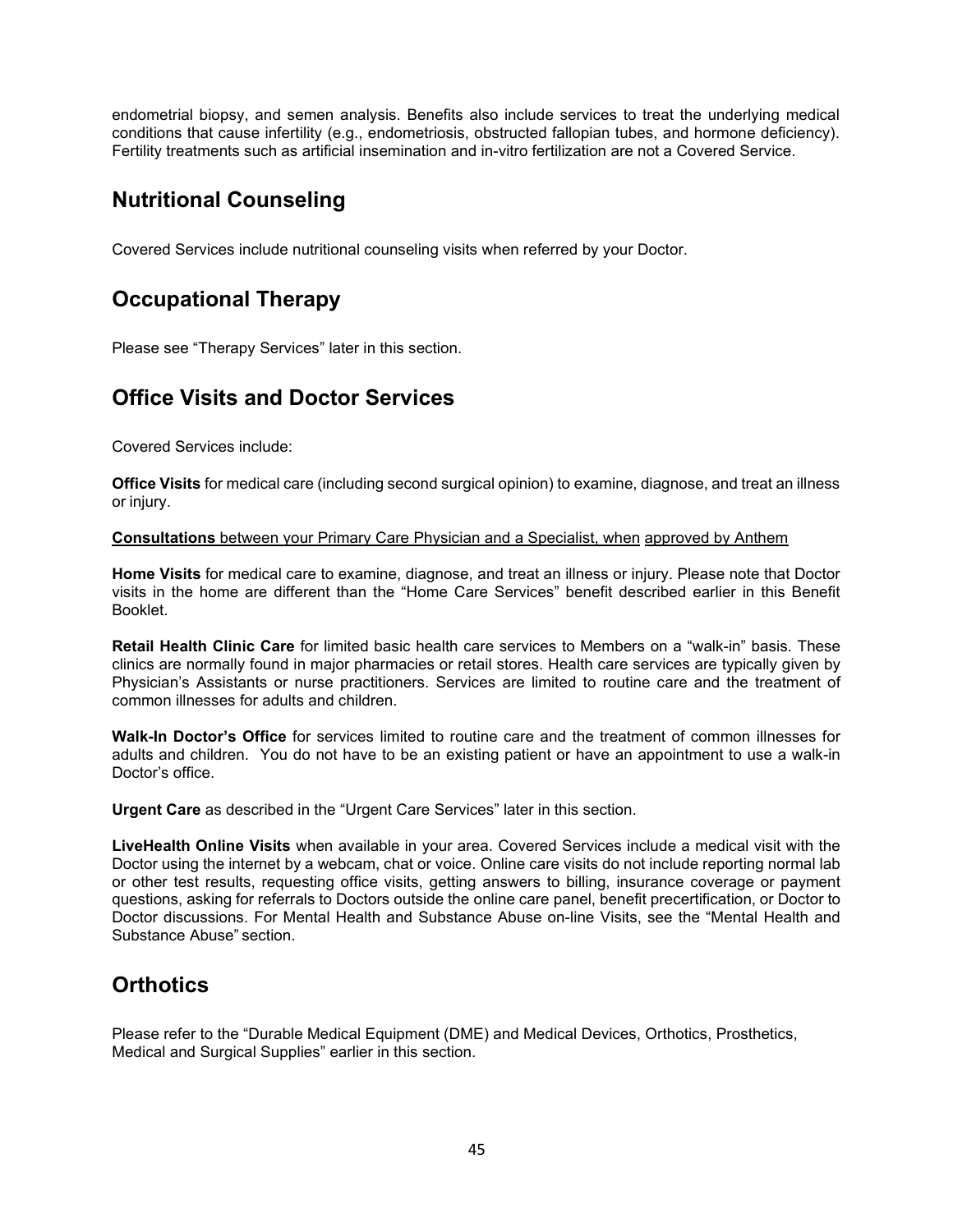# **Outpatient Facility Services**

Your Plan includes Covered Services in an:

- Outpatient Hospital,
- Freestanding Ambulatory Surgical Facility,
- Mental Health / Substance Abuse Facility, or
- Other Facilities approved by the ClaimsAdministrator.

Benefits include Facility and related (ancillary) charges, when proper, such as:

- Surgical rooms and equipment,
- Prescription Drugs including Specialty Drugs,
- Anesthesia and anesthesia supplies and services given by the Hospital or otherFacility,
- Medical and surgical dressings and supplies, casts, and splints,
- Diagnostic services, and
- Therapy services.

# **Physical Therapy**

Please see "Therapy Services" later in this section.

### **Preventive Care**

Preventive Care is given during an office visit or as an outpatient. Screenings and other services are covered for adults and children with no current symptoms or history of a health problem.

Members who have current symptoms or a diagnosed health problem will get benefits under the "Diagnostic Services" benefit, not this benefit.

Preventive care services will meet the requirements of federal and state law. Many preventive care services are covered with no Deductible, Copayments or Coinsurance when you use an In-Network Provider. That means the Plan covers 100% of the Maximum Allowed Amount. Covered Services fall under the following broad groups:

- Services with an "A" or "B" rating from the United States Preventive Services Task Force. Examples include screenings for:
	- Breast cancer.
	- Cervical cancer.
	- Colorectal cancer,
	- High blood pressure,
	- Type 2 Diabetes Mellitus,
	- Cholesterol, and
	- Child and adult obesity.
- Immunizations for children, adolescents, and adults recommended by the Advisory Committee on Immunization Practices of the Centers for Disease Control and Prevention;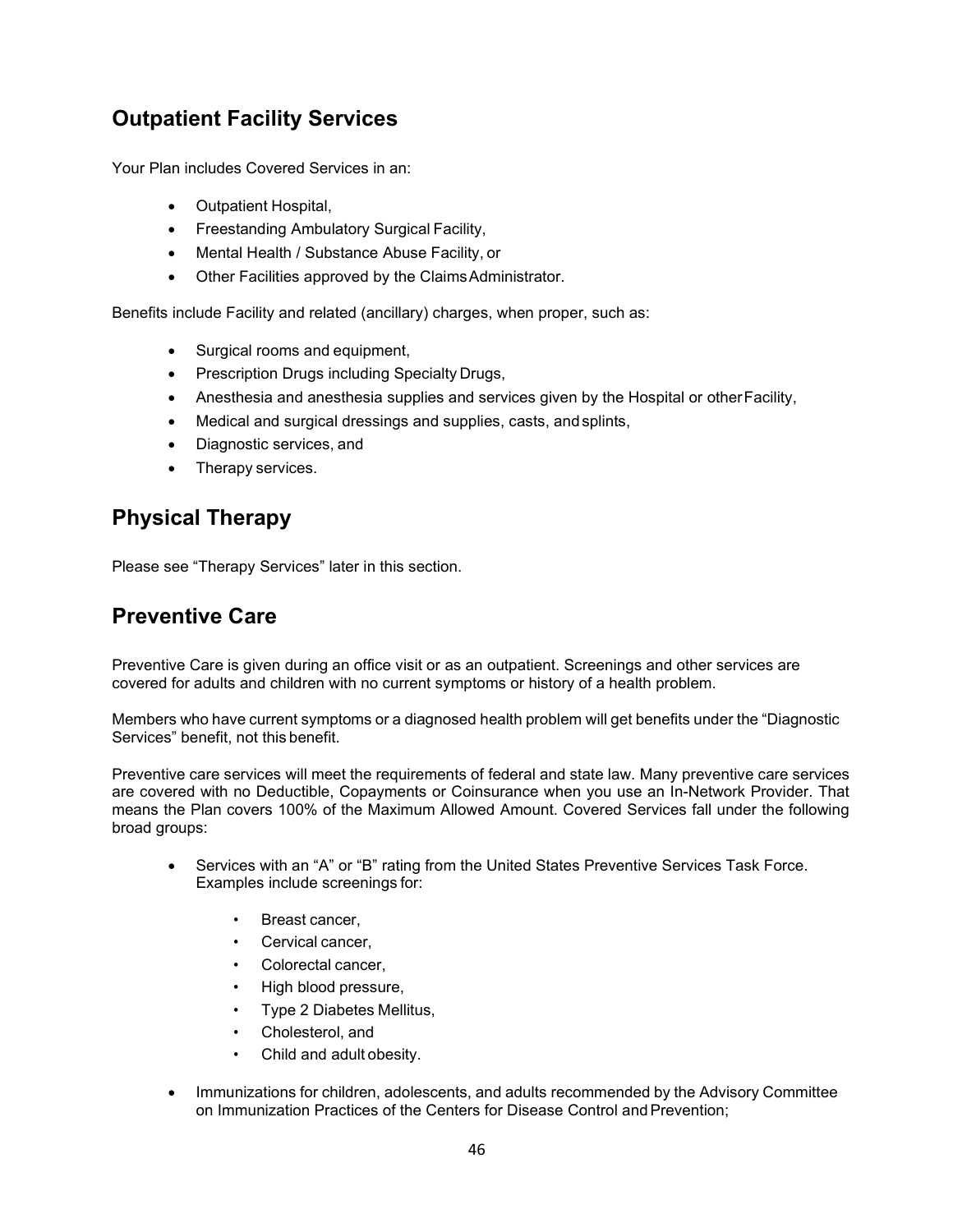- Preventive care and screenings for infants, children and adolescents as listed in the guidelines supported by the Health Resources and Services Administration; and
- Preventive care and screening for women as listed in the guidelines supported by the Health Resources and Services Administration, including:
	- Women's contraceptives, sterilization treatments, and counseling. This includes Generic and single-source Brand Drugs as well as injectable contraceptives and patches. Contraceptive devices such as diaphragms, intra uterine devices (IUDs), and implants are alsocovered.
	- Breastfeeding support, supplies, and counseling. Benefits for breast pumps are limited to one pump per Benefit Period.
	- Gestational diabetes screening.
- Preventive care services for tobacco cessation for members age 18 and older as recommended by the United States Preventive Services Task Forceincluding:
	- **Counseling**
	- **Prescription Drugs**
	- Nicotine replacement therapy products when prescribed by a Provider, including over the counter (OTC) nicotine gum, lozenges andpatches.

Prescription Drugs and OTC items are limited to a no more than 180-day supply per 365 days.

- Prescription Drugs and OTC items identified as an A or B recommendation by the United States Preventive Services Task Force when prescribed by a Provider including:
	- Aspirin
	- Folic acid supplement
	- Iron supplement
	- Bowel preparations

Please note that certain age and gender and quantity limitations apply.

You may call Customer Service at the number on your Identification Card for more details about these services or view the federal government's web sites:

[https://www.healthcare.gov/what](http://www.healthcare.gov/what)‐are‐my‐preventive‐care‐benefits

[http://www.ahrq.gov, a](http://www.ahrq.gov/)nd [http://www.cdc.gov/vaccines/acip/index.html.](http://www.cdc.gov/vaccines/acip/index.html)

Covered Services also include the following services required by state and federal law:

- Lead poisoning screening for children.
- Routine mammograms.
- Appropriate and necessary childhood immunizations that meet the standards approved by the U.S. public health service for such biological products against at least all of thefollowing:
- Diphtheria,
- Pertussis,
- Tetanus,
- Polio.
- Measles.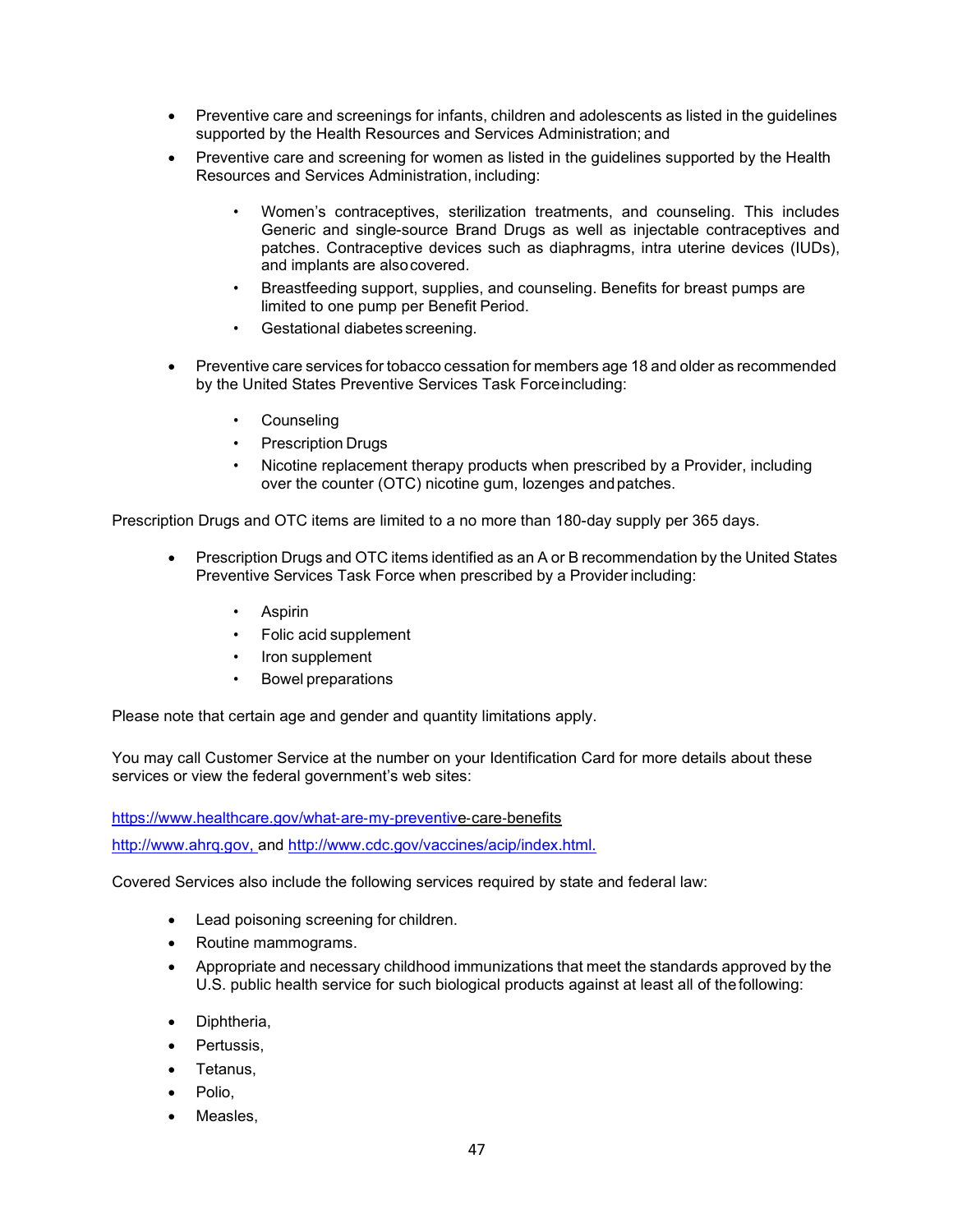- Mumps,
- Rubella,
- Hemophilus influenza b (Hib),
- Hepatitis B, and
- Varicella (shingles).

(Additional immunizations will be covered per federal law, as indicated earlier in this section.)

- Routine colorectal cancer examination and related laboratory tests.
- Chlamydia screening.
- Ovarian surveillance testing.
- Pap smear.
- Prostate screening.

# **Prosthetics**

Please refer to "Durable Medical Equipment (DME) and Medical Devices, Orthotics, Prosthetics, Medical and Surgical Supplies" earlier in this section.

# **Pulmonary Therapy**

Please see "Therapy Services" later in this section.

# **Radiation Therapy**

Please see "Therapy Services" later in this section.

# **Rehabilitation Services**

Benefits include services in a Hospital, free-standing Facility, Skilled Nursing Facility, or in an outpatient day rehabilitation program.

Covered Services involve a coordinated team approach and several types of treatment, including skilled nursing care, physical, occupational, and speech therapy, and services of a social worker or psychologist.

To be Covered Services, rehabilitation services must involve goals you can reach in a reasonable period of time. Benefits will end when treatment is no longer Medically Necessary or you stop progressing toward those goals.

#### **Habilitative Services**

Benefits also include habilitative services that help you keep, learn or improve skills and functioning for daily living. Examples include therapy for a child who isn't walking or talking at the expected age. These services may include physical and occupational therapy, speech-language pathology and other services for people with disabilities in a variety of inpatient and/or outpatient settings.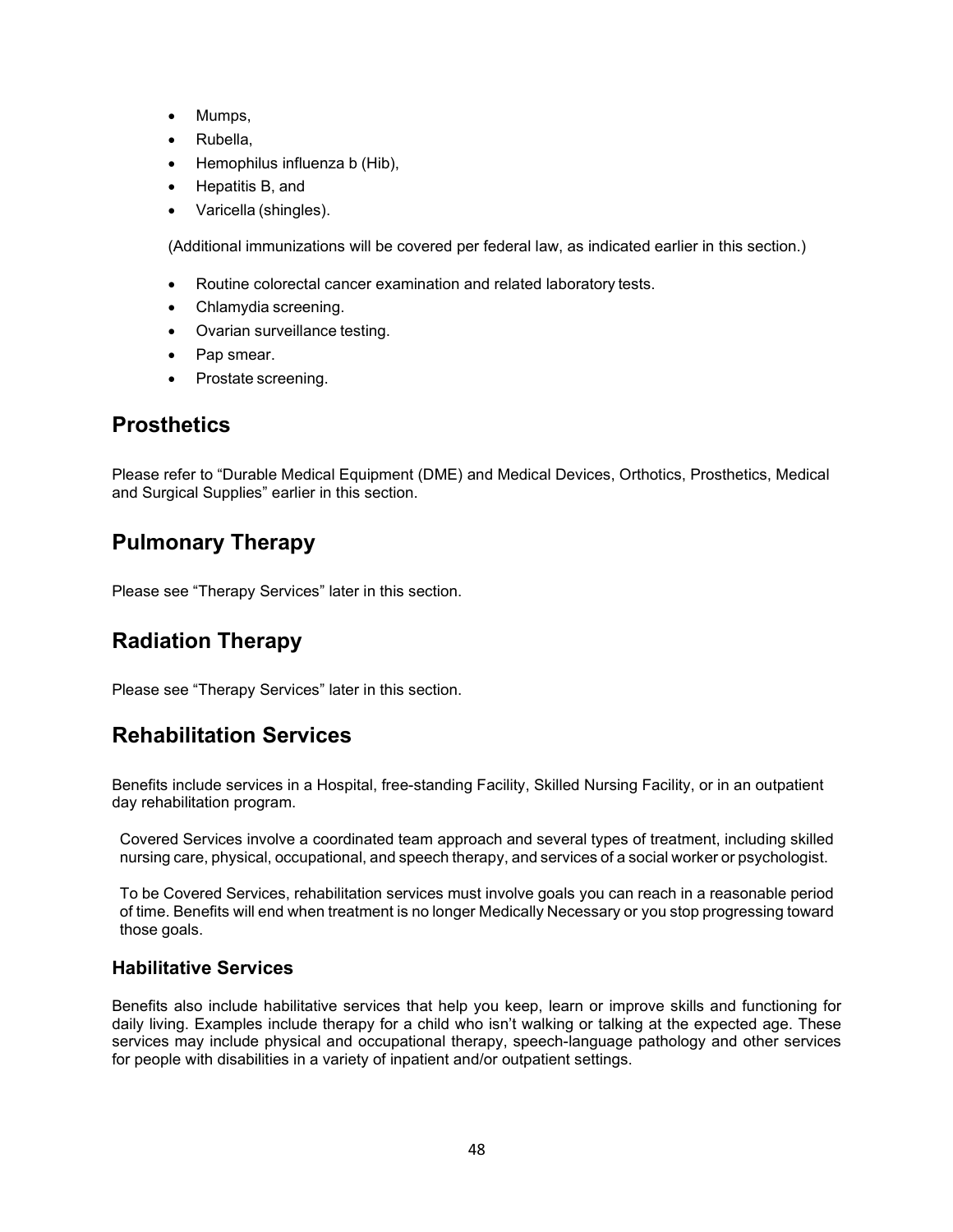# **Respiratory Therapy**

Please see "Therapy Services" later in this section.

# **Skilled Nursing Facility**

When you require Inpatient skilled nursing and related services for convalescent and rehabilitative care, Covered Services are available if the Facility is licensed or certified under state law as a Skilled Nursing Facility. Custodial Care is not a Covered Service.

# **Speech Therapy**

Please see "Therapy Services" later in this section.

# **Surgery**

Your Plan covers surgical services on an Inpatient or outpatient basis, including office surgeries. Covered Services include:

- Accepted operative and cutting procedures;
- Other invasive procedures, such as angiogram, arteriogram, amniocentesis, tap or puncture of brain or spine;
- Endoscopic exams, such as arthroscopy, bronchoscopy, colonoscopy, laparoscopy;
- Treatment of fractures and dislocations;
- Anesthesia and surgical support when Medically Necessary; and
- Medically Necessary pre-operative and post-operative care.

#### **Oral Surgery**

**Important Note:** Although this Plan provides coverage for certain oral surgeries, many types of oral surgery procedures are not covered by this medical Plan.

Benefits are also limited to certain oral surgeries including:

- Treatment of medically diagnosed cleft lip, cleft palate, or ectodermal dysplasia.
- Orthognathic surgery for a physical abnormality that prevents normal function of the upper and/or lower jaw and is Medically Necessary to attain functional capacity of the affectedpart.
- Oral / surgical correction of accidental injuries as indicated in the "Dental Services" section.
- Treatment of non-dental lesions, such as removal of tumors and biopsies.
- Incision and drainage of infection of soft tissue not including odontogenic cysts orabscesses.

#### **Reconstructive Surgery**

Benefits include reconstructive surgery performed to correct significant deformities caused by congenital or developmental abnormalities, illness, injury, or an earlier treatment in order to create a more normal appearance. Benefits include surgery performed to restore symmetry after a mastectomy. Reconstructive services needed as a result of an earlier treatment are covered only if the first treatment would have been a Covered Service under thisPlan.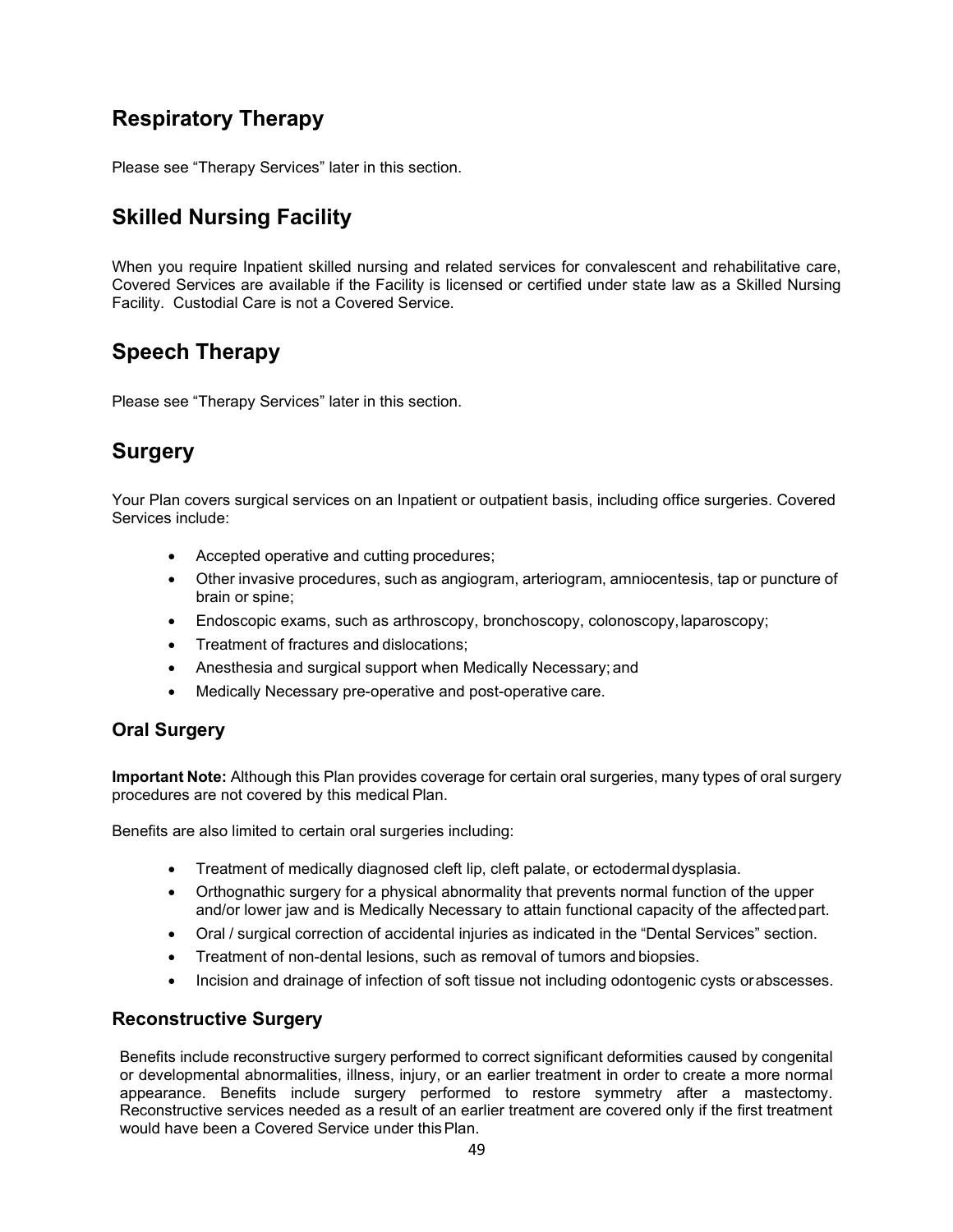#### **Mastectomy Notice**

A Member who is getting benefits for a mastectomy or for follow-up care for a mastectomy and who chooses breast reconstruction, will also get coverage for:

- Reconstruction of the breast on which the mastectomy has been performed;
- Surgery and reconstruction of the other breast to give a symmetrical appearance; and
- Prostheses and treatment of physical problems of all stages of mastectomy, including lymphedemas.

### **Telemedicine**

Your coverage also includes telemedicine services provided by a duly licensed Doctor or other e Provider by means of audio, video, or data communications (to include secured electronic mail).

The use of standard phone, facsimile transmissions, unsecured electronic mail, or a combination thereof does not constitute telemedicine service and is not a covered benefit.

The use of telemedicine may substitute for a face-to-face "hands on" encounter for consultation.

To be eligible for payment, interactive audio and video telecommunications must be used, permitting realtime communications between the distant Provider and the Member. As a condition of payment, the Member must be present and participating.

### **Temporomandibular Joint (TMJ) and Craniomandibular Joint Services**

Benefits are available to treat temporomandibular and craniomandibular disorders. The temporomandibular joint connects the lower jaw to the temporal bone at the side of the head and the craniomandibular joint involves the head and neck muscles.

Covered Services include removable appliances for TMJ repositioning and related surgery, medical care, and diagnostic services. Covered Services do not include fixed or removable appliances which involve movement or repositioning of the teeth, repair of teeth (fillings), or prosthetics (crowns, bridges, dentures).

### **Therapy Services**

#### **Physical Medicine Therapy Services**

Your Plan includes coverage for the therapy services described below. To be a Covered Service, the therapy must improve your level of function within a reasonable period of time. Covered Services include:

- **Physical therapy**  The treatment by physical means to ease pain, restore health, and to avoid disability after an illness or injury. It includes hydrotherapy, heat, physical agents, biomechanical and neuro-physiological principles and devices. It does not include massage therapy services in any setting.
- **Speech therapy and speech-language pathology (SLP) services** Services to identify, assess, and treat speech, language, and swallowing disorders in children and adults. Therapy will develop or treat communication or swallowing skills to correct a speech impairment.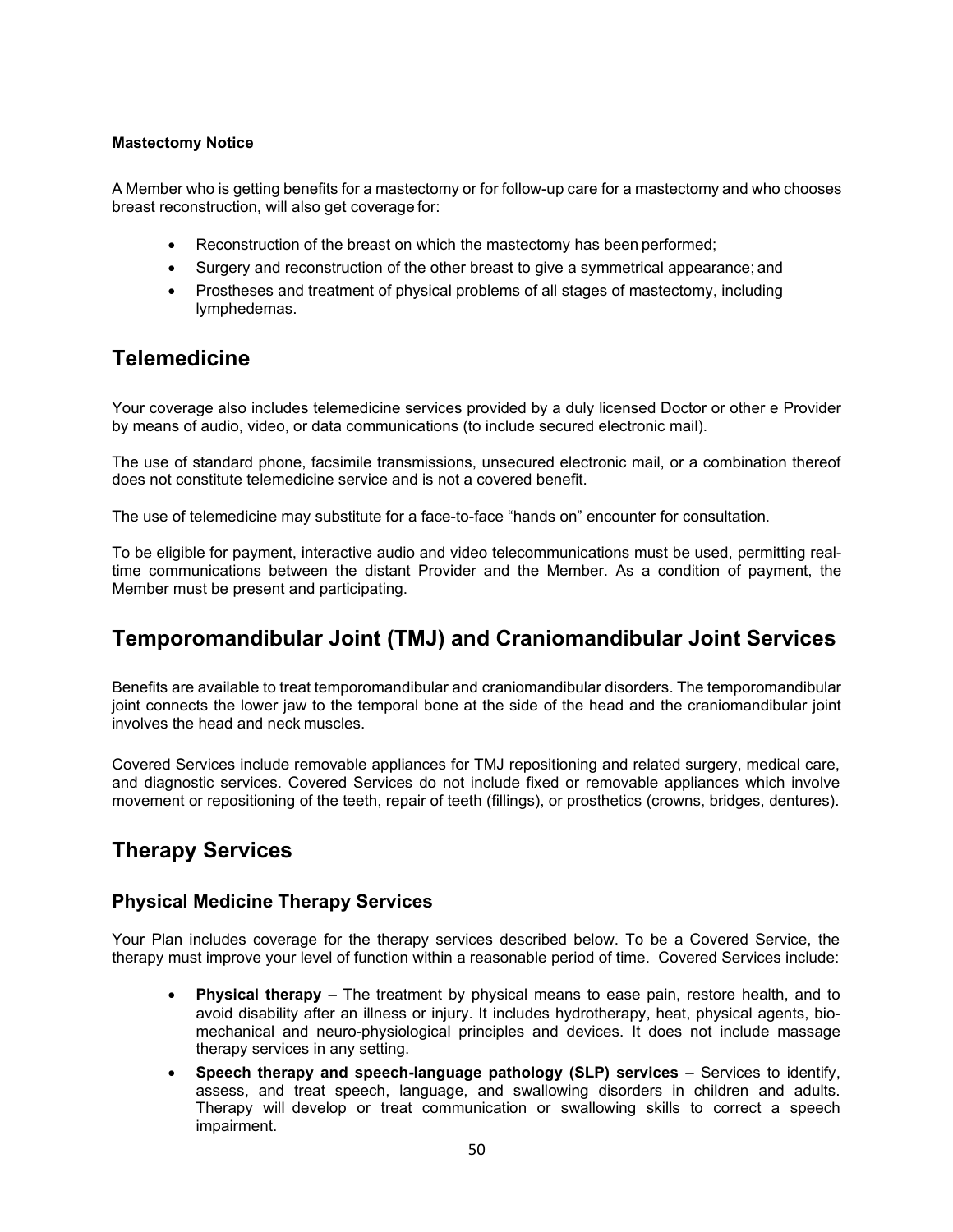- **Occupational therapy** Treatment to restore a physically disabled person's ability to do activities of daily living, such as walking, eating, drinking, dressing, using the toilet, moving from a wheelchair to bed, and bathing. It also includes therapy for tasks needed for the person's job. Occupational therapy does not include recreational or vocational therapies, such as hobbies, arts and crafts.
- **Chiropractic / Osteopathic / Manipulation therapy**  Includes therapy to treat problems of the bones, joints, and the back. The two therapies are similar, but chiropractic therapy focuses on the joints of the spine and the nervous system, while osteopathic therapy also focuses on the joints and surrounding muscles, tendons and ligaments.

#### **Early Intervention Services**

#### **Physical, Occupational and Speech Therapy**

Benefits are available for the care and treatment of congenital defects and birth abnormalities for covered children without regard to whether the condition is acute or chronic and without regard to whether the purpose of the therapy is to maintain or improve functional capacity. From the Member's birth until the Member's third (3rd) birthday, these early intervention services shall be provided only to the extent required by law. From the Member's birth until the Member's sixth (6th) birthday, benefits are allowed up to the maximum visits listed in the "Benefit at a Glance" for physical, speech and occupational therapies.

For all other Members (e.g. those six (6) and older, or who not qualify for the benefits above), benefits are provided only if the physical, speech or occupational therapy will result in a practical improvement in the level of functioning within a reasonable period of time and is Medically Necessary. Benefits for physical, speech or occupational are allowed up to the maximum visits listed in the "Benefit at a Glance."

#### **Other Therapy Services**

Benefits are also available for:

- **Cardiac Rehabilitation**  Medical evaluation, training, supervised exercise, and psychosocial support to care for you after a cardiac event (heart problem). Benefits do not include home programs, ongoing conditioning, or maintenance care.
- **Chemotherapy**  Treatment of an illness by chemical or biological antineoplastic agents. See the
- section "Prescription Drugs Administered by a Medical Provider" for more details.
- **Dialysis**  Services for acute renal failure and chronic (end-stage) renal disease, including hemodialysis, home intermittent peritoneal dialysis (IPD), home continuous cycling peritoneal dialysis (CCPD), and home continuous ambulatory peritoneal dialysis (CAPD). Covered Services include dialysis treatments in an outpatient dialysis Facility. Covered Services also include home dialysis and training for you and the person who will help you with home selfdialysis.
- **Infusion Therapy** Nursing, durable medical equipment and Prescription Drug services that are delivered and administered to you through an I.V. in your home. Also includes: Total Parenteral Nutrition (TPN), enteral nutrition therapy, antibiotic therapy, pain care and chemotherapy. May include injections (intra-muscular, subcutaneous, continuous subcutaneous). See the section "Prescription Drugs Administered by a Medical Provider" for more details.
- **Pulmonary Rehabilitation** Includes outpatient short-term respiratory care to restore your health after an illness or injury.
- **Radiation Therapy** Treatment of an illness by x-ray, radium, or radioactive isotopes. Covered Services include treatment (teletherapy, brachytherapy and intraoperative radiation, photon or high energy particle sources), materials and supplies needed, and treatment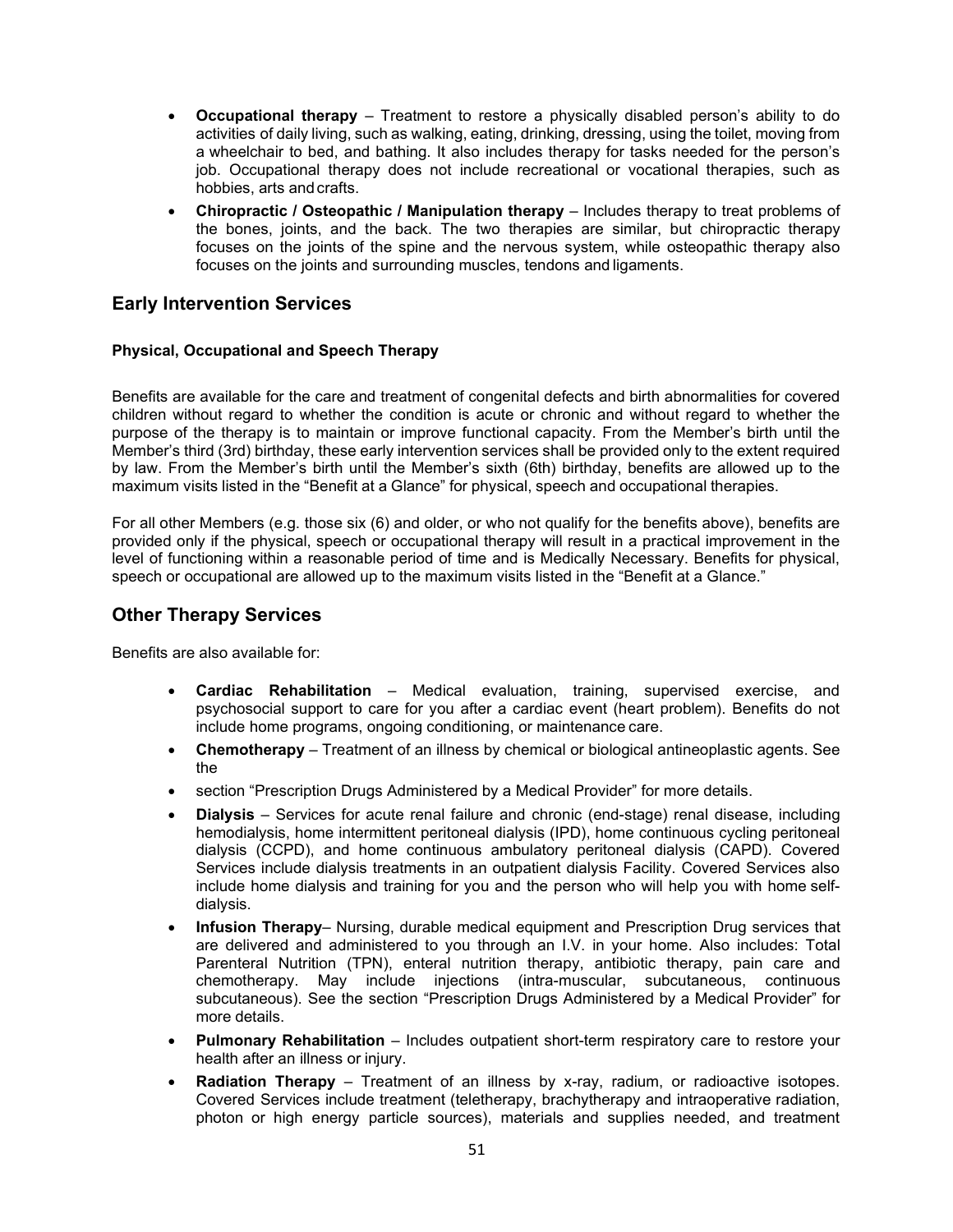planning.

• **Respiratory Therapy** – Includes the use of dry or moist gases in the lungs, nonpressurized inhalation treatment; intermittent positive pressure breathing treatment, air or oxygen, with or without nebulized medication, continuous positive pressure ventilation (CPAP); continuous negative pressure ventilation (CNP); chest percussion; therapeutic use of medical gases or Prescription Drugs in the form of aerosols, and equipment such as resuscitators, oxygen tents, spirometers; broncho-pulmonary drainage and breathing exercises.

### **Transplant Services**

See "Human Organ and Tissue Transplant" earlier in this section.

# **Urgent Care Services**

Often an urgent rather than an Emergency health problem exists. An urgent health problem is an unexpected illness or injury that calls for care that cannot wait until a regularly scheduled office visit. Urgent health problems are not life threatening and do not call for the use of an Emergency Room. Urgent health problems include earache, sore throat, and fever (not above 104 degrees).

Benefits for urgent care include:

- X-ray services;
- Care for broken bones;
- Tests such as flu, urinalysis, pregnancy test, rapid strep;
- Lab services;
- Stitches for simple cuts; and
- Draining an abscess.

# **Vision Services (All Members / All Ages)**

Benefits include medical and surgical treatment of injuries and illnesses of the eye. Certain vision screenings required by Federal law are covered under the "Preventive Care" benefit.

Benefits do not include glasses and contact lenses except as listed in the "Prosthetics" benefit.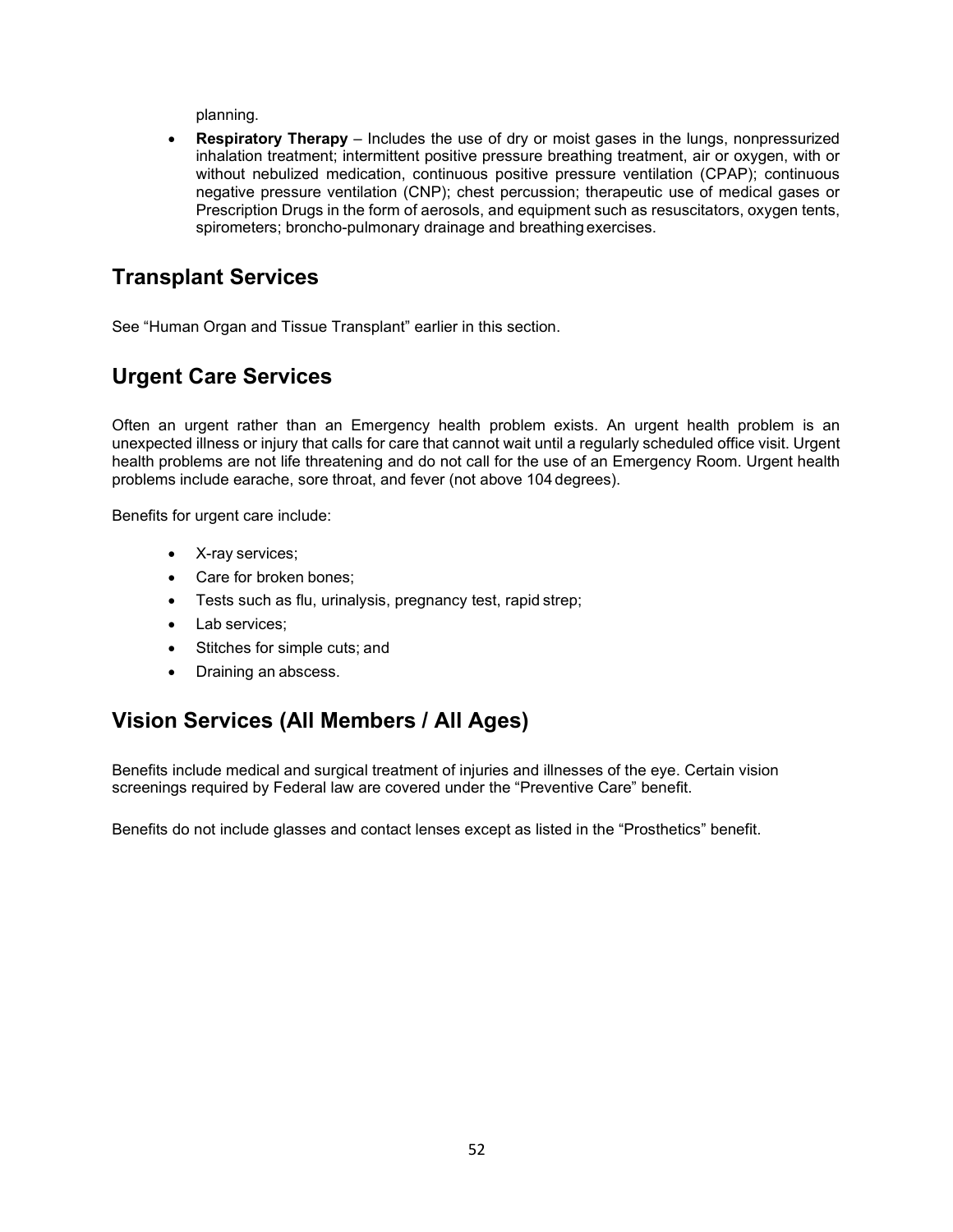# **Prescription Drugs Administered by a Medical Provider**

Your Plan covers Prescription Drugs when they are administered to you as part of a Doctor's visit, home care visit, or at an outpatient Facility. This includes drugs for infusion therapy, chemotherapy, Specialty Drugs, blood products, injectables, and any drug that must be administered by a Provider. This section applies when your Provider orders the drug and administers it to you. Benefits for drugs that you inject or get at a Pharmacy (i.e., self-administered drugs) are not covered under this section. Benefits for those drugs are described in the "Prescription Drug Benefit at a Retail or Home Delivery (Mail Order) Pharmacy" section.

Prescription Drugs you get from a Retail or Mail Order Pharmacy are not covered by this portion of the Plan. Instead, refer to the "Pharmacy Benefit Manager (PBM) Program" section below or additional materials provided by CVS/Caremark, or call CVS/Caremark at the number shown under the "Resource Contacts" section of this Benefit Booklet.

#### **Important Details about Prescription Drug Coverage**

Your Plan includes certain features to determine when Prescription Drugs administered by a Provider should be covered, which are described below. As part of these features, your prescribing Doctor may be asked to give more details before the Claims Administrator can decide if the drug is Medically Necessary. The Claims Administrator may also set quantity and/or age limits for specific Prescription Drugs or use recommendations made as part of its Medical Policy and Technology Assessment Committee and/or Pharmacy and Therapeutics Process.

#### **Prior Authorization**

Prior Authorization may be needed for certain Prescription Drugs to make sure proper use and guidelines for Prescription Drug coverage are followed. The Claims Administrator will contact your Provider to get the details needed to decide if Prior Authorization should be given. The Claims Administrator will give the results of its decision to both you and yourProvider.

If Prior Authorization is denied you have the right to file an Appeal (Grievance) as outlined in the "Your Right to Appeal" section of this Benefit Booklet.

For a list of Prescription Drugs that need prior authorization, please call the phone number on the back of your Identification Card. The list will be reviewed and updated from time to time. Including a drug or related item on the list does not guarantee coverage under your Plan. Your Provider may check with the Claims Administrator to verify drug coverage, to find out whether any quantity (amount) and/or age limits apply, and to find out which Brand Name or Generic Drugs are covered under the Plan.

#### **Step Therapy**

Step therapy is a process in which you may need to use one type of drug before the Plan will cover another. The Claims Administrator checks certain Prescription Drugs to make sure that proper prescribing guidelines are followed. These guidelines help you get high quality and cost effective Prescription Drugs. If a Doctor decides that a certain drug is needed, then Prior Authorization willapply.

#### **Therapeutic Substitution**

Therapeutic substitution is an optional program that tells you and your Doctors about alternatives to certain prescribed Drugs. The Claims Administrator may contact you and your Doctor to make you aware of these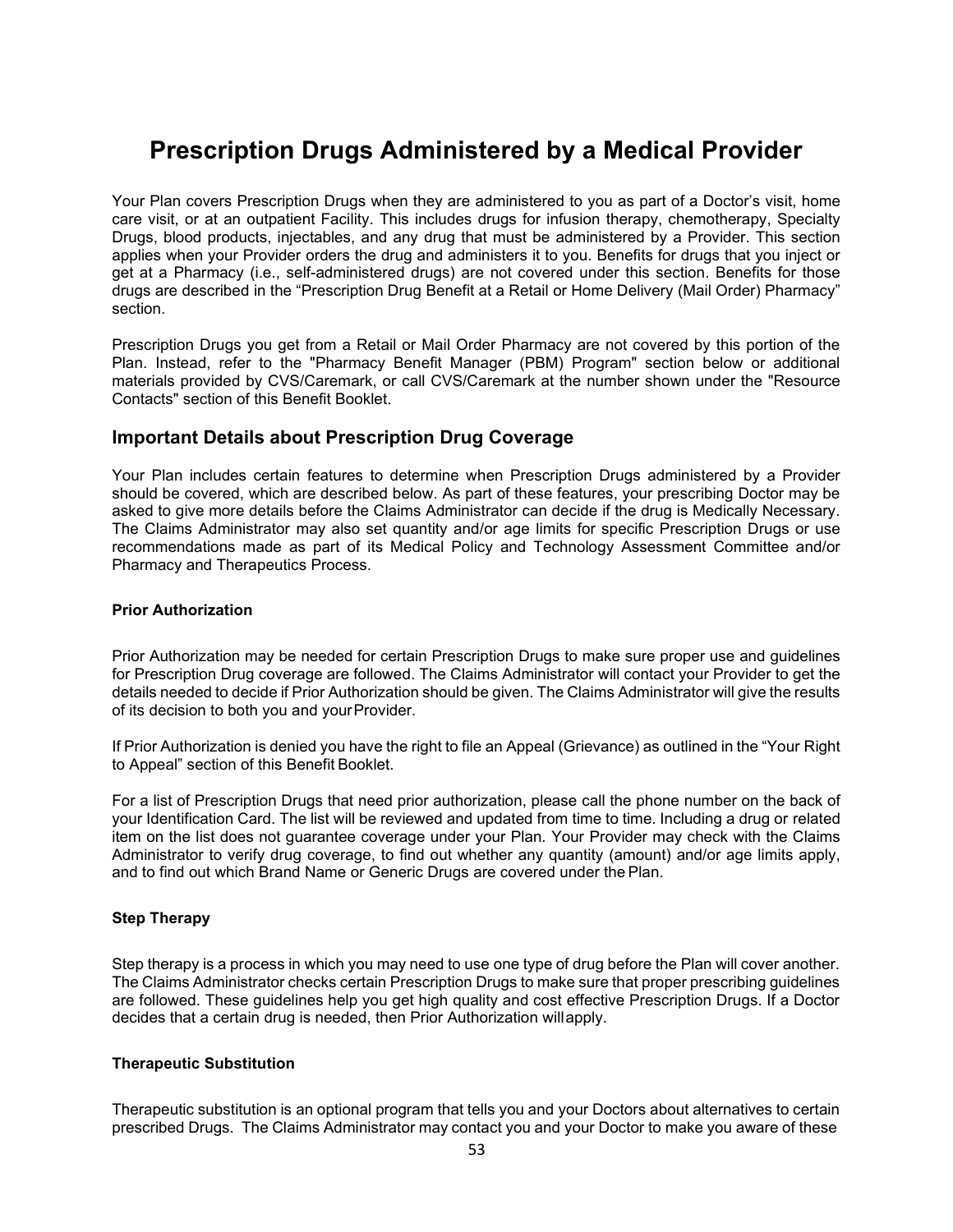choices. Only you and your Doctor can determine if the therapeutic substitute is right for you. The Claims Administrator has a therapeutic drug substitutes list which is reviewed and updated from time to time. For questions or issues about therapeutic drug substitutes, call Customer Service at the phone number on the back of your Identification Card.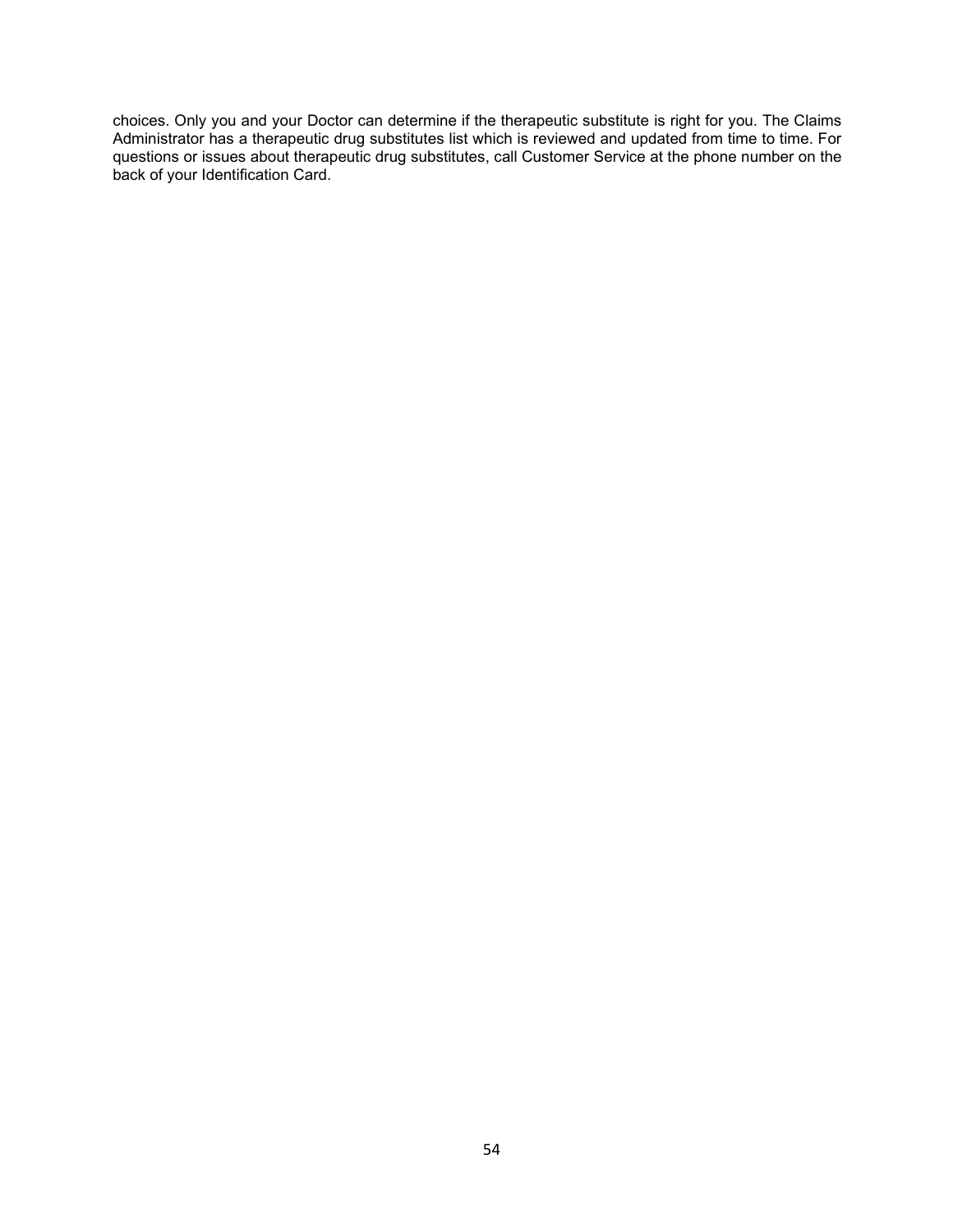# **What's Not Covered**

In this section you will find a review of items that are not covered by your Plan. Excluded items will not be covered even if the service, supply, or equipment is Medically Necessary. This section is only meant to be an aid to point out certain items that may be misunderstood as Covered Services. This section is not meant to be a complete list of all the items that are excluded by yourPlan.

> 1. **Acts of War, Disasters, or Nuclear Accidents -** In the event of a major disaster, epidemic, war, or other event beyond the Claims Administrator's control, the Claims Administrator will make a good faith effort to give you Covered Services. The Claims Administrator will not be responsible for any delay or failure to give services due to lack of available Facilities or staff.

Benefits will not be given for any illness or injury that is a result of war, service in the armed forces, a nuclear explosion, nuclear accident, release of nuclear energy, a riot, or civil disobedience. This exclusion does not apply to acts of terrorism.

#### 2. **Administrative Charges**

- a. Charges for the completion of claim forms,
- b. Charges to get medical records or reports,
- c. Membership, administrative, or access fees charged by Doctors or other Providers. Examples include, but are not limited to, fees for educational brochures or calling you to give you test results.
- 3. **Aids for Non**‐**verbal Communication** Devices and computers to assist in communication and speech except for speech aid devices and tracheo‐esophageal voice devices approved by Anthem.
- 4. **Alternative / Complementary Medicine -** Services or supplies for alternative or complementary medicine. This includes, but is not limitedto:
	- a. Acupuncture,
	- b. Acupressure, or massage to help alleviate pain, treat illness or promote health by putting pressure to one or more areas of the body,
	- c. Holistic medicine,
	- d. Homeopathic medicine,
	- e. Hypnosis,
	- f. Aroma therapy,
	- g. Massage and massage therapy,
	- h. Reiki therapy,
	- i. Herbal, vitamin or dietary products ortherapies,
	- j. Naturopathy,
	- k. Thermography,
	- l. Orthomolecular therapy,
	- m. Contact reflex analysis,
	- n. Bioenergial synchronization technique (BEST),
	- o. Iridology-study of the iris,
	- p. Auditory integration therapy (AIT),
	- q. Colonic irrigation,
	- r. Magnetic innervation therapy,
	- s. Electromagnetic therapy, or
	- t. Neurofeedback / Biofeedback.
- 5. **Autopsies** Autopsies and post‐mortem testing.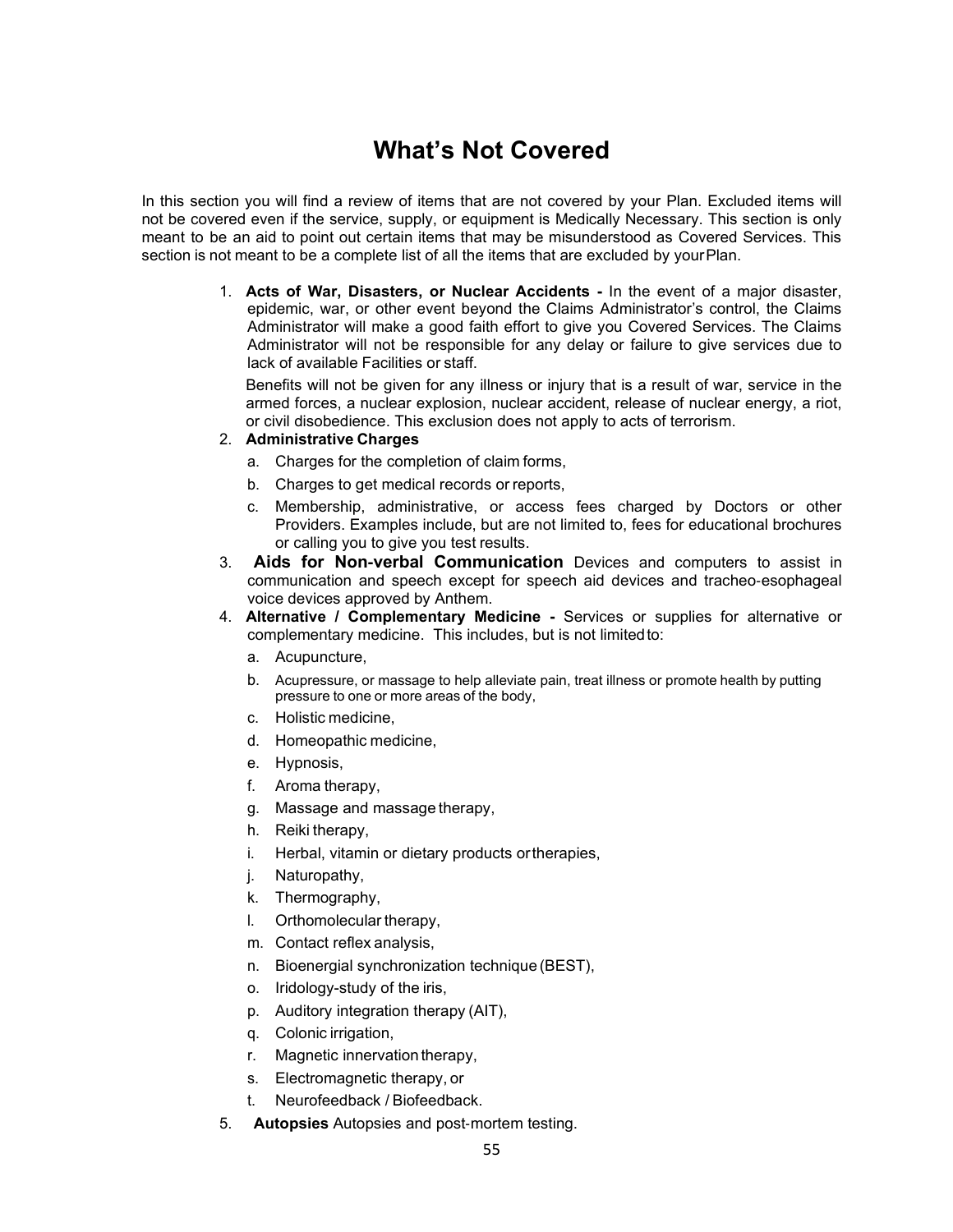- 6. **Before Effective Date or After Termination Date -** Charges for care you get before your coverage is in effect or after your coverage ends.
- 7. **Certain Providers -** Services you get from Providers that are not licensed by law to provide Covered Services as defined in this Booklet. Examples include, but are not limited to, masseurs

or masseuses (massage therapists), physical therapist technicians, and athletic trainers.

- 8. **Charges Over the Maximum Allowed Amount** Charges over the Maximum Allowed Amount for Covered Services.
- 9. **Charges Not Supported by Medical Records**  Charges for services not described in your medical records.
- 10. **Clinical Trial Non**‐**Covered Services** Any Investigational drugs or devices, non‐ health services required for you to receive the treatment, the costs of managing the research, or costs that would not be a Covered Service under this Plan for non‐ Investigational treatments, unless coverage is required to comply with Section 2709 of the Public Health Service Act (PHSA).
- 11. **Complications of Non-Covered Services -** Care for problems directly related to a service that is not covered by this Plan. Directly related means that the care took place as a direct result of the non- Covered Service and would not have taken place without the non-Covered Service. This Exclusion does not apply to problems resulting frompregnancy.
- 12. **Contraceptives -** Non-prescription contraceptive devices unless required by law.
- 13. **Cosmetic Services -** Treatments, services, Prescription Drugs, equipment, or supplies given for cosmetic services. Cosmetic services are meant to preserve, change, or improve how you look or are given for psychiatric, psychological, or social reasons. No benefits are available for surgery or treatments to change the texture or look of your skin or to change the size, shape or look of facial or body features (such as your nose, eyes, ears, cheeks, chin, chest or breasts).

This Exclusion does not apply to reconstructive surgery for breast symmetry after a mastectomy, surgery to correct birth defects and birth abnormalities, or surgery to restore function of any body area that has been altered by illness or trauma.

- 14. **Court-Ordered Testing** Court-ordered testing or care unless Medically Necessary.
- 15. **Crime -** Treatment of injury or illness that results from a crime you committed, or tried to commit. This Exclusion does not apply if your involvement in the crime was solely the result of a medical or mental condition, or where you were the victim of a crime, including domestic violence.
- 16. **Cryopreservation** Charges associated with the cryopreservation of eggs, embryos, or sperm, including collection, storage, and thawing.
- 17. **Custodial Care -** Custodial Care, convalescent care or rest cures. This Exclusion does not apply to Hospice services.
- 18. **Dental Treatment -** Dental treatment, except as listedbelow.
- Excluded dental treatment includes but is not limited to preventive care and fluoride treatments; dental x-rays, supplies, appliances and all associated expenses; and diagnosis and treatment for the teeth, jaw or gums such as:
	- Removing, restoring, or replacing teeth;
	- Medical care or surgery for dental problems (unless listed as a Covered Service in this Benefit Booklet);
	- Services to help dental clinical outcomes.
	- Dental devices for snoring
	- Dental treatment for injuries that are a result of biting or chewing is also excluded,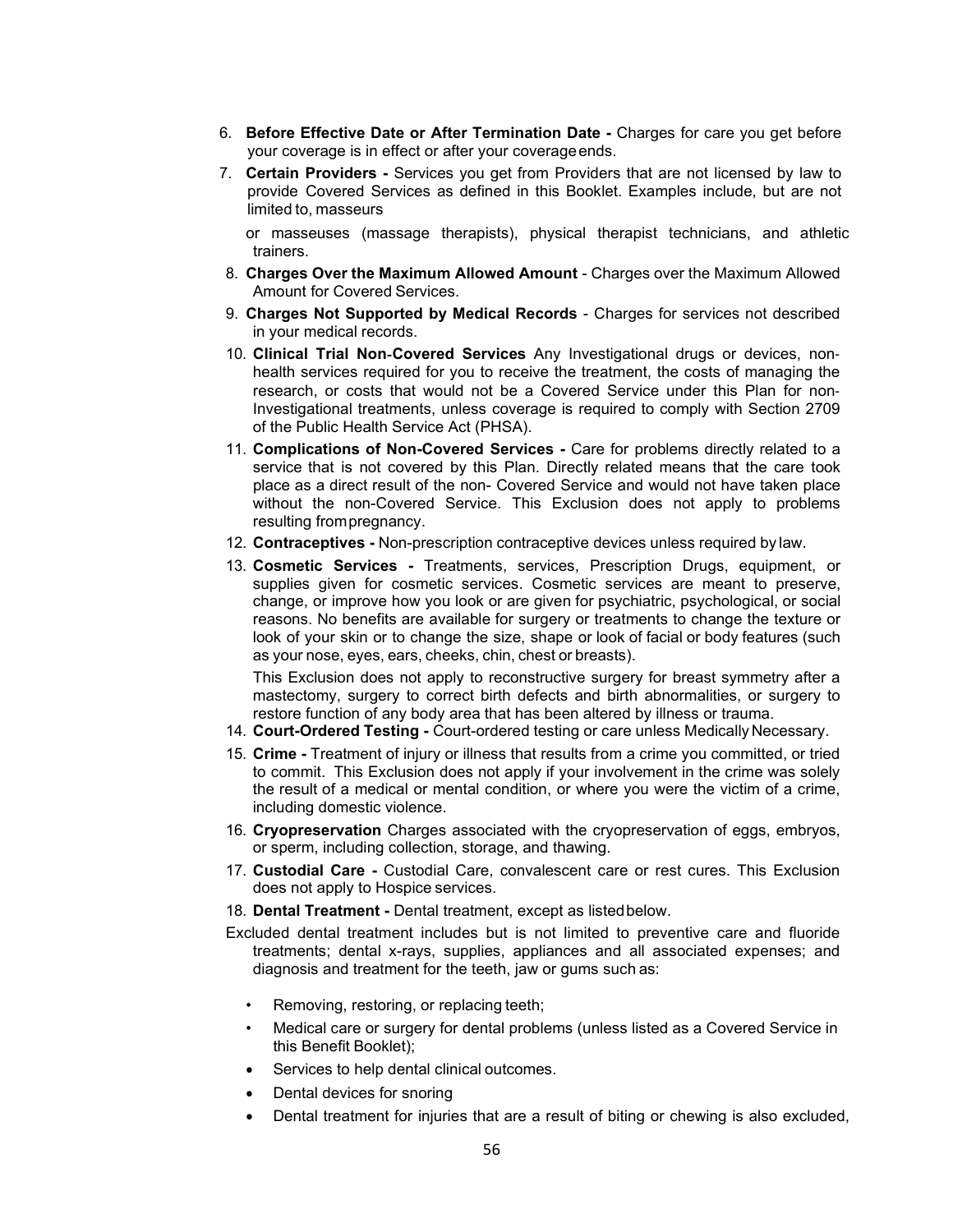unless the chewing or biting results from a medical or mental condition.

This exclusion does not apply to services that must be covered by law.

- 19. **Dental Services –** Dental services not described as Covered Services in this BenefitBooklet.
- 20. **Educational Services** Services, supplies or room and board for teaching, vocational, or self-training purposes. This includes, but is not limited to boarding schools and/or the room and board and educational components of a residential program where the primary focus of the program is educational in nature rather than treatment based.]**Experimental or Investigational Services -** Services or supplies that are found to be Experimental or Investigational. This also applies to services related to Experimental or Investigational services, whether you get them before, during, or after you get the Experimental or Investigational service or supply.

The fact that a service or supply is the only available treatment for a condition will not make it eligible for coverage if the Claims Administrator deems it to be Experimental or Investigational.

21. **Eyeglasses and Contact Lenses -** Eyeglasses and contact lenses to correct your eyesight.

This Exclusion does not apply to lenses needed after a covered eye surgery.

- 22. **Eye Exercises -** Orthoptics and vision therapy.
- 23. **Eye Surgery** Eye surgery to fix errors of refraction, such as near-sightedness. This includes, but is not limited to, LASIK, radial keratotomy or keratomileusis, and excimer laser refractive keratectomy.
- 24. **Family Members -** Services prescribed, ordered, referred by or given by a member of your immediate family, including your spouse, child, brother, sister, parent, in-law, orself.
- 25. **Foot Care -** Routine foot care unless Medically Necessary. This Exclusion applies to cutting or removing corns and calluses, trimming nails, cleaning and preventive foot care including, but not limited to:
	- a. Cleaning and soaking the feet.
	- b. Applying skin creams to care for skintone.
	- c. Other services that are given when there is not an illness, injury or symptom involving the foot.
- 26. **Foot Orthotics -** Foot orthotics, orthopedic shoes or footwear or support items unless used for an illness affecting the lower limbs, such as severe diabetes.
- 27. **Foot Surgery -** Surgical treatment of flat feet; subluxation of the foot; weak, strained, unstable feet; tarsalgia; metatarsalgia; hyperkeratoses.
- 28. **Free Care -** Services you would not have to pay for if you didn't have this Plan. This includes, but is not limited to government programs, services during a jail or prison sentence, services you get from Workers Compensation, and services from freeclinics.

If your group is not required to have Workers Compensation coverage, this Exclusion does not apply. This Exclusion will apply if you get the benefits in whole or in part. This Exclusion also applies whether or not you claim the benefits or compensation, and whether or not you get payments from any third party.

- 29. **Hearing Aids -** Hearing aids or exams to prescribe or fit hearing aids, including boneanchored hearing aids, unless listed as covered in this Benefit Booklet. This Exclusion does not apply to cochlear implants.
- 30. **Health Club Memberships and Fitness Services**  Health club memberships, workout equipment, charges from a physical fitness or personal trainer, or any other charges for activities, equipment, or facilities used for physical fitness, even if ordered by a Provider. This Exclusion also applies to health spas.
- 31. **Home Care**
	- a. Services given by registered nurses and other health workers who are not employees of or working under an approved arrangement with a home health careProvider.
	- b. Private duty nursing.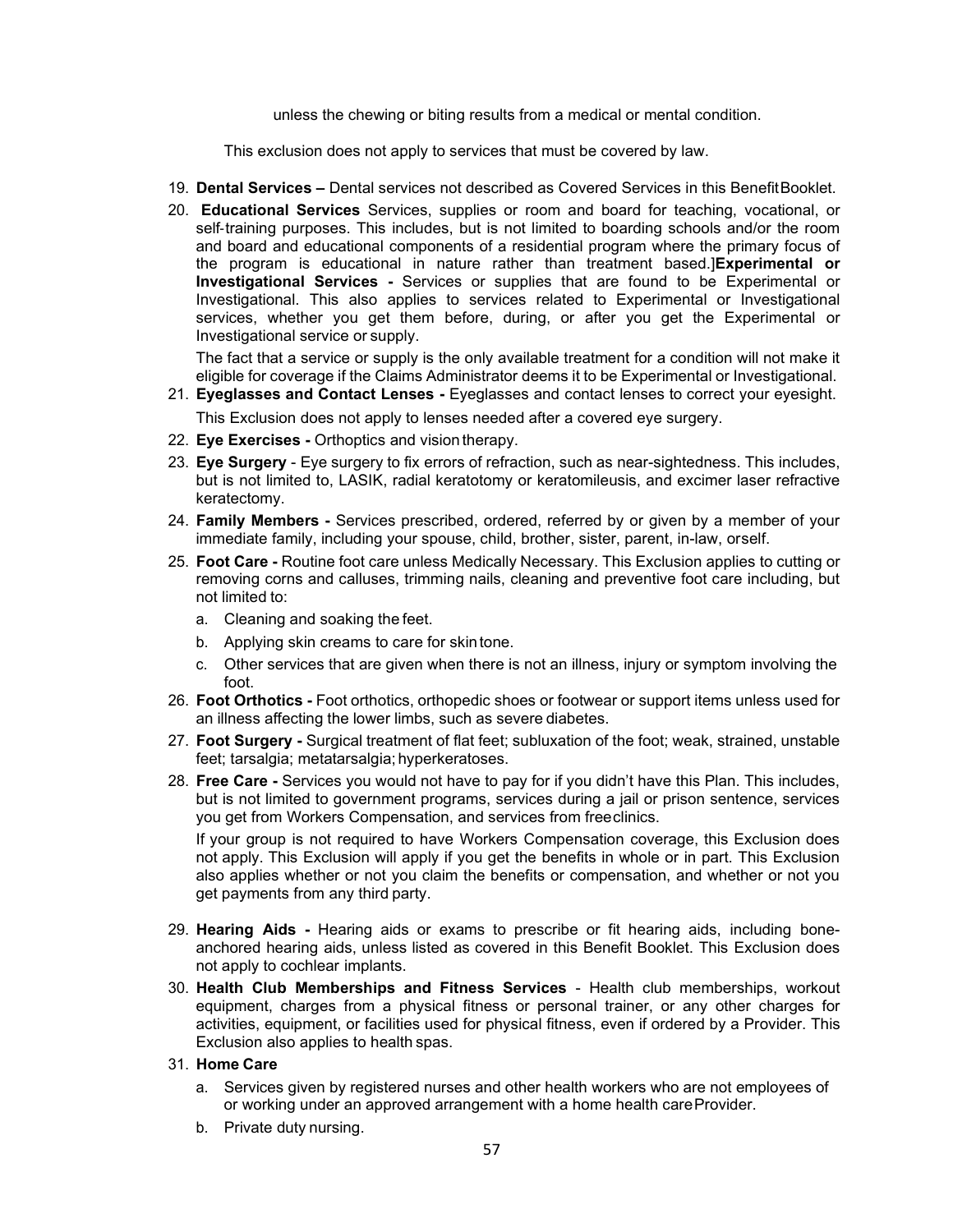- c. Food, housing, homemaker services and home delivered meals.
- 32. **Hospital Services Billed Separately** Services rendered by Hospital resident Doctors or interns that are billed separately. This includes separately billed charges for services rendered by employees of Hospitals, labs or other institutions, and charges included in other duplicate billings.
- 33. **Hyperhidrosis Treatment** Medical and surgical treatment of excessive sweating (hyperhidrosis).
- 34. **Infertility Treatment -** Testing or treatment related to infertility except for diagnostic services and procedures to correct an underlying medical condition. Infertility procedures not specified in this Benefit Booklet.
- 35. **Maintenance Therapy -** Treatment given when no further gains are clear or likely to occur. Maintenance therapy includes care that helps you keep your current level of function and prevents loss of that function, but does not result in any change for thebetter.

#### 36. **Medical Equipment and Supplies**

- a. Replacement or repair of purchased or rental equipment because of misuse, abuse, or loss/theft.
- b. Surgical supports, corsets, or articles of clothing unless needed to recover from surgery or injury.
- c. Non-Medically Necessary enhancements to standard equipment and devices.
- d. Supplies, equipment and appliances that include comfort, luxury, or convenience items or features that exceed what is Medically Necessary in your situation. Reimbursement will be based on the Maximum Allowable Amount for a standard item that is a Covered Service, serves the same purpose, and is Medically Necessary. Any expense that exceeds the Maximum Allowable Amount for the standard item which is a Covered Service is your responsibility.
- 37. Disposable supplies for use in the home such as bandages, gauze, tape, antiseptics, dressings, ace-type bandages, and any other supplies, dressings, appliances or devices that are not specifically listed as covered in the "What's Covered" section.
- 38. **Medicare** For which benefits are payable under Medicare Parts A or B, or would have been payable if you had applied for Parts A or B, except, as listed in this Benefit Booklet or as required by federal law, as described in the section titled "Medicare" in the "General Provisions" section. For the purposes of the calculation of benefits, where Medicare should be the primary payor, if you do not enroll in Medicare Part B, when you are eligible, the Claims Administrator will calculate benefits as if you had enrolled. You should sign up for Medicare Part B as soon as possible to avoid large out of pocket costs.
- 39. **Missed or Cancelled Appointments -** Charges for missed or cancelledappointments.
- 40. **Non-Approved Facility** Services from a Provider that does not meet the definition of Facility
- 41. **Non-Covered Behavioral Health Services -** Services for outpatient therapy or rehabilitation unless listed as Covered Service in this BenefitBooklet.
- 42. **Non-Medically Necessary Services**  Services the Claims Administrator concludes are not Medically Necessary. This includes services that do not meet medical policy, clinical coverage, or benefit policy guidelines.
- 43. **Nutritional or Dietary Supplements -** Nutritional and/or dietary supplements, except as described in this Benefit Booklet or that must be covered by law. This Exclusion includes, but is not limited to, nutritional formulas and dietary supplements that you can buy over the counter and those you can get without a written prescription or from a licensedpharmacist.
- 44. **Oral Surgery -** Extraction of teeth, surgery for impacted teeth and other oral surgeries totreat the teeth or bones and gums directly supporting the teeth, except as listed in this Benefit Booklet.
- 45. **Outpatient Therapy or Rehabilitation** Services for outpatient therapy or rehabilitation unless listed as a Covered Service in this Benefit Booklet.
- 46. **Personal Care and Convenience**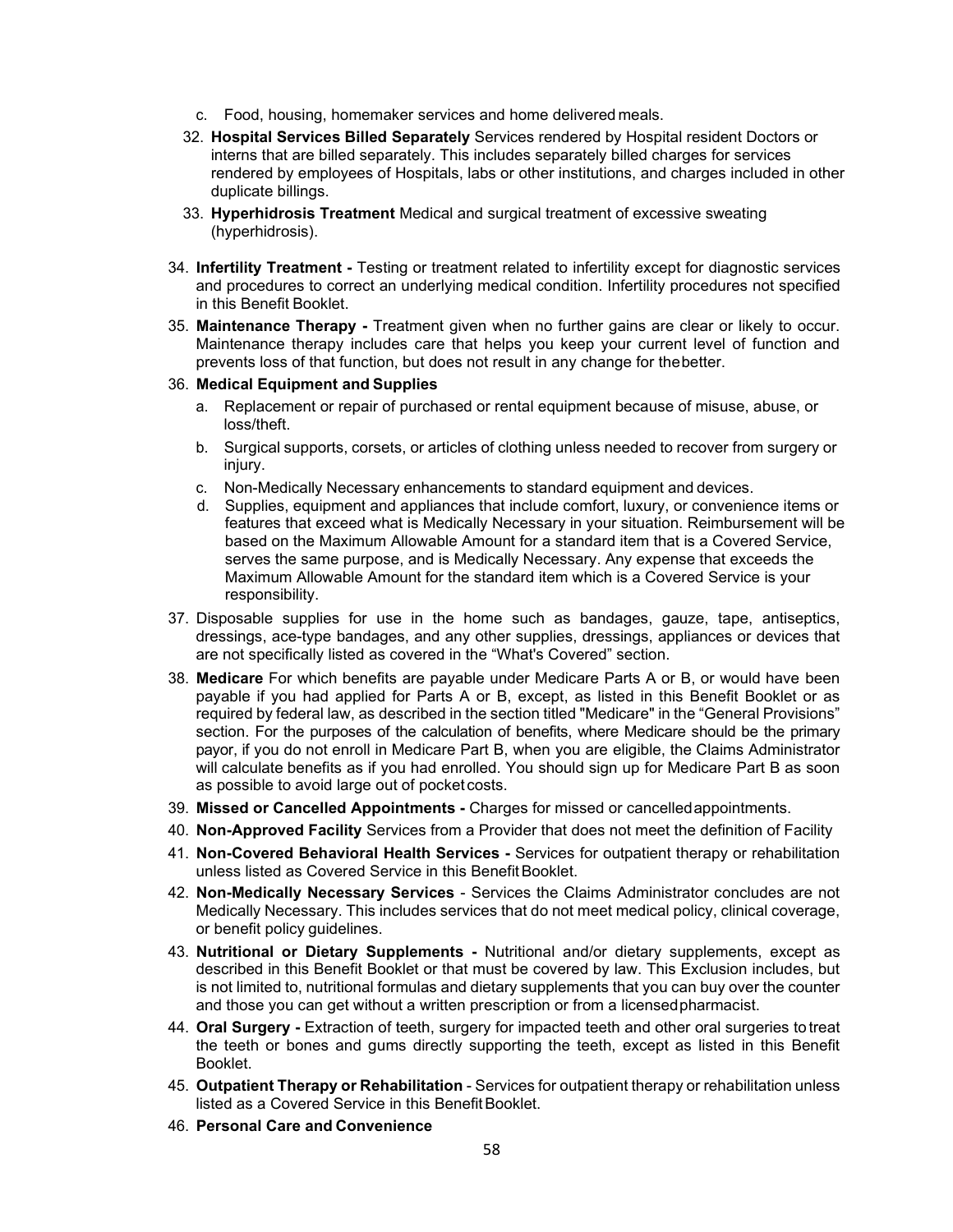- a. Items for personal comfort, convenience, protective, or cleanliness such as air conditioners, humidifiers, water purifiers, sports helmets, raised toilet seats, and shower chairs;
- b. First aid supplies and other items kept in the home for general use (bandages, cottontipped applicators, thermometers, petroleum jelly, tape, non-sterile gloves, heating pads);
- c. Home workout or therapy equipment, including treadmills and homegyms;
- d. Pools, whirlpools, spas, or hydrotherapyequipment;
- e. Hypo-allergenic pillows, mattresses, or waterbeds;or
- f. Residential, auto, or place of business structural changes (ramps, lifts, elevator chairs, escalators, elevators, stair glides, emergency alert equipment, handrails).
- g. Consumer wearable / personal mobile devices (such as a smart phone, smart watch, or other personal tracking devices), including any software or applications.
- 47. Private Duty Nursing Private Duty Nursing Services.
- 48. **Prosthetics -** Prosthetics for sports or cosmeticpurposes.
- 49. **Providers -** Services you get from a non-covered provider, as defined in this Benefit Booklet. Examples of non-covered providers include, but are not limited to, masseurs or masseuses (massage therapists) and physical therapisttechnicians.
- 50. **Residential Accommodations** Residential Accommodations to treat medical or behavioral health conditions, except when provided in a Hospital, Hospice, Skilled Nursing Facility, or Residential Treatment Center. This Exclusion includes procedures, equipment, service, supplies or charges for the following.
	- a. Domiciliary care provided in a residential institution, treatment center, halfway house, or school because a Member's own home arrangements are not available or are unsuitable, and consisting chiefly of room and board, even if therapy is included
	- b. Care provided or billed by a hotel, health resort, convalescent home, rest home, nursing home or other extended care facility home for the aged, infirmary, school infirmary, institution providing education in special environments, supervised living or halfway house, or any similar facility or institution.
	- c. Services or care provided or billed by a school, Custodial Care center for the developmentally disabled, or outward bound programs, even is psychotherapy is included
- 51. **Routine Physical Exams -** Physical exams required for enrollment in any insurance program, as a condition of employment, for licensing, or for schoolactivities.
- 52. **Sexual Dysfunction -** Services or supplies for male or female sexual problems. (except male organic erectile dysfunction).
- 53. **Stand-By Charges -** Stand-by charges of a Doctor or otherProvider.
- 54. **Sterilization -** Reversals of elective sterilizations are not covered. This does not apply to sterilizations for women, which will be covered under the "Preventive Care" benefit. Please see that section for further details.
- 55. **Surrogate Mother Services -** Services or supplies for a person not covered under this Plan for a surrogate pregnancy (including, but not limited to, the bearing of a child by another woman for an infertile couple).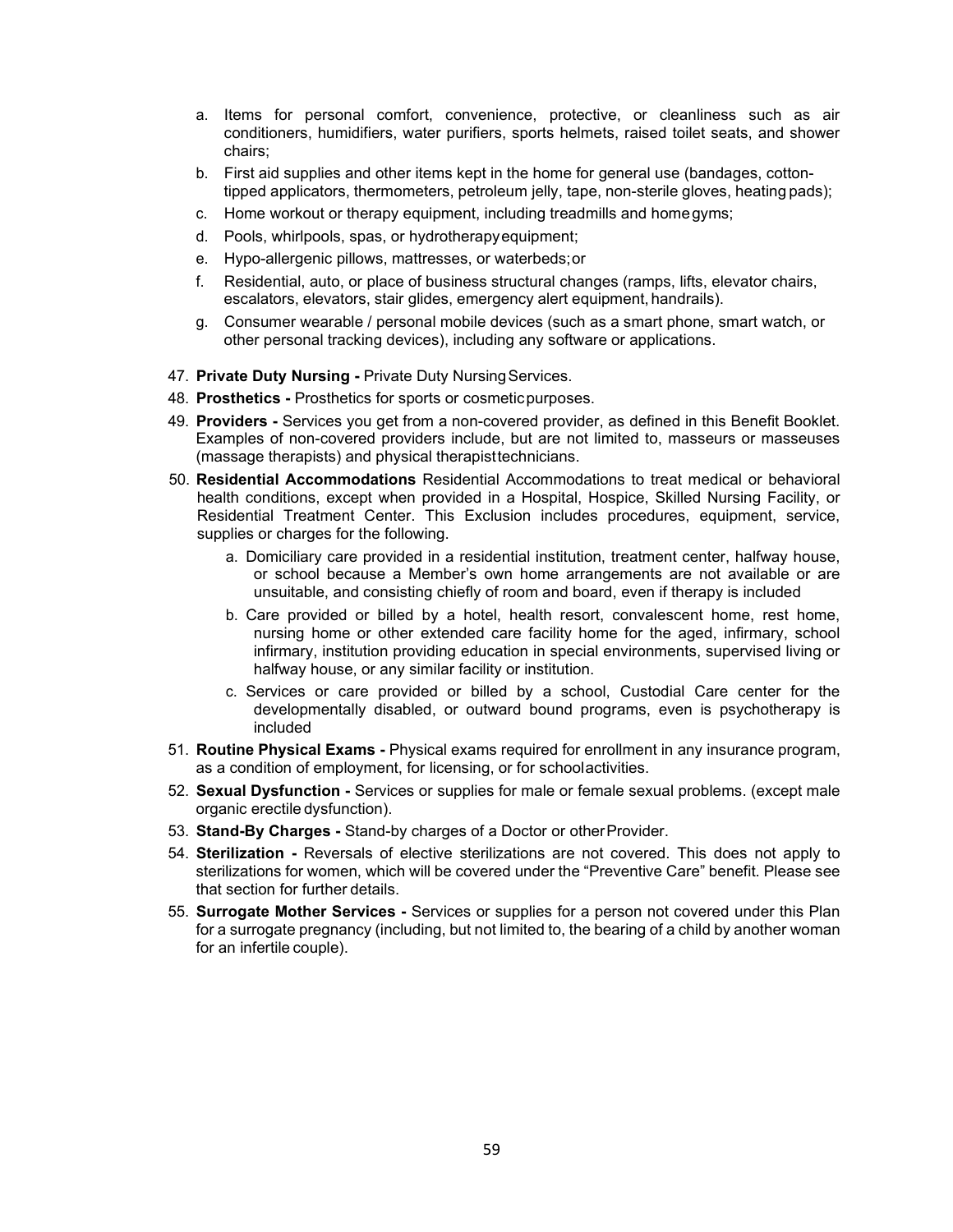- 56. **Travel Costs -** Mileage, lodging, meals, and other Member-related travel costs except as described in this Plan.
- 57. **Vein Treatment -** Treatment of varicose veins or telangiectatic dermal veins (spider veins) by any method (including sclerotherapy or other surgeries) for cosmeticpurposes.
- 58. **Vision Services -** Vision services not described as Covered Services in this Benefit Booklet.
- 59. **Waived Cost-shares Out-of-Network -** For any service for which you are responsible under the terms of this Plan to pay a Copayment, Coinsurance or Deductible, and the Copayment, Coinsurance or Deductible is waived by an Out-of-NetworkProvider.
- 60. **Weight Loss Programs -** Programs, whether or not under medical supervision, unless listed as covered in this Benefit Booklet.

This Exclusion includes, but is not limited to, commercial weight loss programs (Weight Watchers, Jenny Craig, LA Weight Loss) and fasting programs.

- 61. **Weight Loss Surgery -** Bariatric surgery. This includes but is not limited to Roux-en-Y (RNY), laparoscopic gastric bypass surgery or other gastric bypass surgery (surgeries to lower stomach capacity and divert partially digested food from the duodenum to the jejunum, the section of the small intestine extending from the duodenum), or gastroplasty, (surgeries that reduce stomach size), or gastric banding procedures.
- 62. **Wilderness or other outdoor camps and/or programs.**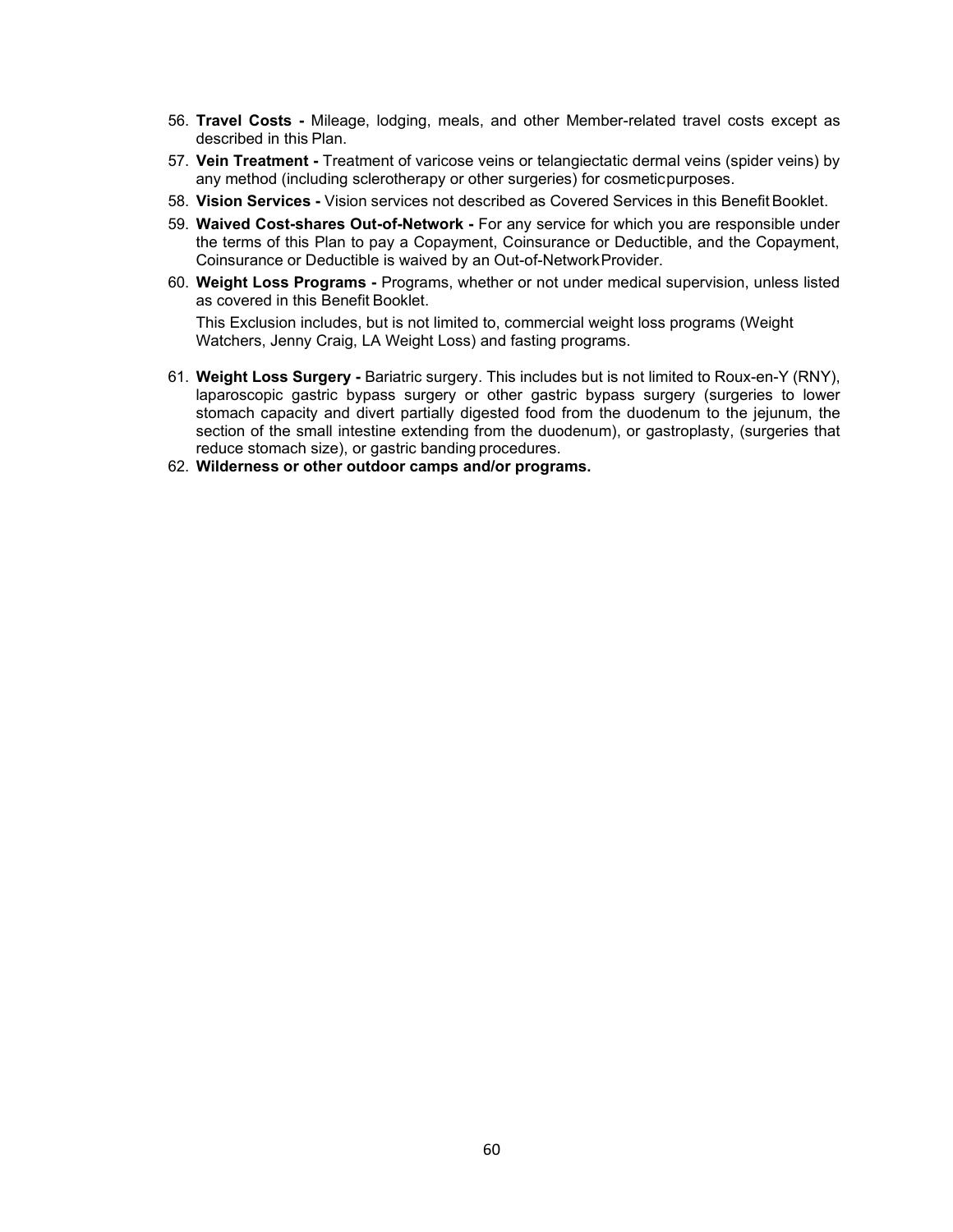# **Claims Payment**

This section describes how the Claims Administrator reimburses claims and what information is needed when you submit a claim. When you receive care from an In-Network Provider, you do not need to file a claim because the In-Network Provider will do this for you. If you receive care from an Out-of-Network Provider, you will need to make sure a claim is filed. Many Out-of-Network Hospitals, Doctors and other Providers will still submit your claim for you, although they are not required to do so. If you submit the claim, use a claim form as described later in this section.

In order to assist you in understanding the Maximum Allowed Amount language as described below, please refer to the definition of In-Network Provider, Out-of-Network Provider and Non-Preferred Provider contained in the Definitions section of this Benefit Booklet.

### **Maximum Allowed Amount**

#### **General**

This section describes how the Claims Administrator determines the amount of reimbursement for Covered Services. Reimbursement for services rendered by In-Network and Out-of-network Providers is based on this/your Plan's Maximum Allowed Amount for the Covered Service that you receive. Please see "Out-of-Network Services" later in this section for additional information.

The Maximum Allowed Amount is the maximum amount of reimbursement this Plan will allow for services and supplies that:

- Meet the definition of Covered Services, to the extent such services and supplies are covered under your Plan and are not excluded;
- Are Medically Necessary; and
- Are provided in accordance with all applicable preauthorization, utilization management or other requirements set forth in your plan.

You will be required to pay a portion of the Maximum Allowed Amount to the extent you have not met your Deductible or have a Copayment or Coinsurance. In addition, when you receive Covered Services from an Out-of-network Provider, you may be responsible for paying any difference between the Maximum Allowed Amount and the Provider's actual charges. This amount can be significant.

When you receive Covered Services from an eligible Provider, the Claims Administrator will, to the extent applicable, apply claim processing rules to the claim submitted for those Covered Services. These rules evaluate the claim information and, among other things, determine the accuracy and appropriateness of the procedure and diagnosis codes included in the claim. Applying these rules may affect the determination of the Maximum Allowed Amount. The application of these rules does not mean that the Covered Services you received were not Medically Necessary. It means the Claims Administrator has determined that the claim was submitted inconsistently with procedure coding rules and/or reimbursement policies. For example, your Provider may have submitted the claim using several procedure codes when there is a single procedure code that includes all of the procedures that were performed. When this occurs, the Maximum Allowed Amount will be based on the single procedure code rather than a separate Maximum Allowed Amount for each billed code.

Likewise, when multiple procedures are performed on the same day by the same Doctor or other healthcare professional, the Maximum Allowed Amounts may be reduced for those secondary and subsequent procedures because reimbursement at 100% of the Maximum Allowed Amount for those procedures would represent duplicative payment for components of the primary procedure that may be considered incidental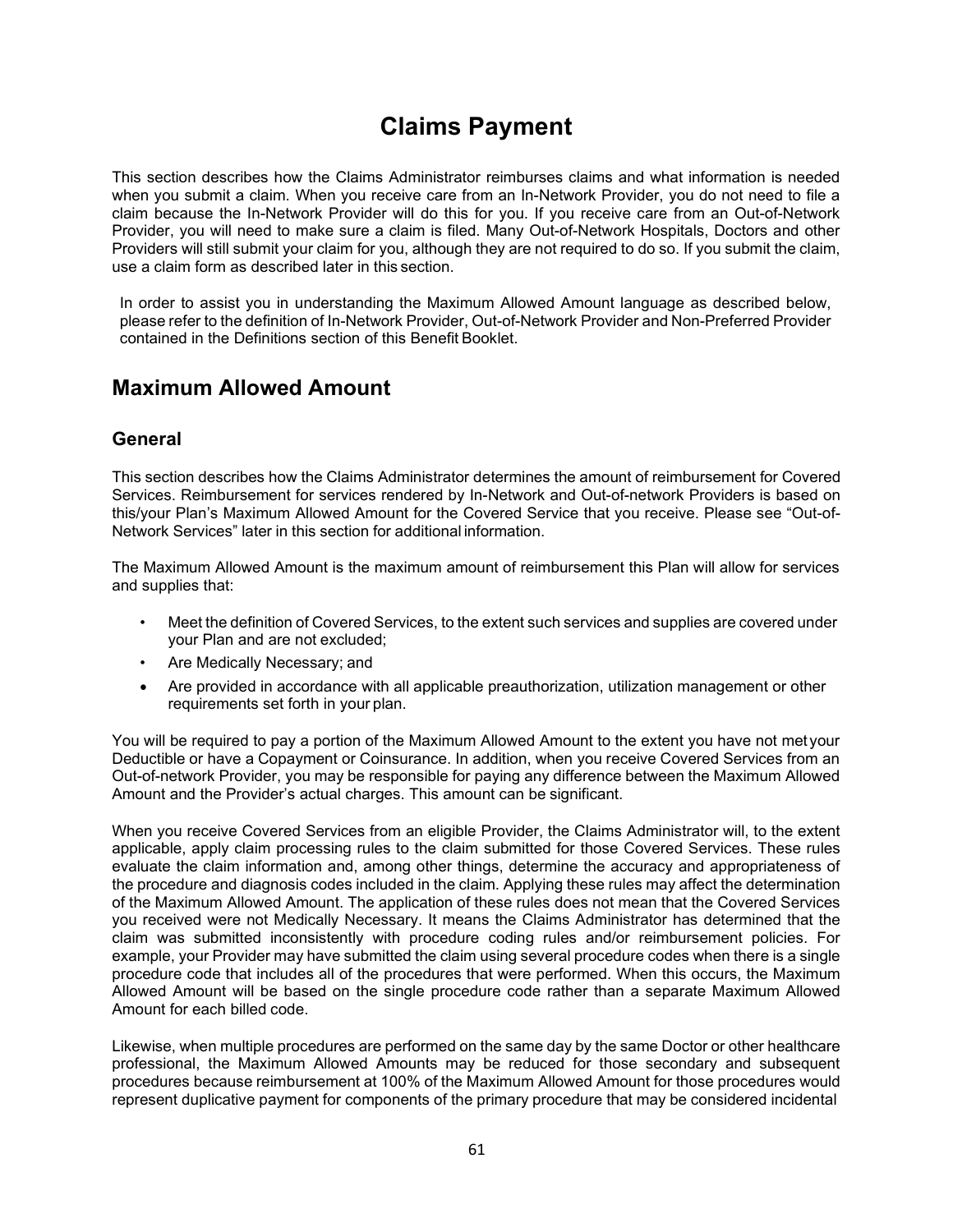or inclusive.

#### **Provider Network Status**

The Maximum Allowed Amount may vary depending upon whether the Provider is an In-Network or an Outof-network Provider.

An In-Network Provider is a Provider who is in the managed network for this specific Plan or in a special Center of Excellence/or other closely managed specialty network, or who has a participation contract with the Claims Administrator. For Covered Services performed by an In-Network Provider, the Maximum Allowed Amount for this/your Plan is the rate the Provider has agreed with to accept as reimbursement for the Covered Services. Because In-Network Providers have agreed to accept the Maximum Allowed Amount as payment in full for those Covered Services, they should not send you a bill or collect for amounts above the Maximum Allowed Amount. However, you may receive a bill or be asked to pay all or a portion of the Maximum Allowed Amount to the extent you have not met your Deductible or have a Copayment or Coinsurance. Please call the number on the back of your ID card.

Providers who have not signed any contract with the Claims Administrator and are not in any of the Claims Administrator's networks are Out-of-network Providers, subject to Blue Cross Blue Shield Association rules governing claims filed by certain ancillaryproviders.

For Covered Services you receive from an Out-of-network Provider, the Maximum Allowed Amount for this Plan will be one of the following as determined by the Claims Administrator:

- 1. An amount based on the Claims Administrator's Out-of-network fee schedule/rate, which the Claims Administrator has established in its discretion and which the Claims Administrator reserves the right to modify from time to time, after considering one or more of the following: reimbursement amounts accepted by like/similar providers contracted with the Claims Administrator, reimbursement amounts paid by the Centers for Medicare and Medicaid Services for the same services or supplies, and other industry cost, reimbursement and utilization data; or
- 2. An amount based on reimbursement or cost information from the Centers for Medicare and Medicaid Services ("CMS"). When basing the Maximum Allowed Amount upon the level or method of reimbursement used by CMS, the Claims Administrator will update such information, which is unadjusted for geographic locality, no less than annually;or
- 3. An amount based on information provided by a third party vendor, which may reflect one or more of the following factors: (1) the complexity or severity of treatment; (2) level of skill and experience required for the treatment; or (3) comparable Providers' fees and costs to deliver care;or
- 4. An amount negotiated by the Claims Administrator or a third party vendor which has been agreed to by the Provider. This may include rates for services coordinated through case management;or
- 5. An amount equal to the total charges billed by the Provider, but only if such charges are less than the Maximum Allowed Amount calculated by using one of the methods described above.

Providers who are not contracted for this product but are contracted for the Claims Administrator's indemnity product are considered Non-Preferred. For this/your plan, the Maximum Allowed Amount for services from these Providers will be one of the five methods shown above unless the contract between the Claims Administrator and that Provider specifies a different amount. In this case, Non-Preferred Providers may not send you a bill and collect for the amount of the Non-Preferred Provider's charge that exceeds the Maximum Allowed Amount for Covered Services.

Unlike In-Network Providers, Out-of-Network Providers may send you a bill and collect for the amount of the Provider's charge that exceeds the Maximum Allowed Amount. You are responsible for paying the difference between the Maximum Allowed Amount and the amount the Provider charges. This amount can be significant. Choosing an In-Network provider will likely result in lower out of pocket costs to you.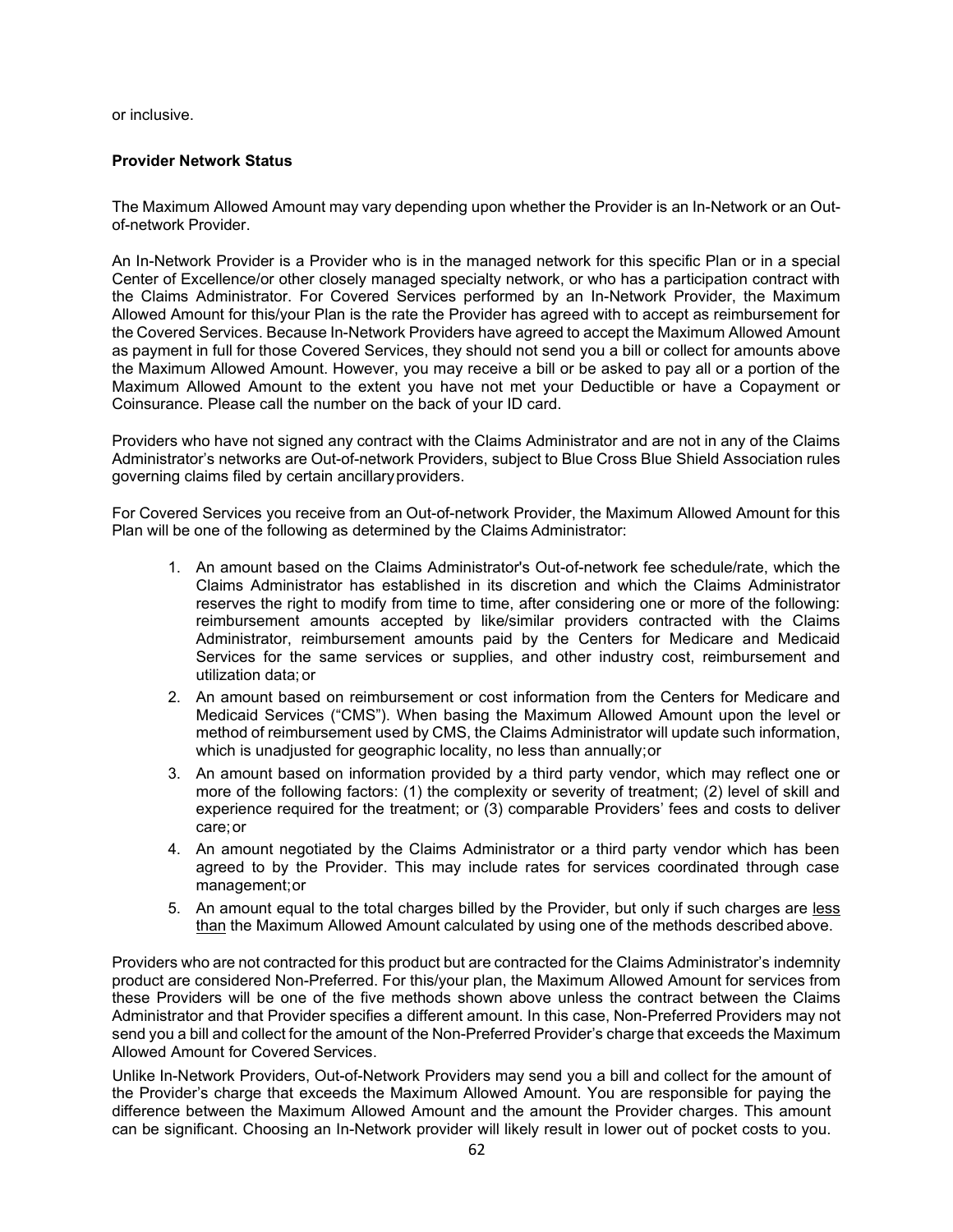Please call Customer Service for help in finding an In-Network Provider or call the number on the back of your ID card.

Customer Service is also available to assist you in determining your Plan's Maximum Allowed Amount for a particular service from an Out-of-Network Provider. In order to assist you, you will need to obtain from your Provider the specific procedure code(s) and diagnosis code(s) for the services the Provider will render. You will also need to know the Provider's charges to calculate your out of pocket responsibility. Although Customer Service can assist you with this pre-service information, the final Maximum Allowed Amount for your claim will be based on the actual claim submitted by the Provider.

#### **Member Cost Share**

For certain Covered Services, you may be required to pay a part of the Maximum Allowed Amount as your cost share amount (for example, Deductible, Copayment, and/orCoinsurance).

Your cost share amount and out-of-pocket limits may vary depending on whether you received services from an In-Network or Out-of-Network Provider. Specifically, you may be required to pay higher cost sharing amounts or may have limits on your benefits when using Out-of-Network or Non-Preferred Providers. Please see the "Benefit at A Glance" section in this Benefit Booklet for your cost share responsibilities and limitations, or call Customer Service to learn how this Plan's benefits or cost share amounts may vary by the type of Provider you use.

The Plan will not provide any reimbursement for non-Covered Services. You may be responsible for the total amount billed by your Provider for non-Covered Services, regardless of whether such services are performed by an In-Network or Out-of-Network Provider. Non-Covered Services include services specifically excluded from coverage by the terms of your Plan and services received after benefits have been exhausted. Benefits may be exhausted by exceeding, for example, benefit caps or day/visit limits.

In some instances, you may only be asked to pay the lower In-Network cost sharing amount when you use an Out-of-Network Provider. For example, if you go to an In-Network Hospital or Provider Facility and receive Covered Services from an Out-of-Network Provider such as a radiologist, anesthesiologist or pathologist who is employed by or contracted with an In-Network Hospital or Facility, you will pay the In-Network cost share amounts for those Covered Services. However, you also may be liable for the difference between the Maximum Allowed Amount and the Out-of-Network Provider's charge.

#### **Authorized Services**

In some circumstances, such as where there is no In**-**Network Provider available for the Covered Service, the Plan may authorize the In-Network cost share amounts (Deductible, Copayment, and/or Coinsurance) to apply to a claim for a Covered Service you receive from an Out-of-Network Provider. In such circumstance, you must contact the Claims Administrator in advance of obtaining the Covered Service. The Plan also may authorize the In-Network cost share amounts to apply to a claim for Covered Services if you receive Emergency services from an Out-of-Network Provider and are not able to contact the Claims Administrator until after the Covered Service is rendered. If the Plan authorizes an In-Network cost share amount to apply to a Covered Service received from an Out-of-Network Provider, you also may still be liable for the difference between the Maximum Allowed Amount and the Out-of-Network Provider's charge. Please contact Customer Service for Authorized Services information or to requestauthorization.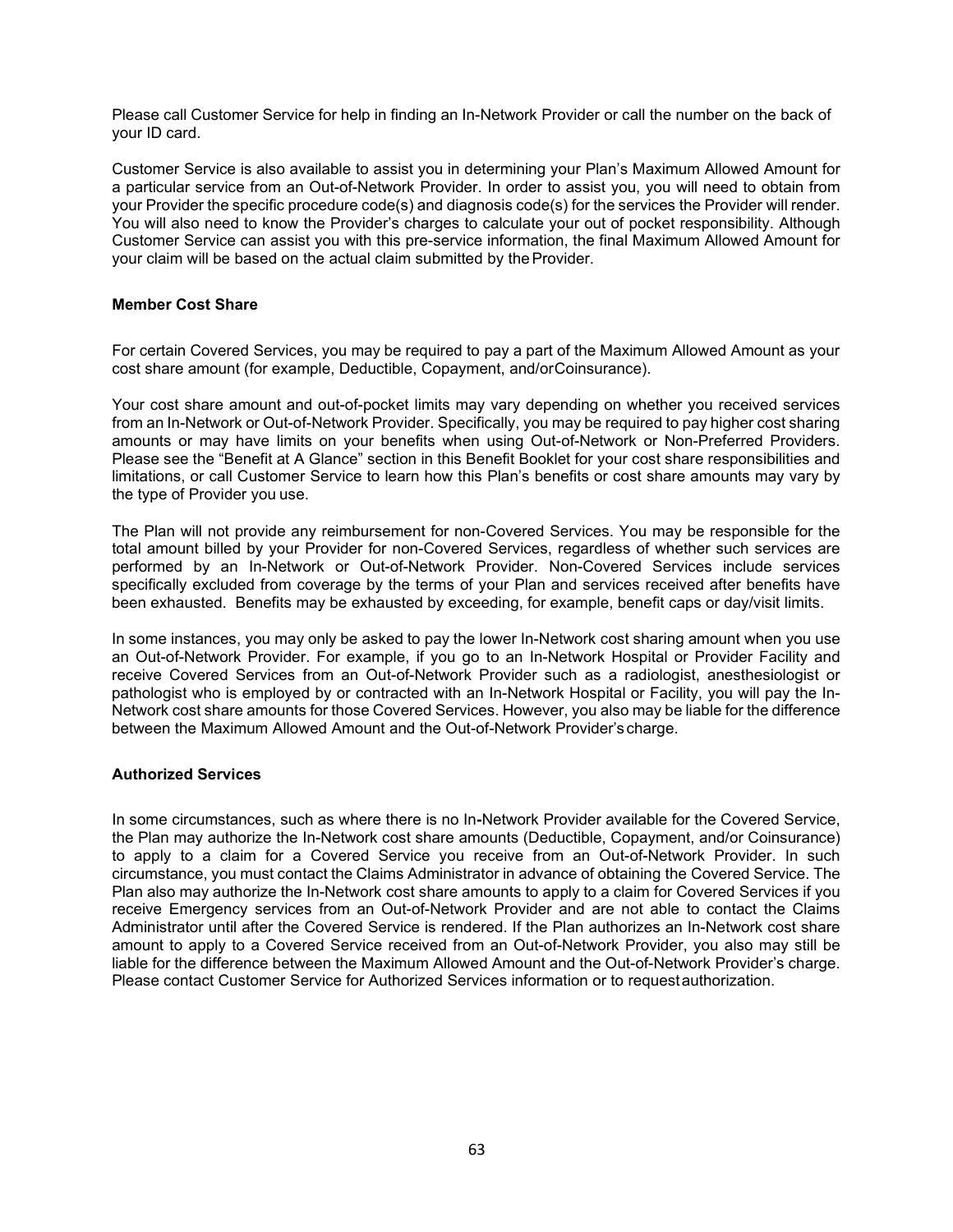### **Claims Review**

The Claims Administrator has processes to review claims before and after payment to detect fraud, waste, abuse and other inappropriate activity. Members seeking services from Out-of-Network Providers could be balanced billed by the Out-of-Network Provider for those services that are determined to be not payable as a result of these review processes. A claim may also be determined to be not payable due to a Provider's failure to submit medical records with the claims that are under review in these processes.

# **Notice of Claim & Proof of Loss**

After you get Covered Services, the Claims Administrator must receive written notice of your claim within 12 months in order for benefits to be paid. The claim must have the information needed to determine benefits. If the claim does not include enough information, the Claims Administrator will ask for more details and it must be sent in order for benefits to be paid, except as required by law. Payment of claims will be made as soon as possible following receipt of the claim, unless more time is required because of incomplete or missing information.

In certain cases, you may have some extra time to file a claim. If the Claims Administrator did not get your claim within 12 months, but it is sent in as soon as reasonably possible and within one year after the 12 month period ends (i.e., within 24 months), you may still be able to get benefits. **However, any claims, or additional information on claims sent in more than 24 months after you get Covered Services will be denied, unless an extension is required by federal law.**

# **Claim Forms**

Contact your campus Human Resources Benefits Office or Customer Service and ask for a claim form to be sent to you. The same information that would be given on the claim form must be included in the written notice of claim. This includes:

- Name of patient.
- Patient's relationship with theSubscriber.
- Identification number.
- Date, type, and place of service.
- Your signature and the Provider'ssignature.

### **Member's Cooperation**

You will be expected to complete and submit to the Plan all such authorizations, consents, releases, assignments and other documents that may be needed in order to obtain or assure reimbursement under Medicare, Workers' Compensation or any other governmental program. If you fail to cooperate (including if you fail to enroll under Part B of the Medicare program where Medicare is the responsible payer), you will be responsible for any charge for services that would have been paid or reimbursed by such aprogram.

# **Payment of Benefits**

The Claims Administrator may make benefit payments directly to In-Network Providers for Covered Services. If you use an Out-of-Network Provider, however, the Claims Administrator may make benefit payments to you or the Out-of-Network provider, at the Claims Administrator's discretion.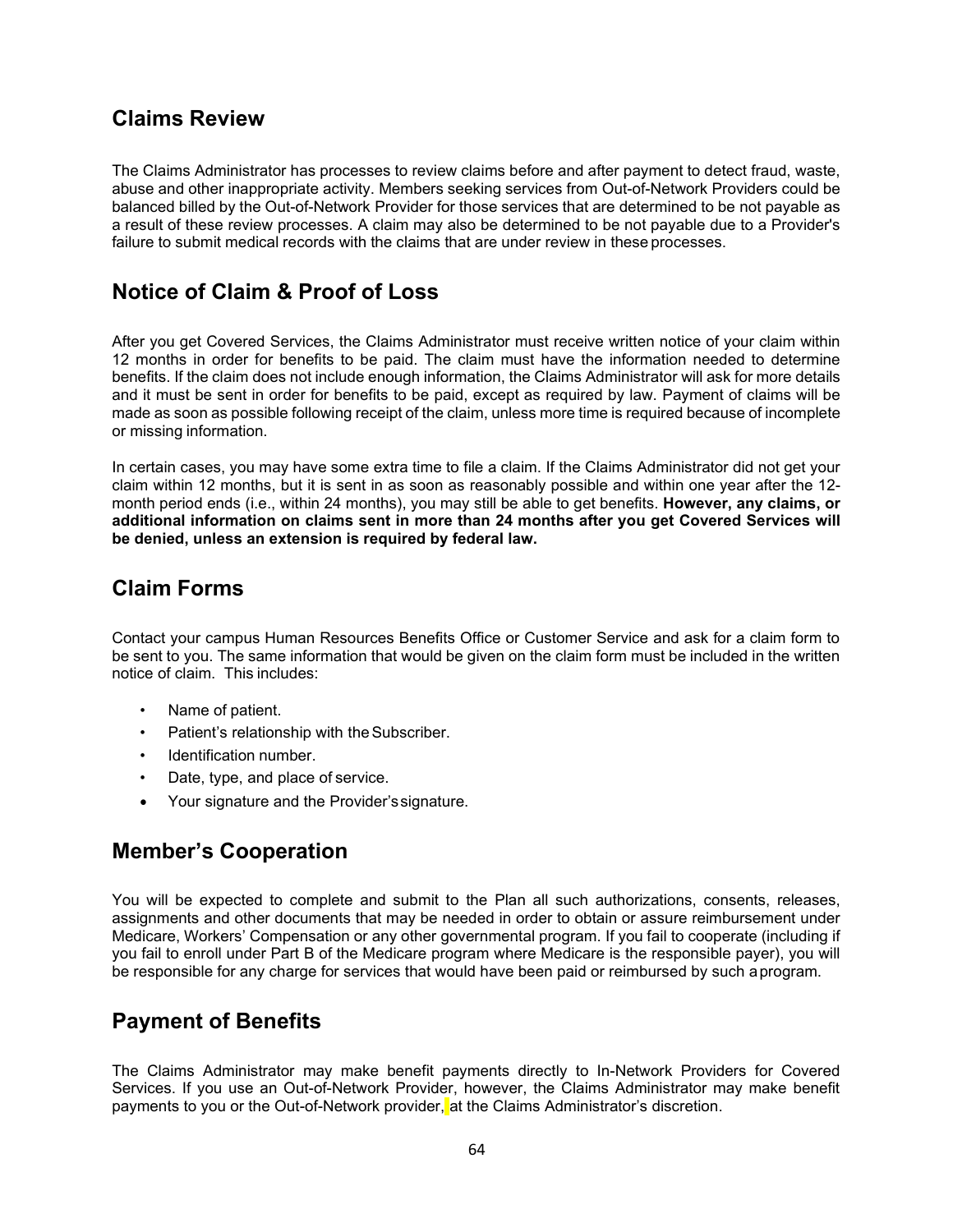Payments may also be made to, and notice regarding the receipt and/or adjudication of claims sent to, an Alternate Recipient (any child of a Subscriber who is recognized, under a Qualified Medical Child Support Order (QMCSO), as having a right to enrollment under the Plan), or that person's custodial parent or designated representative. Any benefit payments made will discharge the Plan's obligation to pay for Covered Services. You cannot assign your right to benefits to anyone else, except as required by a Qualified Medical Child Support Order as defined by ERISA or any applicable state law.

Once a Provider performs a Covered Service, the Claims Administrator will not honor a request to withhold payment of the claims submitted.

# **Federal/State Taxes/Surcharges/Fees**

Federal or state laws or regulations may require a surcharge, tax or other fee based on claims processed. If applicable, we will include any such surcharge, tax or other fee as part of the claim charge passed on to you, with respect to claims under your plan.

# **Inter-Plan Programs**

#### **Out of Area services**

Blue Cross Blue Shield Health Plan has a variety of relationships with other Blue Cross and/or BlueShield Licensees referred to generally as "Inter-Plan Programs." Whenever you obtain healthcare services outside of Blue Cross Blue Shield Health Care service area, the claims for these services may be processed through one of these Inter-Plan Programs, which include the BlueCard Program and may include negotiated National Account arrangements available between Blue Cross Blue Shield Health Plan and other Blue Cross and Blue ShieldLicensees.

Typically, when accessing care outside Blue Cross Blue Shield Health Plan service area, you will obtain care from Providers that have a contractual agreement (i.e., are "participating Providers") with the local Blue Cross and/or Blue Shield Licensee in that other geographic area ("Host Blue"). In some instances, you may obtain care from nonparticipating healthcare Providers Blue Cross Blue Shield Health Plan payment practices in both instances are described below.

Blue Cross Blue Shield Health Plan covers only limited healthcare services received outside of Blue Cross Blue Shield Health Plan corporate parent's service area. As used in this section, "Out-of-Area Covered Healthcare Services" include Emergency and Urgent Care obtained outside the geographic area Blue Cross Blue Shield Health Plan corporate parent serves. Any other services will not be covered when processed through any Inter-Plan Programs arrangements.

#### **BlueCard® Program**

Under the BlueCard® Program, when you access covered healthcare services within the geographic area served by a Host Blue, Blue Cross Blue Shield Health Plan will remain responsible for fulfilling Blue Cross Blue Shield Health Plan contractual obligations. However, the Host Blue is responsible for contracting with and generally handling all interactions with its participating healthcare Providers.

Whenever you access covered healthcare services outside Blue Cross Blue Shield Health Plan service area and the claim is processed through the BlueCard Program, the amount you pay for covered healthcare services is calculated based on the lower of:

- The billed covered charges for your Covered Services; or
- The negotiated price that the Host Blue makes available to Blue Cross Blue Shield Health Plan.

Often, this "negotiated price" will be a simple discount that reflects an actual price that the Host Blue pays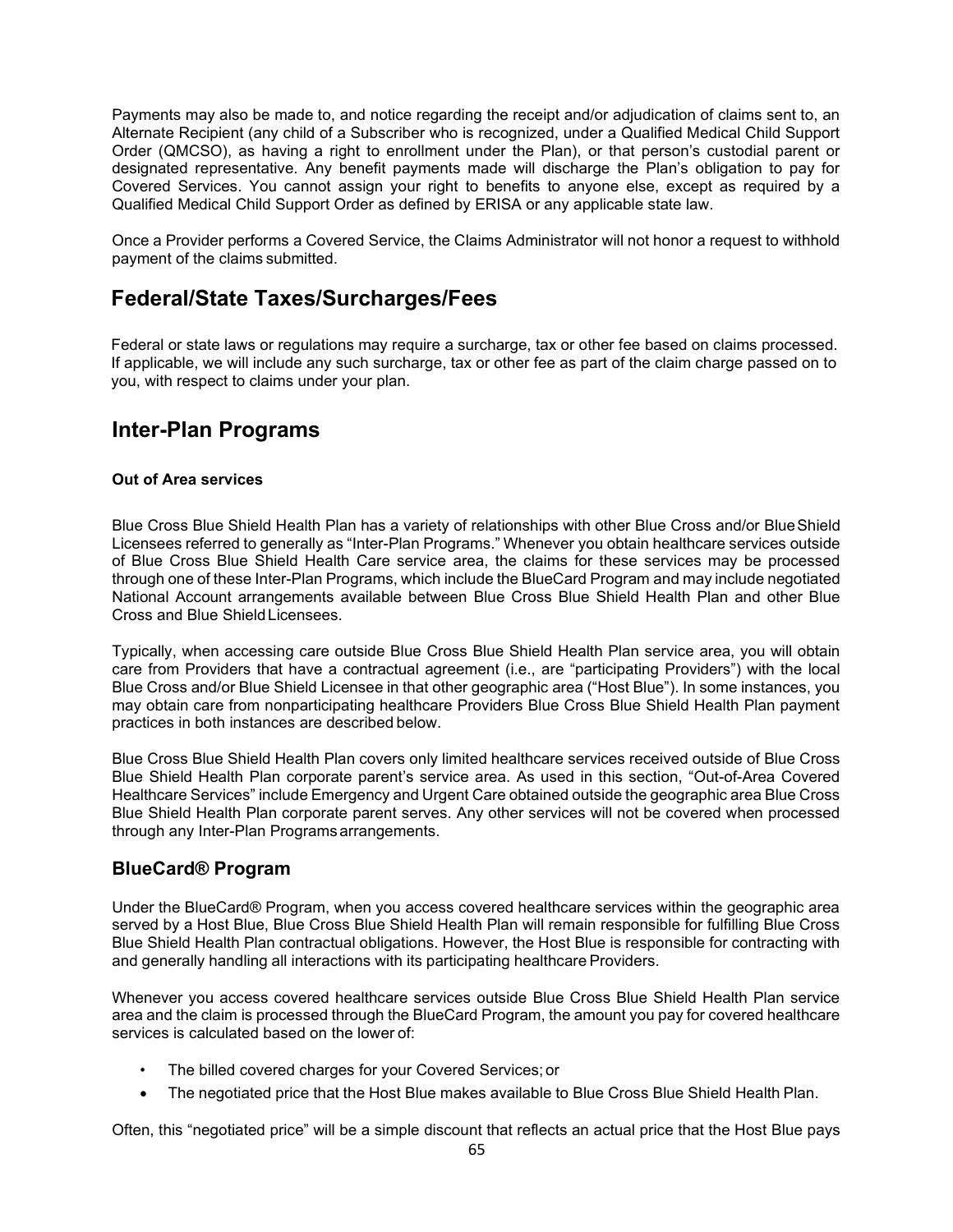to your healthcare Provider. Sometimes, it is an estimated price that takes into account special arrangements with your healthcare Provider or Provider group that may include types of settlements, incentive payments, and/or other credits or charges. Occasionally, it may be an average price, based ona discount that results in expected average savings for similar types of healthcare Providers after takinginto account the same types of transactions as with an estimatedprice.

Estimated pricing and average pricing, going forward, also take into account adjustments to correct for overor underestimation of modifications of past pricing for the types of transaction modifications noted above. However, such adjustments will not affect the price Blue Cross Blue Shield Health Plan uses for your claim because they will not be applied retroactively to claims already paid.

Federal law or the law in a small number of states may require the Host Blue to add a surcharge to your calculation. If federal law or any state laws mandate other liability calculation methods, including a surcharge, your liability for any covered healthcare services would then be calculated according to applicable law. For information on states that participate in this program, go to [https://www.Anthem.com/shared/noapplication/memberservices/nosecondary/notertiary/pw\\_a113425.pdf.](https://www.bcbsga.com/shared/noapplication/memberservices/nosecondary/notertiary/pw_a113425.pdf)

You will be entitled to benefits for healthcare services that you accessed either inside or outside the geographic area Blue Cross Blue Shield Health Plan serves, if this Plan covers those healthcare services. Due to variations in Host Blue network protocols, you may also be entitled to benefits for some healthcare services obtained outside the geographic area Blue Cross Blue Shield Health Plan serves, even though you might not otherwise have been entitled to benefits if you had received those healthcare services inside the geographic area Blue Cross Blue Shield Health Plan serves. But in no event will you be entitled to benefits for healthcare services, wherever you received them that are specifically excluded from, or in excess of the limits of, coverage provided by thisPlan.

#### **Non-Participating Healthcare Providers Outside The Claims Administrator's Service Area**

#### **Member Liability Calculation**

When covered healthcare services are provided outside of the Claims Administrator's Service Area by nonparticipating healthcare providers, the amount you pay for such services will generally be based on either the Host Blue's nonparticipating healthcare provider local payment or the pricing arrangements required by applicable state law. In these situations, you may be liable for the difference between the amount that the non-participating healthcare provider bills and the payment the Plan will make for the Covered Services as set forth in this paragraph.

#### **Exceptions**

In certain situations, the Claims Administrator may use other payment bases, such as billed covered charges, the payment the Plan would make if the healthcare services had been obtained within the Claims Administrator's service area, or a special negotiated payment, as permitted under Inter-Plan Programs Policies, to determine the amount the Plan will pay for services rendered by nonparticipating healthcare providers. In these situations, you may be liable for the difference between the amount that the nonparticipating healthcare provider bills and the payment the Plan will make for the Covered Services as set forth in this paragraph.

If you obtain services in a state with more than one Blue Plan network, an exclusive network arrangement may be in place. If you see a Provider who is not part of an exclusive network arrangement, that Provider's service(s) will be considered non-network care, and you may be billed the difference between the charge and the Maximum Allowable Amount. You may call the Customer Service number on your ID card or go to [www.Anthem.com/usg f](http://www.bcbsga.com/usg)or more information about sucharrangements.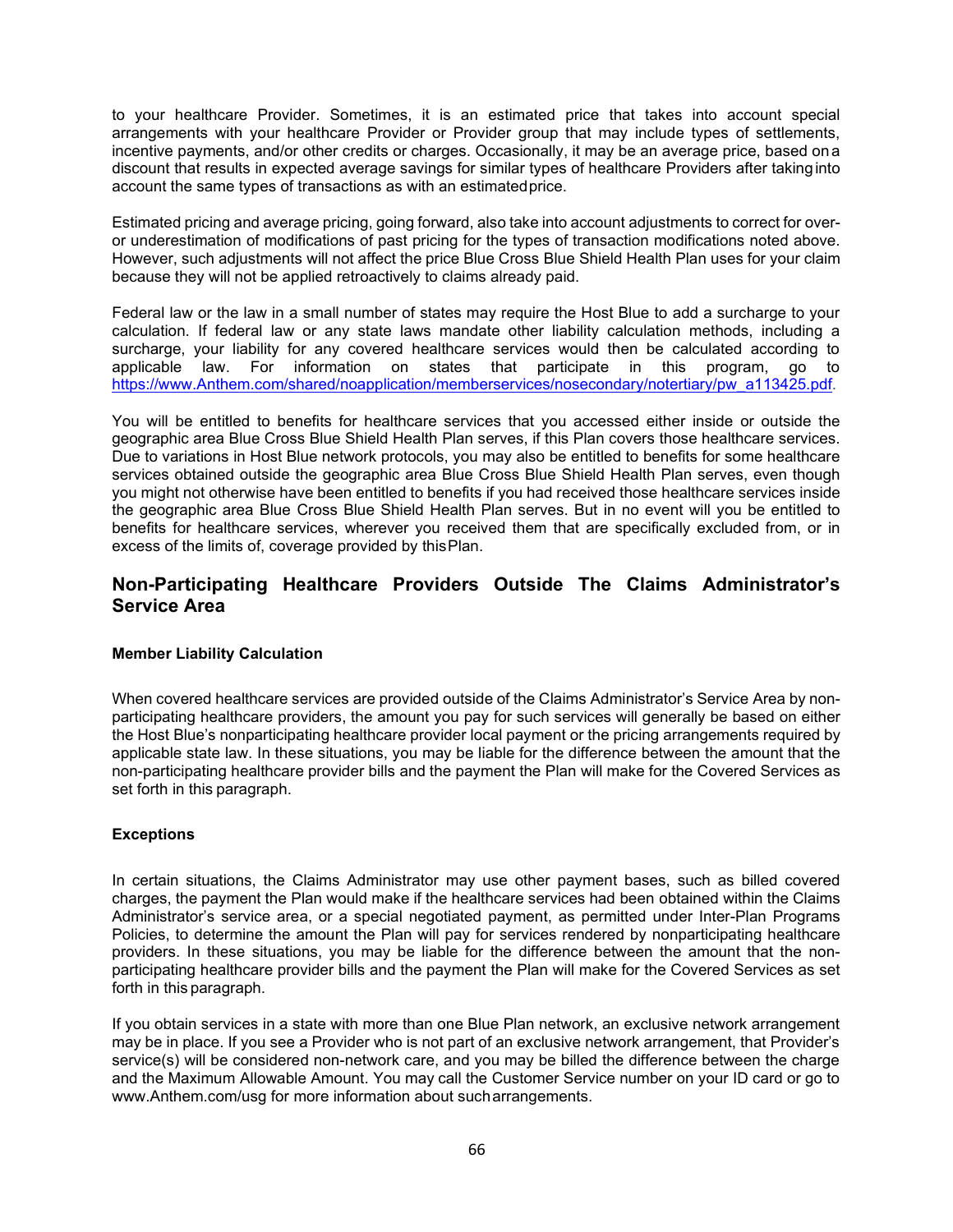# **Getting Approval for Benefits**

Your Plan includes the processes of Pre-certification, Predetermination and Post Service Clinical Claims Reviews to decide when services should be covered by your Plan. Their purpose is to aid the delivery of cost-effective health care by reviewing the use of treatments and, when proper, the setting or place of service where they are performed. Covered Services must be Medically Necessary for benefits to be covered. When setting or place of service is part of the review, services that can be safely given to you in a lower cost setting will not be Medically Necessary if they are given in a higher cost setting.

# **Types of Requests**

- **Prior Authorization –** Network Providers must obtain prior authorization in order for you to get benefits for certain services. Prior Authorization criteria will be based on many sources including medical policy, clinical guidelines, and pharmacy and therapeutics guidelines. The Claims Administrator may decide a service that was first prescribed or asked for is not Medically Necessary if you have not tried other treatments which are more costeffective.
- **Precertification –** A required review of a service, treatment or admission for a benefit coverage determination which must be done before the service, treatment or admission start date. For Emergency admissions, you, your authorized representative or Provider must tell the Claims Administrator within 48 hours of the admission. For labor / childbirth admissions, Precertification is not needed unless there is a problem and/or the mother and baby are not sent home at the same time.
- **Predetermination –** An optional, voluntary Prospective or Continued Stay Review request for a benefit coverage determination for a service or treatment. The Claims Administrator will check your Plan to find out if there is an Exclusion for the service or treatment. If there is a related clinical coverage guideline, the benefit coverage review will include a review to decide whether the service meets the definition of Medical Necessity under this Plan or is Experimental or Investigational as that term is defined in this Plan.
- **Post Service Clinical Claims Review –** A Retrospective review for a benefit coverage determination to decide the Medical Necessity or Experimental or Investigational nature of a service, treatment or admission that did not need Precertification and did not have a Predetermination review performed. Medical Reviews are done for a service, treatment or admission in which the Claims Administrator has a related clinical coverage guideline and are typically initiated by the ClaimsAdministrator.

The Provider should contact the Claims Administrator to request a Precertification or Predetermination review. The Claims Administrator will work directly with the requesting Provider for the Precertification request. However, you may designate an authorized representative to act on your behalf for a specific request. The authorized representative can be anyone who is 18 years of age or older.

The Claims Administrator will use clinical coverage guidelines, such as medical policy, clinical guidelines, preventative care clinical coverage guidelines, and other applicable policies to help make Medical Necessity decisions, including decisions about Prescription and Specialty Drug services. Medical polices and clinical guidelines reflect the standards of practice and medical interventions identified as proper medical practice. The Claims Administrator reserves the right to review and update these clinical coverage guidelines from time to time.

You are entitled to ask for and receive, free of charge, reasonable access to any records concerning your request. To ask for this information, call the Pre-certification phone number on the back of your Identification Card.

The Claims Administrator may, from time to time, waive, enhance, change or end certain medical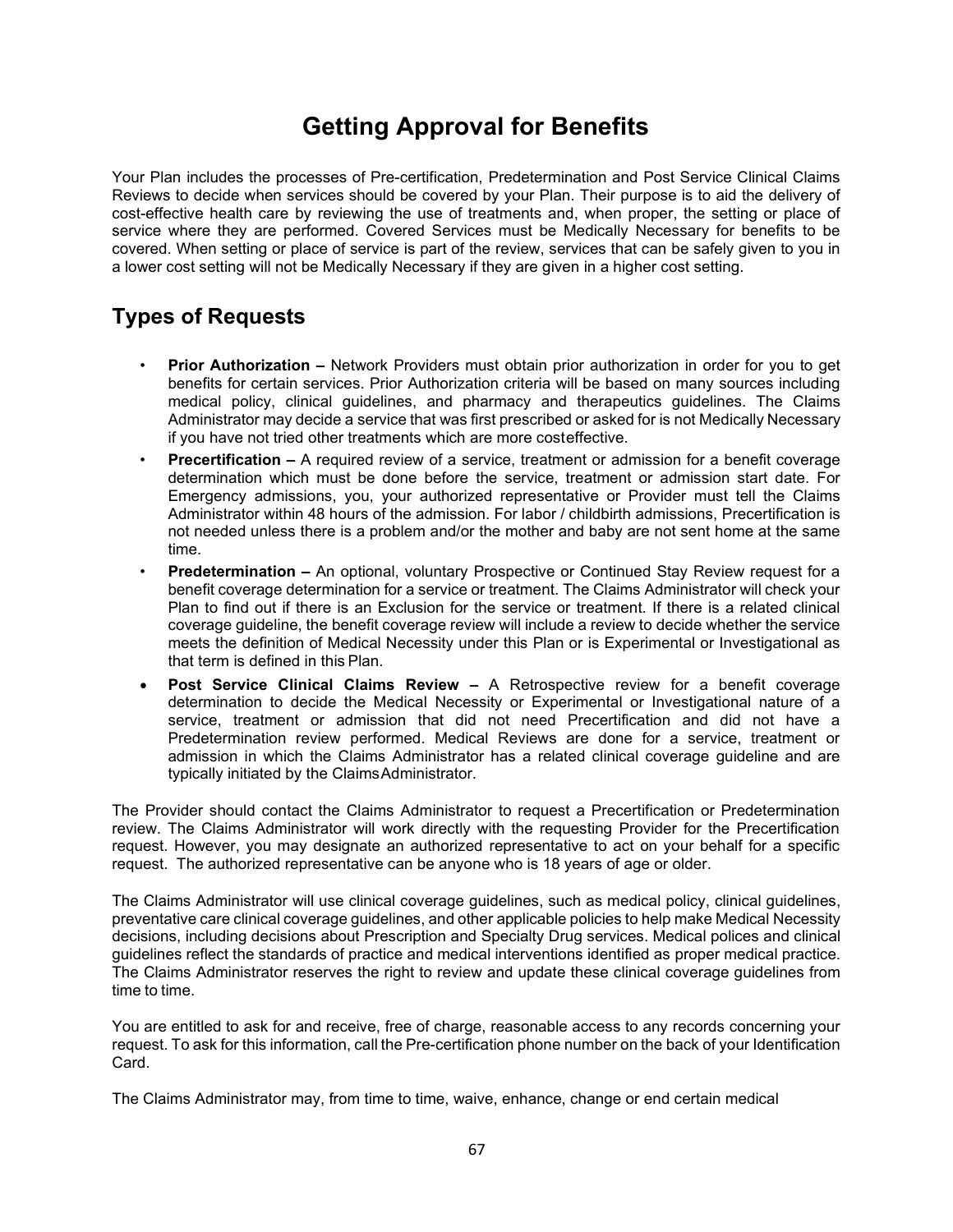management processes (including utilization management, case management, and disease management) if in the Claims Administrator's discretion, such change furthers the provision of cost effective, value based and/or quality services.

# **Request Categories**

- **Urgent –** A request for Precertification or Predetermination that in the view of the treating Provider or any Doctor with knowledge of your medical condition, could without such care or treatment, seriously threaten your life or health or your ability to regain maximum function or subject you to severe pain that cannot be adequately managed without such care ortreatment.
- **Prospective –** A request for Precertification or Predetermination that is conducted before the service, treatment or admission.
- **Continued Stay Review -** A request for Precertification or Predetermination that is conducted during the course of treatment or admission.
- **Retrospective -** A request for Precertification that is conducted after the service, treatment or admission has happened. Post Service Clinical Claims Reviews are also retrospective. Retrospective review does not include a review that is limited to an evaluation of reimbursement levels, veracity of documentation, accuracy of coding or adjudication of payment.

# **Reviewing Where Services Are Provided**

A service must be Medically Necessary to be a Covered Service. When level of care, setting or place of service is reviewed, services that can be safely given to you in a lower level of care or lower cost setting/place of care, will not be Medically Necessary if they are given in a higher level of care, or higher cost setting/place of care. This means that a request for a service may be denied because it is not Medically Necessary for the service to be provided where it is being requested. When this happens, the service can be requested again in another place and will be reviewed again for Medical Necessity. At times a different Provider or Facility may need to be used in order for the service to be considered Medically Necessary. Examples include, but are not limited to:

- A service may be denied on an inpatient basis at a Hospital but may be approvable if provided on an outpatient basis at a Hospital.
- A service may be denied on an outpatient basis at a Hospital but may be approvable at a free-standing imaging center, infusion center, Ambulatory Surgery Center, or in a Physician's office.
- A service may be denied at a Skilled Nursing Facility but may be approvable in a home setting.

Utilization review criteria will be based on many sources including medical policy and clinical guidelines. It may be decided that a treatment that was asked for is not Medically Necessary if a clinically equivalent treatment that is more cost effective is available and appropriate. "Clinically equivalent" means treatments that for most Members, will give you similar results for a disease or condition.

If you have any questions about the utilization review process, the medical policies, or clinical guidelines, you may call the Member Services phone number on the back of your Identification Card.

#### **Eligibility**

A Member receiving benefits under an alternative benefit plan may, at any time, elect to discontinue the plan and revert to regular Plan benefits.

The Claims Administrator is responsible for determining eligibility for cases to be included in the program.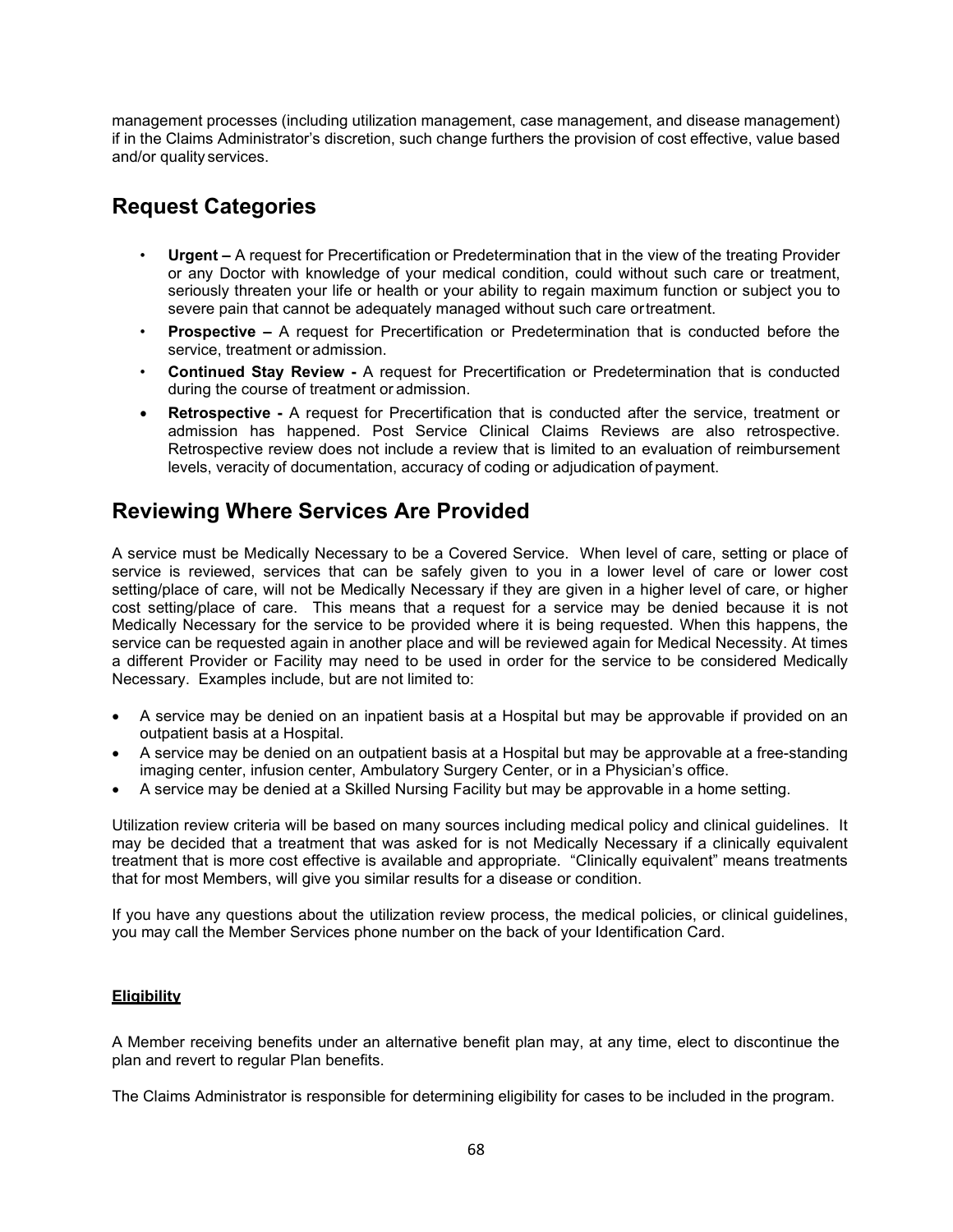The Member—or legal guardian or family member, if applicable—and the attending Physician must consent to explore with the Claims Administrator the possibilities of transfer to an alternative treatment settingand, prior to implementation, agree to the alternative benefitplan.

#### **Benefits**

Benefits will be determined on a case-specific basis, depending on the plan of treatment, and may include Covered Services under the applicable Plan.

Services will be covered and payable as long as the treatment is required as outlined in the alternative benefit plan, and is less expensive than the original treatment plan which otherwise would have been followed. The Claims Administrator will determine the maximum approved payments allowable under the Plan.

Benefits under the Plan are furnished as an alternative to other Plan benefits and are limited to the following:

- Services, equipment and supplies which are approved as Medically Necessary for the treatment and care of the Member.
- Non-structural modifications to the home which are required to meet minimum standards for safe operation of equipment.
- When necessary for the long term care of the Member in the home-setting, respite care to relieve family members or other persons caring for the Member at home. (The respite care benefit can be credited at a rate of 24 hours for every month of care rendered in the home setting, and may be reimbursed for up to 6 consecutive days at a time. The Claims Administrator may approve on an exception basis up to 5 days per month of respite care when medical review of the case indicates that such action is appropriate.

The Member must obtain pre-certification from the Claims Administrator regarding the treatment plan and proposed setting to be utilized during the respite care period.

Potential cases include but are not limited to:

- spinal cord Injury;
- severe head trauma/coma;
- respiratory dependence;
- degenerative muscular/neurological disorders;
- long term IV antibiotics;
- premature birth;
- burns;
- cardiovascular accident;
- cancer;
- accidents:
- terminal illnesses;
- other cases at the Plan's discretion.

#### **Covered Services**

• Services covered under individual case management will be determined by the Plan on a case- bycase basis. Benefits may be provided for the rehabilitation of a Member on an Inpatient, outpatient, or out-of-Hospital basis, as long as they are Medically Necessary, support the plan of treatment, and ensure quality of care.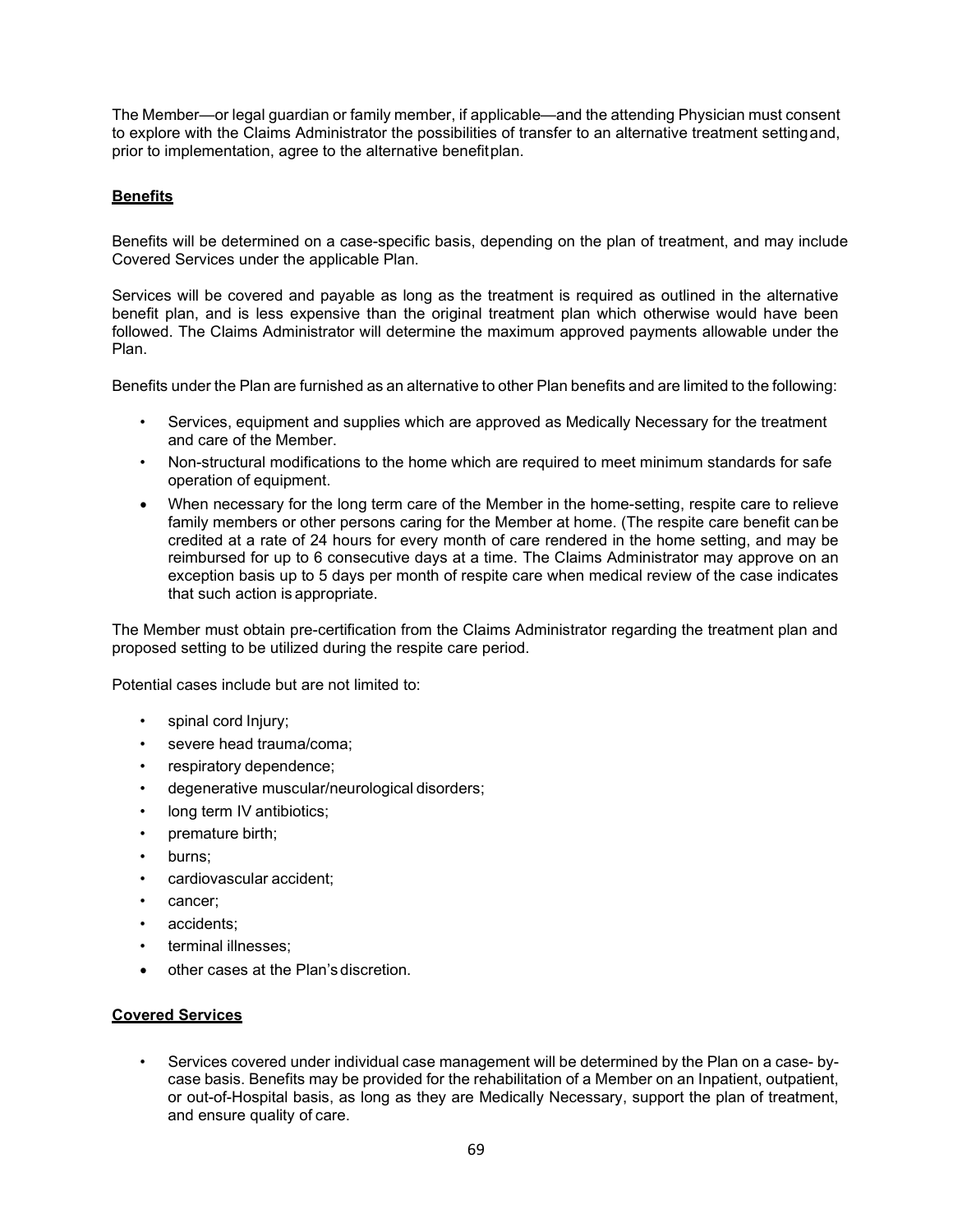- The program may provide or coordinate any of the types of Covered Services provided pursuant to this Benefit Booklet.
- At its sole discretion, in the context of an individual case management program, the Plan may also provide or arrange for alternative services or extra-contractual benefits which (i) are excluded by this Benefit Booklet; (ii) are neither excluded nor defined as Covered Services under this Benefit Booklet, or (iii) exceed the maximum for any Covered Service under this BenefitBooklet.

#### **Utilization**

- Benefits will be provided only when and for as long as the Plan deems they are Medically Necessary. The approved alternative benefit plan of treatment will establish which benefits will be provided and for how long, and shall be subject to pre-certification and continuing review for Medical Necessity as set forth in such plan fortreatment.
- The total benefits that maybe paid will not exceed those which the Member would have otherwise have received in the absence of individual case management benefits.

#### **Exclusions**

• Rehabilitation or Custodial Care for chronic (recurring) conditions that do not, in the Claims Administrators sole discretion, significantly improve in an observable way within a reasonable period of time will not be a covered benefit under the individual case managementprogram.

#### **Provider**

A Provider may be any facility or practitioner including, but not limited to Ineligible Providers, licensed or certified to give services or supplies consistent with the Plan of Treatment and approved by the Claims Administrator.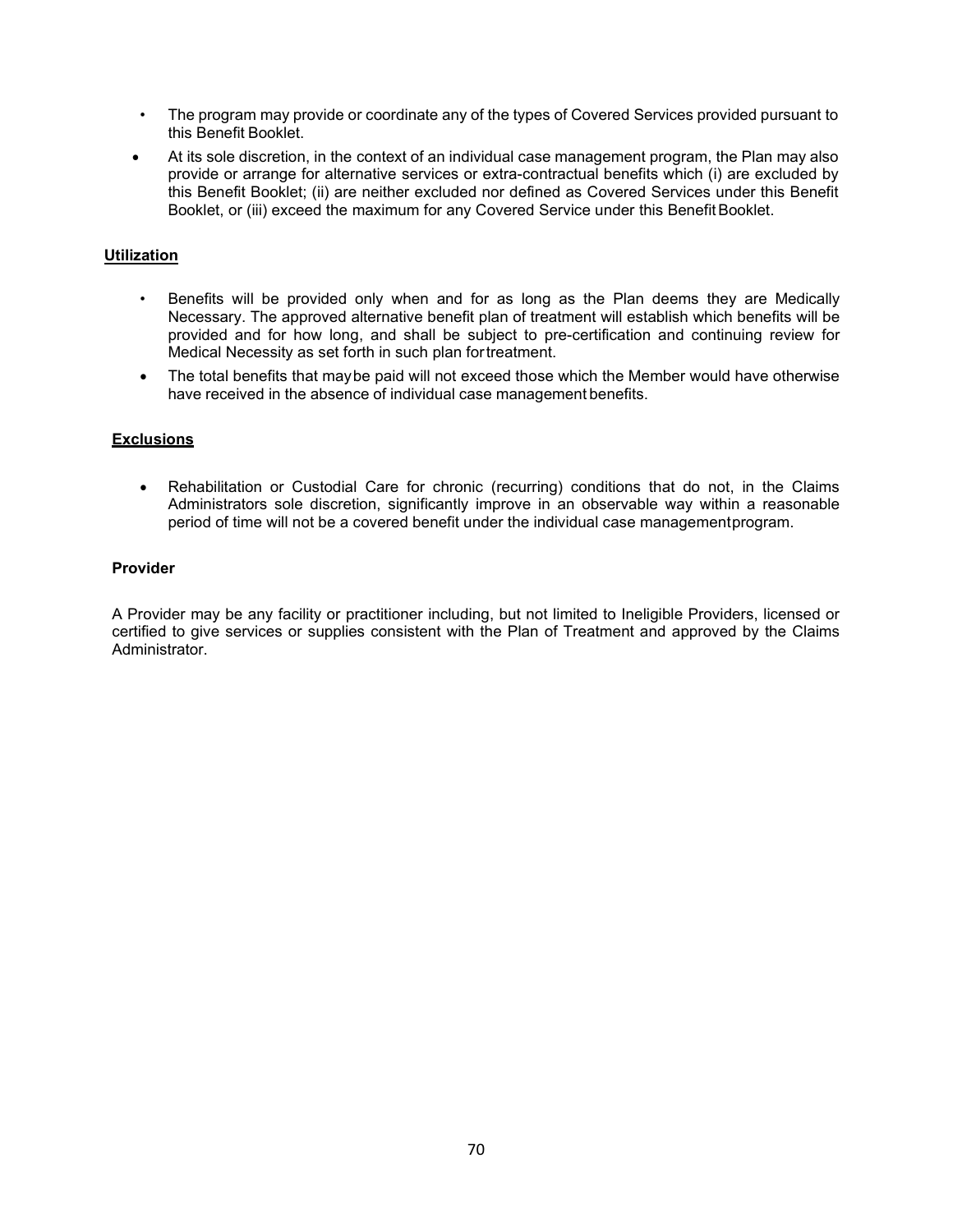# **Coordination of Benefits When Members Are Insured Under More Than One Plan**

If a Member has other healthcare coverage under another program, any other group medical expense coverage, or any local, state or governmental program (except school accident insurance coverage and Medicaid), then benefits payable under This Plan will be coordinated with the benefits payable under the other program. This Plan's liability in coordinating will not be more than 100% of the Allowable Expense or the contracted amount.

Allowable Expense means any necessary, reasonable and customary expense at least a portion of which is covered under at least one of the programs covering the Member for whom the claim is made.

Please note that several terms specific to this section are listed below. Some of these terms have different meanings in other parts of the Benefit Booklet. For this provision only, your plan is referred to as "This Plan" and any other insurance plan as "Plan." In the rest of the Benefit Booklet, Plan has the meaning listed in the "Definitions" section.

**Plan** means any of the following that provides benefits or services for, or because of, medical or dental care or treatment:

- Group insurance or group-type coverage, whether insured or uninsured, that includes continuous twenty-four (24) hour coverage. This includes prepayment, group practice, or individual practice coverage. It also includes coverage other than school accident-type coverage.
- Coverage under a governmental Plan or coverage that is required or provided by law. This does not include a state Plan under Medicaid (Title XIX, Grants to States for Medical Assistance Programs, of the United States Social Security Act as amended from time to time). It also does not include any Plan whose benefits, by law, are in addition to those of any private insurance program or other non- governmental program.

**Note:** The Comprehensive Care Healthcare Plan will be secondary to automobile insurance policies or contracts.

Each contract or other arrangement for coverage under bullet 1 or 2 above is a separate Plan. If an arrangement has two parts and these rules apply only to one of the two, each of the parts is a separate Plan.

**Primary Plan/Secondary Plan** - The "Order of Benefit Determination Rules" below determine whether This Plan is a Primary Plan or Secondary Plan in relationship to another Plan covering you. When This Plan is a Secondary Plan, its benefits are determined after those of the other Plan and may be reduced because of the other Plan's benefits.

When This Plan is a Primary Plan, its benefits are determined before those of the other Plan and without considering the other Plan's benefits.

When there are more than two Plans covering you, This Plan may be a Primary Plan in relationship to one or more other Plans and may be a Secondary Plan in relationship to a different Plan orPlans.

# **Order of Benefit Determination Rules**

When you have other coverage, claims will be paid as follows:

• Non-Dependent/Dependent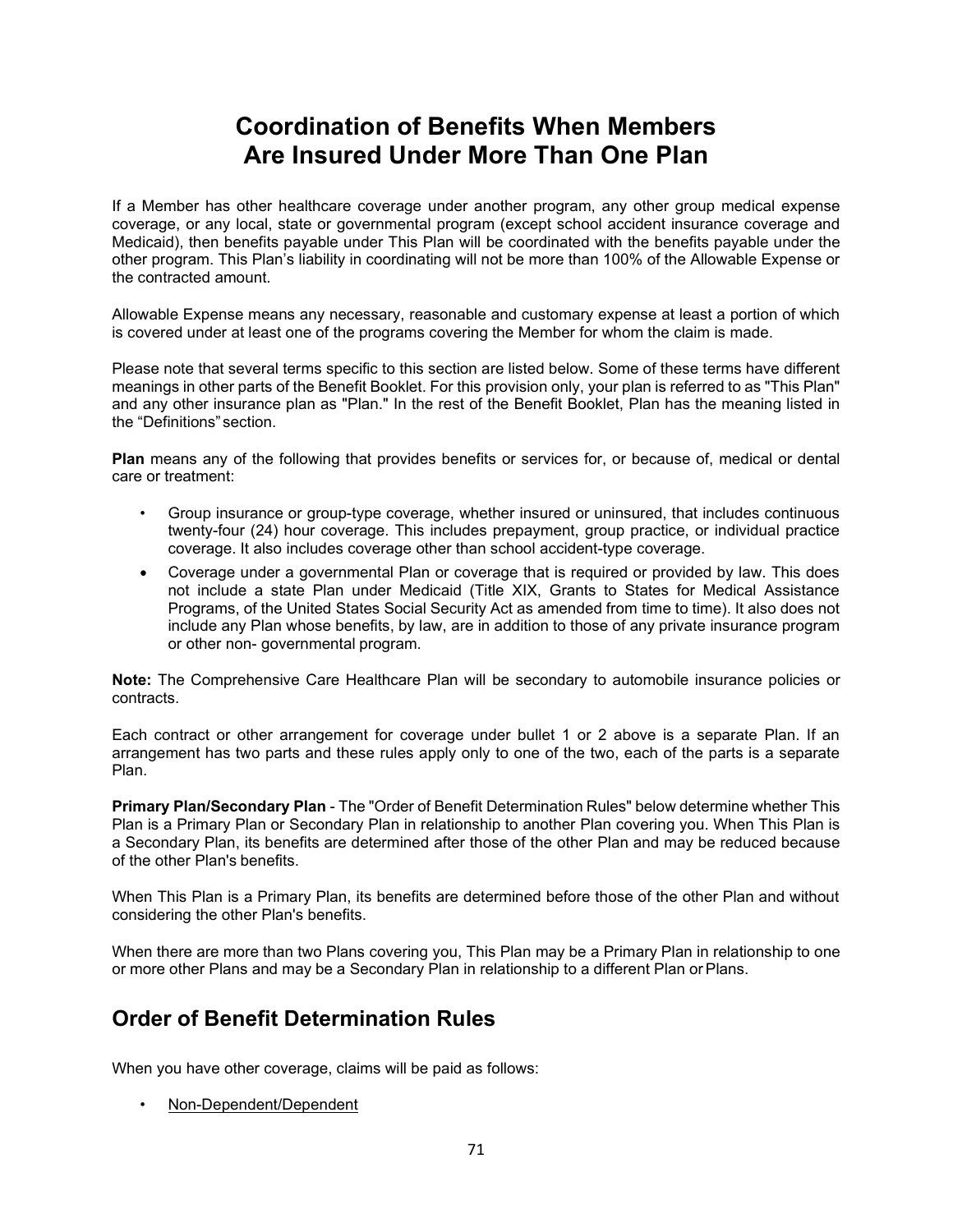The program which covers the person as an Employee (other than as a dependent) is primary to the program that covers the person as a dependent.

- Dependent Child/Parents Not Separated or Divorced
	- For children, the healthcare plan of the parent whose birthday occurs earlier in the calendar year is deemed to be primary.
	- If both parents' birthdays occur on the same day, the healthcare plan that has insured the parent for the longest period of time is primary.
	- If one of the plans does not have the parent birthday rule, the father's healthcare plan is primary.
- Dependent Child/Parents Separated or Divorced
	- a. When a *court decree has determined that one parent has financial responsibility* for medical, dental or other healthcare expenses of a child, the healthcare plan of the parent with court-decreed financial responsibility is primary to any other plan covering the child (regardless of which parent has custody).
	- b. When a *court decree states that the parents will share joint custody*, without specifying which parent has financial responsibilities for medical or dental care expenses of a child, the plan providing primary coverage for the child will be determined as follows:
		- 1. The healthcare plan of the parent whose birthday occurs earlier in the calendar year is primary;
		- 2. When both parents' birthdays occur on the same day, the healthcare plan that has insured the parent for the longest period of time is primary;and
		- 3. If one of the plans does not have the parent birthday rule, the father's healthcare plan is primary.
	- c. In the absence of joint custody and without court-decreed financialresponsibility:
		- 1. For healthcare plans that cover a *child of separated or divorced parents who havenot remarried*, the healthcare plan of the parent with custody is deemed to be primary.
		- 2. For healthcare plans that cover a *child of remarriedparent*(s):
			- The healthcare plan of the remarried parent, with custody, is deemed to be primary;
			- The healthcare plan of the step-parent is deemed to be secondary; and
			- The healthcare plan of the biological parent, without custody, is deemed to have the third level of healthcare paymentresponsibility.
- Active/Inactive Employee
	- The healthcare plan that covers an insured individual as an active employee is primary over healthcare plan that covers a retiree or laid-off employee.
	- The same process is true for an active employee covered by his/her employer's groupinsurance medical plan who is also covered as a dependent under a retiree's/laid-off employee's group-insurance medical plan.
	- An active employee's healthcare plan will have primary coverage responsibilities.

# **Facility of Payment**

A payment made under another program may include an amount which should have been paid under This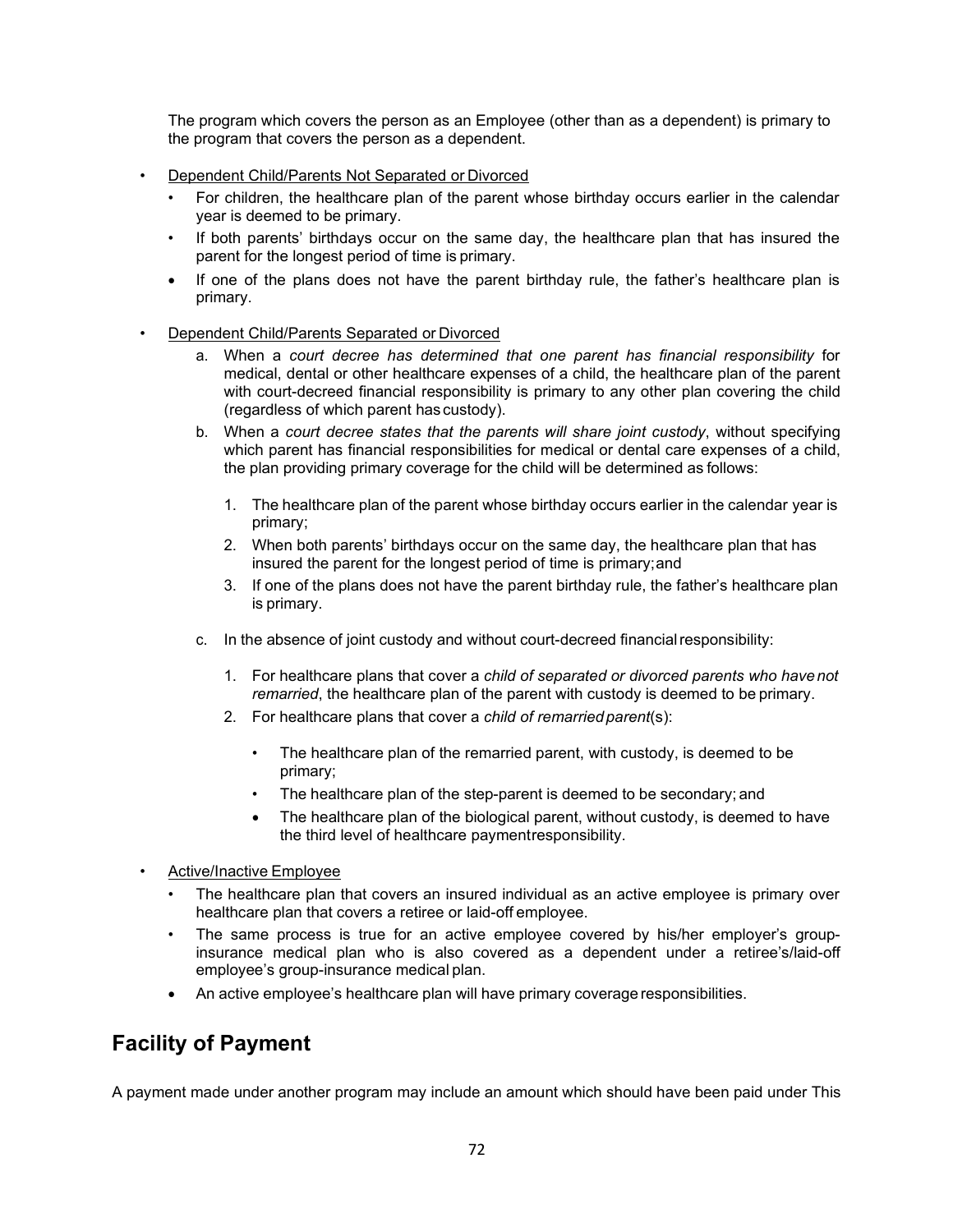Plan. If it does, the Claims Administrator may pay that amount to the organization which made that payment. That amount will then be treated as though it were a benefit paid under this program. This Plan will not have to pay that amount again.

# **Right of Reimbursement**

If the amount of the payment made by This Plan is more than it should have paid under this provision, the Claims Administrator may recover the excess from one or more of:

- the persons it has paid or for whom it has paid,
- insurance companies, or
- other organizations.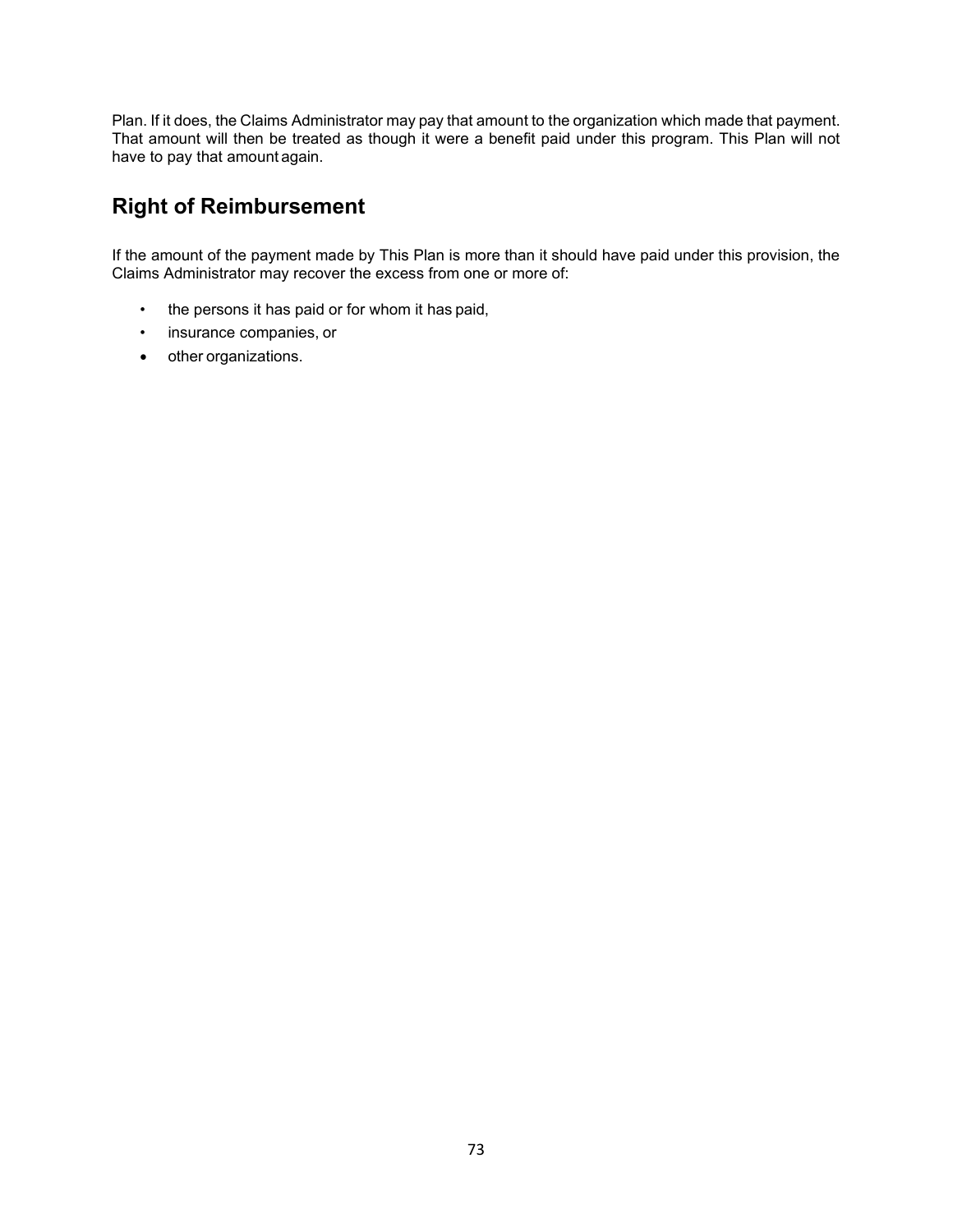# **Right of Reimbursement**

The Plan may require reimbursement from a covered member for benefits paid to the Member for an injury or illness involving negligence or misconduct of a third party if the Member is "made whole." A Member is made whole if the Member recovers amounts under a settlement or a judgment against a third partywhich is more than the sum of all economic and non-economic losses incurred as a result of an injury or illness. The amount of any reimbursement claim by the Plan will be reduced by the pro rata amount of the attorney's fees and expenses of litigation incurred by the Member in bringing a claim against the third party. The Plan has the right to seek a declaratory judgment in court to share in the proceeds of any settlement or judgment where the Member claims he or she has not been madewhole.

Any person seeking recovery from a third party on behalf of a Member for personal injury related to a claim for which the Plan has paid benefits must provide notice of the claim by certified mail or statutory overnight delivery to the Plan. This notice must be provided no later than 10 days prior to the consummation of any settlement or commencement of any trial. Once the notice is received, the Plan will provide a notice to the Member for any claims for reimbursement.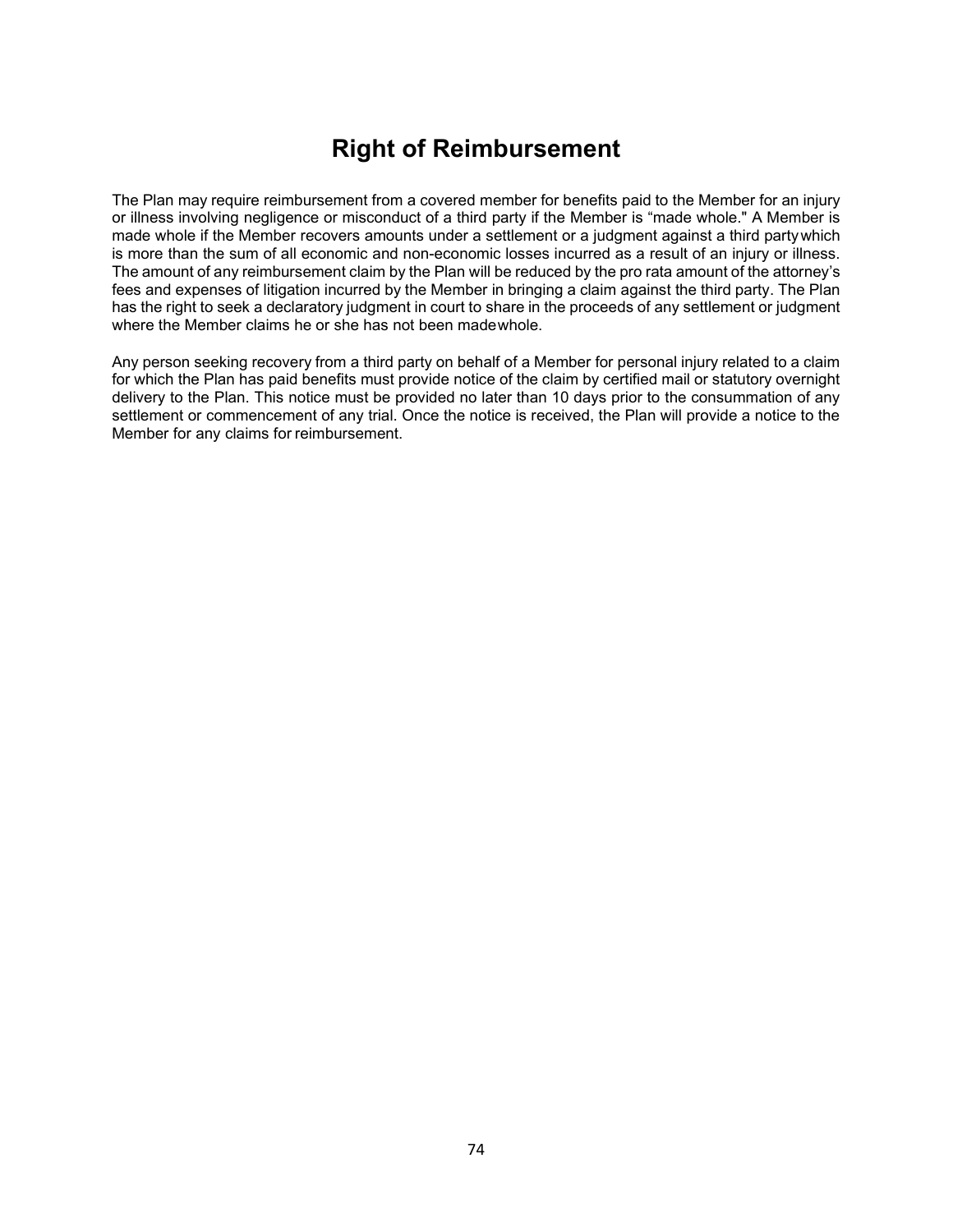# **Member Rights and Responsibilities**

As a Member you have certain rights and responsibilities when receiving your health care. You also have a responsibility to take an active role in your care. As your health care partner, the Claims Administrator is committed to making sure your rights are respected while providing your health benefits. That also means giving you access to the Claims Administrator's Network Providers and the information you need to make the best decisions for your health and welfare.

#### **These are your rights and responsibilities:**

#### **You have the right to:**

- Speak freely and privately with your doctors and other health providers about all health care options and treatment needed for your condition. This is no matter what the cost or whether it's covered under your Plan.
- Work with your doctors in making choices about your health care.
- Be treated with respect and dignity.
- Expect us to keep your personal health information private. This is as long as it follows state and Federal laws and our privacy policies.
- Get the information you need to help make sure you get the most from your Health Plan, and share your feedback. This includes informationon:
	- The Claims Administrator's company and services.
	- The Claims Administrator's network of doctors and other health care providers.
	- Your rights and responsibilities.
	- The rules of your health care plan.
	- The way your Health Plan works.
- Make a complaint or file an appeal about:
	- Your Plan
	- Any care you get
	- Any Covered Service or benefit ruling that your Plan makes.
- Say no to any care, for any condition, sickness or disease, without it affecting any care you may get in the future. This includes the right to have your doctor tell you how that may affect your health now and in the future.
- Get all of the most up-to-date information from a doctor or other health care professional provider about the cause of your illness, your treatment and what may result from it. If you don't understand certain information, you can choose a person to be with you to help you understand.

#### **You have the responsibility to:**

- Read and understand, to the best of your ability, all information about your health benefits or ask for help if you need it.
- Follow all Plan rules and policies.
- Choose a Network Primary Care Physician (doctor), also called a PCP, if your health care plan requires it.
- Treat all doctors, health care Providers and staff with courtesy andrespect.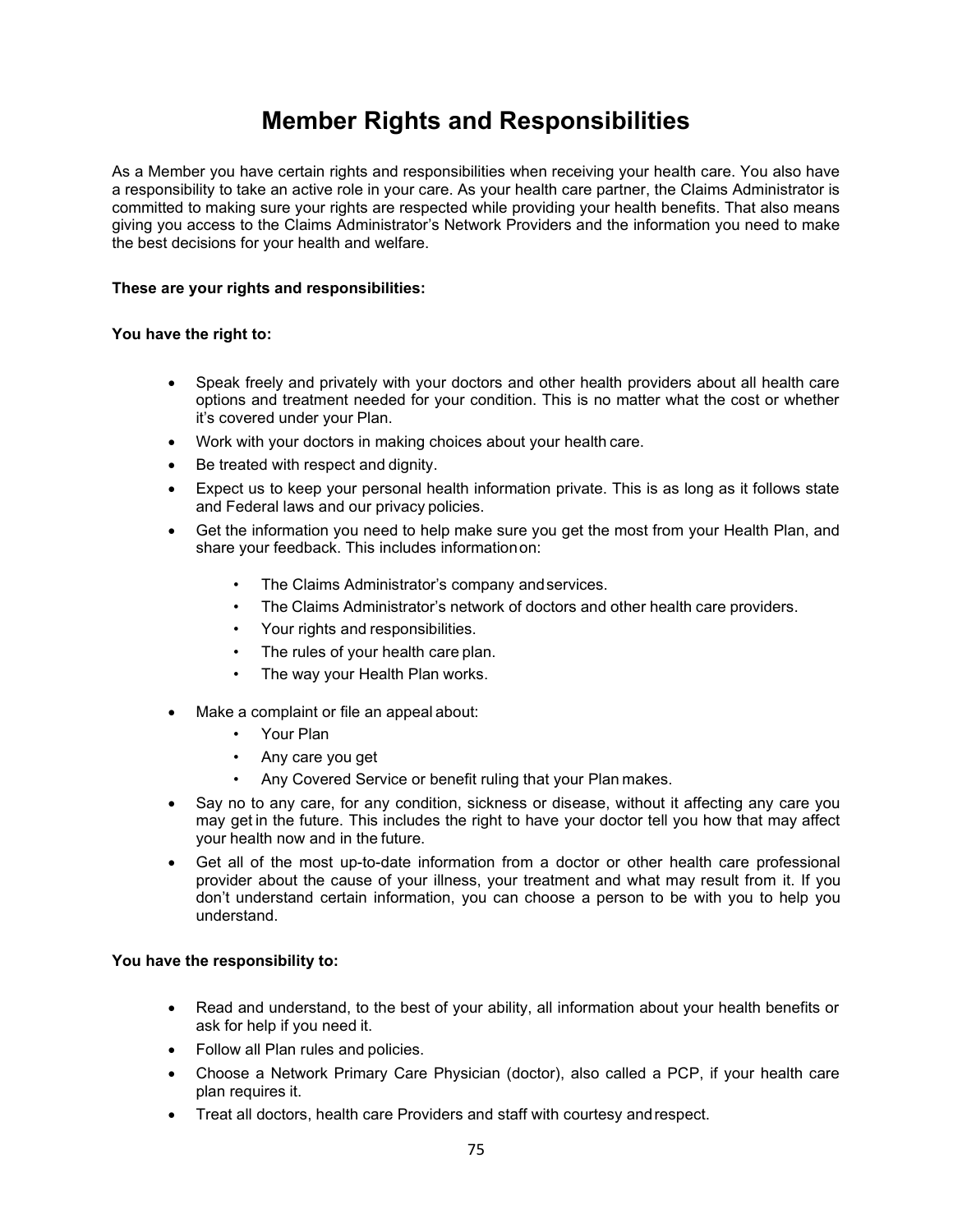- Keep all scheduled appointments with your health care Providers. Call their office if you may be late or need to cancel.
- Understand your health problems as well as you can and work with your doctors or other health care Providers to make a treatment plan that you all agree on.
- Tell your Doctors or other health care Providers if you don't understand any type of care you're getting or what they want you to do as part of your care plan.
- Follow the care plan that you have agreed on with your doctors or health care Providers.
- Give the Claims Administrator, your doctors and other health care professionals the information needed to help you get the best possible care and all the benefits you are entitled to. This may include information about other health and insurance benefits you have in addition to your coverage with the Plan.

**The Claims Administrator is committed to providing quality benefits and customer service to its Members. Benefits and coverage for services provided under the benefit program are governed by the Plan and not by this Member Rights and Responsibilities statement.**

**If you need more information call the Member Services number on your ID card.**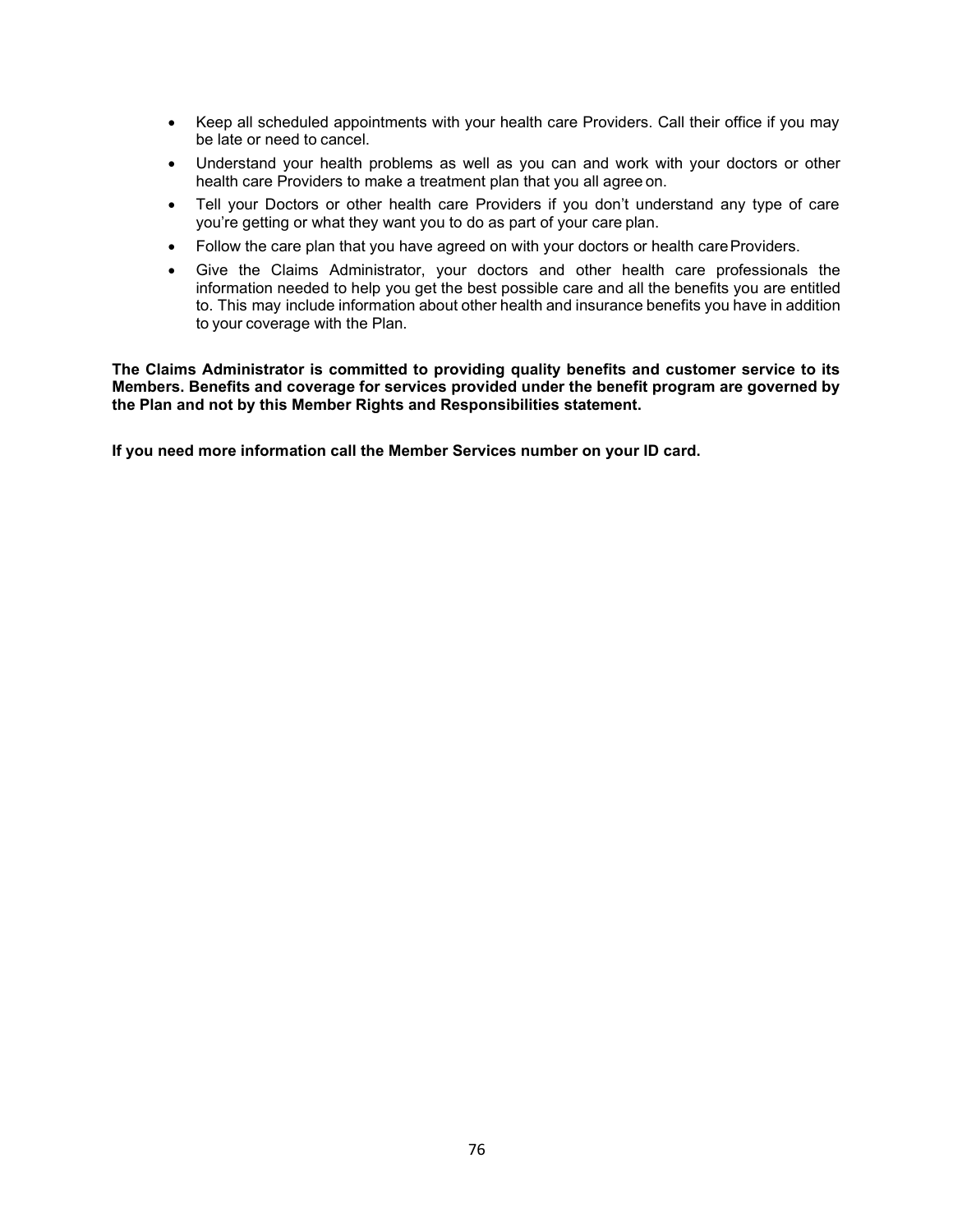# **Your Rights to Appeal**

For purposes of these Appeal provisions, "claim for benefits" means a request for benefits under the plan. The term includes both pre-service and post-service claims.

- A pre-service claim is a claim for benefits under the plan for which you have not received the benefit or for which you may need to obtain approval inadvance.
- A post-service claim is any other claim for benefits under the plan for which you have received the service.

If your claim is denied or if your coverage is rescinded:

- You will be provided with a written notice of the denial or rescission;and
- You are entitled to a full and fair review of the denial or rescission.

The procedure the Claims Administrator will follow will satisfy the requirements for a full and fair review under applicable federal regulations.

#### **Notice of Adverse Benefit Determination**

If your claim is denied, the Claims Administrator's notice of the adverse benefit determination (denial) will include:

- information sufficient to identify the claim involved;
- the specific reason(s) for the denial;
- a reference to the specific Plan provision(s) on which the Claims Administrator's determination is based;
- a description of any additional material or information needed to perfect your claim;
- an explanation of why the additional material or information is needed;
- a description of the plan's review procedures and the time limits that apply to them;
- information about any internal rule, guideline, protocol, or other similar criterion relied upon in making the claim determination and about your right to request a copy of it free of charge, along with a discussion of the claims denial decision; and
- information about the scientific or clinical judgment for any determination based on medical necessity or experimental treatment, or about your right to request this explanation free of charge, along with a discussion of the claims denial decision.
- the availability of, and contact information for, any applicable office of health insurance consumer assistance or ombudsman who may assist you.

For claims involving urgent/concurrent care:

- the Claims Administrator's notice will also include a description of the applicable urgent/concurrent review process; and
- the Claims Administrator may notify you or your authorized representative within 72 hours orally and then furnish a written notification.

#### **Appeals (Grievances)**

You have the right to appeal an adverse benefit determination (claim denial or rescission of coverage). You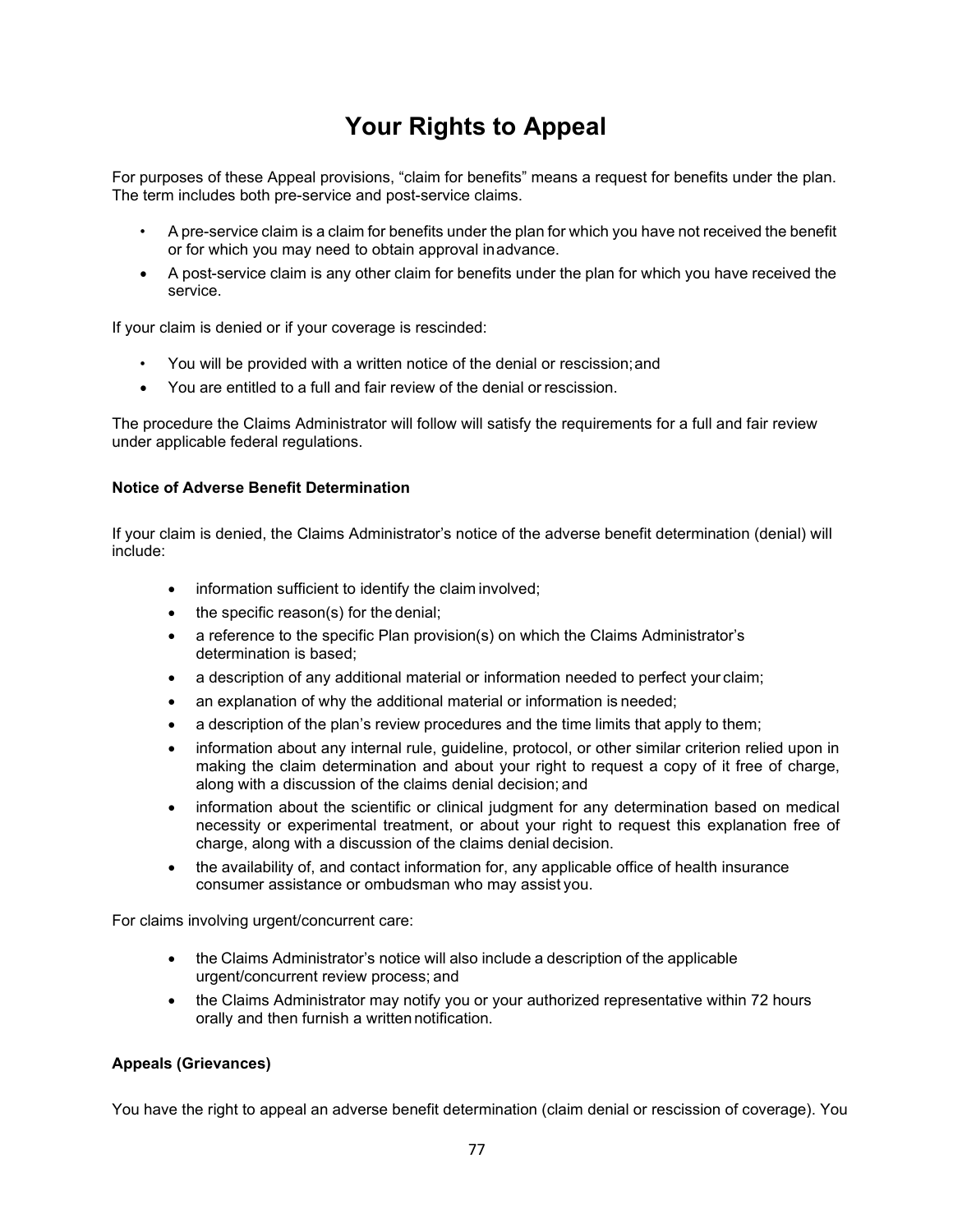or your authorized representative must file your appeal within 180 calendar days after you are notified of the denial or rescission. You will have the opportunity to submit written comments, documents, records, and other information supporting your claim. The Claims Administrator's review of your claim will take into account all information you submit, regardless of whether it was submitted or considered in the initial benefit determination.

• The Claims Administrator shall offer a single mandatory level of appeal and an additional voluntary second level of appeal which may be a panel review, independent review, or other process consistent with the entity reviewing the appeal. The time frame allowed for the Claims Administrator to complete its review is dependent upon the type of review involved (e.g., pre-service, concurrent, post-service, urgent, etc.).

**For pre-service claims involving urgent/concurrent care**, you may obtain an expedited appeal. You or your authorized representative may request it orally or in writing. All necessary information, including the Claims Administrator's decision, can be sent between the Claims Administrator and you by telephone, facsimile or other similar method. To file an appeal for a claim involving urgent/concurrent care, you or your authorized representative must contact the Claims Administrator at the number shown on your identification card and provide at least the followinginformation:

- the identity of the claimant;
- the date(s) of the medical service:
- the specific medical condition or symptom;
- the provider's name;
- the service or supply for which approval of benefits was sought; and
- any reasons the appeal should be processed on a more expedited basis.

**All other requests for Appeals (Grievances)** should be submitted in writing by the *Member* or the *Member's authorized representative*, except where the acceptance of oral *Appeals (Grievances)* is otherwise required by the nature of the *appeal* (e.g., urgent care). You or your authorized representative must submit a request for review to:

#### **Anthem Blue Cross and Blue Shield Post Office Box 105449 Atlanta, GA 30348-5449**

You must include your Member Identification Number when submitting an appeal.

Upon request, the Claims Administrator will provide, without charge, reasonable access to, and copies of, all documents, records, and other information relevant to your claim. "Relevant" means that the document, record, or other information:

- was relied on in making the benefit determination; or
- was submitted, considered, or produced in the course of making the benefit determination; or
- demonstrates compliance with processes and safeguards to ensure that claim determinations are made in accordance with the terms of the Plan, applied consistently for similarly-situated claimants; or
- is a statement of the Plan's policy or guidance about the treatment or benefit relative to your diagnosis.

The Claims Administrator will also provide you, free of charge, with any new or additional evidence considered, relied upon, or generated in connection with your claim. In addition, before you receive an adverse benefit determination on review based on a new or additional rationale, the Claims Administrator will provide you, free of charge, with the rationale.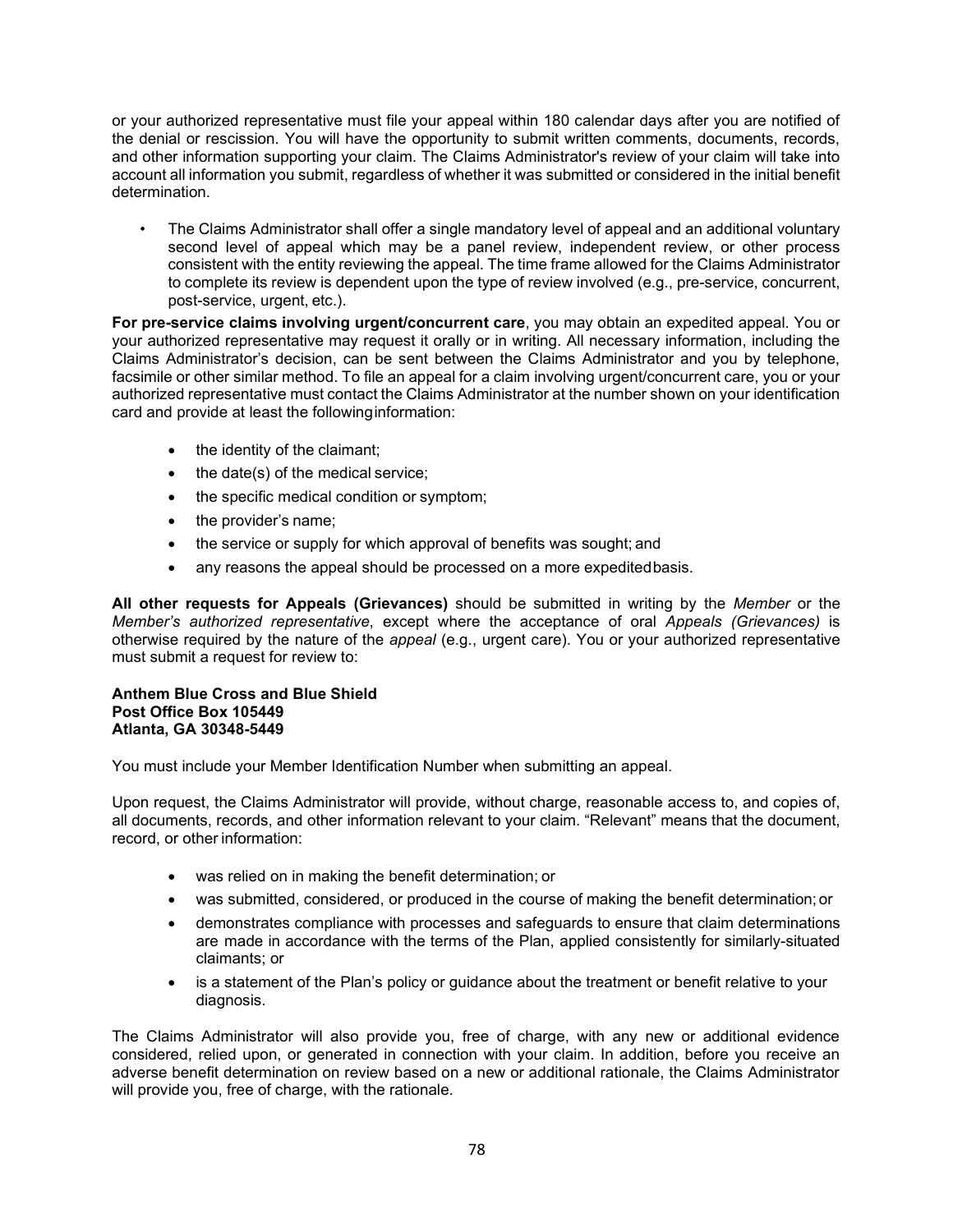**For Out of State Appeals (Grievances)** - You have to file Provider Appeals with the Host Plan. This means Providers must file Appeals with the same plan to which the claim was filed.

#### **How Your Appeal will be Decided**

When the Claims Administrator considers your appeal, the Claims Administrator will not rely upon the initial benefit determination or, for voluntary second-level Appeals, to the earlier appeal determination. The review will be conducted by an appropriate reviewer who did not make the initial determination and who does not work for the person who made the initial determination. A voluntary second-level review will be conducted by an appropriate reviewer who did not make the initial determination or the first-level appeal determination and who does not work for the person who made the initial determination or first- level appeal determination.

If the denial was based in whole or in part on a medical judgment, including whether the treatment is Experimental or Investigational, or not Medically Necessary, the reviewer will consult with a health care professional who has the appropriate training and experience in the medical field involved in making the judgment. This health care professional will not be one who was consulted in making an earlier determination or who works for one who was consulted in making an earlier determination.

#### **Notification of the Outcome of the Appeal**

**If you appeal a claim involving urgent/concurrent care**, the Claims Administrator will notify you of the outcome of the appeal as soon as possible, but not later than 72 hours after receipt of your request for appeal.

**If you appeal any other pre-service claim**, the Claims Administrator will notify you of the outcome of the appeal within 30 days after receipt of your request for appeal.

**If you appeal a post-service claim**, the Claims Administrator will notify you of the outcome of the appeal within 60 days after receipt of your request for appeal.

#### **Appeal Denial**

If your appeal is denied, that denial will be considered an adverse benefit determination. The notification from the Claims Administrator will include all of the information set forth in the above section entitled "Notice of Adverse Benefit Determination."

#### **Voluntary Second Level Appeals (Grievances)**

If you are dissatisfied with the Plan's mandatory first level appeal decision, a voluntary second level appeal may be available. If you would like to initiate a second level appeal, please write to the address listed above. Voluntary Appeals (Grievances) must be submitted within 60 calendar days of the denial of the first level appeal. You are not required to complete a voluntary second level appeal prior to submitting a request for an independent External Review.

#### **Requirement to file an Appeal before filing a lawsuit**

No lawsuit or legal action of any kind related to a benefit decision may be filed by you in a court of law or in any other forum, unless it is commenced within three years of the Plan's final decision on the claim or other request for benefits. If the Plan decides an appeal is untimely, the Plan's latest decision on the merits of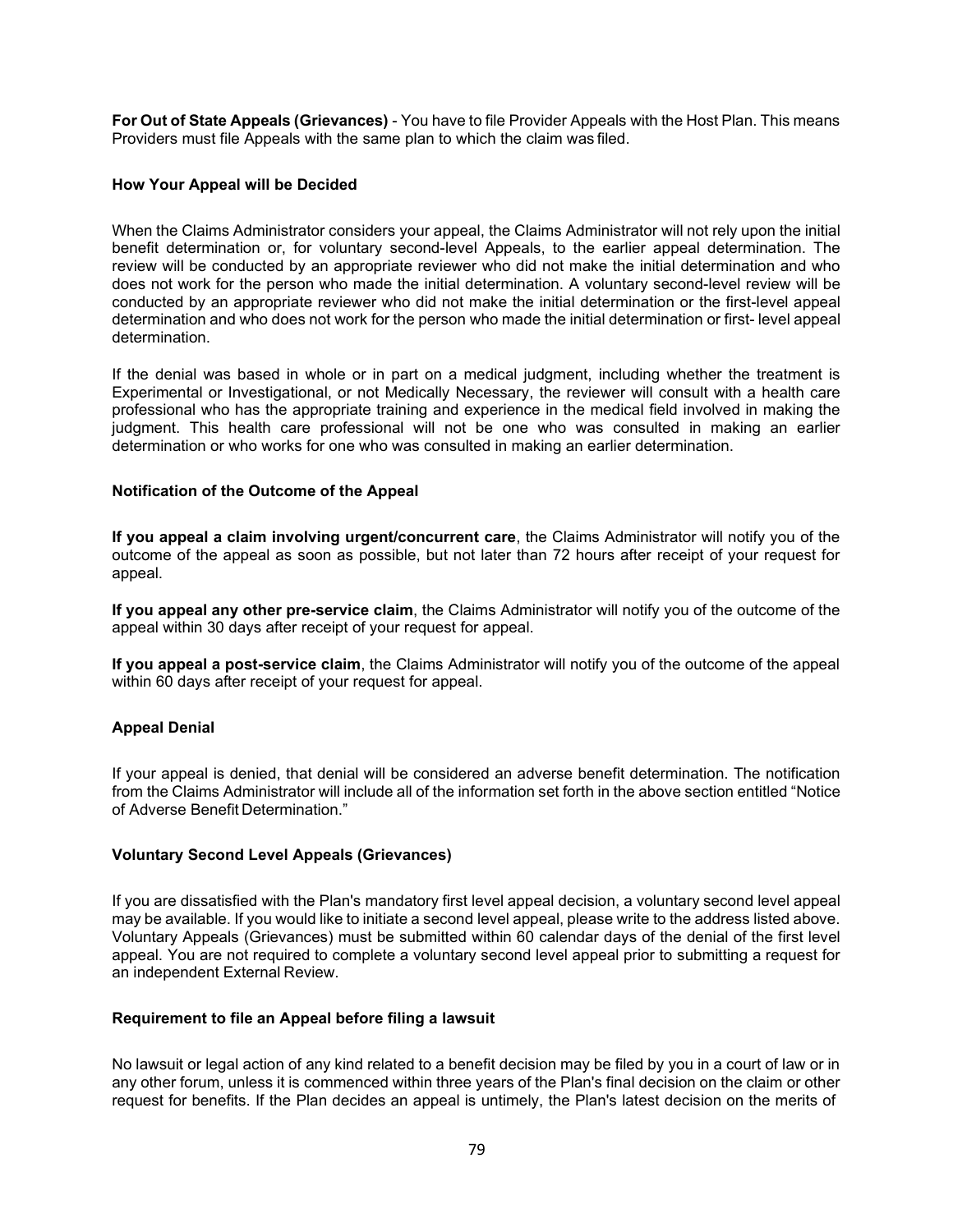the underlying claim or benefit request is the final decision date. You must exhaust the Plan's internal Appeals Procedure but not including any voluntary level of appeal or the independent External Review, before filing a lawsuit or taking other legal action of any kind against the Plan.

#### **The Claims Administrator reserves the right to modify the policies, procedures and timeframes in this section.**

#### **External Review**

If the outcome of the mandatory first level appeal is adverse to you, you may be eligible for an independent External Review pursuant to federal law. You must submit your request for External Review to the Claims Administrator within four (4) months of the notice of your final internal adverse determination. A request for an External Review must be in writing unless the Claims Administrator determines that it is not reasonable to require a written statement. You do not have to re-send the information that you submitted for internal appeal. However, you are encouraged to submit any additional information that you think is important for review. Claims submitted for External Review will be reviewed by a qualified medical professional who is not employed by the Claims Administrator or theEmployer.

For pre-service claims involving urgent/concurrent care, you may proceed with an Expedited External Review without filing an internal appeal or while simultaneously pursuing an expedited appeal through the Claims Administrator's internal appeal process. You or your authorized representative may request it orally or in writing. All necessary information, including the Claims Administrator's decision, can be sent between the Claims Administrator and you by telephone, facsimile or other similar method. To proceed with an Expedited External Review, you or your authorized representative must contact the Claims Administrator at the number shown on your Identification Card and provide at least the followinginformation:

- the Member's identity;
- the date(s) of the medical service;
- the specific medical condition or symptom;
- the Provider's name;
- the service or supply for which approval of benefits was sought; and
- any reasons the appeal should be processed on a more expedited basis.

All other requests for External Review should be submitted in writing unless the Claims Administrator determines that it is not reasonable to require a written statement. Such requests should be submitted by you or your authorized representative to:

#### **Anthem Blue Cross and Blue Shield ATTN: Appeals P.O. Box 105449 Atlanta, GA 30348**

This is not an additional step that you must take in order to fulfill your appeal procedure obligations described above. Your decision to seek External Review will not affect your rights to any other benefits under this health care Plan. There is no charge for you to initiate an independent External Review. The External Review decision is final and binding on all parties except for any relief available through applicable state law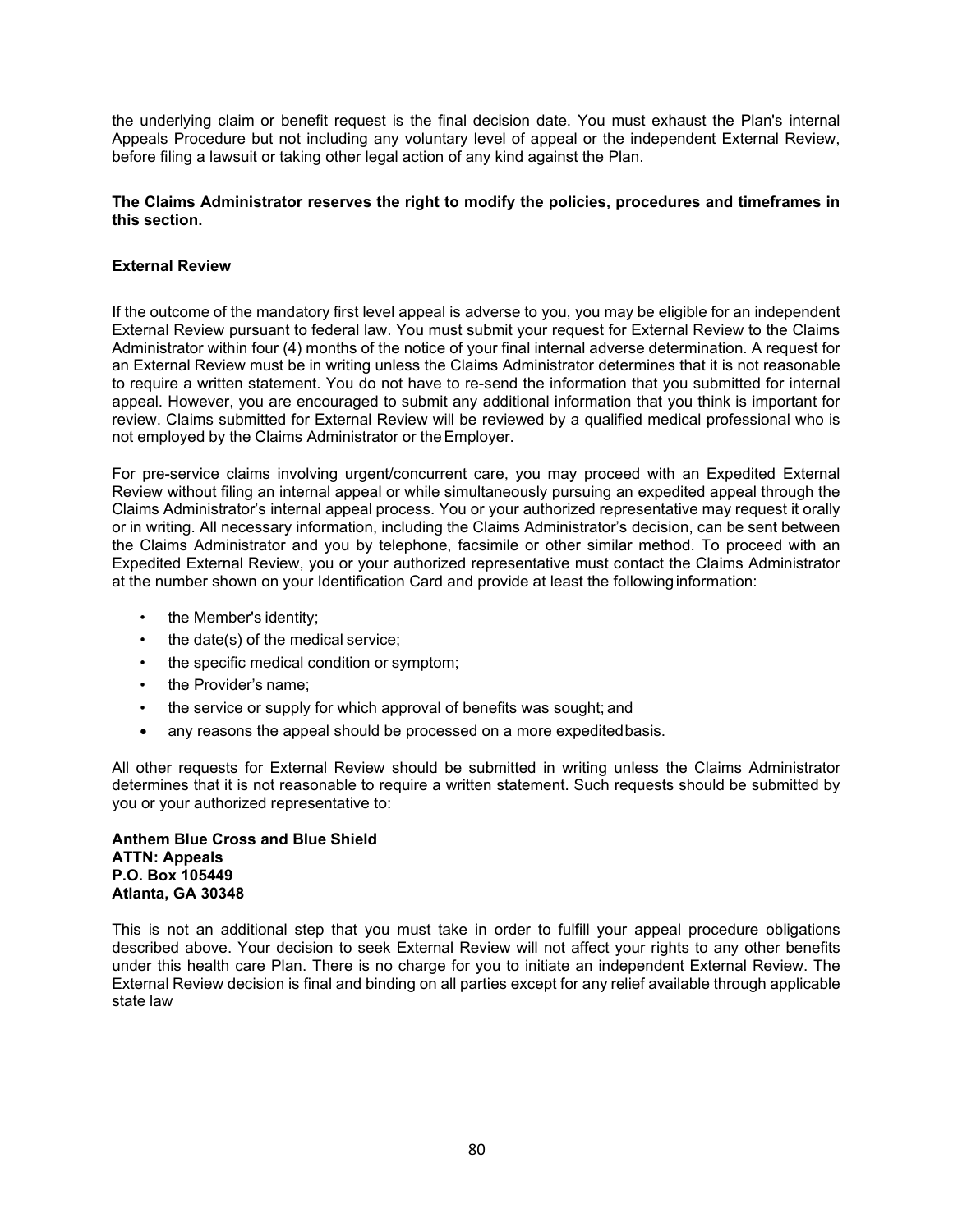# **Continuation of Coverage under Federal Law (COBRA)**

A Member who loses coverage under the Plan may be entitled to elect to continue coverage under the Plan, at his or her own expense, for 18-36 months after the coverage would otherwise end. These rights and the Member's responsibilities to protect his or her continuation rights are summarized below, but contact your Employer if you have any questions about your COBRA rights. COBRA continuation coverage is generally administered by the "COBRA Administrator," which is the office or third-party that will be your point of contact after the original qualifying event. You will receive more information on how to contact the COBRA Administrator once you have elected continuingcoverage.

## **Qualifying events for Continuation Coverage under Federal Law (COBRA)**

COBRA continuation coverage is available when a Member's coverage under the Plan would otherwise end because of certain "qualifying events." After a qualifying event, COBRA continuation coverage must be offered to each person who is a "qualified beneficiary." A qualified beneficiary is a Member who is covered under the Plan on the day before the qualifying event. Qualified beneficiaries who elect COBRA must pay for this COBRA continuation coverage.

Each qualified beneficiary may elect continuation independently. Members also may elect COBRA continuation coverage on behalf of their Spouses, and parents or legal guardians may elect COBRA continuation coverage on behalf of their children. A child born to, or placed for adoption with, a covered Subscriber during the period of continuation coverage is also eligible for continuation coverage.

| <b>Initial Qualifying Event</b>                                                                                                                                                              | <b>Length of Availability of Coverage</b> |
|----------------------------------------------------------------------------------------------------------------------------------------------------------------------------------------------|-------------------------------------------|
| <b>For Employees:</b><br>Voluntary or Involuntary Termination (other than gross<br>misconduct) or Loss of Coverage Under an<br>Employer's Health Plan Due to Reduction In Hours<br>Worked    | 18 months                                 |
| For Spouses/Dependents:                                                                                                                                                                      |                                           |
| A Covered Employee's Voluntary or Involuntary<br>Termination (other than gross misconduct) or Loss of<br>Coverage Under an Employer's Health Plan Due to<br><b>Reduction In Hours Worked</b> | 18 months                                 |
| Covered Employee's Entitlement to Medicare (if it<br>leads to a loss of coverage under this Plan)                                                                                            | 36 months                                 |
| Divorce or Legal Separation                                                                                                                                                                  | 36 months                                 |
| Death of a Covered Employee                                                                                                                                                                  | 36 months                                 |
| <b>For Dependents:</b><br>Loss of Dependent Child Status, e.g., turning age 26                                                                                                               | 36 months                                 |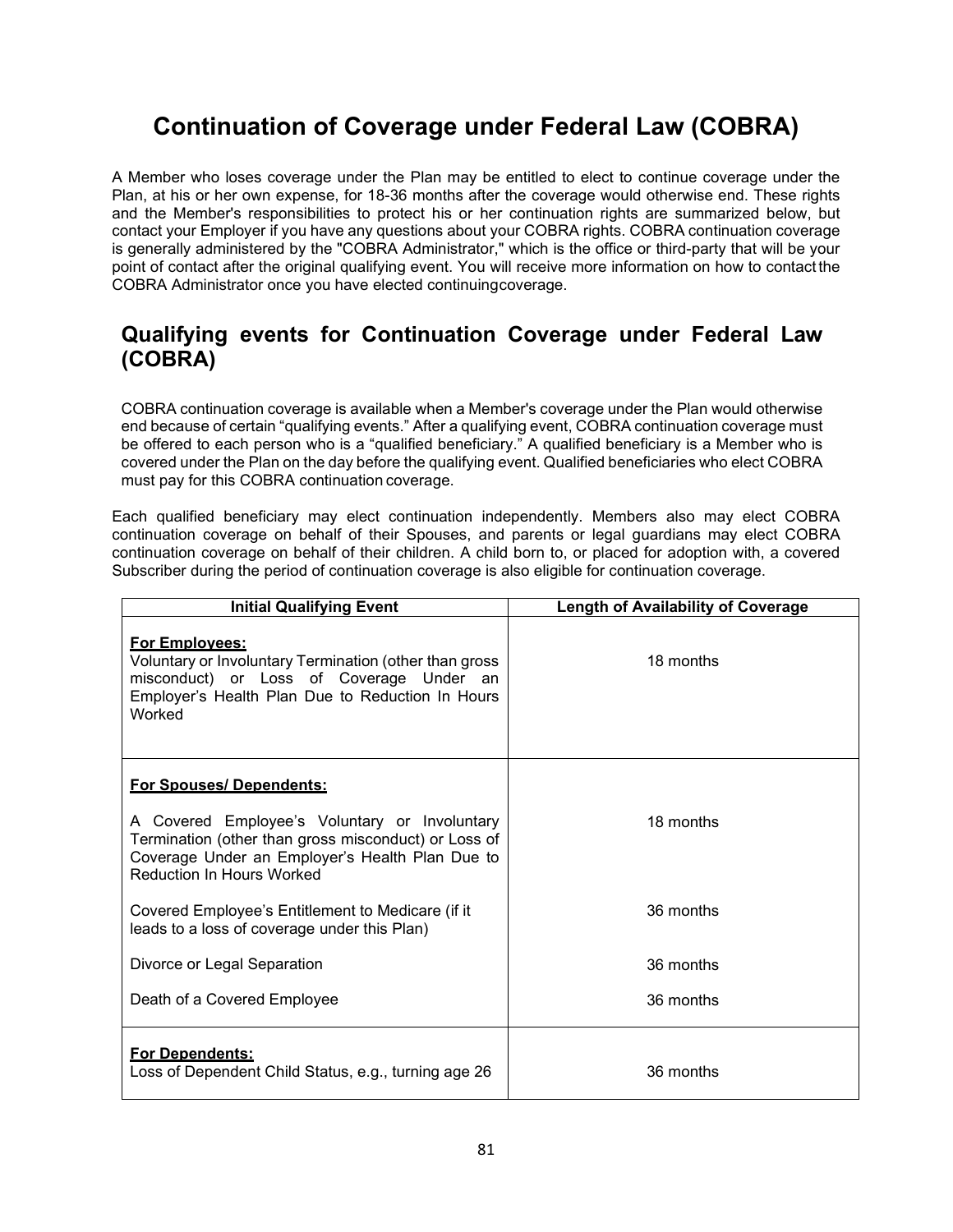Continuation coverage stops before the end of the maximum continuation period if the Member becomes entitled to Medicare benefits. If a Subscriber becomes entitled to Medicare benefits, then a qualified beneficiary – other than the Medicare beneficiary – is entitled to continuation coverage for no more than a total of 36 months from the date the Subscriber became entitled to Medicare. (For example, if you become entitled to Medicare prior to termination of employment or reduction in hours, COBRA continuation coverage for your Spouse and children can last up to 36 months after the date of Medicare entitlement.)

If you are a retiree under this Plan, filing a proceeding in bankruptcy under Title 11 of the United States Code may be a qualifying event. If a proceeding in bankruptcy is filed with respect to your Employer, and that bankruptcy results in the loss of coverage, you will become a qualified beneficiary with respect to the bankruptcy. Your surviving Spouse and Dependent children will also become qualified beneficiaries if bankruptcy results in the loss of their coverage under this Plan. If COBRA coverage becomes available to a retiree and his or her covered family members as a result of a bankruptcy filing, the retiree may continue coverage for life. His or her Spouse and Dependents may continue coverage for a maximum period of up to 36 months following the date of the retiree's death.

### **Second qualifying event**

If your family has another qualifying event (such as a legal separation, divorce, etc.) during the initial 18 months of COBRA continuation coverage, your Dependents can receive up to 18 additional months of COBRA continuation coverage, for a maximum of 36 months from the original qualifying event. Such additional coverage is only available if the second qualifying event would have caused your Dependents to lose coverage under the Plan had the first qualifying event not occurred. A qualified beneficiary must give timely notice to the COBRA Administrator in such asituation.

#### **Notification Requirements**

You must notify your (or the Employee's) campus Benefits/Human Resources office within 60 days of your divorce, legal separation or the failure of your enrolled Dependents to meet the program's definition of Dependent. This notice must be provided in writing to the campus Benefits/Human Resources Office. Thereafter, the COBRA Administrator will notify qualified beneficiaries of their rights to elect continuing coverage.

### **Electing COBRA Continuation Coverage**

To continue enrollment, a qualified beneficiary must make an election within 60 days of the date your coverage would otherwise end or the date the COBRA Administrator notifies the qualified beneficiary of this right, whichever is later. You must pay the total premium appropriate for the type of benefit coverage you choose to continue. If the premium rate changes for active associates, your monthly premium will also change. The premium you must pay cannot be more than 102% of the total cost (Employee and Employer) of coverage available to active Employees with similar coverage, and it must be paid to the COBRA Administrator within 30 days of the date due, except that the initial premium payment must be made before 45 days after the initial election for continuation coverage, or your continuation rights will be forfeited.

#### **Disability extension of 18-month period of continuation coverage**

A qualified beneficiary who is determined, at the time of the qualifying event, to be disabled under Title II (OASDI) or Title XVI (SSI) of the Social Security Act, or who becomes disabled during the first 60 days of COBRA continuation coverage, may continue coverage for 29 months after the qualifying event. Family members of the disabled employee are also eligible for the disability extension. To qualify for the extension, the disabled qualified beneficiary must provide notice of his or her disability status within 60 days of the disability determination or the COBRA qualifying date, whichever is later. In these cases, the Employer can charge 150% of premium for months 19 through 29. This would allow health coverage to be provided in the period between the end of 18 months and the time that Medicare begins coverage for the disabled individual at 29 months. If a qualified beneficiary is determined by the Social Security Administration to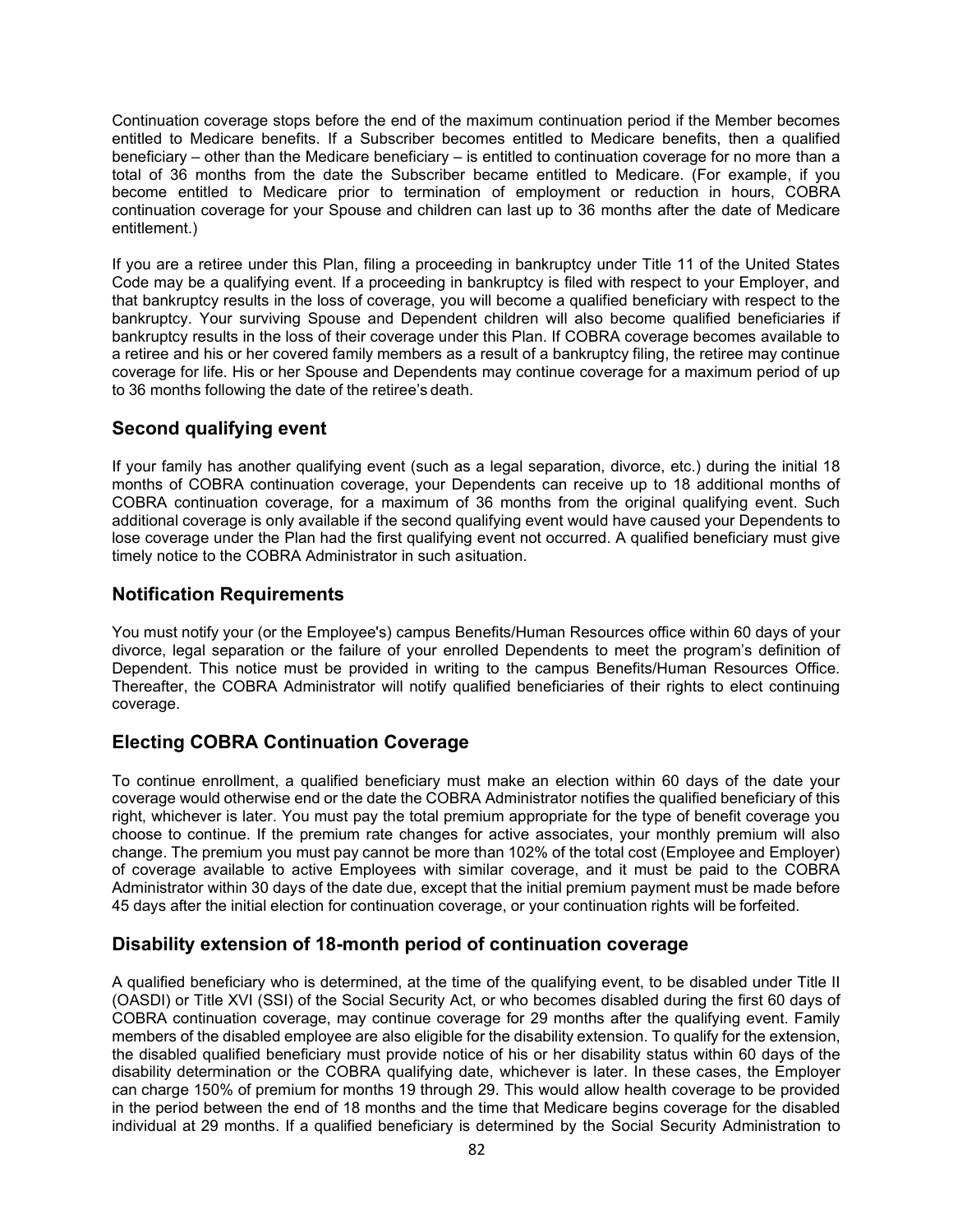no longer be disabled, the qualified beneficiary must notify the Plan Administrator of that fact in writing within 30 days after the Social Security Administration's determination.

#### **When COBRA Coverage Ends**

COBRA benefits are available without proof of insurability and coverage will end on the earliest of the following:

- A covered individual reaches the end of the maximum coverage period;
- A covered individual fails to pay a required premium on time;
- A covered individual becomes covered under any other group health plan after electing COBRA;
- A covered individual becomes entitled to Medicare after electing COBRA; or
- The University System of Georgia terminates all of its group welfare benefit plans.

#### **Other Coverage Options Besides COBRA Continuation Coverage**

Instead of enrolling in COBRA continuation coverage, there may be other coverage options for you and your family through the Health Insurance Marketplace, Medicaid, or other group health plan coverage options (such as a spouse's plan) through what is called a "special enrollment period." Some of these options may cost less than COBRA continuation coverage. You can learn more about many of these options at [www.healthcare.gov.](http://www.healthcare.gov/)

## **Continuation of Coverage Due to Military Service**

Under the Uniformed Services Employment and Reemployment Rights Act of 1994 (USERRA), a Subscriber who is absent from employment on account of military leave may have a right to continuation of benefits. This right is nearly identical to COBRA except that (1) coverage is available for 24 months; and (2) the Employer pays the full premium after the first month of the absence (but not the additional 2% that is charged for COBRA continuation coverage) but pays only the active Employee rate for the first month of the absence.

## **Family and Medical Leave Act of 1993**

An Employee may continue membership in the Plan as provided by the Family and Medical LeaveAct. An Employee who has been employed at least one year, within the previous 12 months is eligible to choose to continue coverage for up to 12 weeks of unpaid leave for the following reasons:

- The birth of the Employee's child.
- The placement of a child with the Employee for the purpose of adoption or foster care.
- To care for a seriously ill Spouse, child or parent.
- A serious health condition rendering the Employee unable to perform his or herjob.

If the Employee chooses to continue coverage during the leave, the Employee will be given the same health care benefits that would have been provided if the Employee were working, with the same premium contribution that applies to active Employees. If the Employee's premium for continued membership in the Plan is more than 30 days late, the Employer will send written notice to the Employee. It will tell the Employee that his or her membership will be terminated and what the date of the termination will be if payment is not received by that date. This notice will be mailed at least 15 days before the termination date.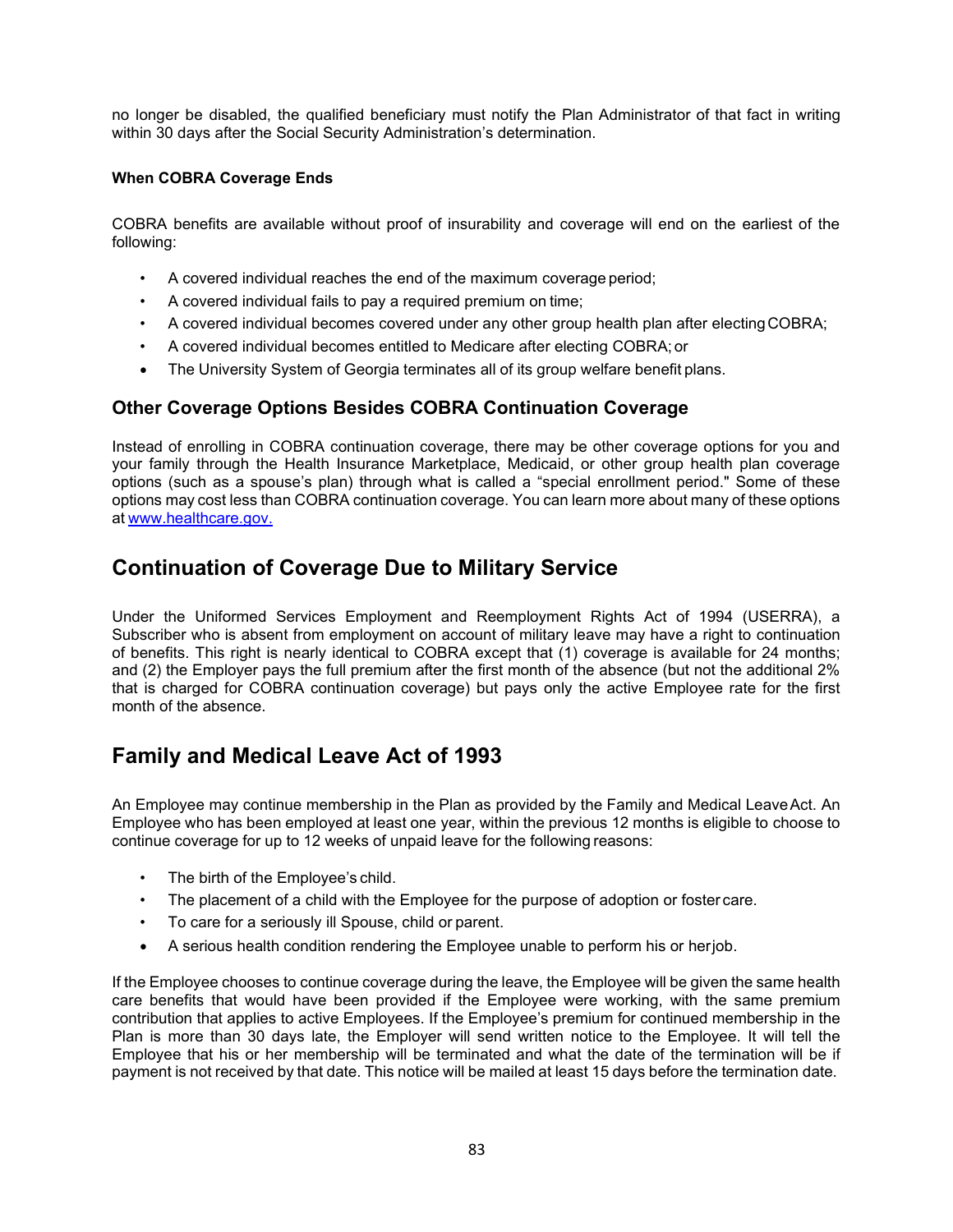Once the employee returns to work after his/her leave period ends, the Employee's coverage may be restored to the same level the Employee had prior to his/her leave period if the Employee continues to be eligible for coverage.

Please contact your Human Resources/Benefits Office for more Family and Medical Leave Act information.

#### **For More Information**

This notice does not fully describe the continuation coverage or other rights under the Plan. More information about continuation coverage and your rights under this Plan is available from your campus Benefits/Human Resources Office or the appropriate COBRA Administrator.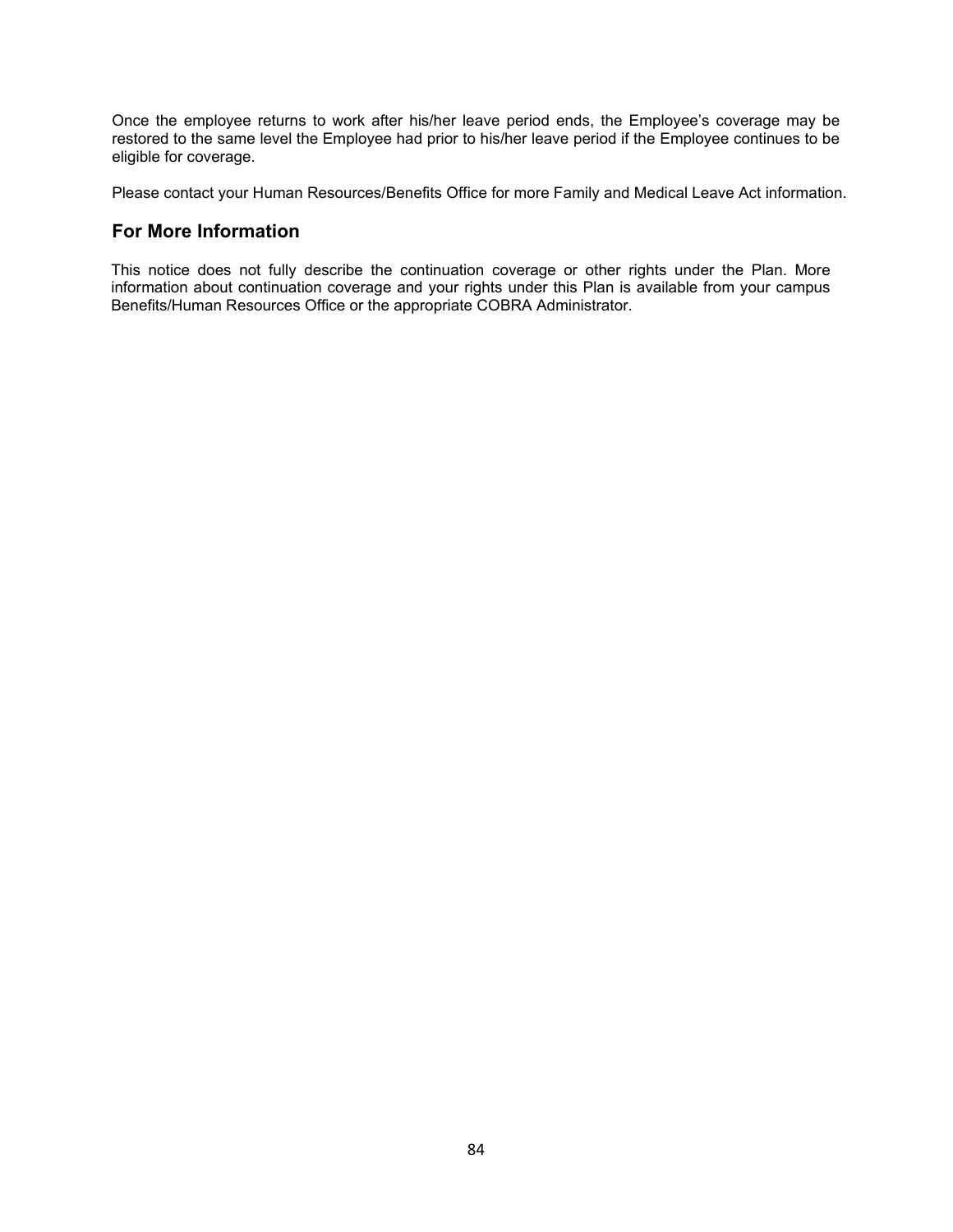# **General Provisions**

## **Clerical Error**

A clerical error will never disturb or affect your coverage, as long as your coverage is valid under the rules of the Plan. This rule applies to any clerical error, regardless of whether it was the fault of the Plan or the Claims Administrator.

#### **When Your Comprehensive Care Healthcare Plan Coverage Ends**

Your coverage under this Plan will end on the last day of the month in which:

- You are no longer eligible to participate in the Plan;
- You elect to withdraw from the Plan during an open enrollment period (in the event of a Plan enrollment change during open enrollment, coverage will be effective January 1);
- Your employment is terminated;
- You fail to make any required employee contribution; or
- The Plan is terminated.

## **Confidentiality and Release of Information**

Applicable state and federal law requires us to undertake efforts to safeguard your medical information.

For informational purposes only, please be advised that a statement describing the Claims Administrator's policies and procedures regarding the protection, use and disclosure of your medical information is available on the Anthem website and can be furnished to you upon request by contacting the Member Services department.

## **Medicare**

Any benefits covered under both this Plan and Medicare will be covered according to Medicare Secondary Payer legislation, regulations, and Centers for Medicare & Medicaid Services guidelines, subject to federal court decisions. Federal law controls whenever there is a conflict among state law, Benefit Booklet terms, and federal law.

Except when federal law requires the Plan to be the primary payer, the benefits under this Plan for Members age 65 and older, or Members otherwise eligible for Medicare, do not duplicate any benefit for which Members are entitled under Medicare, including Part B. Where Medicare is the responsible payer, all sums payable by Medicare for services provided to you shall be reimbursed by or on your behalf to the Plan, to the extent that payment was made for such services. For the purposes of the calculation of benefits, where Medicare should be the primary payor, if you have not enrolled in Medicare Part B, when you are eligible, the Claims Administrator will calculate benefits as if you had enrolled. **You should enroll in Medicare Part B as soon as possible to avoid potential liability.**

## **Modifications**

The Plan Sponsor may change the benefits described in this Benefit Booklet and the Member will be informed of such changes as required by law. This Benefit Booklet shall be subject to amendment, modification, and termination in accordance with any of its provisions by the Employer, or by mutual agreement between the Claims Administrator and the Employer without the consent or concurrence of any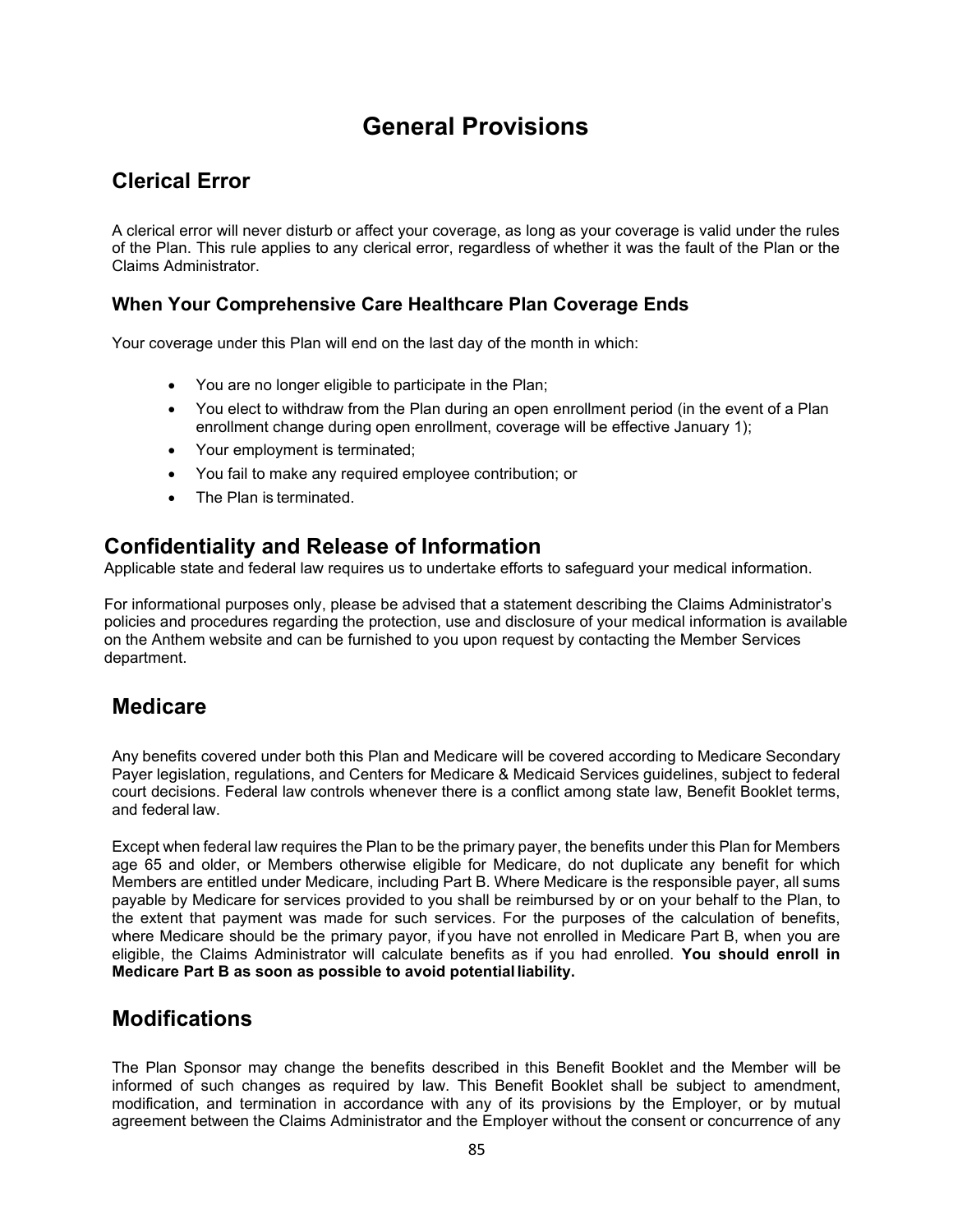Member. By electing benefits under the Plan or accepting the Plan benefits, all Members legally capable of contracting, and the legal representatives of all Members incapable of contracting, agree to all terms, conditions, and provisions hereof.

## **Not Liable for Provider Acts or Omissions**

The Claims Administrator is not responsible for the actual care you receive from any person. This Benefit Booklet does not give anyone any claim, right, or cause of action against the Claims Administrator based on the actions of a Provider of health care, services, or supplies.

## **Policies and Procedures**

The Claims Administrator, on behalf of the Employer, may adopt reasonable policies, procedures, rules and interpretations to promote the orderly and efficient administration of the Plan with which a Member shall comply.

The Claims Administrator may offer pilots only in certain designated geographic areas. These pilot initiatives are part of the Claims Administrator's ongoing effort to find innovative ways to make available high quality and more affordable healthcare. A pilot initiative may affect some, but not all, Members under the Plan. The Claims Administrator reserves the right to discontinue a pilot initiative at anytime.

## **Relationship of Parties (Employer-Member Claims Administrator)**

Neither the Employer nor any Member is the agent or representative of the Claims Administrator.

## **Employer's Sole Discretion**

The Employer may, in its sole discretion, cover services and supplies not specifically covered by the Plan. This applies if the Employer, with advice from the Claims Administrator, determines such services and supplies are in lieu of more expensive services and supplies which would otherwise be required for the care and treatment of a Member.

## **Right of Recovery**

- If you or your Covered Dependents have a claim for damages or a right to reimbursement from a third party or parties for any condition, illness or Injury for which benefits are paid under this program, the Claims Administrator shall have a right of recovery. Our right of recovery shall be limited to the amount of any benefits paid for covered medical expenses under this program, but shall not include non-medical items. Money received for future medical care or pain and suffering may not be recovered. Our right of recovery shall include compromise settlements. You or your attorney must inform us of any legal action or settlement discussion, ten days prior to settlement or trial. The Claims Administrator will then notify you of the amount the Claims Administrator seeks, and the amount of your legal expenses the Claims Administrator will pay.
- Whenever payment has been made in error, the Claims Administrator will have the right to recover such payment from you or, if applicable, the Provider. In the event the Claims Administrator recovers a payment made in error from the Provider, except in cases of fraud, the Claims Administrator will only recover such payment from the Provider during the 24 months after the date the Claims Administrator made the payment on a claim submitted by the Provider. The Claims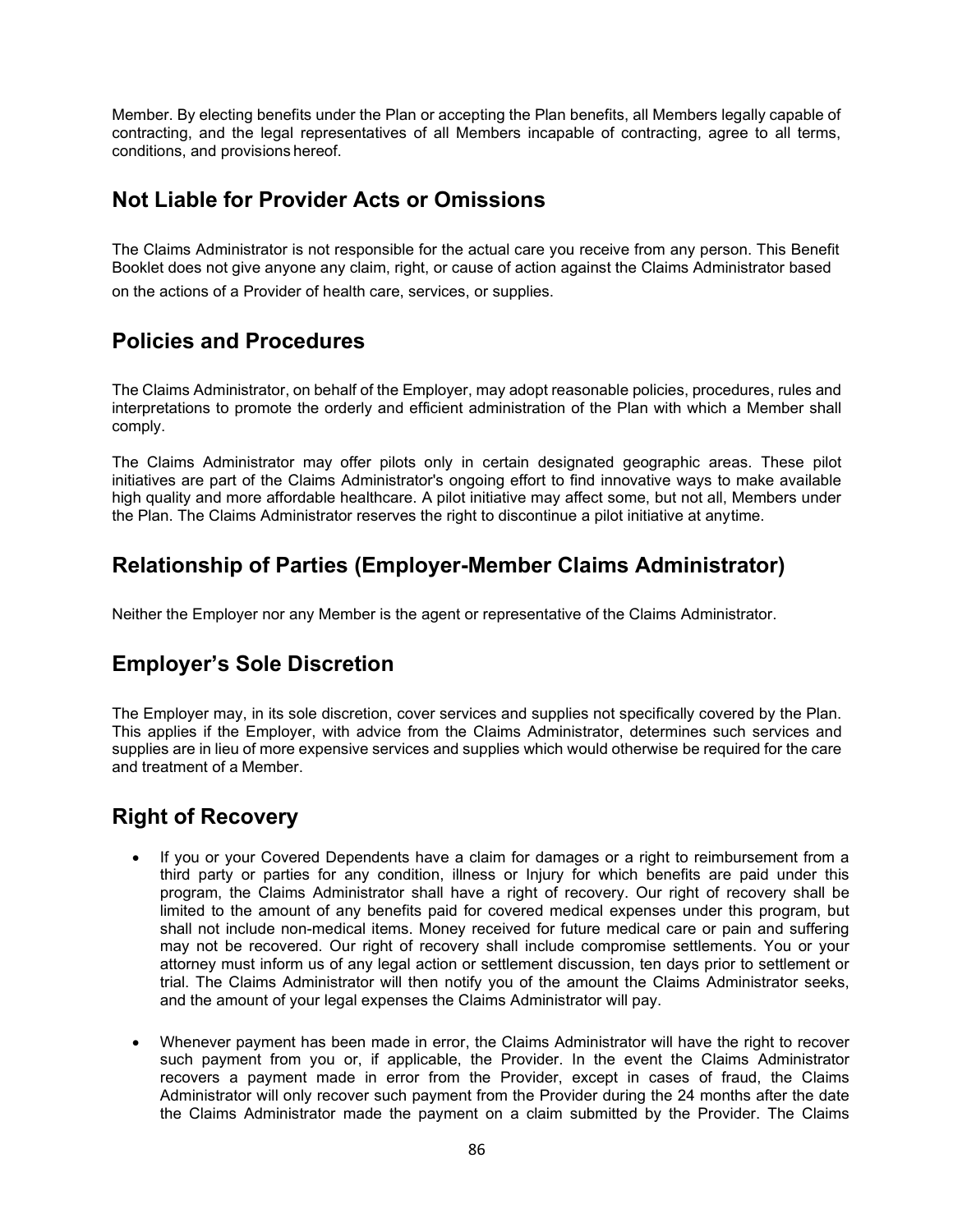Administrator reserves the right to deduct or offset any amounts paid in error from any pending or future claim payable under the Plan.

- The Claims Administrator has oversight responsibility for compliance with Provider and vendor and subcontractor contracts. The Claims Administrator may enter into a settlement or compromise regarding enforcement of these contracts and may retain any recoveries made from a Provider, vendor, or subcontractor resulting from these audits if the return of the overpayment is not feasible. We reserve the right to deduct or offset, including cross plan offsetting on In-Network claims and on Out-Of-Network claims where the Out-Of-Network Provider agrees to cross plan offsetting, any amounts paid in error from any pending or future claim.
- The Claims Administrator has established recovery policies to determine which recoveries are to be pursued, when to incur costs and expenses and settle or compromise recovery amounts. The Claims Administrator will not pursue recoveries for overpayments if the cost of collection exceeds the overpayment amount. The Claims Administrator may not provide you with notice of overpayments made by us or you if the recovery method makes providing such notice administratively burdensome.

## **Workers' Compensation**

The benefits under this Plan are not designed to duplicate benefits that you are eligible for under Workers' Compensation Law. All money paid or owed by Workers' Compensation for services provided to you shall be paid back by, or on your behalf to the Plan if it has made payment for the services received. It is understood that coverage under this Plan does not replace or affect any Workers' Compensation coverage requirements.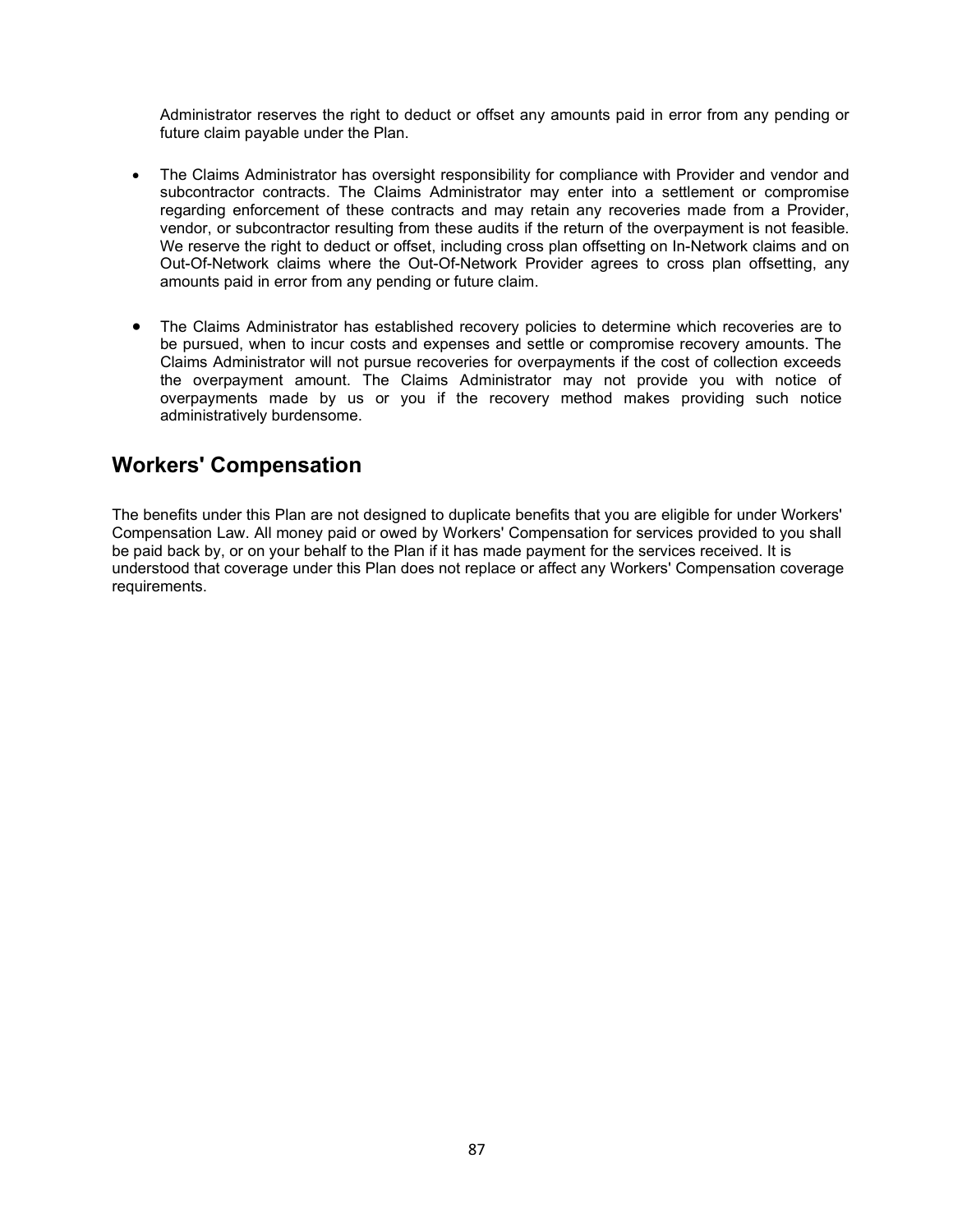# **Definitions**

If a word or phrase in this Benefit Booklet has a special meaning, such as Medical Necessity or Covered Services, it will start with a capital letter, and be defined below. If you have questions on any of these definitions, please call Customer Service at the number on the back of your Identification Card.

### **Accidental Injury**

An unexpected Injury for which you need Covered Services while enrolled in this Plan. It does not include injuries that you get benefits for under any Workers' Compensation, Employer's liability or similar law.

#### **Administrative Services Agreement**

The agreement between the Claims Administrator and the Employer regarding the administration of certain elements of the health care benefits of this Plan.

#### **Ambulatory Surgical Facility**

A Facility, with a staff of Doctors, that:

- 1. Is licensed where required;
- 2. Has permanent facilities and equipment to perform surgical procedures on an Outpatient basis;
- 3. Gives treatment by or under the supervision of Doctors and nursing services when the patient is in the Facility;
- 4. Does not have Inpatient accommodations;and
- 5. Is not, other than incidentally, used as an office or clinic for the private practice of a Doctor or other professional Provider.

#### **Appeals**

Please see the "Your Right to Appeal" section.

#### **Applied Behavior Analysis (ABA)**

The design, implementation, and evaluation of environmental modifications, using behavioral stimuli and consequences to produce socially significant improvement in human behavior, including the use of direct observation, measurement, and functional analysis of the relationship between environment and behavior.

#### **Authorized Service(s)**

A Covered Service you get from an Out-of-Network Provider that the Claims Administrator has agreed to cover at the In-Network level. You will have to pay any In-Network Deductible, Coinsurance, and/or Copayment(s) that apply, and may also have to pay the difference between the Maximum Allowed Amount and the Out-of-Network Provider's charge. Please see "Claims Payment" for more details.

#### **Balance Billing**

The dollar amount charged by a Provider that is in excess of the Plan's allowed amount for medical care or treatment. Amounts that are balance billed by a Provider are the Member's responsibility. Member costs incurred for Balance Billing will not apply toward the annual Deductible or toward the annual Out-of- Pocket Maximum.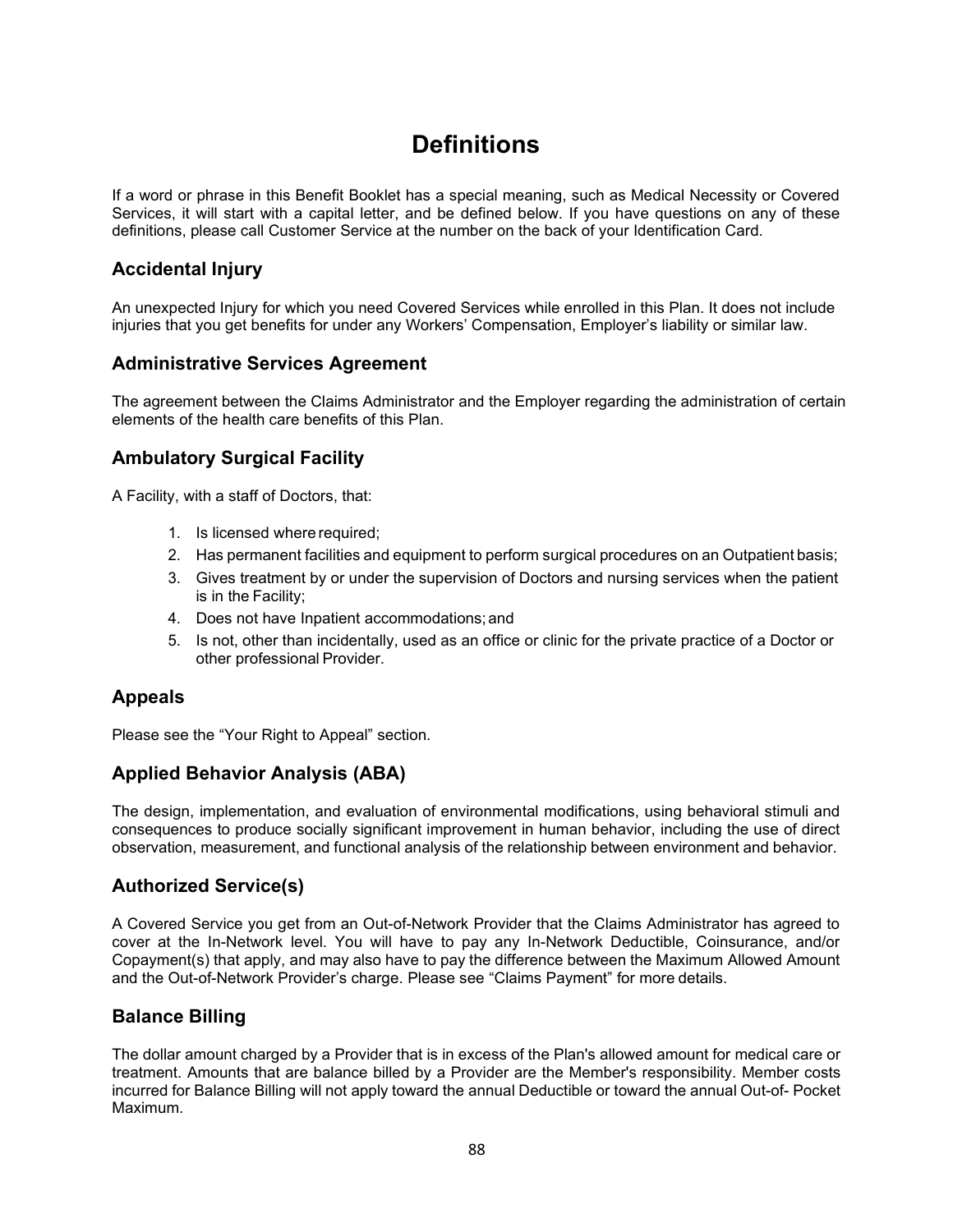#### **Benefit Booklet**

This document. The Benefit Booklet provides you with a summary of your benefits while you are enrolled under the Plan.

### **Benefit Period**

Each Benefit Period begins on January 1st and ends on December 31st. If your coverage ends before the end of the calendar year, then your Benefit Period also ends

#### **Benefit Period Maximum**

The maximum amount that the Plan will pay for specific Covered Services during a Benefit Period.

#### **Centers of Excellence (COE) Network**

A network of health care facilities, which have been selected to give specific services to Members based on their experience, outcomes, efficiency, and effectiveness. An In-Network Provider under this Plan is not necessarily a COE. To be a COE, the Provider must have a Center of Excellence Agreement with the Claims Administrator.

#### **Claims Administrator**

The company the Plan Sponsor chose to administer its health benefits. Blue Cross and Blue Shield of Georgia, Inc. was chosen to administer this Plan. The Claims Administrator provides administrative claims payment services only and does not assume any financial risk or obligation with respect to claims.

#### **Coinsurance**

The fraction or percentage of the cost of a Covered Service that the Member is obligated to pay. If the Plan pays 90% of the network rate after a Deductible is satisfied, for example, the Member's Coinsurance is 10% of the network rate.

#### **Copayment**

A fixed amount you pay toward a Covered Service. You normally have to pay the Copayment when you get health care. The amount can vary by the type of Covered Service you get. For example, you may have to pay a \$15 Copayment for an office visit, but a \$150 Copayment for Emergency Care. See the "Benefit at a Glance" for details. Your Copayment will be the lesser of the amount shown in the "Benefit at a Glance" or the amount the Provider charges.

#### **Covered Services**

Health care services, supplies, or treatment described in this Benefit Booklet that are given to you by a Provider. To be a Covered Service the service, supply or treatment must be:

- Medically necessary or specifically included as a Covered Service under this Benefit Booklet.
- Within the scope of the Provider's license.
- Given while you are covered under the Plan.
- Not Experimental or Investigational, excluded, or limited by this Benefit Booklet, or by any amendment or rider to this Benefit Booklet.
- Approved by the Claims Administrator before you get the service if Pre-Certification or Prior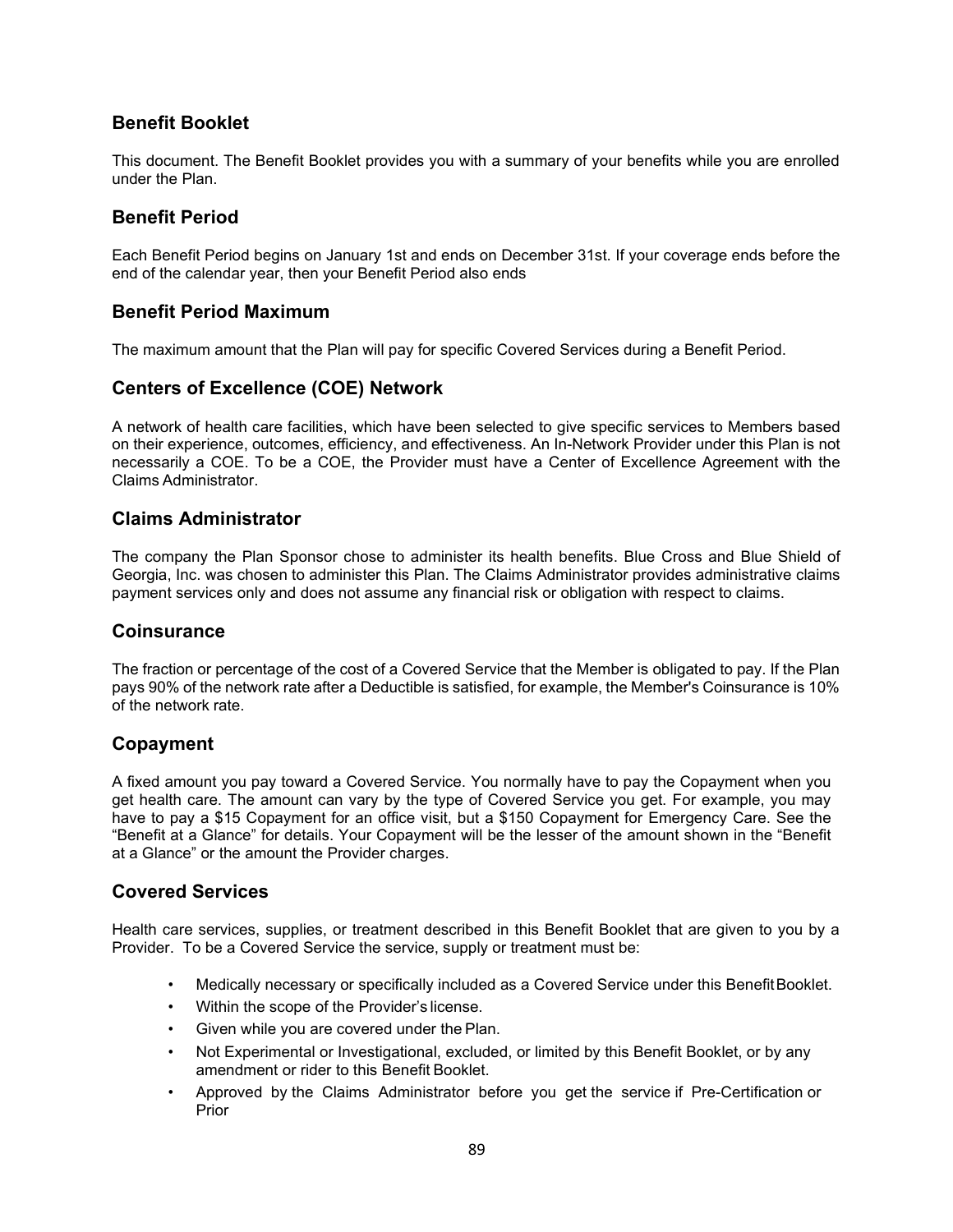Authorization is needed.

A charge for a Covered Service will only apply on the date the service, supply, or treatment was given to you.

The date for applying Deductible and other cost shares for an Inpatient stay is the date you enter the Facility except as described in the "Termination and Continuation of Coverage" section.

Covered Services do not include services or supplies not described in the Provider records.

#### **Covered Transplant Procedure**

Please see the "What's Covered" section for details.

#### **Custodial Care**

Any type of care, including room and board, that (a) does not require the skills of professional or technical workers; (b) is not given to you or supervised by such workers or does not meet the rules for post- Hospital Skilled Nursing Facility care; or (c) is given when you have already reached the greatest level of physical or mental health and are not likely to improve further.

Custodial Care includes any type of care meant to help you with activities of daily living that does not require the skill of trained medical or paramedical workers. Examples of Custodial Care include:

- •Help in walking, getting in and out of bed, bathing, dressing, eating, or using the toilet,
- •Changing dressings of non-infected wounds, after surgery or chronic conditions,
- •Preparing meals and/or special diets,
- •Feeding by utensil, tube, or gastrostomy,
- •Common skin and nail care,
- •Supervising medicine that you can take yourself,
- •Catheter care, general colostomy or ileostomycare,
- •Routine services which the Plan decides can be safely done by you or a non-medical person without the help of trained medical and paramedical workers,
- •Residential care and adult day care,
- •Protective and supportive care, includingeducation,
- •Rest and convalescent care.

Care can be Custodial even if it is recommended by a professional or performed in a Facility, such as in a Hospital or Skilled Nursing Facility, or at home.

#### **Deductible**

The amount you must pay for Covered Services before benefits begin under this Plan. For example, if your Deductible is \$1,000, your Plan won't cover anything until you meet the \$1,000 Deductible. The Deductible may not apply to all Covered Services. Please see the "Schedule of Benefits" for details.

#### **Dependent**

A Member of the Subscriber's family who meets the rules listed in the "Eligibility and Enrollment – Adding Members" section of this Benefit Booklet and who has enrolled in the Plan. Eligible Dependents are also referred to as Members.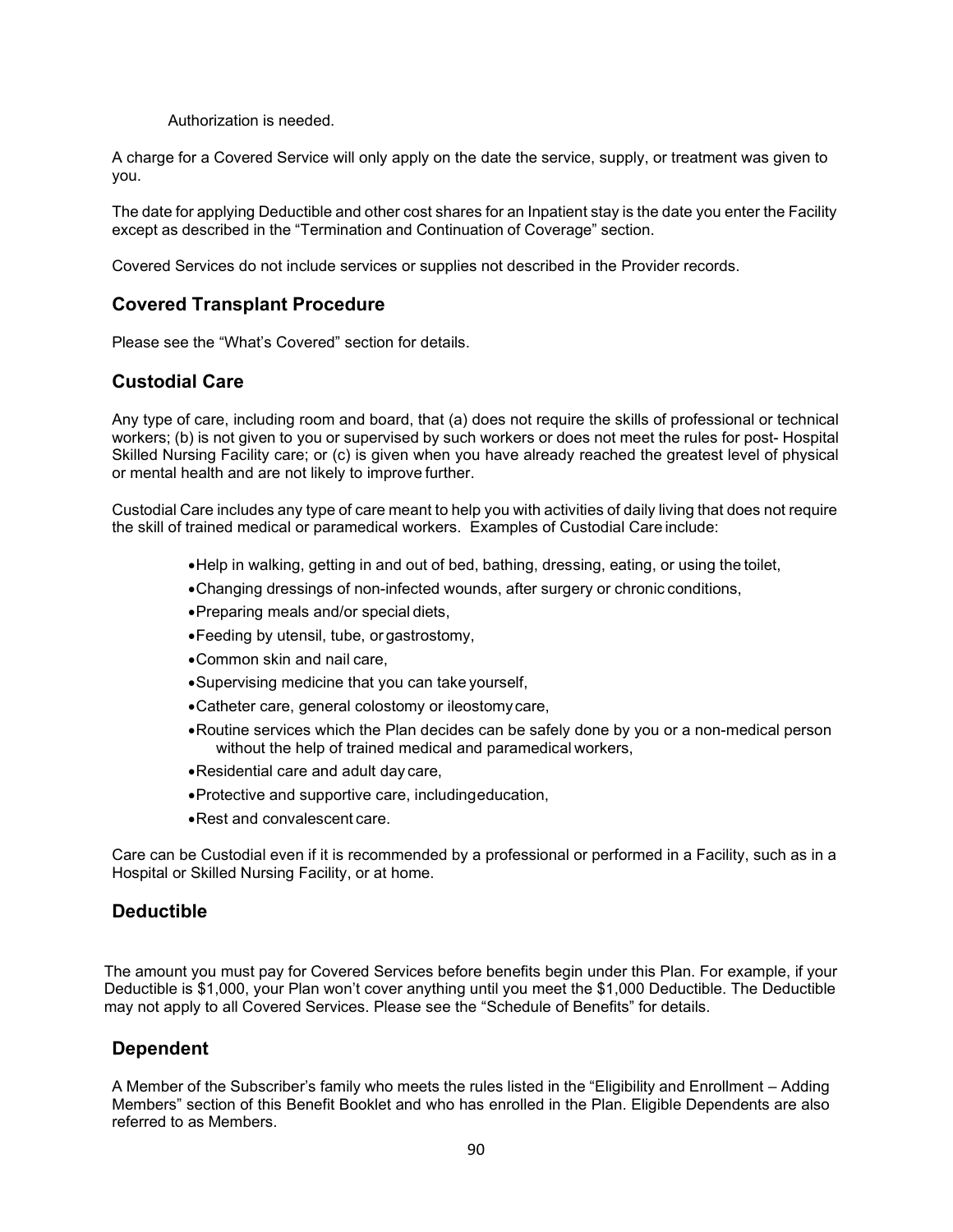### **Doctor**

See the definition of "Physician."

### **Effective Date**

The date your coverage begins under this Plan.

### **Emergency (Emergency Medical Condition)**

Please see the "What's Covered" section.

### **Emergency Care**

Please see the "What's Covered" section.

#### **Employee**

A person who is engaged in active employment with the Employer and is eligible for Plan coverage under the employment regulations of the Employer. The Employee is also called the Subscriber.

### **Employer**

An Employer whose Employees are eligible to participate in the Plan.

### **Excluded Services (Exclusion)**

Health care services your Plan doesn't cover.

#### **Experimental or Investigational**

Services which are considered Experimental or Investigational include services which (1) have not been approved by the Federal Food and Drug Administration or (2) for which medical and scientific evidence does not demonstrate that the expected benefits of the proposed treatment would be greater than the benefits of any available standard treatment and that adverse risks of the proposed treatment will not be substantially increased over those standard treatments. Such determination must result from prudent professional practices and be supported by at least two documents of medical and scientific evidence. Medical and scientific evidence means:

- Peer-reviewed scientific studies published in or accepted for publication by medical journals that meet nationally recognized requirements for scientific manuscripts and that submit most of their published articles for review by experts who are not part of the editorial staff;
- Peer-reviewed literature, biomedical compendia, and other medical literature that meet the criteria of the National Institutes of Health's National Library of Medicine for indexing in Index Medicus, Excerpta Medikcus (EMBASE), Medline, and MEDLARS data base or Health Services Technology Assessment Research (HSTAR);
- Medical journals recognized by the United States Secretary of Health and Human Services, under Section 18961 (t)(2) of the Social Security Act;
- The following standard reference compendia: The American Hospital Formulary Service-Drug Information, the American Medical Association Drug Evaluation, the American Dental Association Accepted Dental Therapeutics, and the United States Pharmacopoeia-Drug Information;
- Findings, studies, or research conducted by or under the auspices of federal government agencies and nationally recognized federal research institutes including the Federal Agency for Health Care Policy and Research, National Institutes of Health, National Cancer Institute, National Academyof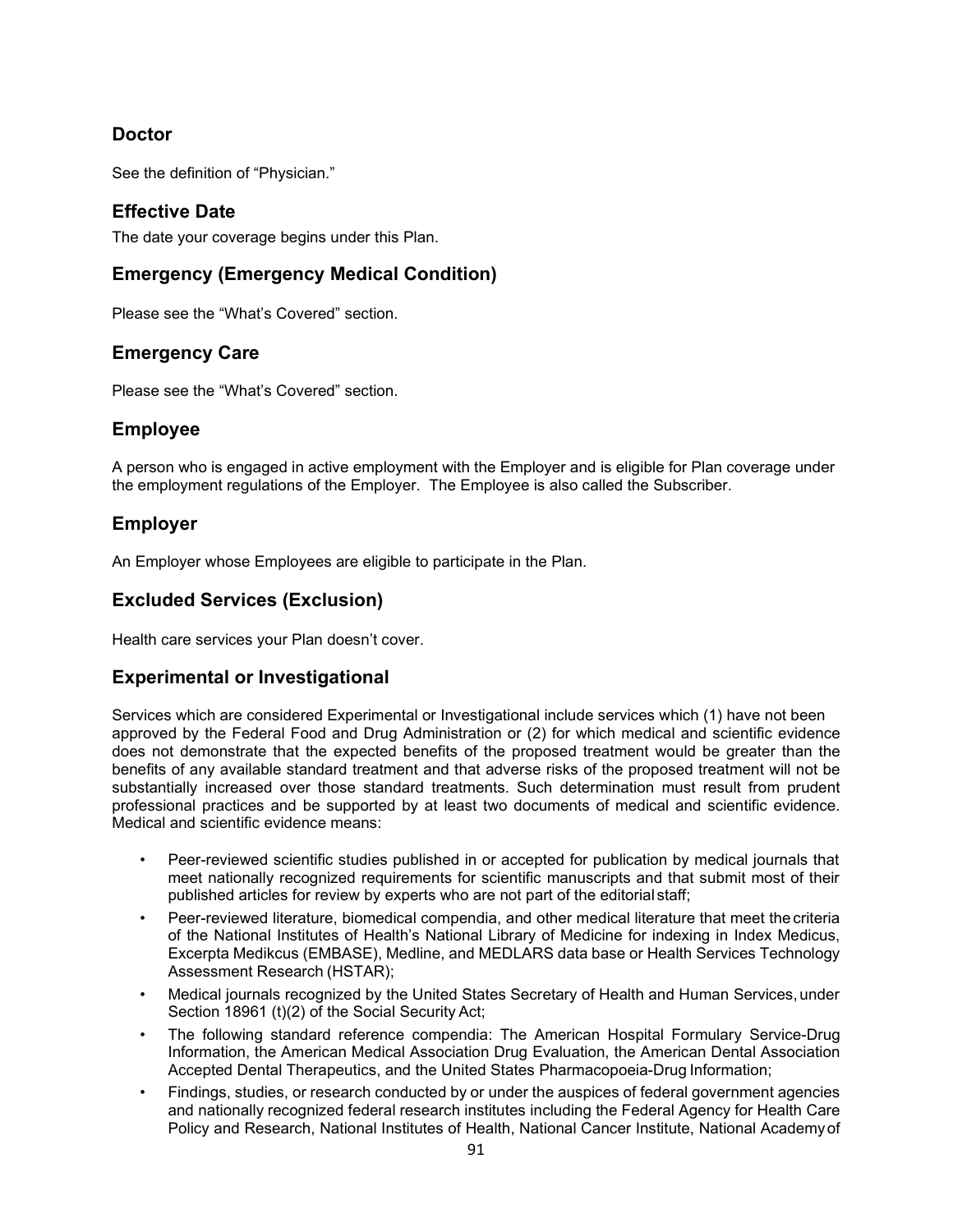Sciences, Health Care Financing Administration, and any national board recognized by the National Institutes of Health for the purpose of evaluating the medical value of health services;or It meets the following five technology assessmentcriteria:

- The technology must have final approval from the appropriate government regulatorybodies.
- The scientific evidence must permit conclusions concerning the effect of the technology of health outcomes.
- The technology must improve the net health outcome.
- The technology must be as beneficial as any established alternative.
- The technology must be beneficial in practice.

#### **Facility**

A facility including but not limited to, a Hospital, freestanding Ambulatory Surgical Facility, Chemical Dependency Treatment Facility, Skilled Nursing Facility, Home Health Care Agency or mental health facility, as defined in this Benefit Booklet. The Facility must be licensed, registered or approved by the Joint Commission on Accreditation of Hospitals or meet specific rules set by the ClaimsAdministrator.

#### **Facility Services**

Services rendered at an inpatient acute, outpatient, residential treatment facility, partial hospital program or intensive outpatient program.

#### **Health Plan or Plan**

The health benefits Plan established by the Employer and summarized in this Benefit Booklet, as it may be amended from time to.

#### **Home Health Care Agency**

A Facility, licensed in the state in which it is located, that:

- 1. Gives skilled nursing and other services on a visiting basis in your home; and
- 2. Supervises the delivery of such services under a plan prescribed and approved in writing by the attending Doctor.

#### **Hospice**

A Provider that gives care to terminally ill patients and their families, either directly or on a consulting basis with the patient's Doctor. It must be licensed by the appropriate agency.

#### **Hospital**

A Provider licensed and operated as required by law which has:

- 1. Room, board and nursing care;
- 2. A staff with one or more Doctors on hand at all times;
- 3. 24 hour nursing service;
- 4. All the facilities on site are needed to diagnose, care, and treat an illness or injury; and
- 5. Is fully accredited by the Joint Commission on Accreditation of Health CareOrganizations.

The term Hospital does not include a Provider, or that part of a Provider, used mainly for: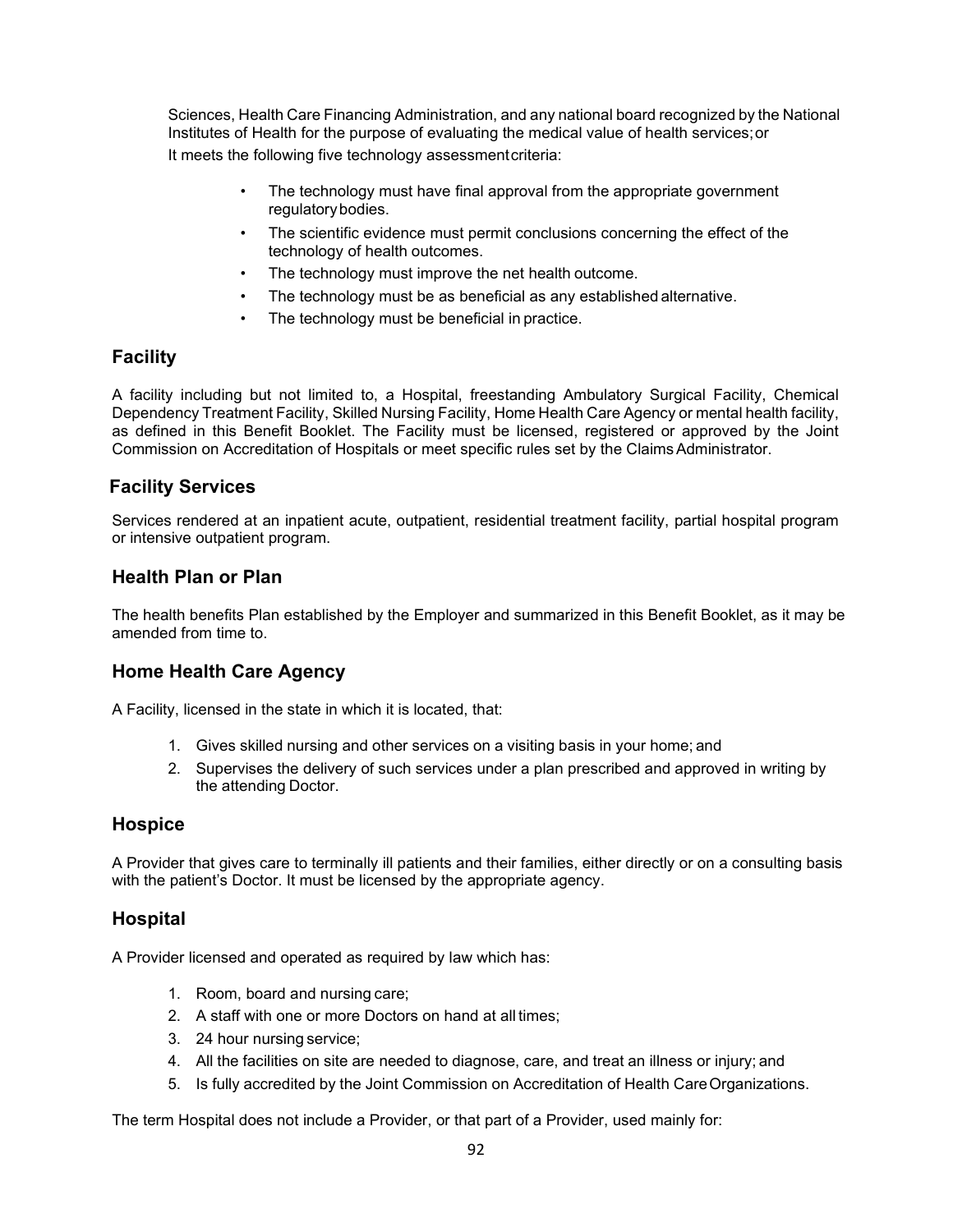- 1. Nursing care
- 2. Rest care
- 3. Convalescent care
- 4. Care of the aged
- 5. Custodial Care
- 6. Educational care
- 7. Subacute care
- 8. Treatment of alcohol abuse
- 9. Treatment of drug abuse

#### **Identification Card**

The latest card given to you showing your identification and group numbers, the type of coverage you have and the date coverage became effective.

#### **In-Network Provider**

A Provider that has a contract, either directly or indirectly, with the Claims Administrator, or another organization, to give Covered Services to Members through negotiated payment arrangements.

#### **Inpatient**

A Member who is treated as a registered bed patient in a Hospital and for whom a room and board charge is made.

#### **Intensive Outpatient Program**

Structured, multidisciplinary behavioral health treatment that provides a combination of individual, group and family therapy in a program that operates no less than 3 hours per day, 3 days per week.

#### **Maximum Allowed Amount**

The maximum payment that the Claims Administrator will allow for Covered Services. For more information, see the "Claims Payment"section.

#### **Medical Necessity (Medically Necessary)**

The Claims Administrator reserves the right to determine whether a service or supply is Medically Necessary. The fact that a Doctor has prescribed, ordered, recommended or approved a service or supply does not, in itself, make it Medically Necessary. The Claims Administrator considers a service Medically Necessary if it is:

- appropriate and consistent with the diagnosis and the omission of which could adversely affect or fail to improve the patient's condition;
- compatible with the standards of acceptable medical practice in the United States;
- not provided solely for your convenience or the convenience of the Doctor, health care provideror Hospital;
- not primarily Custodial Care;
- provided in a safe and appropriate setting given the nature of the diagnosis and the severity of the symptoms. For example, a Hospital stay is necessary when treatment cannot be safely provided on an outpatient basis; and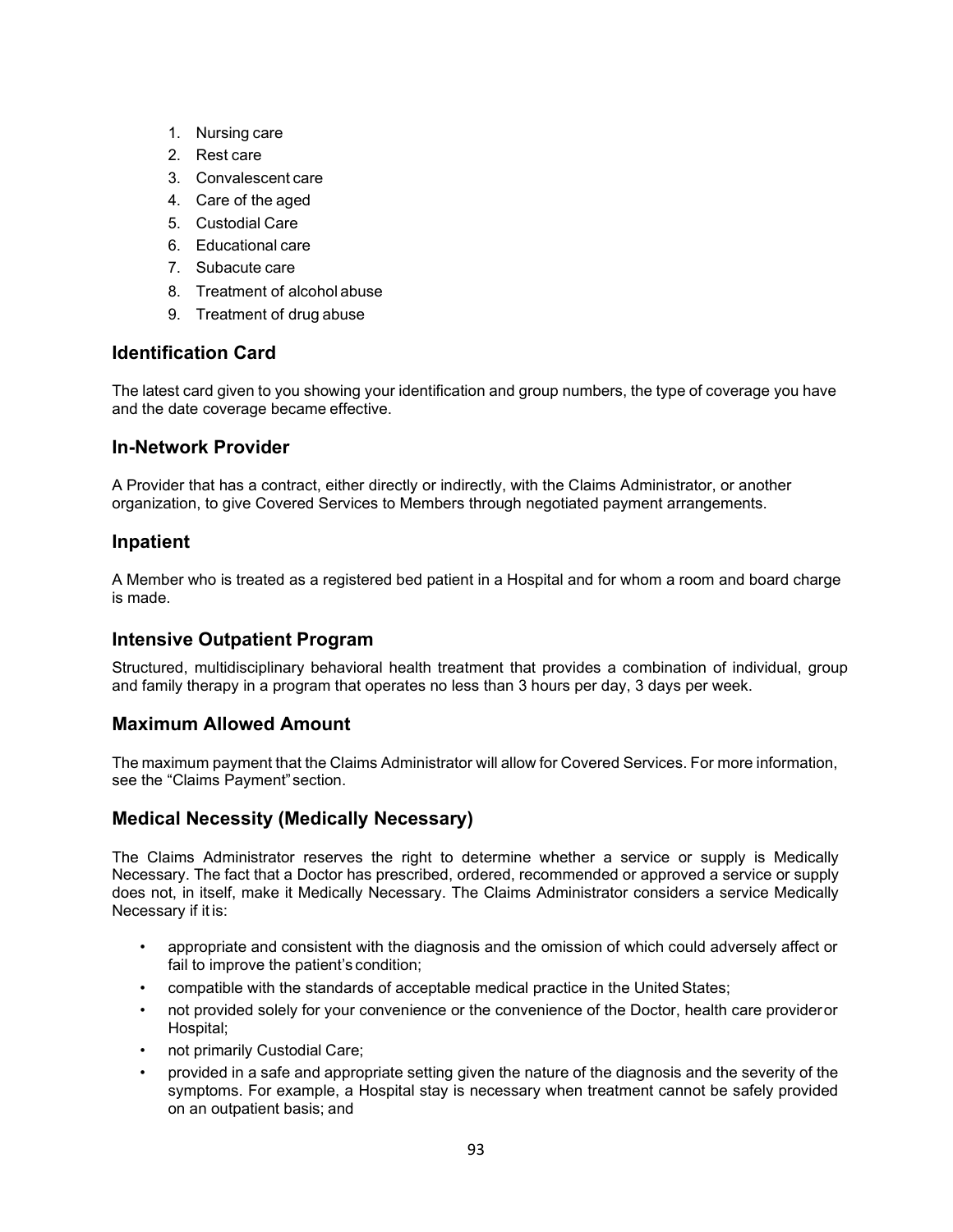• cost-effective compared to alternative interventions, including no intervention. Cost effective does not always mean lowest cost. It does mean that as to the diagnosis or treatment of the Member's illness, injury or disease, the service is: (1) not more costly than an alternative service or sequence of services that is medically appropriate, or (2) the service is performed in the least costly setting that is medically appropriate.

#### **Member**

The Subscriber and his or her Dependents who have met the eligibility rules, applied for coverage, and enrolled in the Plan. Members are called "you" and "your" in this Benefit Booklet.

#### **Mental Health and Substance Abuse**

A condition that is listed in the current edition of the Diagnostic and Statistical Manual of Mental Disorders (DSM) as a mental health or substance abuse condition.

#### **Non-Preferred Provider**

A Provider who is not In-Network for this Plan but is contracted for the Claims Administrator's insured products. See "Claims Payment" and "Maximum Allowed Amount" for more details on how claims from Non-Preferred Providers are paid.

#### **Open Enrollment**

A period of time in which eligible people or their dependents can enroll without penalty after the initial enrollment. See the "Eligibility and Enrollment – Adding Members" section for more details.

#### **Out-of-Network Provider**

A Provider that does not have an agreement or contract with the Claims, or the Claims Administrator's subcontractor(s), to give services to Members under this Plan.

#### **Out-of-Pocket Maximum**

The most you pay during a Benefit Period for Covered Services before your Plan begins paying 100% of the covered charges. The Out-of-Pocket Maximum includes your Copayments and Coinsurance but does not include your premium, Deductible, amounts over the Maximum Allowed Amount, or charges for health care that your Plan doesn't cover. Please see the "Benefit at a Glance" and the "Pharmacy Benefit Management (PBM)" sections for details, as there are separate Out-of-Pocket Maximums for medical care and prescription drugs.

#### **Partial Hospitalization Program**

Structured, multidisciplinary behavioral health treatment that offers nursing care and active individual, group and family treatment in a program that operates no less than 6 hours per day, 5 days per week.

### **Physician (Doctor)**

Includes the following when licensed by law:

- Doctor of Medicine (M.D.) legally entitled to practice medicine and performsurgery,
- Doctor of Osteopathy (D.O.) legally licensed to perform the duties of aD.O.,
- Doctor of Chiropractic (D.C.), legally licensed to perform the duties of achiropractor;
- Doctor of Podiatric Medicine (D.P.M.) legally entitled to practice podiatry, and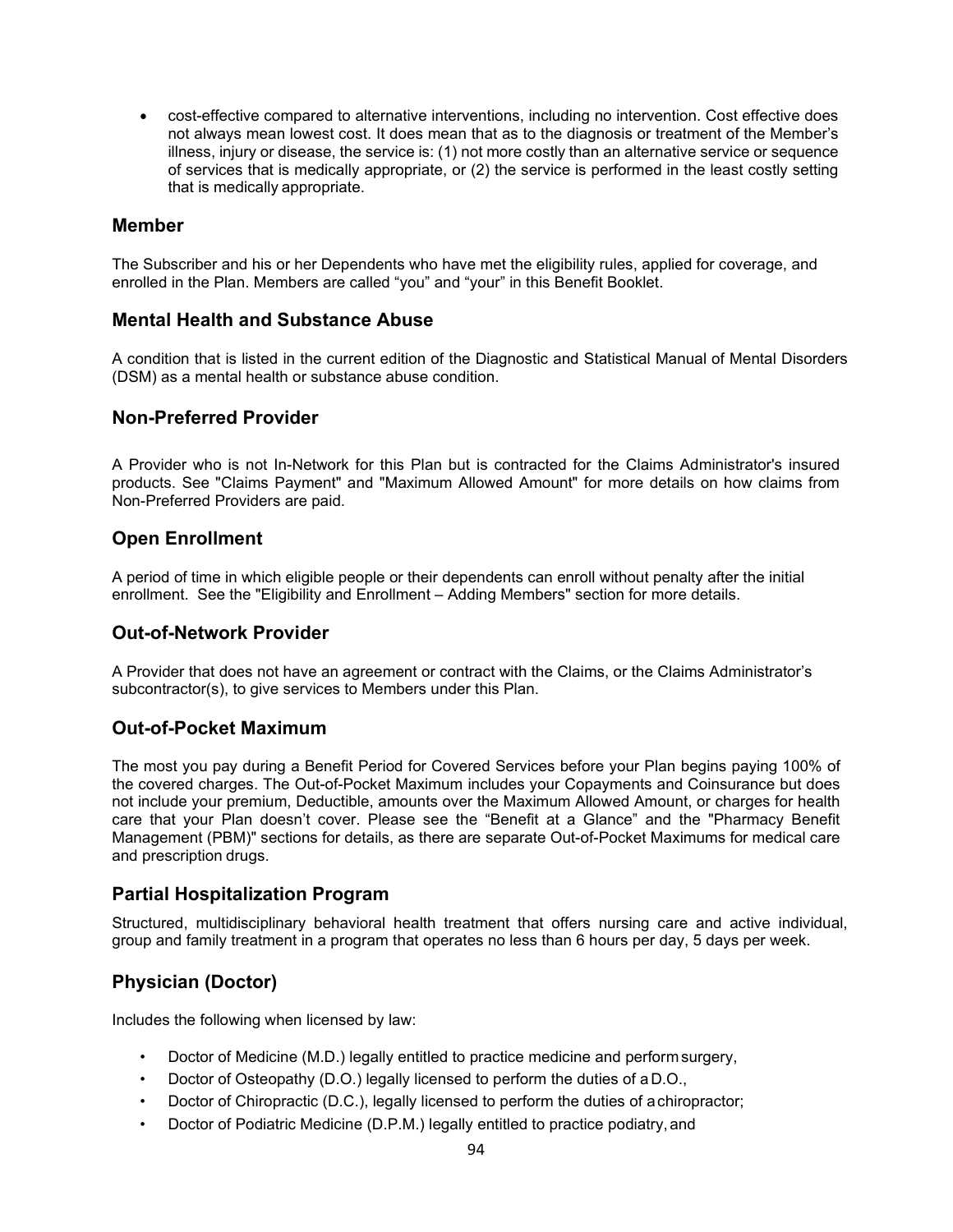• Doctor of Dental Medicine (D.D.M.), Doctor of Dental Surgery (D.D.S.), legally entitled to provide dental services.

Optometrists, Clinical Psychologists (PhD), and surgical chiropodists are also Providers when legally licensed and giving Covered Services within the scope of their licenses.

#### **Plan**

The arrangement chosen by the Plan Sponsor to fund and provide for delivery of the Employer's health benefits.

#### **Plan Sponsor**

The University System of Georgia, the legal entity that has adopted the Plan and has authority regarding its operation, amendment and termination. The Plan Sponsor is not the Claims Administrator.

#### **Pre-certification**

Please see the section "Getting Approval for Benefits" for details.

#### **Predetermination**

Please see the section "Getting Approval for Benefits" for details.

#### **Primary Care Physician ("PCP")**

A Physician who gives or directs health care services for you. The Physician may work in family practice, general practice, internal medicine, pediatrics, obstetrics/gynecology, geriatrics or any other practice allowed by the Plan.

#### **Primary Care Provider**

A Physician, nurse practitioner, clinical nurse specialist, physician assistant, or any other Provider licensed by law and allowed under the Plan, who gives, directs, or helps you get a range of health careservices.

#### **Prior Authorization**

Please see the "Getting Approval for Benefits" and "Prescription Drugs Administered by a Medical Provider" sections for details.

#### **Professional Services**

Professional Services refers to the category of services rendered by a professional outside of an Inpatient or Outpatient Facility. Included are services provided by physicians and non-physicians, psychologists, nurse practitioners, optometrists, home health, therapists and others.

#### **Provider**

A professional or Facility licensed by law that gives health care services within the scope of that license and is approved by the Claims Administrator. Covered Providers are described throughout this Benefit Booklet. If you have a question about a Provider not described in this Benefit Booklet please call the number on the back of your Identification Card.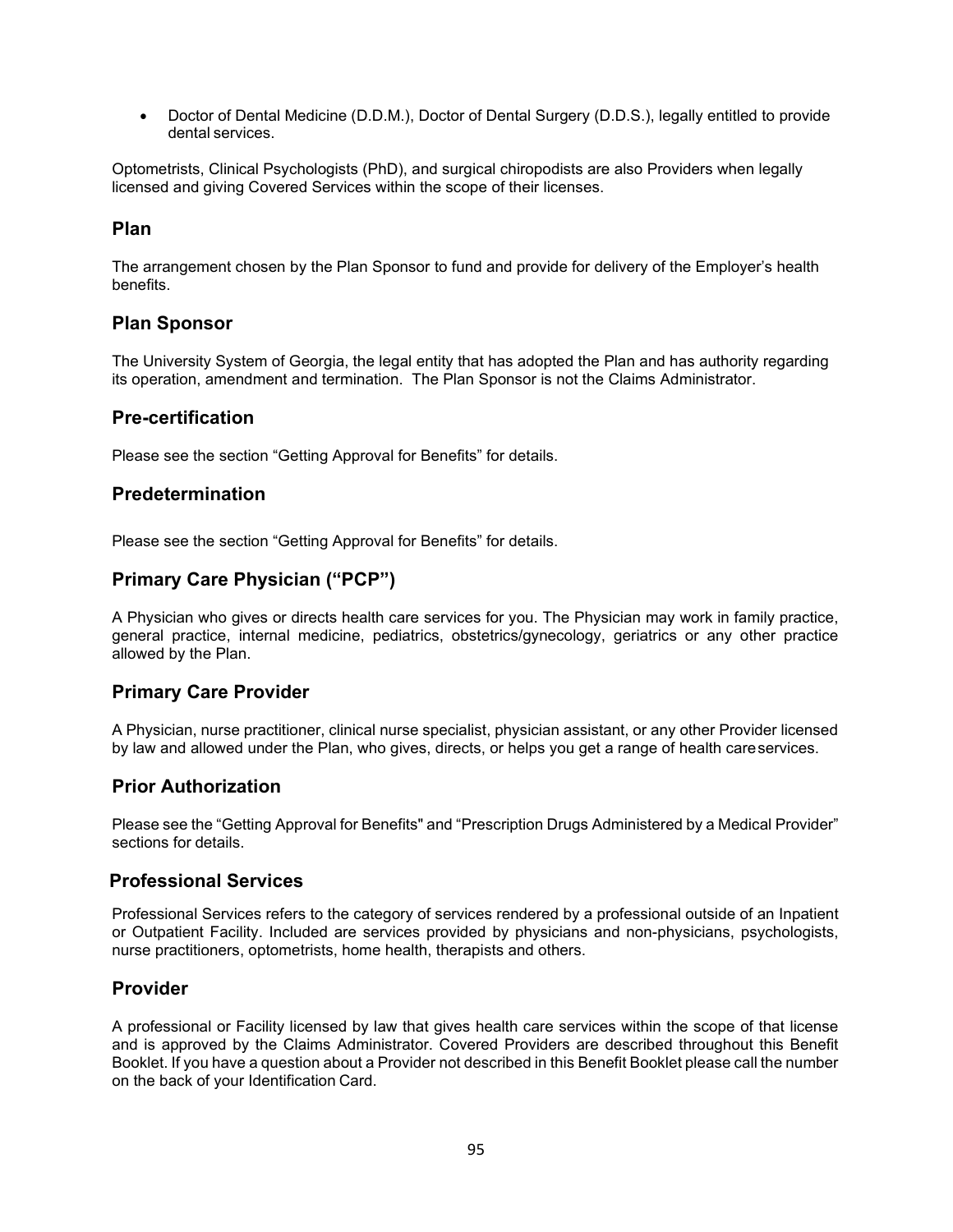### **Referral**

Please see the "How Your Plan Works" section for details.

#### **Retail Health Clinic**

A Facility that gives limited basic health care services to Members on a "walk-in" basis. These clinics are often found in major pharmacies or retail stores. Medical services are typically given by Physician Assistants and nurse practitioners.

#### **Service Area**

The geographical area where you can get Covered Services from an In-Network Provider, as approved by regulatory agencies.

#### **Skilled Nursing Facility**

A Facility operated alone or with a Hospital that cares for you after a Hospital stay when you have a condition that needs more care than can get at home. It must be licensed by the appropriate agency and accredited by the Joint Commission on Accreditation of Health Care Organizations or the Bureau of Hospitals of the American Osteopathic Association, or otherwise approved by the Claims Administrator. A Skilled Nursing Facility gives the following:

- 1. Inpatient care and treatment for people who are recovering from an illness or injury;
- 2. Care supervised by a Doctor;
- 3. 24-hour per day nursing care supervised by a full-time registerednurse.

A Skilled Nursing Facility is not a place mainly for care of the aged, Custodial Care or domiciliary care; or a place for rest, educational, or similar services.

#### **Special Enrollment**

A period of time in which eligible people or their dependents can enroll after the initial enrollment, typically due to an event such as marriage, birth, adoption, etc. See the "Eligibility and Enrollment – Adding Members" section for more details.

#### **Specialist (Specialty Care Physician / Provider or SCP)**

A Specialist is a Doctor who focuses on a specific area of medicine or group of patients to diagnose, manage, prevent, or treat certain types of symptoms and conditions. A non-Physician Specialist is a Provider who has added training in a specific area of health care.

#### **Subscriber**

A person who is or was engaged in active employment with the Employer (the Employee) and is eligible for Plan coverage under the employment regulations of the Employer, including a retiree who is eligible for retiree coverage under this Plan.

#### **Telemedicine Medical Service**

A health care medical service initiated by a Doctor or provided by a health care professional, the diagnosis, treatment or consultation by a Doctor, or the transfer of medical data that requires the use of advanced communications technology: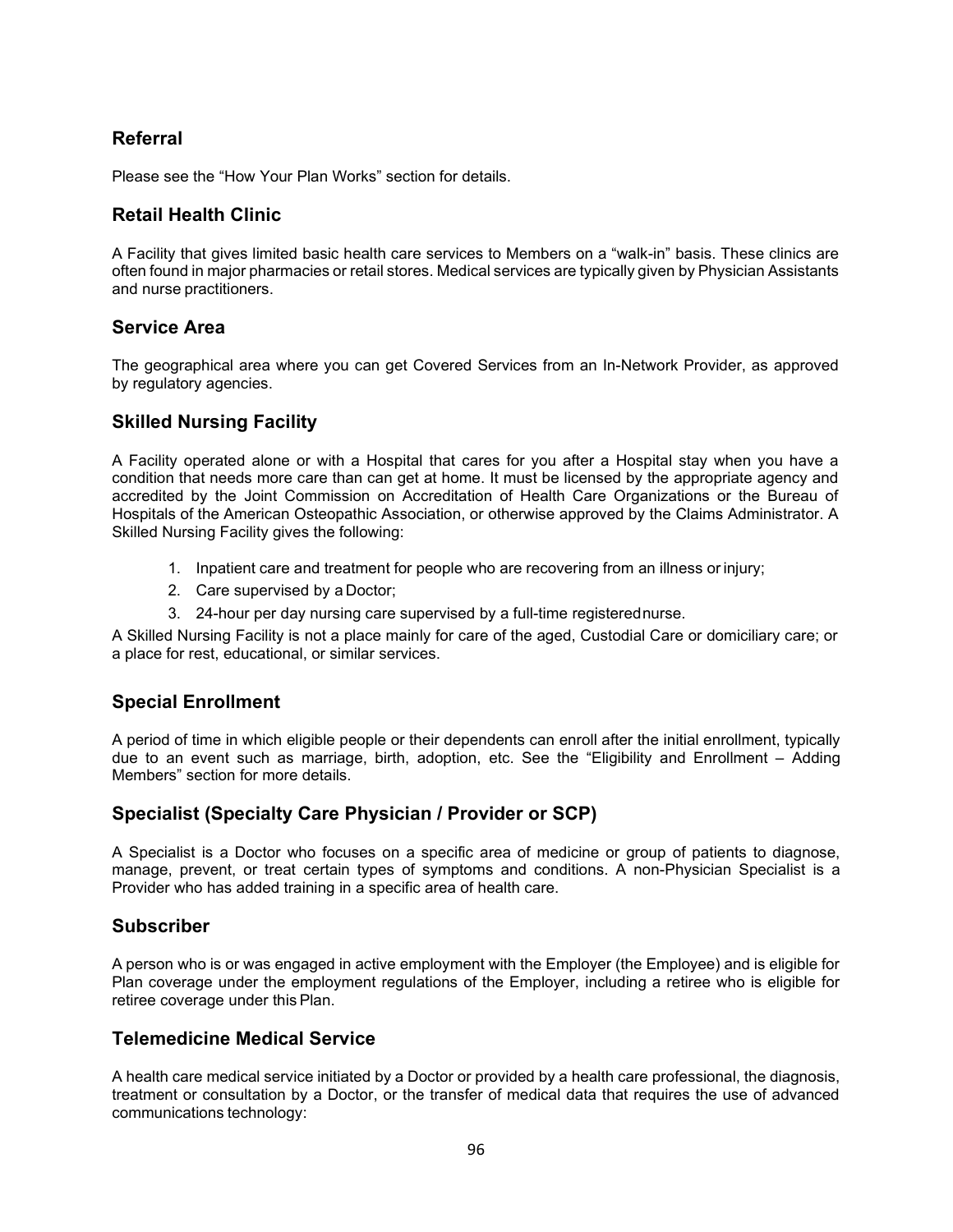- Compressed digital interactive video, audio, or data transmission.
- Clinical data transmission using computer imaging by way of still-image capture; and,
- Other technology that facilitates access to healthcare services or medical specialty expertise.

Neither a telephone conversation nor an electronic mail message between a healthcare practitioner and a patient is telemedicine.

#### **Urgent Care Center**

A licensed health care Facility that is separate from a Hospital and whose main purpose is giving immediate, short-term medical care, without an appointment, for urgent care.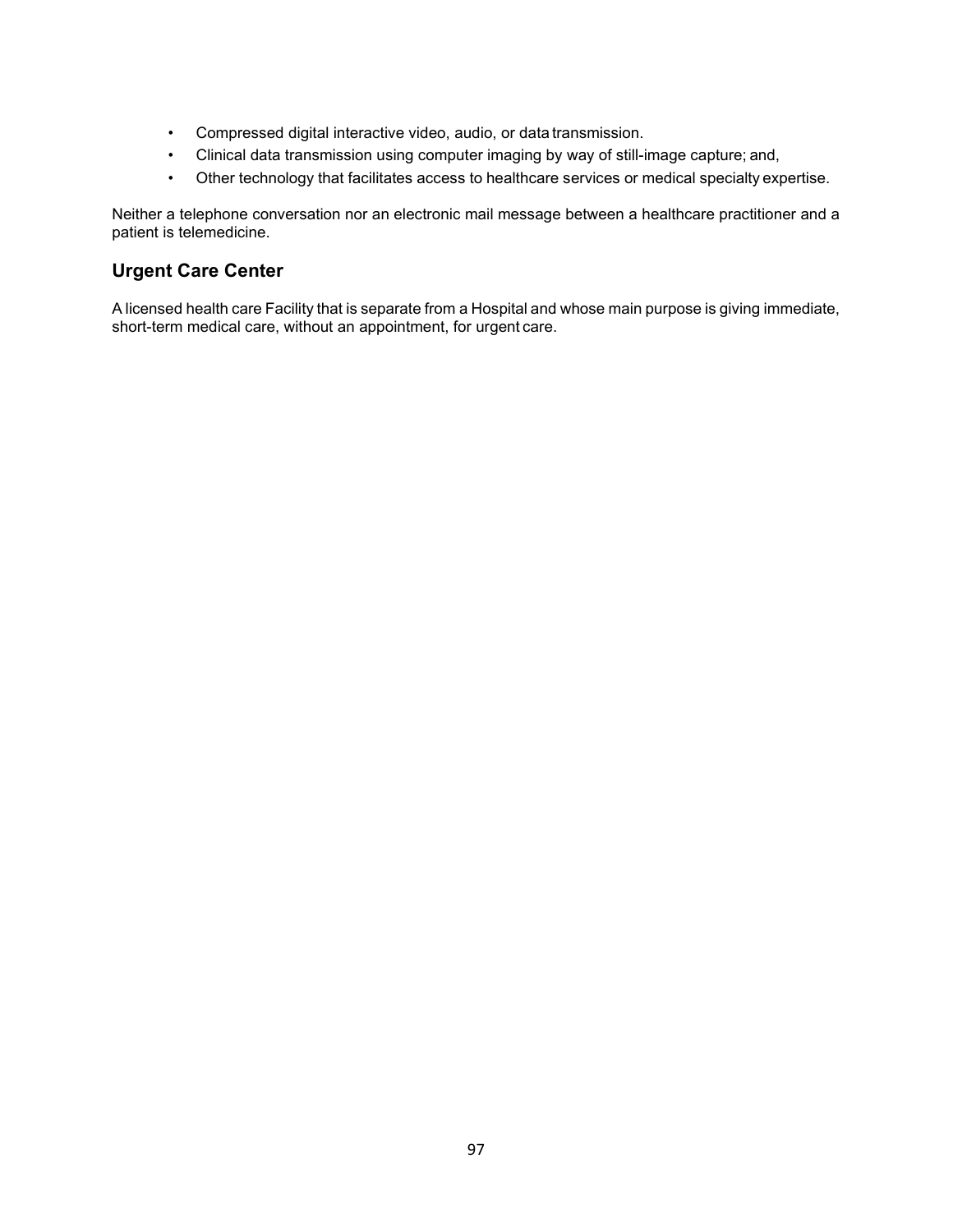# **Federal Patient Protection and Affordable Care Act Notices**

## **Choice of Primary Care Physician**

The Plan generally allows the designation of a Primary Care Physician (PCP). You have the right to designate any PCP who participates in the Claims Administrator's network and who is available to accept you or your family members. For information on how to select a PCP, and for a list of PCPs, contact the telephone number on the back of your Identification Card.

## **Access to Obstetrical and Gynecological (ObGyn) Care**

You do not need prior authorization from the Plan or from any other person (including a PCP) in order to obtain access to obstetrical or gynecological care from a health care professional in the Claims Administrator's network who specializes in obstetrics or gynecology. The health care professional, however, may be required to comply with certain procedures, including obtaining prior authorization for certain services or following a pre-approved treatment plan. For a list of participating health care professionals who specialize in obstetrics or gynecology, contact the telephone number on the back of your Identification Card.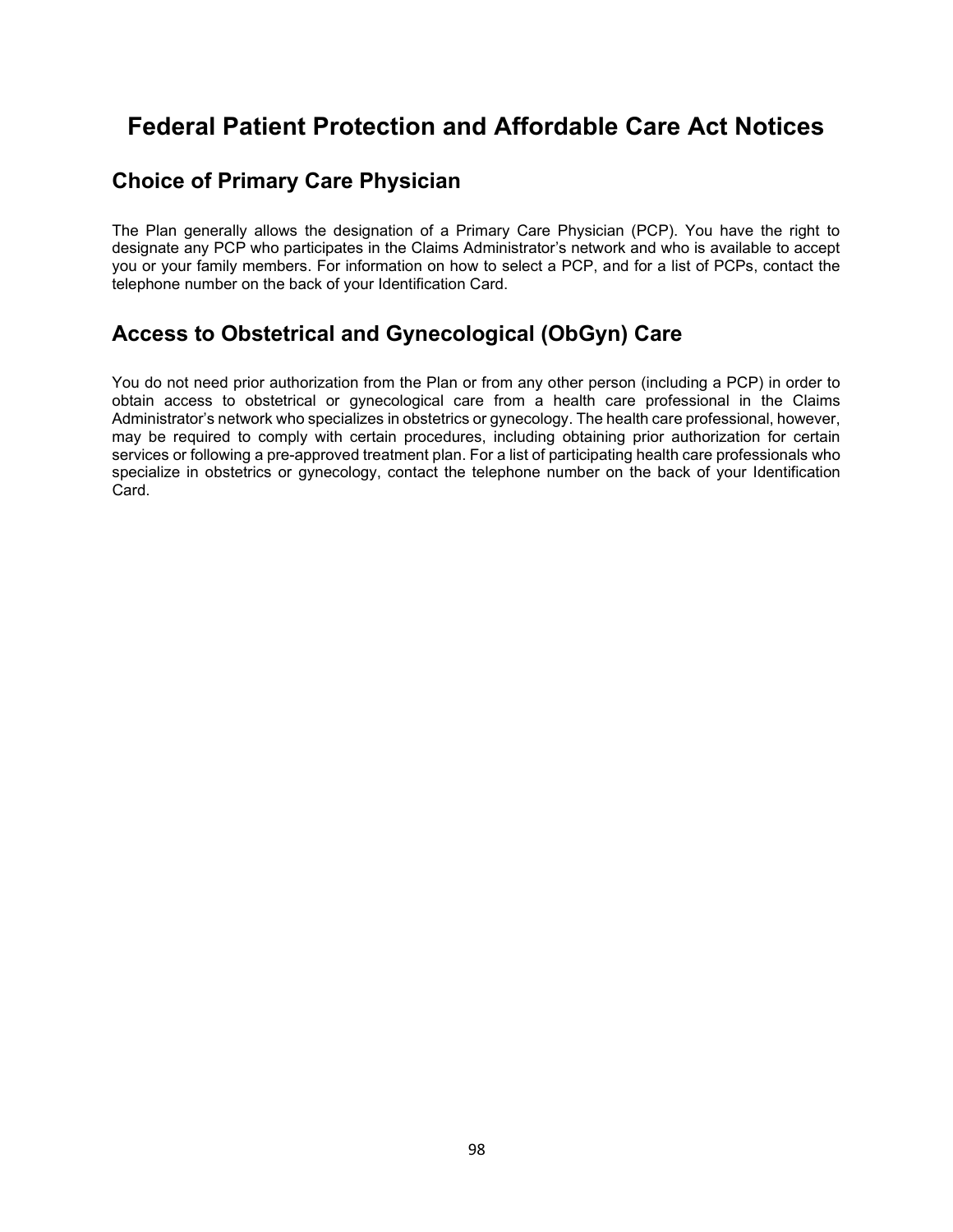# **Additional Federal Notices**

## **Statement of Rights under the Newborns' and Mother's Health Protection Act**

Group health plans and health insurance issuers generally may not, under Federal law, restrict benefits for any Hospital length of stay in connection with childbirth for the mother or newborn child to less than 48 hours following a vaginal delivery, or less than 96 hours following a cesarean section. However, Federal law generally does not prohibit the mother's or newborn's attending Provider, after consulting with the mother, from discharging the mother or her newborn earlier than 48 hours (or 96 hours as applicable). In any case, plans and issuers may not, under Federal law, require that a provider obtain authorization from the Plan or the insurance issuer for prescribing a length of stay not in excess of 48 hours (or 96 hours).

## **Coverage for a Child Due to a Qualified Medical Support Order ("QMCSO")**

If you or your spouse are required, due to a QMCSO, to provide coverage for your child(ren), you may ask your Employer or Plan Administrator provide you, without charge, a written statement outlining the procedures for getting coverage for suchchild(ren).

## **Statement of Rights under the Women's Cancer Rights Act of 1998**

If you have had or are going to have a mastectomy, you may be entitled to certain benefits under the Women's Health and Cancer Rights Act of 1998 (WHCRA). For individuals receiving mastectomy-related benefits, coverage will be provided in a manner determined in consultation with the attending Physician and the patient, for: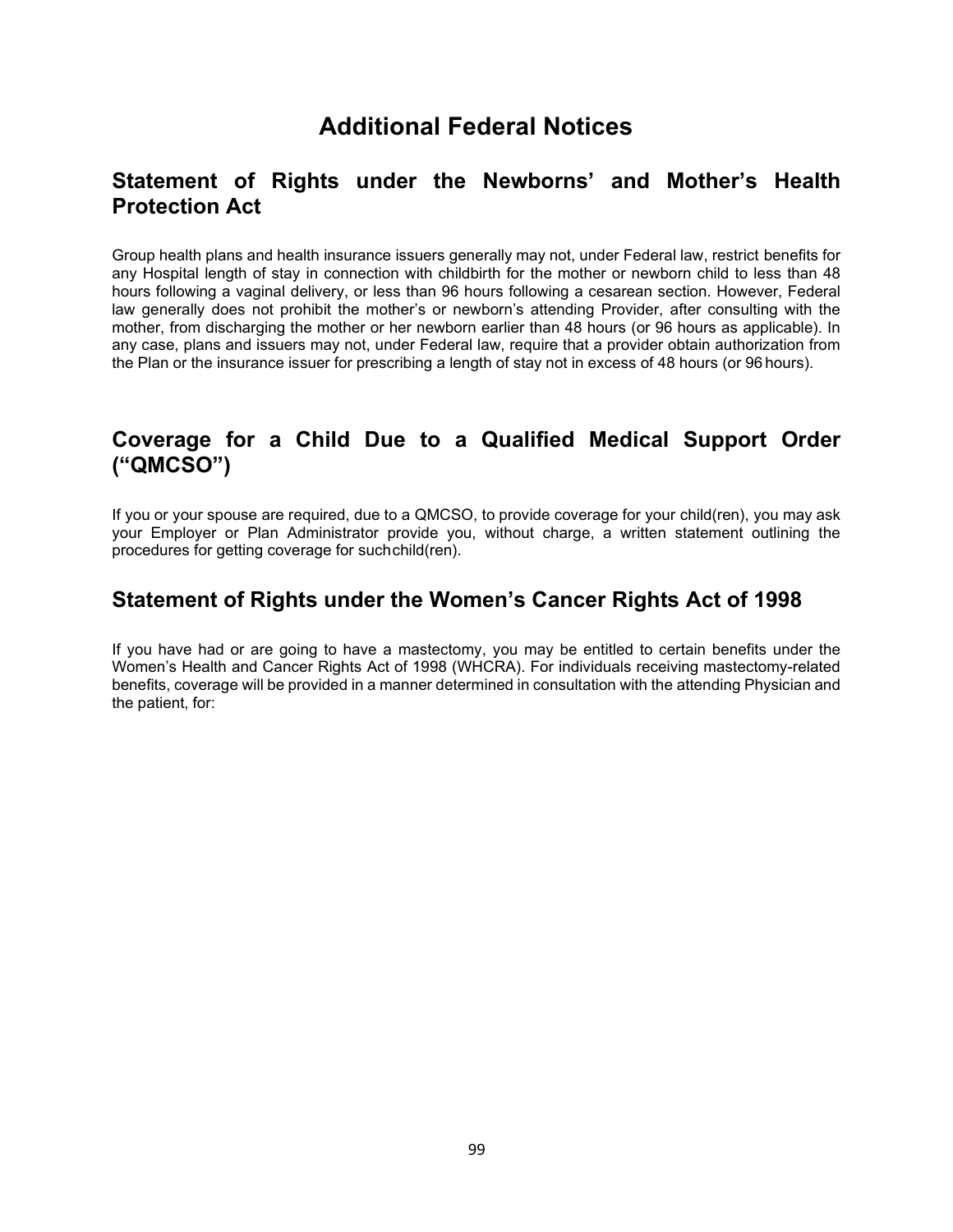- All stages of reconstruction of the breast on which the mastectomy was performed;
- Surgery and reconstruction of the other breast to produce a symmetrical appearance;
- Prostheses; and
- Treatment of physical complications of the mastectomy, including lymphedema.

These benefits will be provided subject to the same Deductibles and Coinsurance applicable to other medical and surgical benefits provided under this Plan. (See the "Benefit at a Glance" for details.) If you would like more information on WHCRA benefits, call the number on the back of your Identification Card.

## **Special Enrollment Notice**

If you are declining enrollment for yourself or your Dependents (including your spouse) because of other health insurance coverage, you may in the future be able to enroll yourself or your Dependents in this Plan, provided that you request enrollment within 31 days after your other coverage ends.

In addition, if you have a new Dependent as a result of marriage, birth, adoption, or placement for adoption, you may be able to enroll yourself and your Dependents. However, you must request enrollment within 30 days after the marriage, birth, adoption, or placement foradoption.

Eligible Subscribers and Dependents may also enroll under two additional circumstances:

- The Subscriber's or Dependent's Medicaid or Children's Health Insurance Program (CHIP) coverage is terminated as a result of loss of eligibility; or
- The Subscriber or Dependent becomes eligible for a subsidy (state premium assistance program).

The Subscriber or Dependent must request Special Enrollment within 60 days of the loss of Medicaid/CHIP or of the eligibility determination.

To request special enrollment or obtain more information, call the Customer Service telephone number on your Identification Card, or contact your Employer.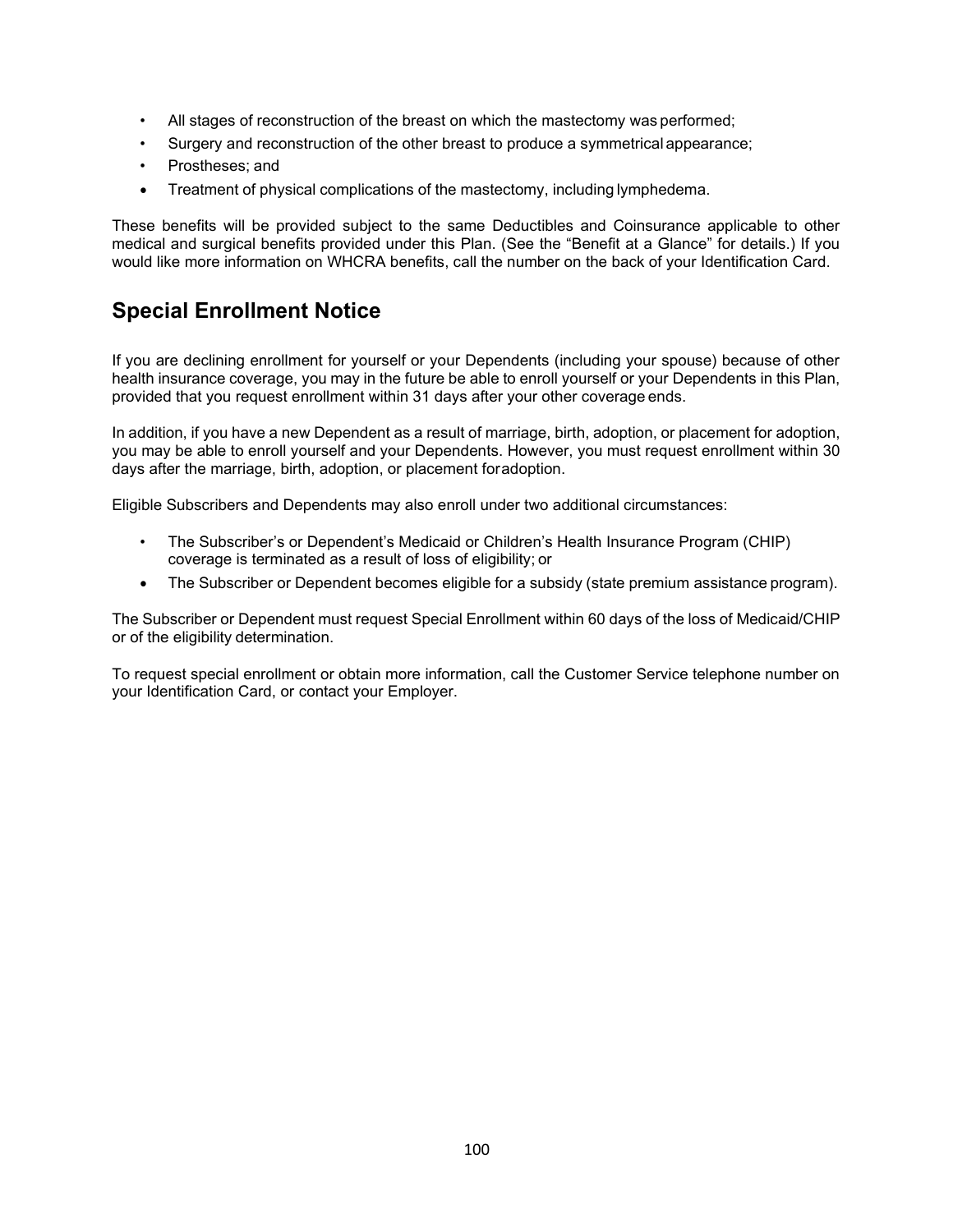# **Pharmacy Benefit Management (PBM) Program**

CVS/Caremark is the Claims Administrator for the prescription drug benefit program provided in conjunction with this Plan. (Drugs administered by the Provider are covered under the Anthem portion of the Plan. See "Prescription Drugs Administered by a Medical Provider" in this Benefit Booklet for more information.)

Employees and dependents covered by the USG prescription drug benefit can use any participating network retail pharmacy, mail order pharmacy or specialty pharmacy. Members are not required to utilize CVS Pharmacy retail pharmacies. The 'pharmacy locator' tool can be found on the USG benefits page, under the pharmacy section, members may select "Locate a pharmacy near you" to view their pharmacy options to fill their prescriptions. To utilize the prescription drug benefit, show your Anthem ID card at the time you obtain your prescription at the participating Retail Network Pharmacy.

Your benefit covers most prescription drugs, plus insulin and some over-the-counter (OTC) diabetes supplies. This plan also covers both prescription and OTC preventative medications, considered preventative under the Affordable Care Act (ACA), at a \$0 copayment. To receive these medications at a \$0 copayment, you must have an authorized prescription for the product and it must be dispensed by a participating mail or retail pharmacy. For specific prescribed drugs, the plan may impose certain requirements. Those requirements may include prior authorization, limits on the day supply amount of the prescribed medication, and/or limits on the number of approved units/ tablets of medication perprescription. Members should refer to the Prior Authorization, Step Therapy and Quantity Limit list on the USG HR – Benefits website for more details.

The Plan has a three-tiered pharmacy benefit program. This means that drugs are classified as generic, preferred brand name and non-preferred brand name drugs. Each tier has its own Copayment. Your Copayment will vary based on the specific medication that you and your Provider select. The use of generic prescription medications, when available, is the most cost-effective option for aMember. Please refer to the most up to date Formulary Drug List at the USG benefits website. Refer to the chart below for plan design.

|                             |                        | Copay/Coinsurance                                                                    |
|-----------------------------|------------------------|--------------------------------------------------------------------------------------|
| Retail                      | Generic                | \$15                                                                                 |
|                             | <b>Preferred Brand</b> | 20% with \$40 min and \$100 max                                                      |
|                             | Non-preferred brand    | 35% with \$100 min and \$200 max                                                     |
| Mail<br>Order               | Generic                | \$37.50                                                                              |
|                             | <b>Preferred Brand</b> | 20% with \$100 min and \$250 max                                                     |
|                             |                        | 35% with \$250 min and \$500 max                                                     |
|                             | Non-preferred brand    | Non-preferred drug coinsurance amounts do not apply to the out of pocket<br>maximums |
| Annual<br><b>OOP</b><br>Max | Employee               | \$1,500                                                                              |
|                             | Employee+CH            | \$3,000                                                                              |
|                             | Employee+Spouse        | \$3,000                                                                              |
|                             | Family                 | \$4,500                                                                              |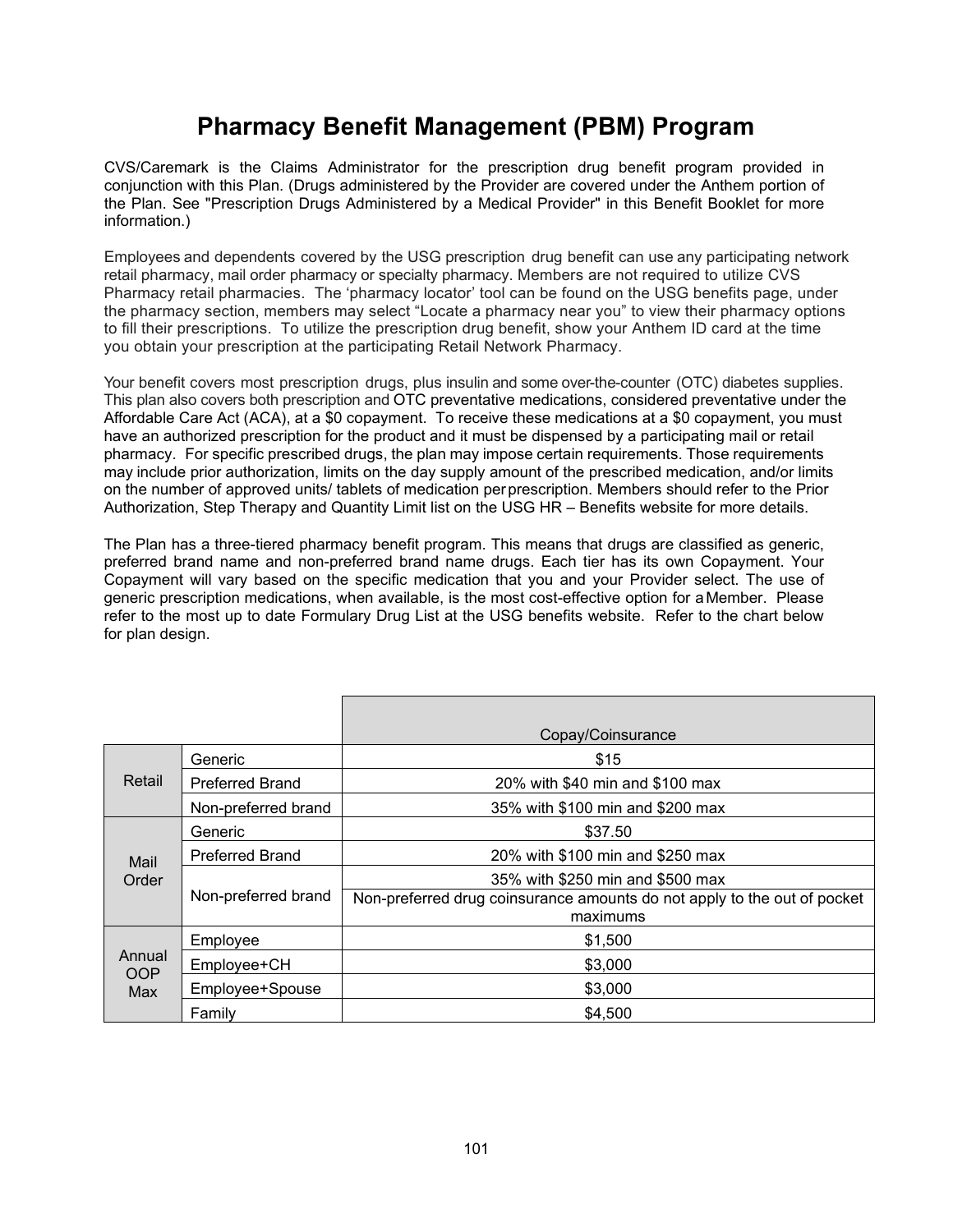## **Other Coverage Rules**

- If the usual and customary charge for a generic or preferred brand name drug is less than the copayment amount, the Member will pay the lesser of the two.
- If a physician indicates "Brand Necessary" on a prescription, then only a preferred or nonpreferred brand name medication can be dispensed. The Member will be required to pay the generic copayment. In addition to paying the generic copayment, the Member will also responsible for paying the difference in the cost between the generic and the preferred/nonpreferred brand name drug. This difference in member cost is sometimes referred to as an "ancillary charge."
- If you are only able to take brand-name medications, call CVS Caremark at **1-800-294-5979**.
- If a physician does not indicate "Brand Necessary," and the Member chooses a preferred/nonpreferred brand name medication over its available generic equivalent, the Member will be required to pay the generic copayment. In addition to paying the generic copayment, the Member will also responsible for paying the difference in the cost between the generic and the preferred/non- preferred brand name drug. This difference in member cost is sometimes referred to as an "ancillary charge."
- Maintenance medications are those prescription drugs that a member may obtain for a period of up to 90 days. The Member will be charged one copayment for each supply of medication up to a 30-day supply.
- The Plan covers certain preventive medications both prescription and over-the-counter (OTC) at a \$0 Copayment. To receive these medications at a \$0 Copayment, you must have an authorized prescription for the product and it must be dispensed by a participating mail or retail pharmacy.
- The Copayments for generic and preferred brand name prescription drugs will apply toward your annual Out-of-Pocket Maximum for benefits under the non-PBM, i.e., Anthem, portion of this Plan, as well as to your Prescription Drug Out-of-Pocket Maximum. The Copayments for non-preferred brand name prescription drugs under this CVS/Caremark portion of the Plan, however, will apply only to your Prescription Drug Out-of-Pocket Maximum. The following annual Out-of-Pocket Maximums apply to your prescription drug coverage (other than Provideradministered prescription drugs):
- Once a Member reaches the Prescription Drug Out-of-Pocket Maximum, his or her prescription drug Copayments will be waived for any additional generic and preferred brand name medications for the remainder of that plan year. Copayments are never waived for nonpreferred brand name drugs, although those Copayments apply to your Out-of-Pocket Maximum and, therefore, will affect whether you pay a Copayment for generic or preferred brand name medications. This is because non-preferred brand name drugs are treated as not being essential health benefits. Member Copayments will resume at the beginning of each year and will be charged until the annual Out-of-Pocket maximum is reached for that plan year.
- For specific prescribed drugs, the plan may impose certain requirements. Those requirements may include prior authorization, limits on the day supply amount of the prescribed medication, and/or limits on the number of approved units/ tablets of medication per prescription.

## **Formulary or Preferred Drug List (PDL)**

CVS Caremark maintains a preferred drug list (also known as a Formulary), manages a network of retail pharmacies and operates Mail Service and Specialty Drug pharmacies. In consultation with the plan, CVS Caremark also provides services to promote the appropriate use of pharmacy benefits, such as review for possible excessive use, recognized and recommended dosage regimens, drug interactions and other safety measures.

The Preferred Drug List/Formulary is developed by an independent panel of doctors and pharmacists who ensure the medications are clinically appropriate and cost-effective. The pharmacy benefit plan was developed after extensive review, analyses, and recommendations.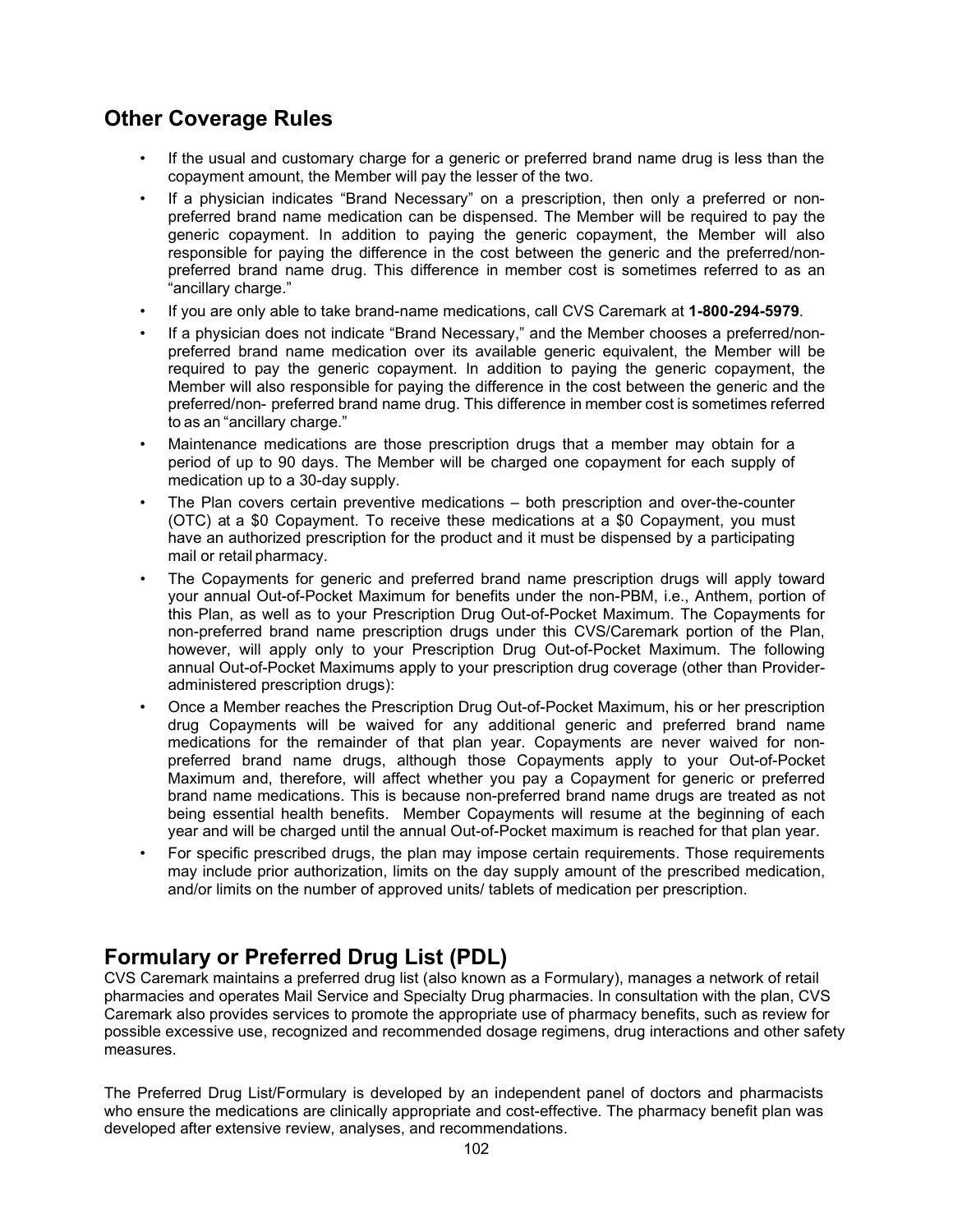The formulary is constantly reviewed so there may be formulary changes that occur quarterly throughout the year. Members who are impacted by changes will receive notification. Notification is sent to members and physicians 30-45 days prior to the effective date of the change. For members on specialty medications, they will also receive live outbound phone calls from the specialty team to address any changes. Please refer to the most up to date Formulary Drug List at the USG benefits website.

## **CVS Caremark Mail Service**

Members who need medication on an ongoing basis can ask their doctor to prescribe up to a 90-day supply, plus refills (if appropriate) and may have these filled through CVS Caremark Mail Service Pharmacy. Examples of maintenance medications include: ongoing therapies to treat diabetes, high cholesterol, high blood pressure, and asthma. CVS Caremark Mail Service Pharmacy offers:

- Up to a 90-day supply of your medication
- No-cost standard shipping in a plain, weather-resistant package
- Flexible payment options and (if you elect) automatic refills
- Refill orders placed at your convenience, by telephone or online
- Access to a registered pharmacist any time, day or night

#### **Getting started with mail service**

You can begin using the CVS Caremark Mail Service Pharmacy for home delivery of your medications using one of the following options:

- **Online**: Register at **caremark.com** (link on USG Benefits website) to begin managing your prescriptions online. You can also download the CVS Caremark app to get started with mail service today.
- **By mail:** Ask your doctor to provide you with a written prescription for your medications. Sign in to **Caremark.com** to download and print a mail service form. Mail the prescription(s) along with a completed order form to the address below:
	- CVS Caremark P.O. Box 94467
	- Palatine, IL 60094

*Please note: To avoid delays in filling your prescription, be sure to include payment with your order. Please do not send correspondence to this address.* 

- **By fax or electronic submission from your doctor:** Your doctor's office can fax or electronically send the prescription for a 90-day supply, plus the appropriate number of refills (maximum one-year supply). Your doctor's office will have the appropriate fax number.
	- o *Important notes:* 
		- Faxes must be sent from your doctor's office. Faxes from other locations, such as your home or workplace, cannot be accepted.
		- For new prescriptions, please allow approximately one week from the day CVS Caremark Mail Service Pharmacy receives your request.
		- You must use 75% of your medication before you can request a refill through mail service (80% of your medication for controlled substances).

## **CVS Specialty®**

CVS Specialty is a full-service pharmacy that provides your choice of home delivery service or delivery to your local CVS Pharmacy® for specialty medications. These medications are used to treat a number of complex conditions, such as cancer and multiple sclerosis. CVS Specialty does more than provide your medication, we help you stay on track so you can stay healthy longer. We do this by providing the support you need to help ensure you take them safely and effectively.

• **Getting started** 

To get started, call a CVS Specialty representative at **1-866-387-2573** or register online at **CVSspecialty.com.** You may also request that CVS Specialty contact your doctor for you, then call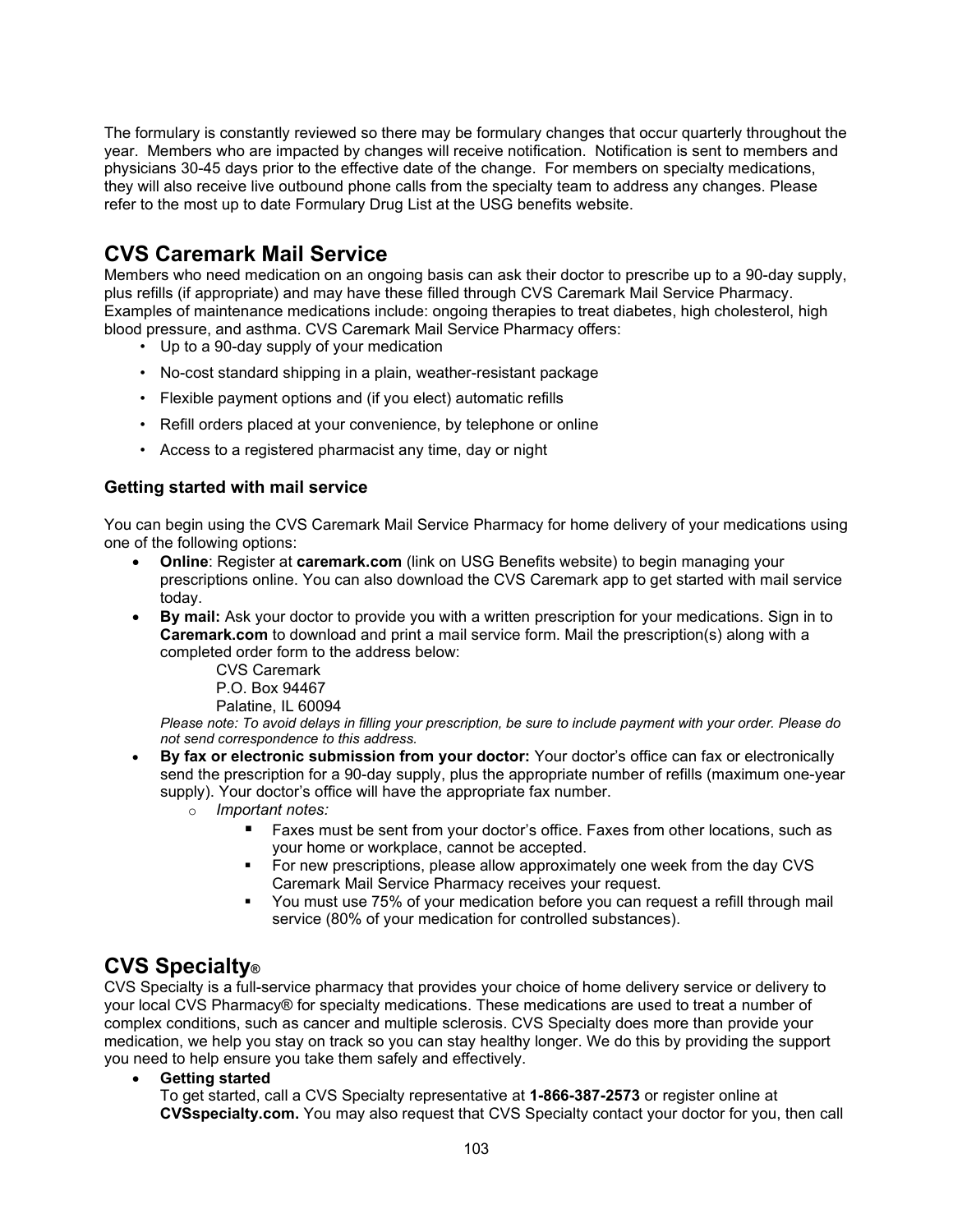you to arrange for delivery of your medication on a day that is convenient for you. You may refill specialty medications one month at a time (maximum 30-day supply per copayment).

## **An important message for those who use specialty medications**

Specialty medications are drugs that are used to treat complex conditions such as cancer, growth hormone deficiency, hemophilia, hepatitis C, immune deficiency, multiple sclerosis, and rheumatoid arthritis. Whether they are administered by a healthcare professional, self-injected, or taken orally specialty medications require an enhanced level of service.

For access to specialty medications, you may use a specialty pharmacy. You may use CVS/ Specialty Pharmacy, or any specialty pharmacy, as not all specialty medications are covered through a retail pharmacy.

The CVS Caremark Specialty Pharmacy provides not only specialty medicines but also personalized pharmacy care management services:

- Access to a team of clinical experts that are specially trained in your condition
- On-call Care Team pharmacist 24 hours a day, seven days aweek who can help you manage your condition by: checking dosing and medication schedules; answering your medication questions; helping you manage side effects; helping you set up new medication regimens; and checking that you are taking your medication as prescribed.
- Coordination of care with you and your doctor
- Convenient delivery to the address of your choice, including your doctor's office
- Medicine- and condition-specific education and counseling
- Insurance and financial coordinationassistance
- Online support through [www.cvsspecialty.com](http://www.cvsspecialty.com/) including condition-specific information and the specialty pharmacy drug list, fast refills, up-to-date prescription information and secure prescription information storage.

To get started or to find out whether any of your specialty medications need to be ordered through CVS/Specialty, please call 1-866-387-2573.

### **VacationOverrides**

If you are going on vacation or out of the country and need an additional supply of medication, you reach out to CVS Caremark for approval. Please contact CVS Customer Care at **1-877-362-3922** for assistance. Members are allowed two vacation overrides per year, per medication. If you're requesting greater than a 90 day supply of medication as an override, that request will be reviewed on a case by case basis.

## **What's Not Covered under Your Prescription Drug Benefit**

Certain items are not covered under the Prescription Drug Retail or Home Delivery (Mail Order) Pharmacy benefit:

- 1. **Administration Charges -** Charges for the administration of any drug except for covered immunizations as approved.
- 2. **Clinically-Equivalent Alternatives -** Certain Prescription Drugs may not be covered if you could use a clinically equivalent Prescription Drug, unless required by law. "Clinically equivalent" means Prescription Drugs that, for most Members, will give you similar results for a disease or condition. If you have questions about whether a certain Prescription Drug is covered and which Prescription Drugs fall into this group, please call the number on the back of your Identification Card or visit the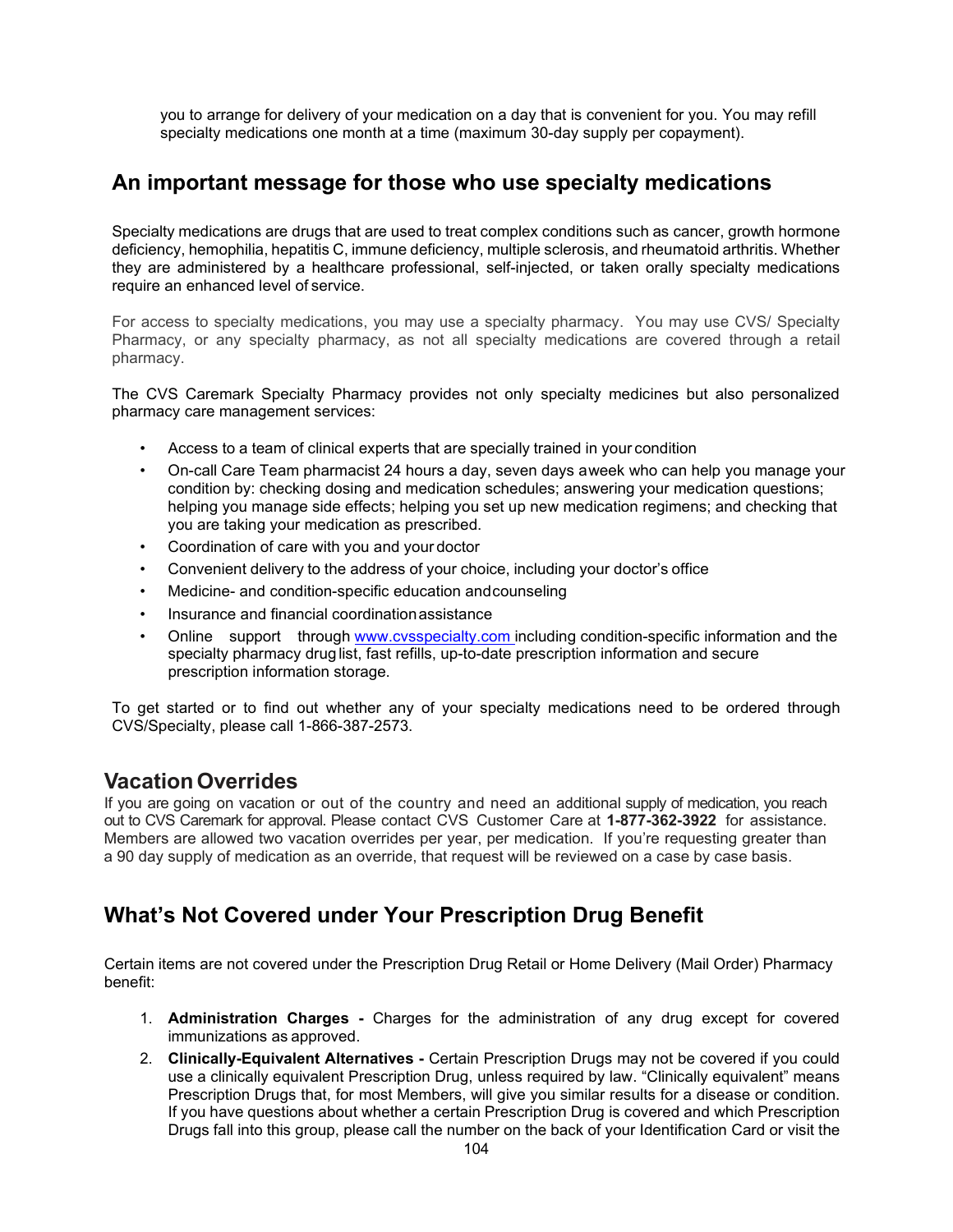Claims Administrator's website at [www.caremark.com. I](http://www.caremark.com/)f you or your Doctor believes you need to use a different Prescription Drug, please have your Doctor or pharmacist get in touch with the Claims Administrator. The other Prescription Drug will be covered only if it is Medically Necessary and appropriate over the clinically equivalent Prescription Drug. Benefits for the Prescription Drug will be reviewed from time to time to make sure the Prescription Drug is still Medically Necessary. Newly marketed drugs are not automaticallycovered.

- 3. **Compound Drugs -** Compound drugs unless there is at least one ingredient that you need a prescription for, and the Prescription Drug is not essentially a copy of a commercially available drug product.
- 4. **Contrary to Approved Medical and Professional Standards -** Drugs given to you or prescribed in a way that is against approved medical and professional standards of practice.
- 5. **Delivery Charges -** Charges for delivery of PrescriptionDrugs.
- 6. **Drugs Given at the Provider's Office / Facility -** Drugs you take at the time and place where you are given them or where the prescription order is issued. This includes samples given by a Doctor. These drugs may be covered under the "Prescription Drugs Administered by a Medical Provider" section.
- 7. **Drugs That Do Not Need a Prescription -** Drugs that do not need a prescription by federal law (including drugs that need a prescription by state law, but not by federal law), except for injectable insulin.
- 8. **Drugs Over Quantity or Age Limits Prescription -** Drugs in quantities which are over the limits set by the Plan, or which are over age limits set by the Claims Administrator.
- 9. **Drugs Over the Quantity Prescribed or Refills After One Year -** Prescription Drugs in amounts over the quantity prescribed, or for any refill given more than one year after the date of the original
- 10. **Items Covered as Durable Medical Equipment (DME) -** Therapeutic DME, devices and supplies except peak flow meters, spacers, blood glucose monitors, and contraceptive devices. Items not covered under the "Pharmacy Benefit Management (PBM) Program" benefit may be covered under the "Durable Medical Equipment and Medical Devices, Orthotic, Prosthetics, and Medical and Surgical Supplies" benefit. Please see that section for details.
- 11. **Items Covered as Medical Supplies -** Contraceptive devices, oral immunizations, and biologicals, even if they are federal legend Prescription Drugs, are covered as medical supplies based on where you get the service or the item. Over the counter drugs, devices or products, are not Covered Services.
- 12.**Items Covered Under the "Allergy Services" Benefit -** Allergy desensitization products or allergy serum. While not covered under the "Pharmacy Benefit Management (PBM) Program" benefit, these items may be covered under the "Allergy Services" benefit. Please see that section for details.
- **13. Lost or Stolen Drugs -** Refills of lost or stolendrugs.
- **14. Non-approved Drugs -** Experimental drugs are notcovered.
- **15. Non-formulary Drugs -** Select Non-formulary drugs are notcovered.
- **16. Onychomycosis Drugs -** Select drugs for Onychomycosis (toenail fungus) except when allowed to treat Members who are immunocompromised ordiabetic.
- **17. Weight Loss Drugs -** Any drug mainly used for weightloss.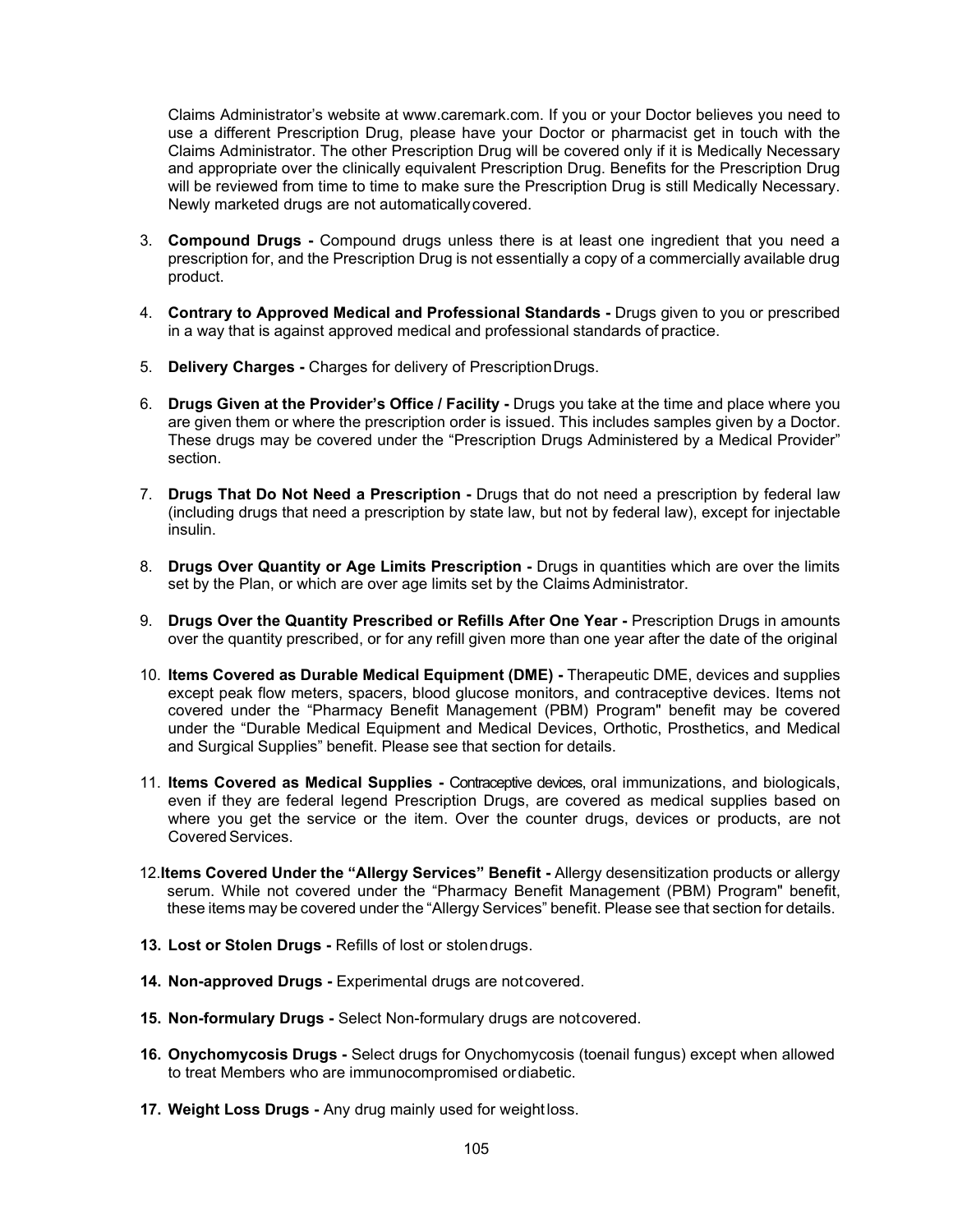#### **Drug Exclusion Plan Design Strategy, a design strategy providing plan benefit exclusion for drugs with limited clinical value**

USG plan shall exclude from coverage certain drugs that have limited clinical value and which have clinically-appropriate, lower-cost alternatives (e.g., brand name drugs that are combinations of existing generic or over-the-counter drugs, new formulations of existing drugs). USG's designee, CVS Caremark, shall determine which drugs meet the criteria for exclusion.

Current Exclusions include:

Absorica, Absorica LD, Aplenzin, Duexis, Jublia, Kerydin, Nascobal, Sitavig, Vimovo and generic, Xerese, Zipsor, Zyflo

## **Affordable Care Act**

Your plan offers certain preventive service benefits at \$0, which means you don't have to pay a copay. These no-cost benefits are part of the Affordable Care Act (ACA) and include:

- Medicine and supplements to prevent certain health conditions for adults, women and children
- Medicine and products for quitting smoking or chewing tobacco (tobacco cessation)
- Medicine used prior to screenings for certain health conditions in adults
- Contraceptives for women

CVS Caremark® works with your health plan to provide these benefits. For additional details, refer to "ACA Preventive Services List" link on caremark.com.

#### **Terms you should know**

- **Deductible** ǀ An individual or family needs to spend this amount on medications each plan year before coverage starts; may be combined with medical benefits
- **Copay or coinsurance** ǀ The amount you pay for medications once you or your family reaches the deductible and coverage starts; a copay is a flat amount and coinsurance is a percentage of the cost of the medication
- **Maximum out-of-pocket (MOOP)**  $\vdash$  Once you or your family reach this amount, all medications are covered at 100%
- **Generic medication**  $\vert \vert$  Has the same active ingredients as the brand-name medication; usually your lowest cost option

**Preferred brand medication** ǀ Medication that will cost less under your benefit plan

- **Non-preferred brand medication** | Highest cost option under your benefit plan
- **Maintenance or long-term medication** ǀ Medication you take regularly, like high blood pressure, diabetes, or high cholesterol medications
- **Acute or short-term medication** ǀ Medication you take for a short time, like an antibiotic
- **Preventive medication** ǀ Affordable Care Act (ACA) preferred medications are covered at 100%; High deductible health plan (HDHP) preventive medications bypass the deductible, which means they are covered even if you haven't met your yearly deductible yet
- **Quantity limit** ǀ A limit on the amount of medications your plan will cover. You can continue to fill prescriptions after you've reached the limit, but you'll be responsible for any additional costs.
- **Step therapy**  $\vert$  For many conditions, more than one therapeutically equivalent medication option is available and your plan may choose one medication as the preferred option. Step therapy means you need to try the preferred option first. If it works for you, you can continue to take it and may save money. If not, non-preferred medications will be covered.
- **Prior authorization** I This means we need more information on why your doctor has prescribed a specific medication for you. CVS Caremark reviews this information and determines whether or not your medication will be covered by your plan.

**Dispense as written** ǀ If your doctor indicates "dispense as written" on your prescription, your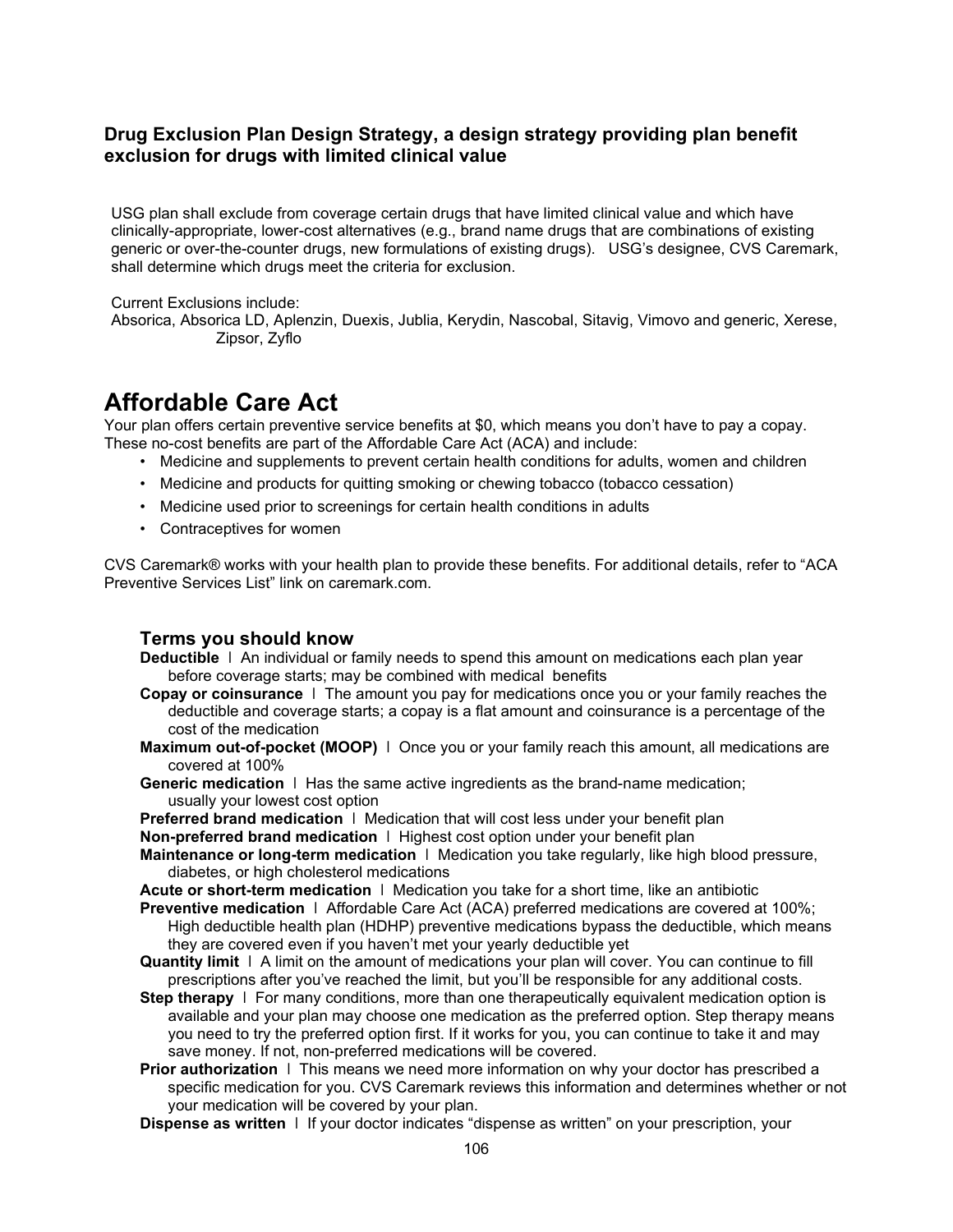pharmacy can't substitute a generic for a brand name medication and you may have to pay more for the brand.

- **Appeals** ǀ If we deny your or your doctor's request for coverage of a non-covered medication, you have the right to appeal that decision.
- **Brand Name Drug** ǀ The first version of a particular medication to be developed or a medication that is sold under a pharmaceutical manufacturer's own registered trade name or trademark. The original manufacturer is granted a patent, which allows it to be the only company to make and sell the new drug for a certain number of years.
- **Generic Drugs** ǀ Prescription drugs that have been determined by the FDA to be equivalent to brand name drugs, but are not made or sold under a registered trade name or trademark. Generic drugs have the same active ingredients, meet the same FDA requirements for safety, purity, and potency, and must be dispensed in the same dosage form (tablet, capsule, cream) as the brand name drug.

## **CVS Caremark's Appeals Process**

The CVS Caremark Claims and Appeals Process CVS Caremark's standard claims and appeals process complies with the requirements of the Affordable Care Act (ACA) and their implementing regulations. Members will be accorded all rights granted to them under ACA and any related laws and regulations. The claims and appeals process implemented for any Plan Sponsor will also comply with applicable law, as indicated by the Plan Sponsor on the Clinical Plan Management (CPM) form or other PDD documents. If indicated, CVS Caremark's review will also be conducted in compliance with any applicable state requirements or accreditation standards, including the National Committee for Quality Assurance (NCQA) and the Utilization Review Accreditation Commission (URAC).

Once you are notified that a claim is denied in whole or in part, you have the right to appeal. Requests appeals need to be received within 180 days of the initial denial. Appeals must be submitted in writing. Acceptable submission methods include fax or mail directly to CVS Caremark. All administrative and clinical appeals are reviewed according to the plan design provisions and a decision will be mailed within 15 business days of receipt of a written request by CVS Caremark for preservice pre-authorization claims and within 30 days for post-service claims. Urgent pre-service claims will be processed within 72 hours from the receipt of the inquiry by CVS Caremark.

## **How to File an Appeal Request**

You can submit all appeal requests by faxing to CVS Caremark at **1-866-443-1172**, or in writing to:

CVS Caremark Attention**: Appeals Department MC 109 P.O. Box 52084 Phoenix, AZ 85072-2084**

## **Appeals of Adverse Benefit Determinations or Adverse Coverage Determinations**

If an Adverse Coverage Determination is rendered on the member's Claim, the member may file an appeal of that determination. The member's appeal of the Adverse Coverage Determination must be made in writing and submitted to CVS Caremark within the time frame specified by applicable federal or state requirements after the member receives notice of the Adverse Benefit Determination or Adverse Coverage Determination.

If the Adverse Coverage Determination is rendered with respect to an Urgent Care Claim, the member and/or the member's authorized representative may submit an appeal by calling, faxing or mailing the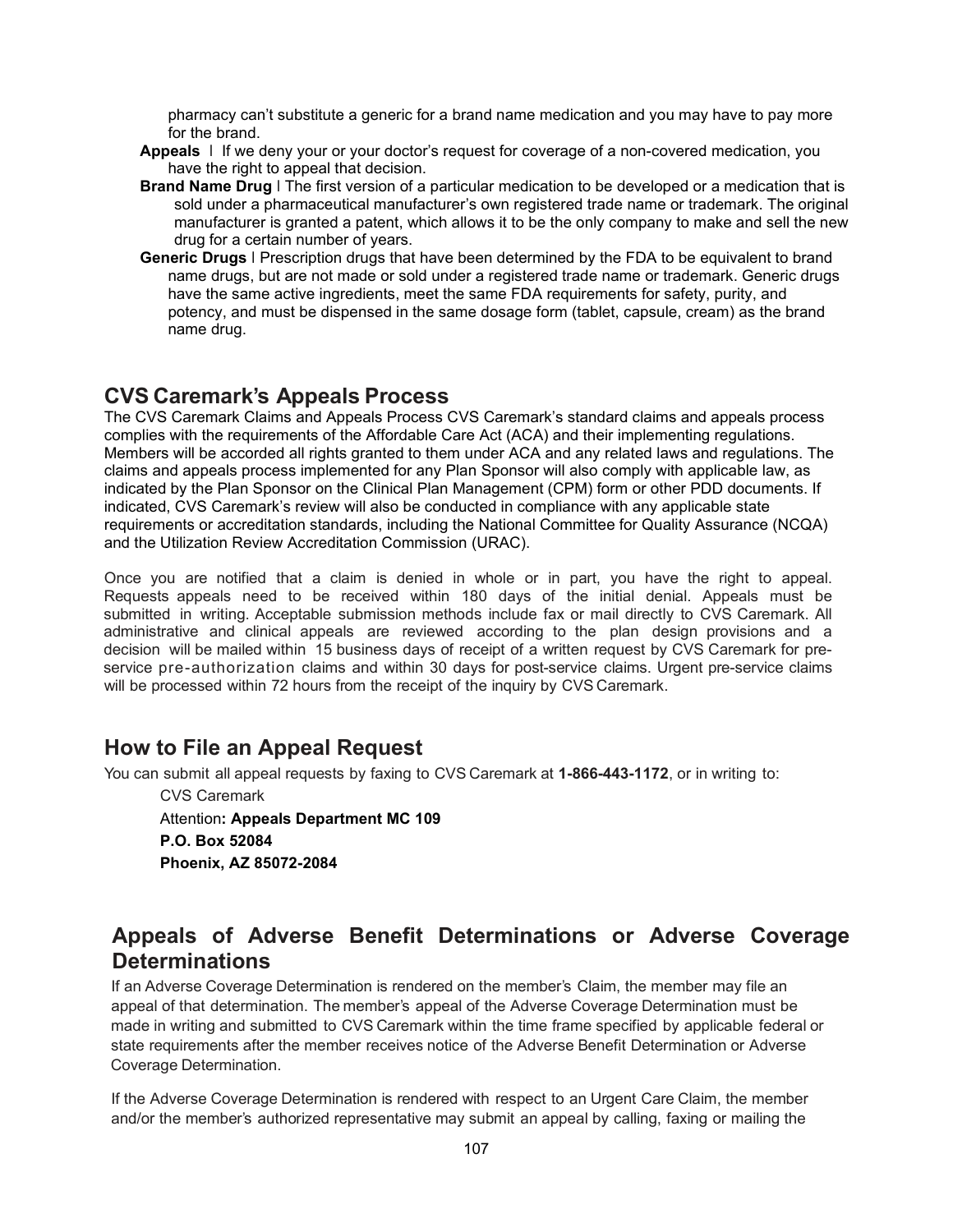request to CVS Caremark.

#### **The member's appeal should include the following information:**

- <sup>A</sup> clear statement that the communication is intended to appeal an Adverse Coverage Determination;
- Name of the person for whom the appeal is being filed. The member or prescriber may file an appeal. The member may also have a relative, friend, advocate, or anyone else (including an attorney) act on their behalf as their authorized representative;
- CVS Caremark identification number;
- Date of birth;
- <sup>A</sup> statement of the issue(s) being appealed;
- Drug name(s) being requested; and
- Comments, documents, records, relevant clinical information or other information relating to the Claim

## **CVS Caremark's Review**

**Review of Adverse Coverage Determinations**: CVS Caremark provides a single-level appeal for Adverse Coverage Determinations. Upon receipt of an appeal of an Adverse Coverage Determination, CVS Caremark will review the member's request for a particular drug or benefit against the terms of the Plan, including the preferred drug lists, formularies or other defined plan benefits selected by the Plan Sponsor in the PDD.

Appeal Review Procedure:

- Provide for <sup>a</sup> full and fair review, allowing the member to review the Claim file and to present evidence and testimony. This includes providing the member (free of charge) with new or additional evidence or rationale relied upon in advance of a final internal Adverse Benefit Determination, and giving the member a reasonable opportunity to respond;
- Take into account all comments, documents, records and other information submitted by the member relating to the Claim, without regard to whether such information was submitted or considered in the initial benefit determination of the Claim;
- Follow reasonable procedures to verify that its benefit determination is made in accordance with the applicable Plan documents;
- Follow reasonable procedures to ensure that the applicable Plan provisions are applied to the member in a manner consistent with how such provisions have been applied to other similarly situated members;
- Provide a review that is designed to ensure the independence and impartiality of the person making the decision;
- Provide <sup>a</sup> review that does not give consideration to the initial Adverse Coverage Determination and is conducted by someone other than the individual who made the initial Adverse Coverage Determination (or a subordinate of such individual); and
- Provide for an expedited review process for Urgent Care Claims

For a claim requiring a Medical Necessity Review, CVS Caremark, in addition to the above, shall also:

- Consult with <sup>a</sup> health care professional who has appropriate training and experience in the field of medicine involved in the medical judgment;
- Upon request, identify the health care professional, if any, whose advice was obtained in connection with the Adverse Coverage Determination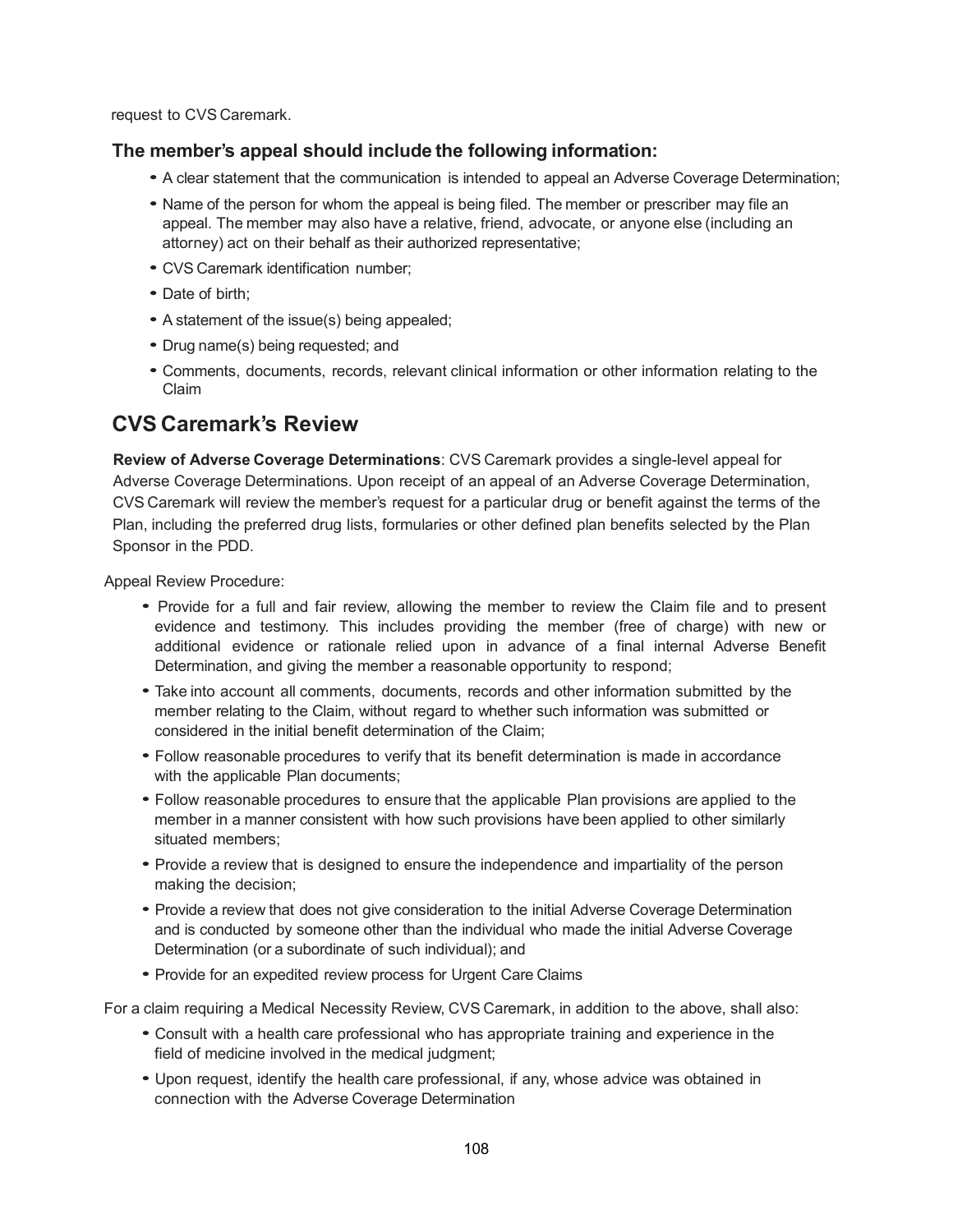# **HEALTH INSURANCE PORTABILITY AND ACCOUNTABILITY ACT (HIPAA)**

## **NOTICE OF PRIVACY PRACTICES**

The broad mission and extensive scope of operations of the Board of Regents of the University System of Georgia, including the constituent colleges and universities of the University System of Georgia (collectively, the "Board"), necessitates that the Board collect, maintain, and, where necessary, disseminate health information regarding the Board's students, employees, volunteers, and others. For example, the Board collects medical information through its various medical and dental hospitals, clinics, and infirmaries, through the administration of its various medical and life insurance programs, and through its various environmental health and safety programs. The Board protects the confidentiality of individually identifiable health information that is in its possession. Such health information, which is protected from unauthorized disclosure by Board policies and by state and federal law, is referred to as "protected health information," or "PHI."

PHI is defined as any individually identifiable health information regarding an employee's, a student's, or a patient's medical/dental history; mental or physical condition; or medical treatment held on behalf of the Plan. Examples of PHI include patient name, address, telephone and/or fax number, electronic mail address, social security number or other patient identification number, date of birth, date of treatment, medical treatment records, medical enrollment records, or medical claims records.

The Board will follow the practices that are described in its Notice of Privacy Practices ("Notice"). The Board reserves the right to change the terms of its Notice and of its privacy policies, and to make the new terms applicable to all PHI that it maintains. Before the Board makes an important change to its privacy policies, it will promptly revise this Notice and post a new Notice in conspicuouslocations.

## **Permitted Uses and Disclosures of PHI**

The following categories describe the different ways in which the Board may use or disclose your PHI. We include some examples that should help you better understand each category.

The Board may receive, use, or disclose your PHI to administer your health and dental benefits plan. Please be informed that the Board, under certain conditions and circumstances, may use or disclose your PHI *without obtaining your* prior *written authorization*. An example of this would be when the Board is required to do so by law.

**For Treatment**. The Board may use and disclose PHI as it relates to the provision, coordination, or management of medical treatment that you receive. The disclosure of PHI may be shared among the respective healthcare providers who are involved with your treatment and medical care. For example, if your primary care physician needs to use/disclose your PHI to a specialist, with whom he/she consults regarding your condition, this would be permitted.

**For Payment**. The Board may use and disclose PHI to bill and collect payment for healthcare services and items that you receive. The Board may transmit PHI to verify that you are eligible for healthcare and/or dental benefits. The Board may be required to disclose PHI to its business associates, such as its claims processing vendor, to assist in the processing of your health and dental claims. The Board may disclose PHI to other healthcare providers and health plans for the payment of services that are rendered to you or to your covered family members by such providers or health plans.

**For Healthcare Operations.** The Board may use and disclose PHI as part of its business operations.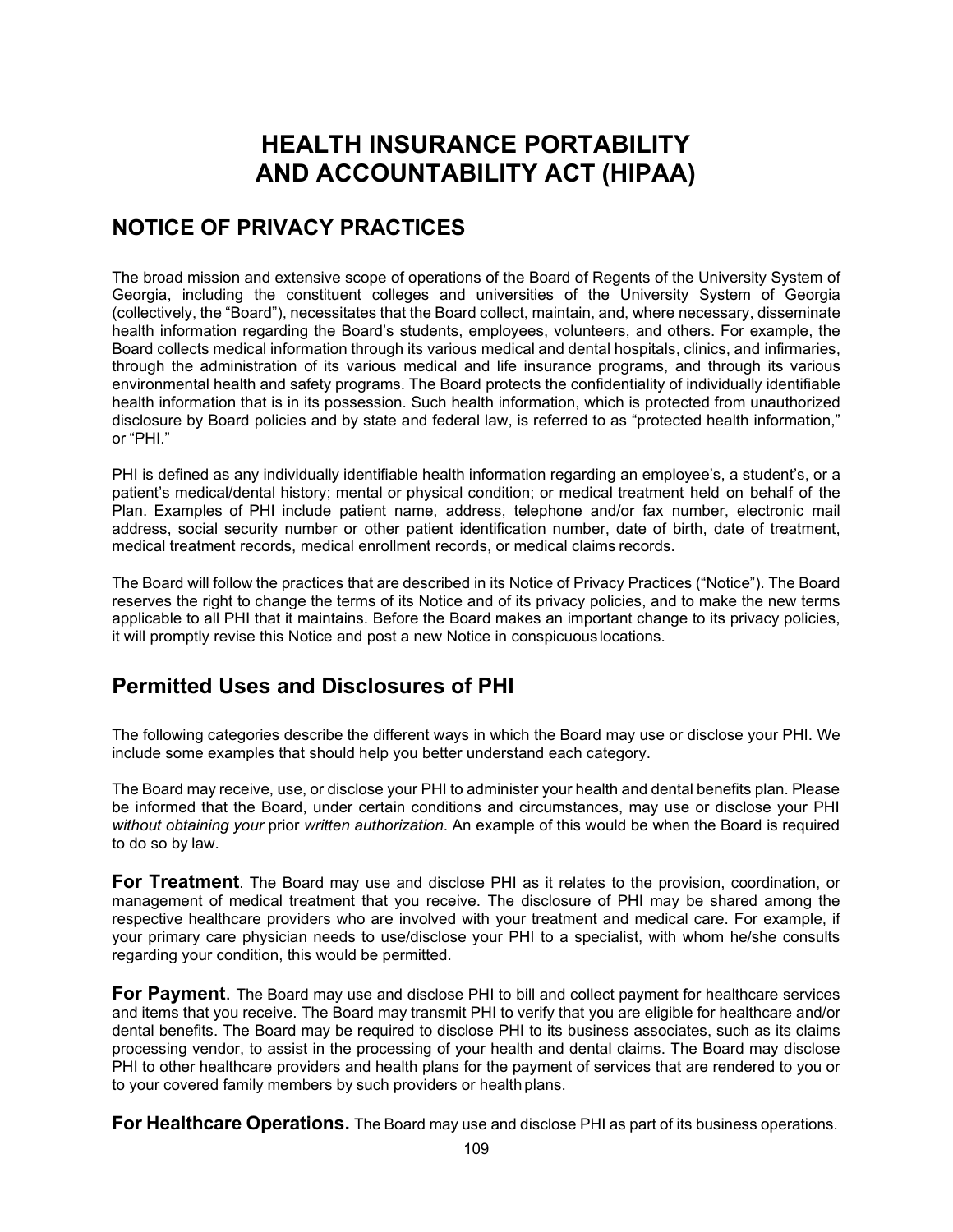As an example, the Board may require a healthcare vendor partner (referred to as a "business associate") to survey and assess constituent satisfaction with healthcare plan design/coverage. Constituent survey results assist the Board in evaluating quality of care issues and in identifying areas for needed healthcare plan improvements. Business associates are required to agree to protect the confidentiality of your individually identifiable health information.

The Board may disclose PHI to ensure compliance with applicable laws. The Board may disclose PHI to healthcare/dental providers and health/dental plans to assist them with their required credentialing and peer review activities. The Board may disclose PHI to assist in the detection of healthcare fraud and abuse. Please be reminded that the lists of examples that are provided are not intended to be either exhaustive, or exclusive.

**As Required by Law and Law Enforcement.** The Board must disclose PHI when required todo so by applicable law. The Board must disclose PHI when ordered to do so in a judicial or administrative proceeding. The Board must disclose PHI to assist law enforcement personnel with the identification/location of a suspect, fugitive, material witness, or missing person. The Board must disclose PHI to comply with a law enforcement search warrant, a coroner's request for information during his/her investigation, or for other law enforcementpurposes.

**For Public Health Activities and Public Health Risks**. The Board may disclose PHI to government agencies that are responsible for public health activities and to government agencies that are responsible for minimizing exposure to public health risks.

The Board may disclose PHI to government agencies that maintain vital records, such as births and deaths. Additional examples in which the Board may disclose PHI, as it relates to public health activities, include assisting in the prevention and control of disease; reporting incidents of child abuse or neglect; reporting incidents of abuse, neglect, or domestic violence; reporting reactions to medications or product defects; notifying an individual who may have been exposed to a communicable disease; or, notifying anindividual who may be at risk of contracting or spreading a disease or condition.

**For Health Oversight Activities**. The Board may disclose PHI to a government agency that is authorized by law to conduct health oversight activities. Examples in which the Board may disclose PHI, as it relates to health oversight activities, include assisting with audits, investigations, inspections, licensure or disciplinary actions, and other proceedings, actions or activities that are necessary to monitor healthcare systems, government programs, and compliance with civil rights laws.

**Coroners, Medical Examiners, and Funeral Directors**. The Board may disclose PHI to coroners, medical examiners, and funeral directors for the purpose of identifying a decedent; for determining a cause of death; or, otherwise as necessary, to enable these parties to carry out their duties consistent with applicable law.

**Organ, Eye, and Tissue Donation**. The Board may release PHI to organ procurement organizations to facilitate organ, eye, and tissue donation and transplantation.

**Research**. Under certain circumstances, the Board may use and disclose PHI for medical research purposes.

**To Avoid a Serious Threat to Health or Safety**. The Board may use and disclose PHI to law enforcement personnel or other appropriate persons. The Board may use and disclose PHI to prevent or lessen a serious threat to the health or safety of a person or the public.

**Specialized Government Functions**. The Board may use and disclose PHI for military personnel and veterans, under certain conditions, and if required by the appropriate authorities. The Board may use and disclose PHI to authorized federal officials for intelligence, counterintelligence, and other national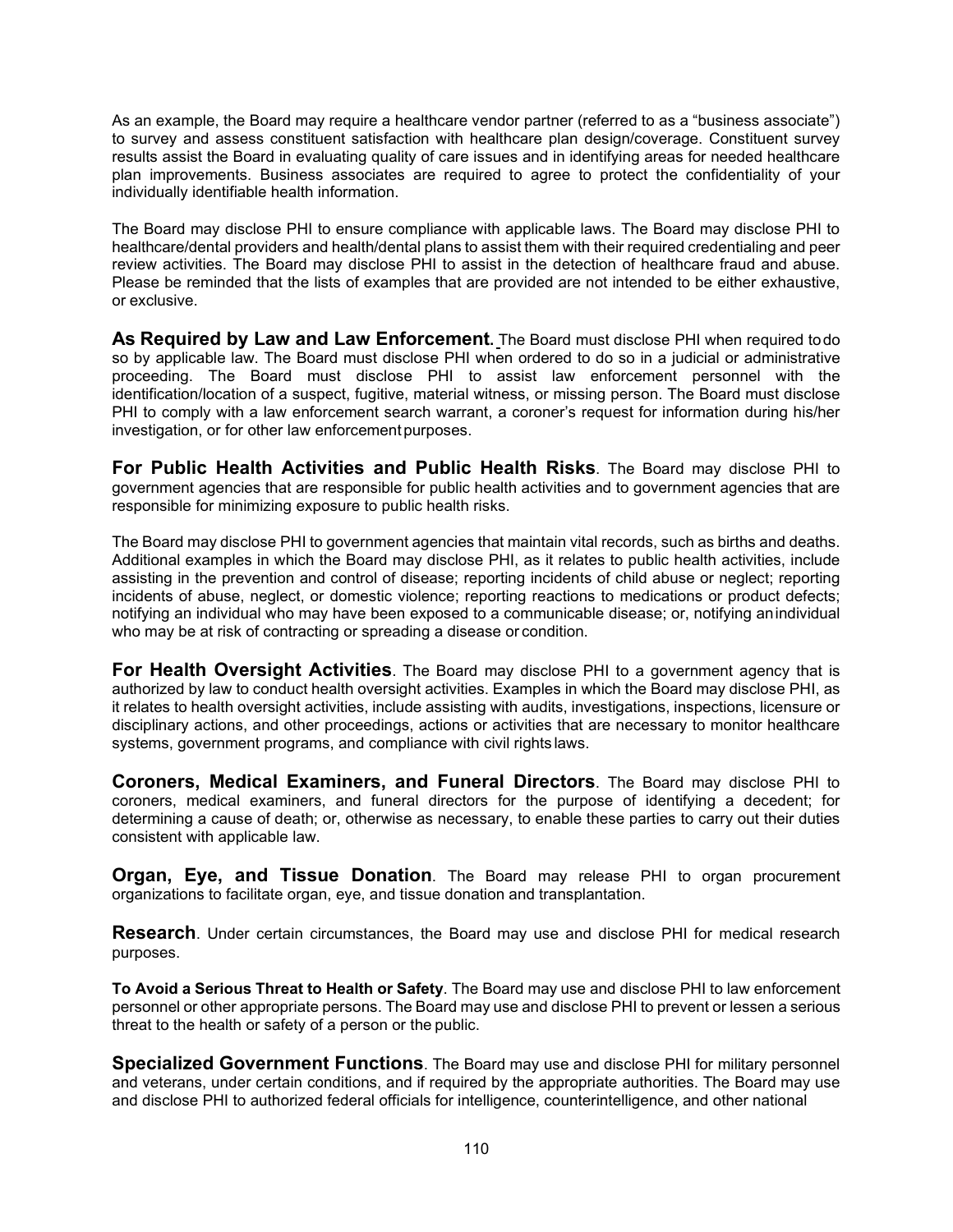security activities.

The Board may use and disclose PHI for the provision of protective services for the President of the United States, other authorized persons, or foreign heads of state. The Board may use and disclose PHI to conduct special investigations.

**Workers' Compensation**. The Board may disclose PHI for worker's compensation and similar programs. These programs provide benefits for work-related injuries or illnesses.

**Appointment Reminders/Health Related Benefits and Services**. The Board and/or its business associates may use and disclose your PHI to various other business associates that may contact you to remind you of a healthcare or dental appointment. The Board may use and disclose your PHI to business associates that will inform you of treatment program options, or, of other health related benefits/services such as Condition Care Management Programs.

**Disclosures for HIPAA Compliance Investigations**. The Board must disclose your PHI tothe Secretary of the United States Department of Health and Human Services (the "Secretary") when so requested. The Secretary may make such a request of the Board to investigate its compliance with privacy regulations of the federal Health Insurance Portability and Accountability Act of 1996("HIPAA").

## **Uses and Disclosures of Your PHI to Which You Have an Opportunity to Object**

You have the opportunity to object to certain categories of uses and disclosures of PHI that the Board may make:

**Patient Directories**. Unless you object, the Board may use some of your PHI to maintain a directory of individuals in its hospitals or provider facilities. This information may include your name, your locationin the facility, your general condition (e.g. fair, stable, etc.), and your religious affiliation. Religious affiliation may be disclosed to members of the clergy. Except for religious affiliation, the information that is maintained in a patient directory may be disclosed to other persons who request such information by referring to your name.

#### **Disclosures to Individuals Involved in Your Health Care or Payment for Your Health**

**Care**. Unless you object, the Board may disclose your PHI to a family member, another relative, a friend, or another person whom you have identified as being involved with your healthcare, or, responsible for the payment of your healthcare. The Board may also notify these individuals concerning your location or condition.

**Fundraising Activities**. Unless you object, the Board may disclose your PHI to contact you for fundraising efforts to support the Board, its related foundations, and/or its cooperative organizations. Such disclosure would be limited to personal contact information, such as your name, address and telephone number. The money raised in connection with these fundraising activities would be used to expand and support the provision of healthcare and related services to the community.

If you object to the use of your PHI in any, or all, of the three instances identified above, please notify your campus or facility privacy officer, inwriting.

### **Other Uses and Disclosures of Your PHI for Which Authorization Is Required**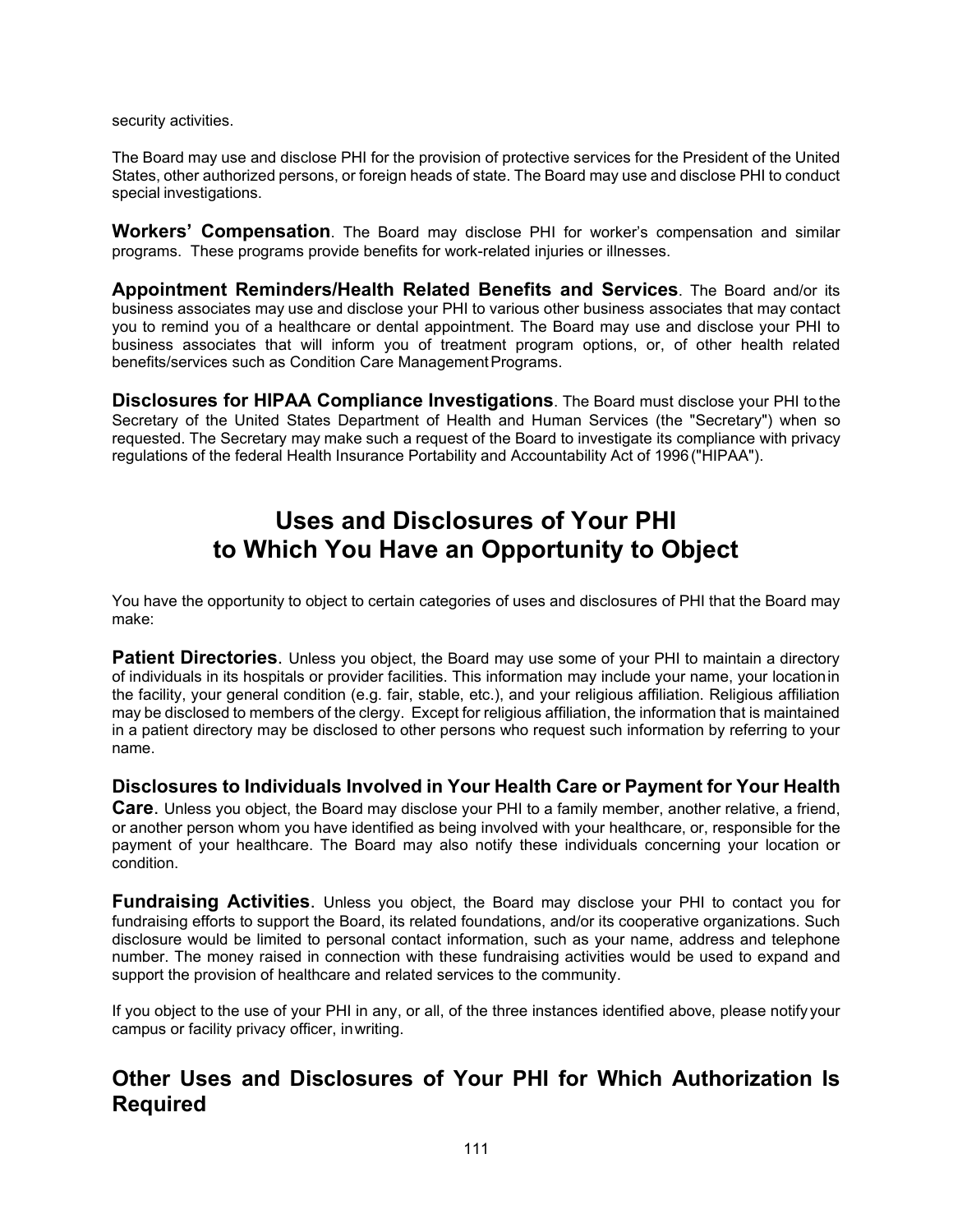Certain uses and disclosures of your PHI will be made only with your written authorization. Please be advised that there are some limitations with regard to your right to object to a decision to use or disclose your PHI.

**Regulatory Requirements**. The Board is required, by law, to maintain the privacy of your PHI, to provide individuals with notice of the Board's legal duties and PHI privacy practices, and to abide by the terms described in this Notice.

The Board reserves the right to change the terms of its Notice and of its privacy policies, and to make the new terms applicable to all PHI that it maintains. Before the Board makes an important change to its privacy policies, it will promptly revise its Notice and post a new Notice in conspicuous locations. You have the following rights regarding your PHI:

You may request that the Board restrict the use and disclosure of your PHI. The Board is not required to agree to any restrictions that you request, but if the Board does so, it will be bound by the restrictions to which it agrees, except in emergency situations.

You have the right to request that communications of PHI to you from the Board be made by a particular means or at particular locations. For instance, you might request that communications be made at your work address, or by electronic mail, rather than by regular US postal mail. Your request must be made in writing. Your request must be sent to the privacy officer on your campus or facility. The Board will accommodate your reasonable requests without requiring you to provide a reason for your request.

Generally, you have the right to inspect and copy your PHI that the Board maintains, provided that you make your request in writing to the privacy officer on your campus or your facility. Within thirty (30) days of receiving your request (unless extended by an additional thirty (30) days), the Board will inform you of the extent to which your request has, or, has not been granted. In some cases, the Board may provide you with a summary of the PHI that you request, if you agree in advance to a summary of such information and to any associated fees. If you request copies of your PHI, or agree to a summary of your PHI, the Boardmay impose a reasonable fee to cover copying, postage, and related costs.

If the Board denies access to your PHI, it will explain the basis for the denial. The Board will explain your opportunity to have your request and the denial reviewed by a licensed healthcare professional (who was not involved in the initial denial decision). This healthcare professional will be designated as a reviewing official. If the Board does not maintain the PHI that you request, but it knows where your requested PHI is located; it will advise you how to redirect your request.

If you believe that your PHI maintained by the Board contains an error or needs to be updated, you have the right to request that the Board correct or supplement your PHI.

Your request must be made in writing to the privacy officer on your campus or in your facility. Your written request must explain why you desire an amendment to your PHI.

Within sixty (60) days of receiving your request (unless extended by an additional thirty (30) days), the Board will inform you of the extent to which your request has, or, has not been granted. The Board generally can deny your request, if your request for PHI: (i) is not created by the Board, (ii) is not part of the records the Board maintains, (iii) is not subject to being inspected by you, or (iv) is accurate and complete.

If your request is denied, the Board will provide you a written denial that explains the reason for the denial and your rights to: (i) file a statement disagreeing with the denial, (ii) if you do not file a statement of disagreement, to submit a request that any future disclosures of the relevant PHI be made with a copy of your request and the Board's denial attached, and (iii) complain about the denial.

You generally have the right to request and receive a list of the disclosures of your PHI that the Board has made at any time during the six (6) years prior to the date of your request (provided that such a list would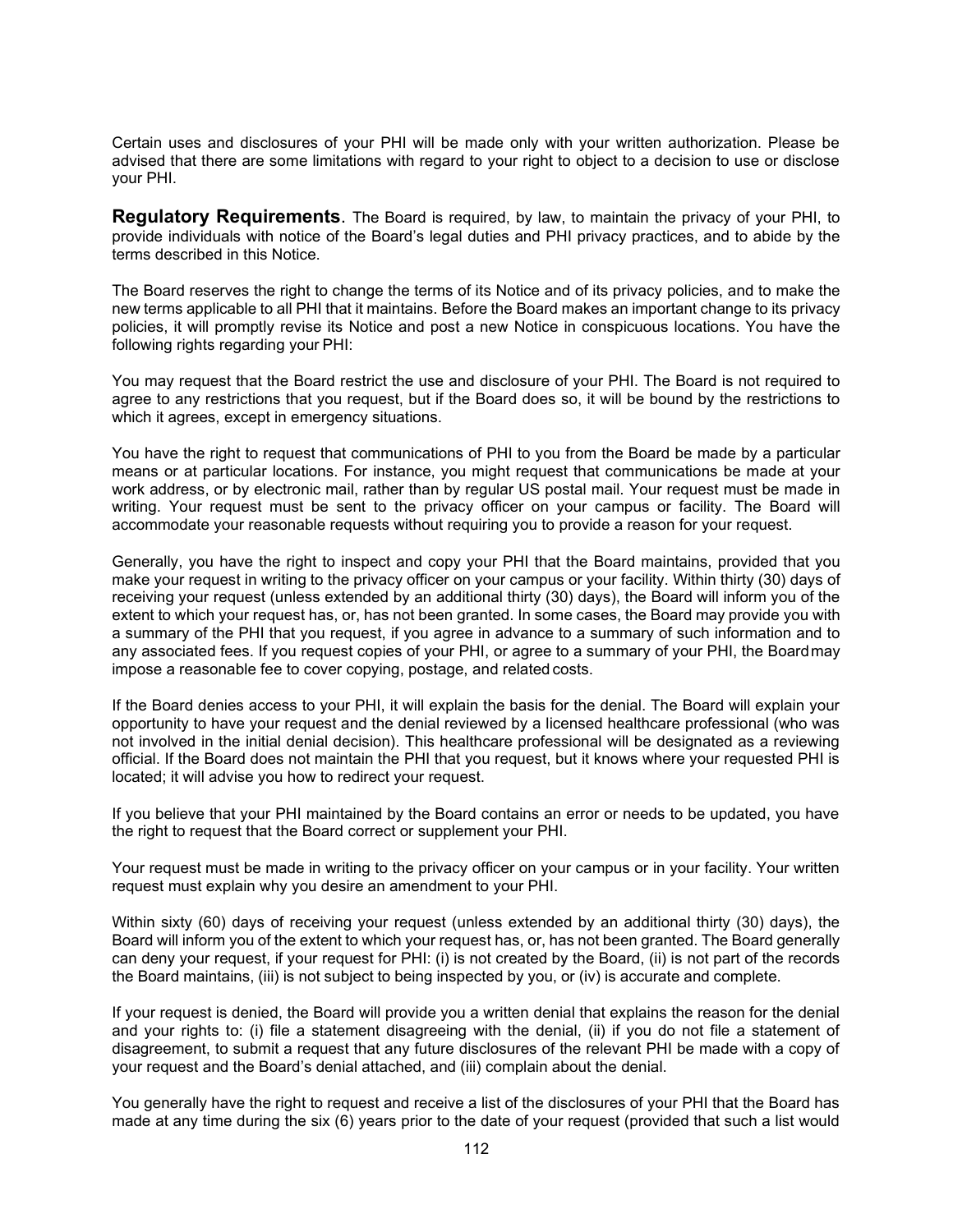not include disclosures made prior to April 14, 2003).

The list will not include disclosure for which you have provided a written authorization, and will not include certain uses and disclosures to which this Notice already applies, such as those: (i) for treatment, payment, and health care operations, (ii) made to you, (iii) for the Board's patient directory or to persons involved in your healthcare, (iv) for national security or intelligence purposes, or (v) to correctional institutions or law enforcement officials.

You should submit any such request to the privacy officer on your campus or in your facility. Within sixty

(60) days of receiving your request (unless extended by an additional thirty (30) days), the Board will respond to you regarding the status of your request. The Board will provide the list to you at no charge. If you, however, make more than one request in a year, you will be charged a fee for each additional request. You have the right to receive a paper copy of this notice upon request, even if you have agreed to receive this notice electronically. This notice may be found at the Board website address, [www.usg.edu/legal/. T](http://www.usg.edu/legal/)o obtain a paper copy of this notice, please contact your campus or facility privacy officer.

You may complain to the Board if you believe your privacy rights, with respect to your PHI, have been violated by contacting the privacy officer on your campus or in your facility. You must submit a written complaint. The Board will in no manner penalize you or retaliate against you for filing a complaint regarding the Board's privacy practices. You also have the right to file a complaint with the Secretary of the Department of Health and Human Services. You may contact the Secretary by calling 1-866-627- 7748 (outside of metropolitan Atlanta) or (404) 562-7886 (in metropolitan Atlanta).

If you have any questions about this notice, please contact the Human Resources office on your campus or in your facility. For additional information, please contact the privacy officer on your campus or facility.

Effective Date: April 14, 2003

#### *PLEASE NOTE*:

On the following page you will find the *CONSENT FOR AUTHORIZATION FOR USE/RELEASE OF HEALTH INFORMATION* form. This form provides a spouse or another person/class of persons (organization) with the authority to act on behalf of another member. A signed authorization form provides access to PHI (protected health information) for an individual/organization other than the contract holder.

Should you need to access PHI for another individual, we ask that you photocopy this form and submit the completed form to your campus Human Resource/Benefits Office. Your institutional Human Resource/Benefits Office will forward a copy to the vendor (Business Associate/Agent) associated with your request.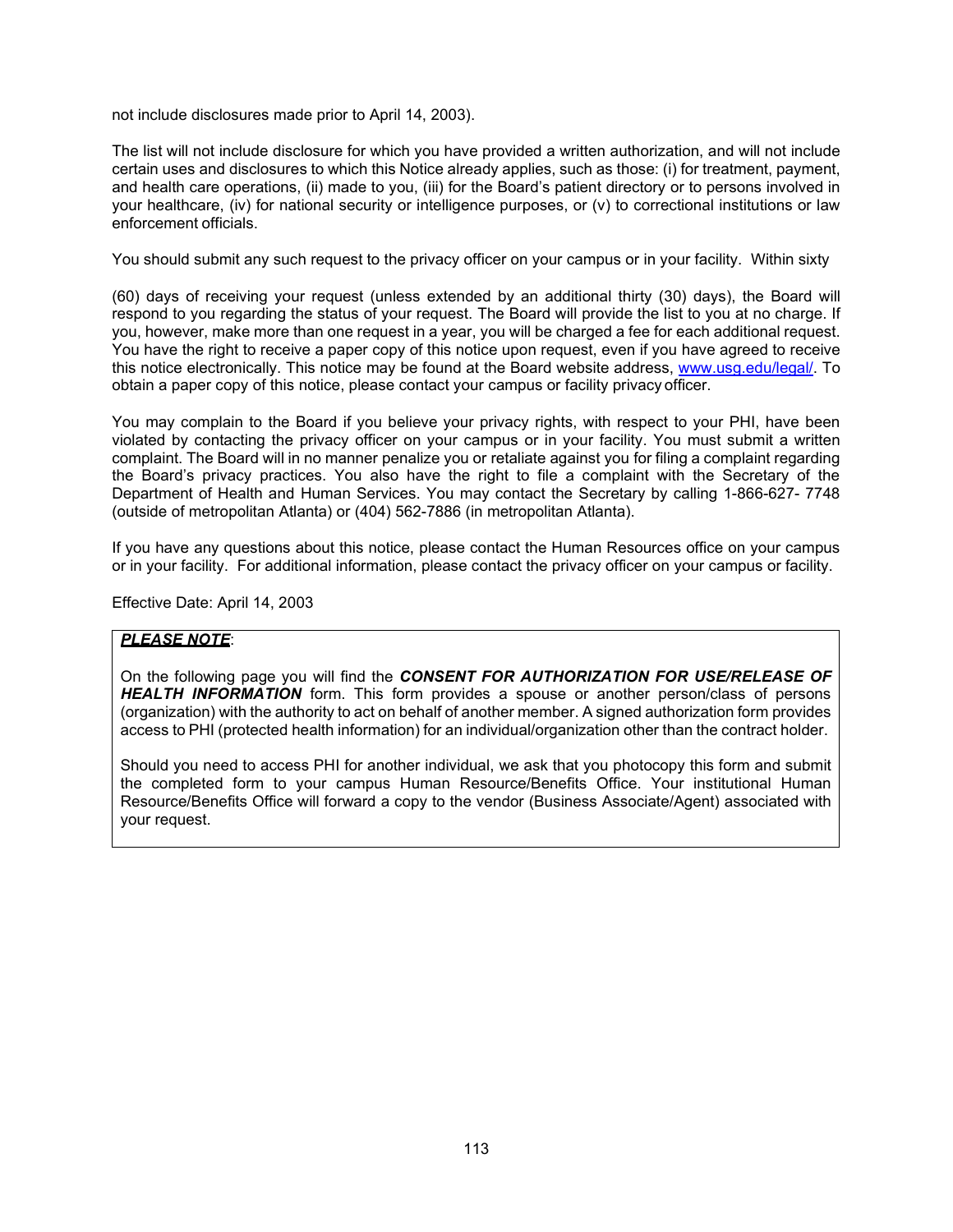## **CONSENT FOR AUTHORIZATION FOR USE/RELEASE OF HEALTH INFORMATION**

This authorization form applies only to the release and disclosure of protected health information (PHI). This authorization is not for treatment or intended for any other purpose.

By signing this form, I authorize my college, my university, my facility, or the University System office and Business Associates/Agents to use, release, or disclose the protected health information described below to:

Name and address of person/organization to whom information may be sent:

Name: when the contract of the contract of the contract of the contract of the contract of the contract of the contract of the contract of the contract of the contract of the contract of the contract of the contract of the

Address:

Transmit this information or about \_\_\_\_\_\_\_\_\_\_\_\_\_\_\_\_\_\_\_\_\_\_\_\_\_\_(insert date). Information will not be resent absent reauthorization.

This authorization expires upon fulfillment of this request unless special circumstances apply.

Purpose for disclosure:

I authorize the following information to be sent to the address above:

Copies of all medical records for the period  $\frac{1}{1-\frac{1}{1-\frac{1}{1-\frac{1}{1-\frac{1}{1-\frac{1}{1-\frac{1}{1-\frac{1}{1-\frac{1}{1-\frac{1}{1-\frac{1}{1-\frac{1}{1-\frac{1}{1-\frac{1}{1-\frac{1}{1-\frac{1}{1-\frac{1}{1-\frac{1}{1-\frac{1}{1-\frac{1}{1-\frac{1}{1-\frac{1}{1-\frac{1}{1-\frac{1}{1-\frac{1}{1-\frac{1}{1-\frac{1}{1-\frac{1}{1-\frac{1}{1-\$ 

Copies of information described below for period\_///to\_////

**EXALLET ACTS History and Physical Examination Lab Reports CLAB Reports from Physicians** 

Other (specify)

I understand that this information may include any history of acquired immunodeficiency (AIDS); sexually transmitted diseases (STD); human immunodeficiency virus (HIV) infection; behavioral health services/psychiatric care; treatment for alcohol and/or drug abuse; or similar conditions.

Please include on a separate piece of paper any other special instructions or limitations.

I understand that there may be information in these records that I would not wish to be released. I have been provided with a copy of my college, university, facility, or University System policies and procedures for HIPAA Compliance and any changes thereto which may be associated with this authorization. I have been provided an opportunity to discuss any concerns I may have about the use or misuse of my health information with my institutional or facility privacy officer or other appropriate personnel.

I understand that my institution or facility, the University System of Georgia, or the Board of Regents of the University System of Georgia assumes no responsibility for the use or misuse by others of my health information disclosed under this authorization. I release the Board of Regents of the University System of Georgia and its agents and employees from all legal liability that may arise from this authorization.

Name (please print): Address:

Telephone: The Group No.: Group No.: The Group No.: The Group No.: The Group No.: The Group No.: The Group No.: The Group No.: The Group No.: The Group No.: The Group No.: The Group No.: The Group No.: The Group No.: The G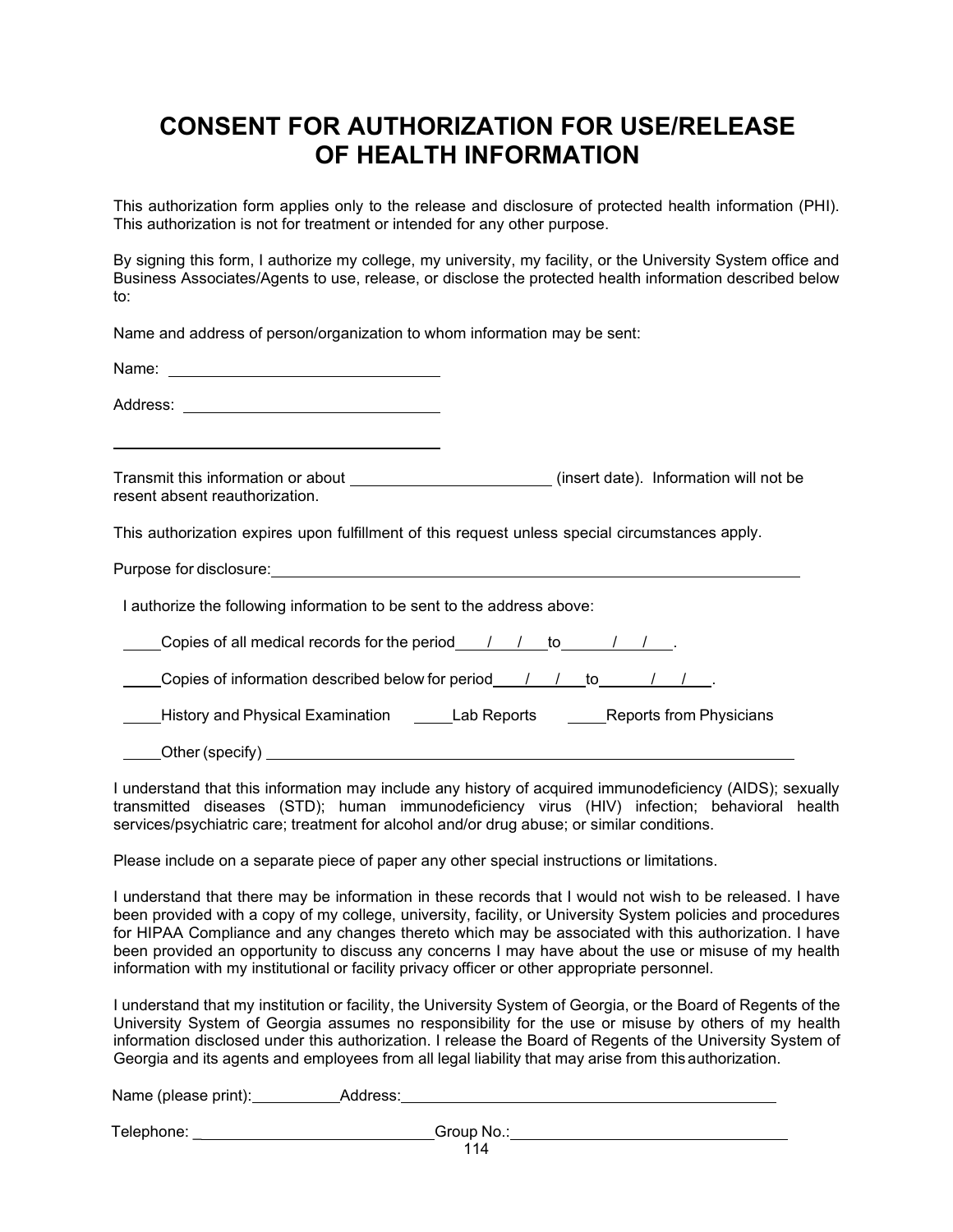Member ID Number:

Social Security Number: \_\_\_\_\_\_\_\_\_\_\_\_\_\_\_\_\_

Signed:

Date of Birth: <u>Date of Birth: Date this Authorization Executed:</u>

If the signature above is not that of the person whose medical records are authorized to be released, I am acting for the person whose medical records are being authorized for release:

| My relationship to such person is: | Sianed: |  |
|------------------------------------|---------|--|
|                                    |         |  |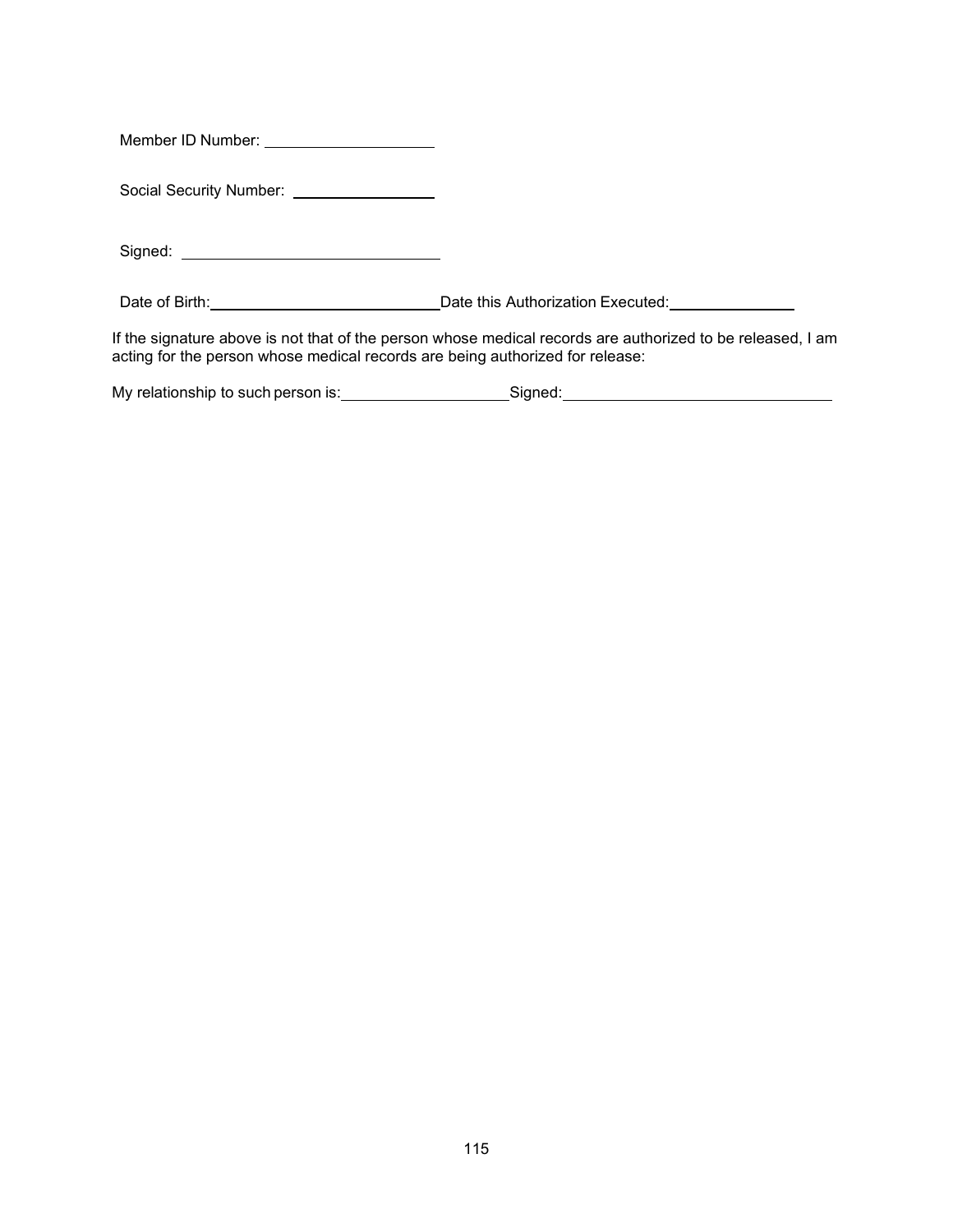# **FUTURE OF THE PLAN**

The Board of Regents of the University System of Georgia is the Plan Sponsor for the University System of Georgia Comprehensive Care Healthcare Plan. While the University System of Georgia expects the University System of Georgia Comprehensive Care Healthcare Plan to remain in effect, the University System of Georgia reserves the right to change the Plan or any benefit under the plan from time to time. The University System of Georgia also may discontinue the plan or any benefit under the plan at any time.

## **EMPLOYMENT RIGHTS NOT IMPLIED**

Your participation in the University System of Georgia Comprehensive Care Healthcare Plan is not a contract of employment - it does not guarantee you continued employment with the University System of Georgia. Nor does it limit the University System of Georgia's right to discharge you, without regard to the effect that your discharge would have on your rights under the Plan. If you quit or are discharged, you have no right to future benefits from the plan except as specifically provided in this booklet and the benefit plan document.

#### *Disclaimer:*

This information is provided for informational purposes only and no warranty is provided for accuracy. Members should consult legal counsel regarding legal rights and responsibilities.

**Revised 2-17**